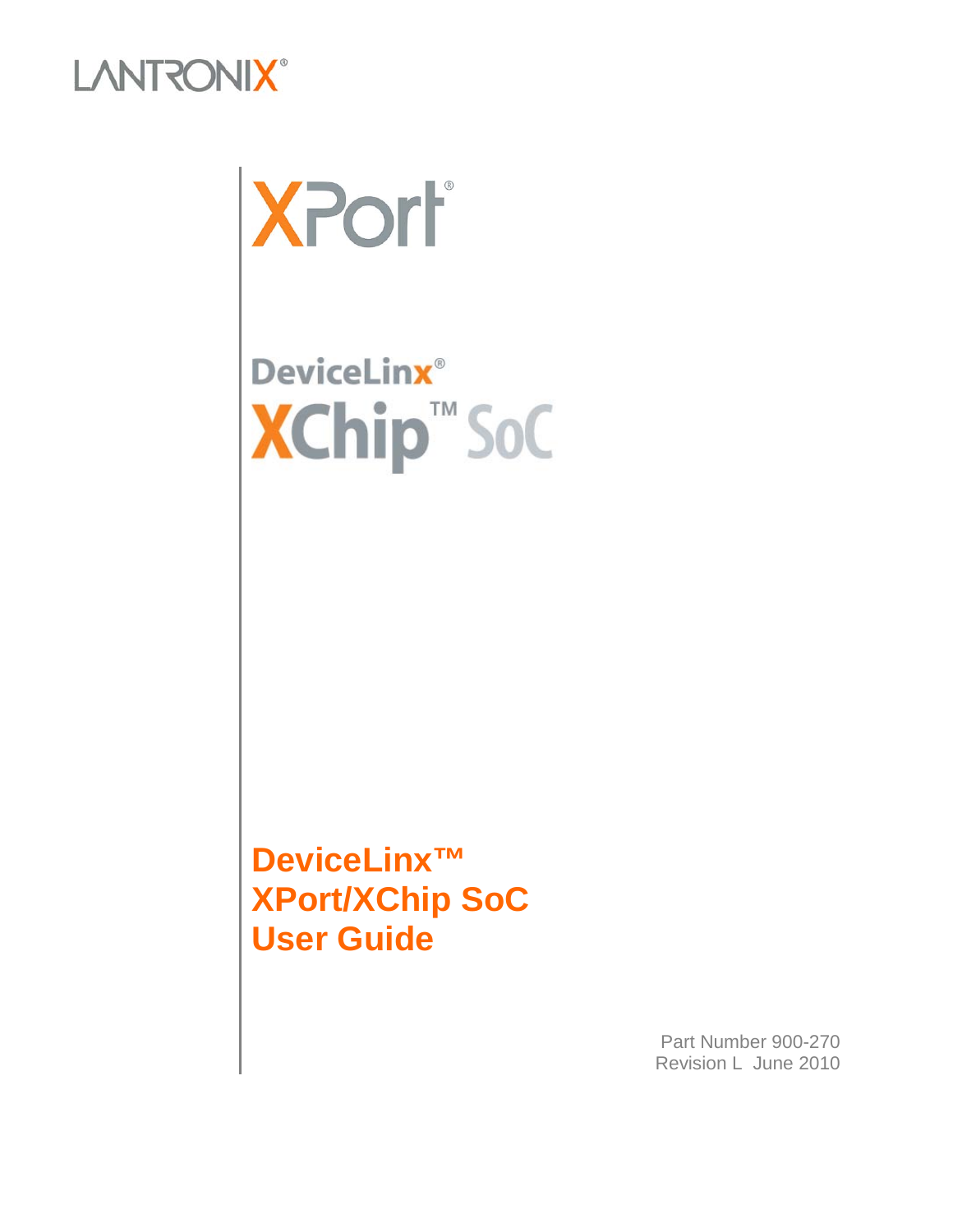## <span id="page-1-0"></span>**Copyright and Trademark**

© 2009, 2010 Lantronix. All rights reserved. No part of the contents of this book may be transmitted or reproduced in any form or by any means without the written permission of Lantronix. Printed in the United States of America.

DeviceLinx and XPort are registered trademarks of Lantronix.

Ethernet is a trademark of XEROX Corporation. UNIX is a registered trademark of The Open Group. Windows 95, Windows 98, Windows 2000, Windows NT, and Windows XP are trademarks of Microsoft Corp. Netscape is a trademark of Netscape Communications Corporation.

### <span id="page-1-1"></span>**Warranty**

For details on the Lantronix warranty replacement policy, please go to our Web site at [www.lantronix.com/support/warranty.](http://www.lantronix.com/support/warranty/index.html)

### <span id="page-1-2"></span>**Contacts**

#### **Lantronix Corporate Headquarters**

167 Technology Irvine, CA 92618, USA

Toll Free: 800-526-8766 Phone: 949-453-3995 Fax: 949-450-7249

#### **Technical Support**

Online: [www.lantronix.com/support](http://www.lantronix.com/support)

#### **Sales Offices**

For a current list of our domestic and international sales offices, go to the Lantronix web site at [www.lantronix.com/about/contact](http://www.lantronix.com/about/contact)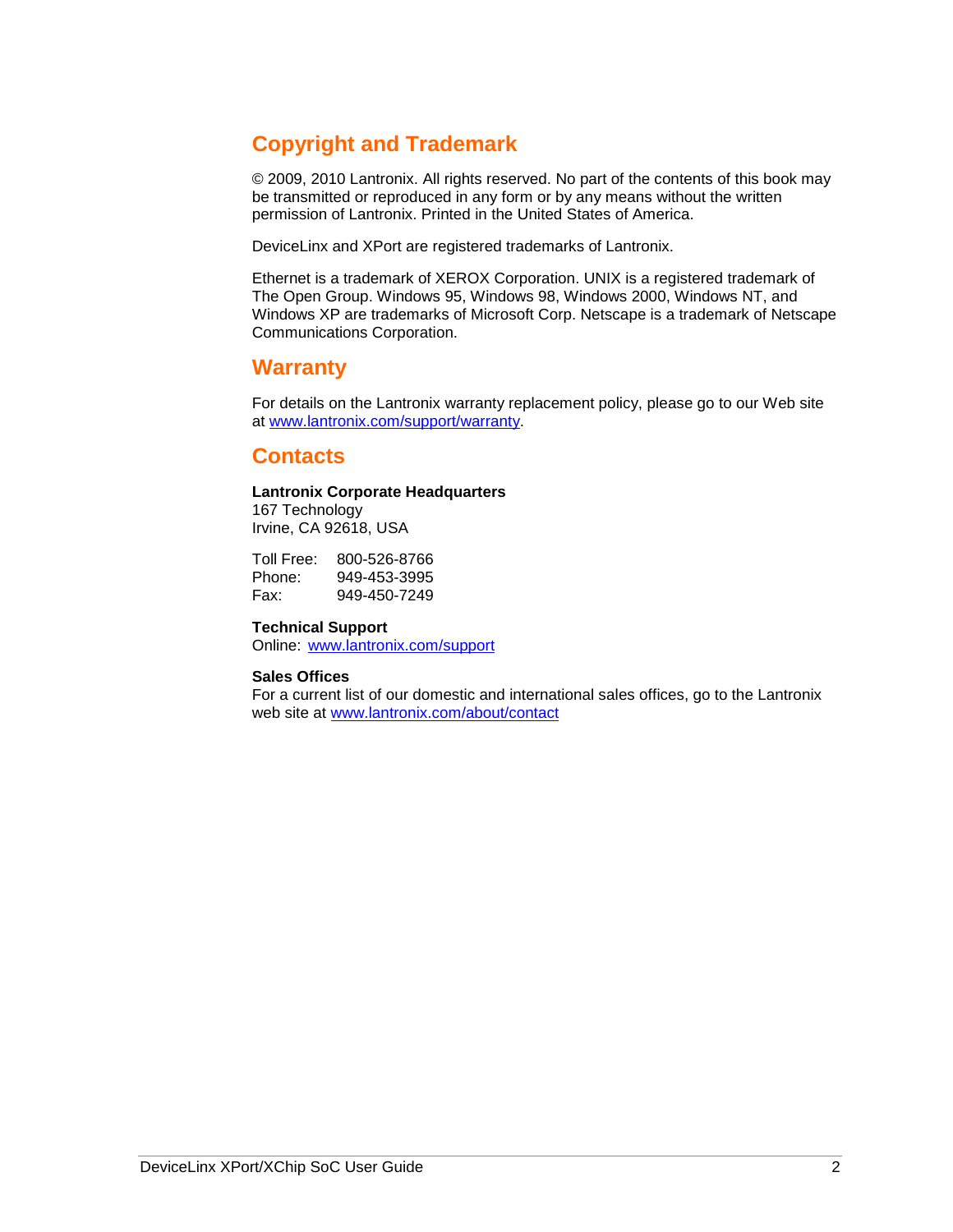## <span id="page-2-0"></span>**Disclaimer**

Operation of this equipment in a residential area is likely to cause interference, in which case the user, at his or her own expense, will be required to take whatever measures may be required to correct the interference.

*Note: Changes or modifications to this device not explicitly approved by Lantronix will void the user's authority to operate this device.*

## <span id="page-2-1"></span>**Revision History**

| <b>Date</b> | Rev. | <b>Firmware</b> | <b>Comments</b>                                                                                                |
|-------------|------|-----------------|----------------------------------------------------------------------------------------------------------------|
| 1/07        | A    |                 | Initial release                                                                                                |
| 5/07        | B    |                 | Added information about product support for RS485.                                                             |
| 8/07        | C    |                 | Added XChip Direct information.                                                                                |
| 11/03       | C    |                 | Revised for version 1.6 of the firmware.                                                                       |
| 4/04        | D    |                 | Information to support XPort-03.                                                                               |
| 8/04        | E    |                 | Added XPort-485 functionality. Updated common<br>settings for all models.                                      |
| 10/04       | F    |                 | Updates.                                                                                                       |
| 3/05        | G    |                 | Added reference documentation.                                                                                 |
| 1/06        | н    | 6.3             | Revised for version 6.1 of the firmware.                                                                       |
| 8/07        | I    | 6.5             | Added XChip information.                                                                                       |
| 8/08        | J    | 6.6             | Revised for version 6.6 of the firmware.                                                                       |
| 9/09        | Κ    |                 | Updated for XPort-04; removed XPort-01 references.                                                             |
| 6/10        | L    | 6.7             | Minor technical corrections, Lantronix address updated;<br>DeviceLinx and XPort trademark information updated. |

For the latest revision of this product document, please check our online documentation at [www.lantronix.com/support/documentation.](http://www.lantronix.com/support/documentation.html)

If you use a previous version of the firmware, go to the Lantronix FTP site at <ftp://ftp.lantronix.com/pub> to find the earlier documentation.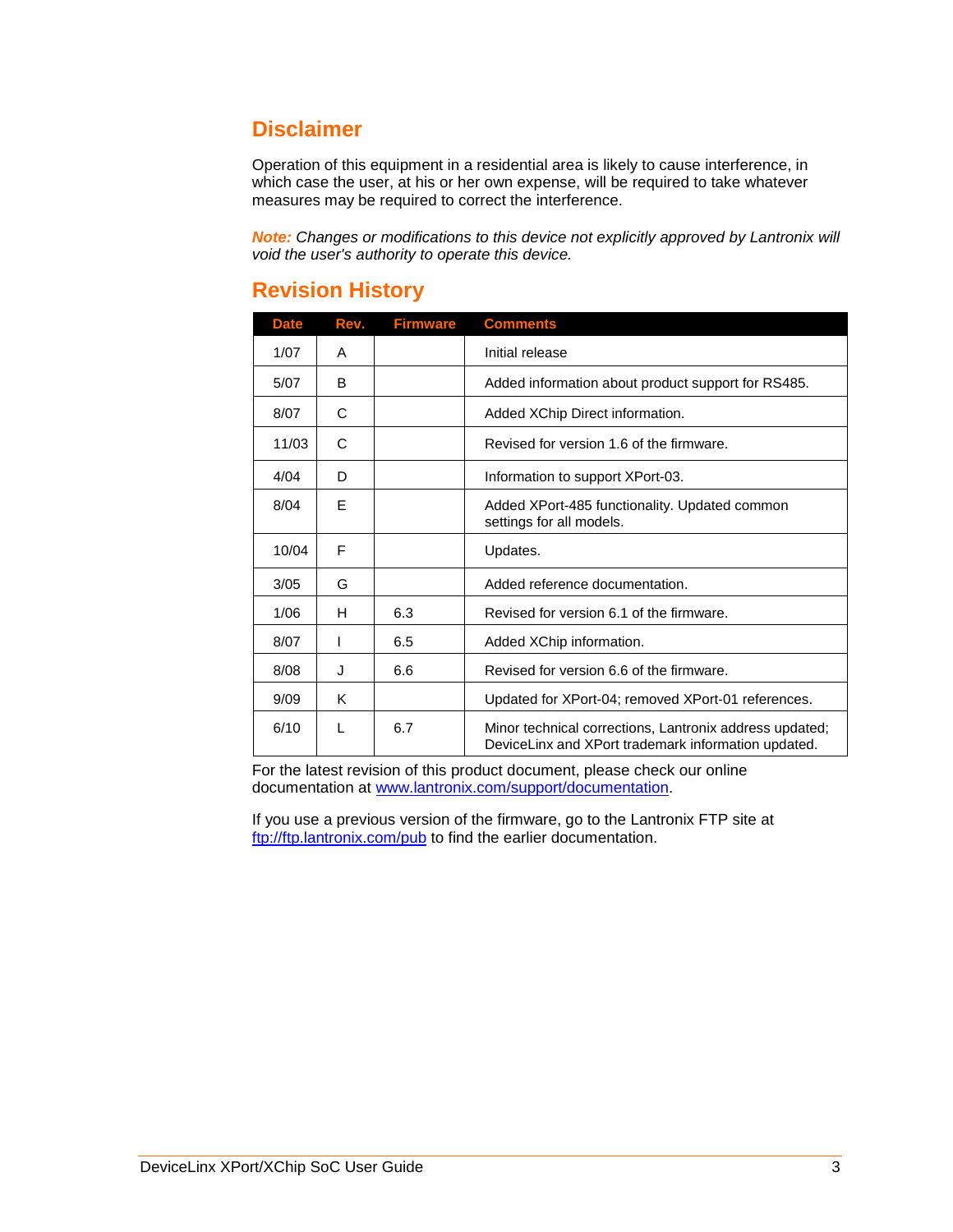## <span id="page-3-0"></span>**XChip License Agreement**

**IMPORTANT- READ CAREFULLY:** This Firmware License Agreement ("FLA") is a legal agreement between the Recipient (either an individual or a single entity) ("Recipient") and Lantronix Inc. ("Lantronix") for the computer software (including firmware) accompanying this FLA, which may include associated media, printed materials, and "online" or electronic documentation (collectively the "Software"). An amendment or addendum to this FLA may accompany the Software. RECIPIENT AGREES TO BE BOUND BY THE TERMS OF THIS FLA BY OPENING THIS SEALED MEDIA PACKAGE, INSTALLING, DOWN LOADING, OR OTHERWISE USING THE SOFTWARE OR THE PRODUCT IN WHICH THE SOFTWARE MAY BE EMBEDDED. IF YOU DO NOT AGREE, DO NOT OPEN, INSTALL OR USE THE SOFTWARE OR PRODUCT IN WHICH IT MAY BE EMBEDDED; YOU MAY RETURN IT TO YOUR PLACE OF PURCHASE FOR A FULL REFUND.

GRANT OF LICENSE. Subject to the following terms and conditions, Lantronix Inc. ("Lantronix") grants to the Recipient a non-exclusive, non-transferable, fully paid and royalty-free license to use the Software solely in the form of the object code or binary firmware image provided. This license is not a sale. Recipient may not rent, lease, or lend the Software. Lantronix may cancel this FLA if Recipient does not abide by its terms and conditions. This License applies to updates or supplements to the original Software, unless we provide other terms along with the update or supplement. This software is may only be used on Lantronix XChip (LANTRONIX Part Numbers XCP1001000-01, XCP100100S-01 and XCP100100K-01) products.

RESERVATION OF RIGHTS. Lantronix reserves all rights not expressly granted to Recipient in this FLA. Title and copyrights to the Software remain with Lantronix.

LIMITATION ON REVERSE ENGINEERING, DECOMPILATION, AND DISASSEMBLY. Recipient may not reverse engineer, decompile, or disassemble the Software. Recipient may not copy the Software or transfer it to other devices other than those specified above without the express prior written consent of Lantronix.

UPGRADES. To use Software identified as an upgrade, Recipient must first be licensed for the Software identified by Lantronix as eligible for the upgrade. After upgrading, Recipient may no longer use the Software that formed the basis for upgrade eligibility. Once installed, the Software replaces the component being upgraded, and the Software may be used in accordance with the terms of this FLA unless additional terms are provided along with such upgrade.

EXPORT. Recipient agrees not to export or re-export the Software (or portions thereof) to any country, person or entity subject to U.S. export restrictions. Recipient specifically agrees not to export or re-export the Software (or portions thereof): (i) to any country subject to a U.S. embargo or trade restriction; (ii) to any person or entity who Recipient knows or has reason to know will utilize the Software (or portions thereof) in the Software of nuclear, chemical or biological weapons; or (iii) to any person or entity who has been denied export privileges by the U.S. government. If the Software contains strong encryption and cannot be exported outside of the United States (including Puerto Rico, Guam and all other territories, dependencies and possessions of the United States) or Canada without a U.S. Commerce Department export license or an applicable license exception, Recipient agrees not to directly or indirectly export or re-export the Software (or portions thereof), other than to Canada without first obtaining an export license or determining that an exception is applicable.

LIMITED WARRANTY. Lantronix warrants that the Software will perform substantially in accordance with the accompanying materials for a period of ninety (90) days from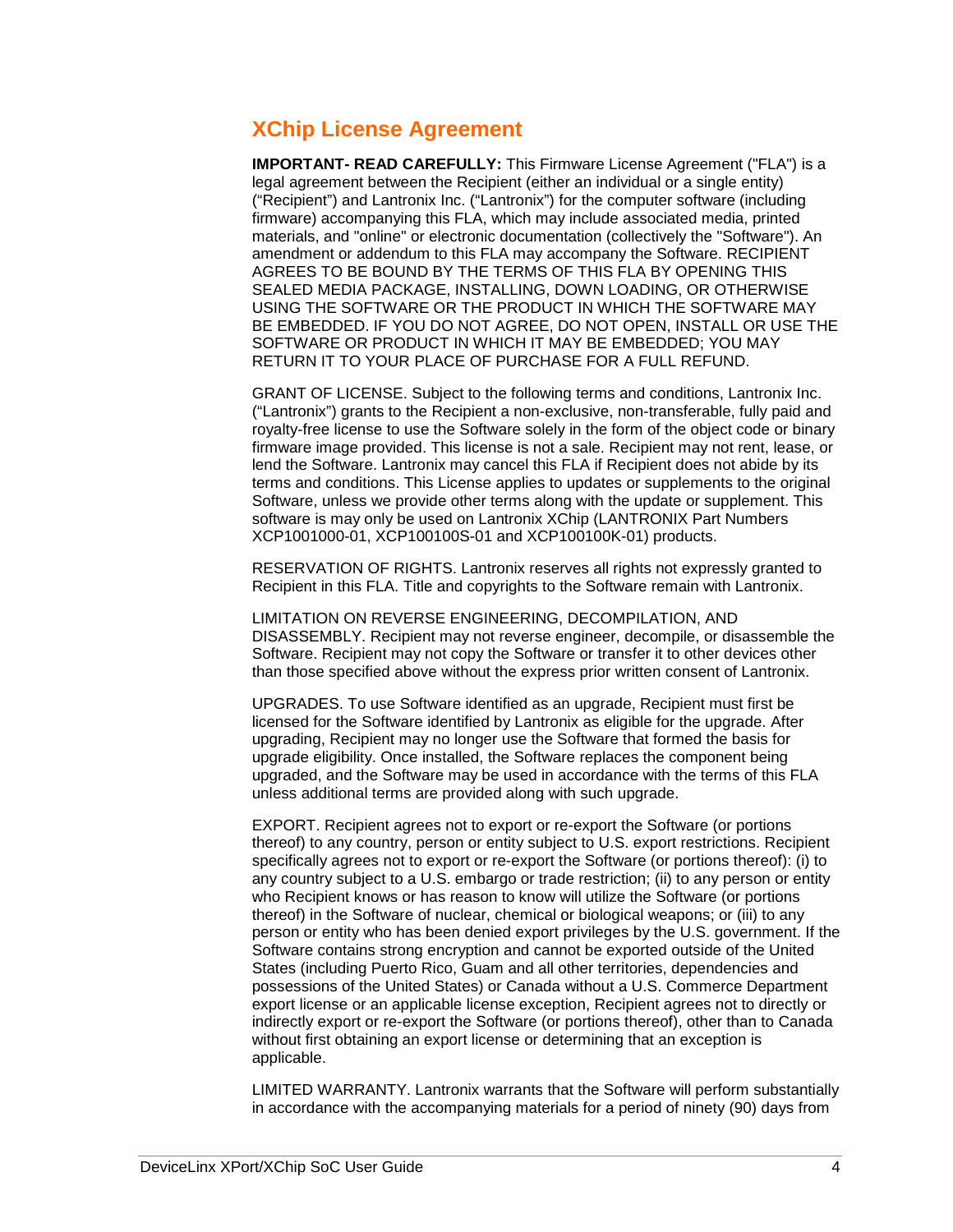the date of receipt. AS TO ANY DEFECTS DISCOVERED AFTER THE NINETY (90) DAY PERIOD, THERE IS NO WARRANTY OR CONDITION OF ANY KIND. Any supplements or updates to the Software, including without limitation, any service packs or hot fixes provided after the expiration of the ninety day Limited Warranty period (if any) are not covered by any warranty or condition, express, implied or statutory.

LIMITATION ON REMEDIES. If the Software does not meet this Limited Warranty, Recipient's exclusive remedy shall be, at Lantronix's option (a) return of the price paid (if any) for the Software, or (b) repair or replacement of the Software that does not meet this Limited Warranty and that is returned to Lantronix with proof of purchase. This Limited Warranty is void if failure of the Software has resulted from accident, abuse, misapplication, abnormal use or a virus. Any replacement Software will be warranted for the remainder of the original warranty period or thirty (30) days, whichever is longer. To exercise this remedy, contact: Lantronix, Attn. Lantronix Sales, Lantronix Inc. 15353 Barranca Parkway, Irvine, CA 92618.

DISCLAIMER OF WARRANTIES. The Limited Warranty that appears above is the only express warranty made and is provided in lieu of any other express warranties (if any) created by any documentation or packaging. Lantronix and its suppliers provide the Software AS IS AND WITH ALL FAULTS. LANTRONIX HEREBY DISCLAIMS ALL WARRANTIES, EXPRESS, IMPLIED OR STATUTORY, INCLUDING, BUT NOT LIMITED TO, MERCHANTABILITY, FITNESS FOR A PARTICULAR PURPOSE, NON-INFRINGEMENT, TITLE, QUIET ENJOYMENT, QUIET POSSESSION, OR CORRESPONDENCE TO DESCRIPTION

LIMITATION OF LIABILITY AND REMEDIES. IN NO EVENT SHALL LANTRONIX OR ITS SUPPLIERS BE LIABLE FOR ANY SPECIAL, INCIDENTAL, INDIRECT, OR CONSEQUENTIAL DAMAGES WHATSOEVER, DAMAGES FOR LOSS OF PROFITS OR CONFIDENTIAL OR OTHER INFORMATION, FOR BUSINESS INTERRUPTION, FOR PERSONAL INJURY, FOR LOSS OF PRIVACY, FOR FAILURE TO MEET ANY DUTY INCLUDING THAT OF GOOD FAITH OR OF REASONABLE CARE, FOR NEGLIGENCE, AND FOR ANY OTHER PECUNIARY OR OTHER LOSS WHATSOEVER) ARISING OUT OF OR IN ANY WAY RELATED TO THE USE OF OR INABILITY TO USE THE SOFTWARE, THE PROVISION OF OR FAILURE TO PROVIDE SUPPORT SERVICES, OR OTHERWISE, UNDER OR IN CONNECTION WITH ANY PROVISION OF THIS FLA, EVEN IN THE EVENT OF THE FAULT, TORT (INCLUDING NEGLIGENCE), STRICT LIABILITY, BREACH OF CONTRACT OR BREACH OF WARRANTY OF LANTRONIX OR ANY SUPPLIER, AND EVEN IF LANTRONIX OR ANY SUPPLIER HAS BEEN ADVISED OF THE POSSIBILITY OF SUCH DAMAGES. The entire liability of Lantronix and any of its suppliers under any provision of this FLA for all of the foregoing shall be limited to the greater of the amount actually paid by Recipient for the Software or U.S.\$5.00.

APPLICABLE LAW. If this Software is acquired in the United States, this FLA is governed by the laws of the State of California, without reference to any conflict of laws principles. All disputes arising out of this FLA in the United States shall be subject to the exclusive jurisdiction of the state and federal courts located in Orange County, California, and the parties agree to submit to the personal and exclusive jurisdiction and venue of these courts. If this Software is acquired in Canada, unless expressly prohibited by local law, this FLA is governed by the laws in force in the Province of Ontario, Canada; and, in respect of any dispute which may arise hereunder, Recipient consents to the jurisdiction of the federal and provincial courts sitting in Toronto, Ontario. If this Software was otherwise acquired outside the United States, then local law may apply.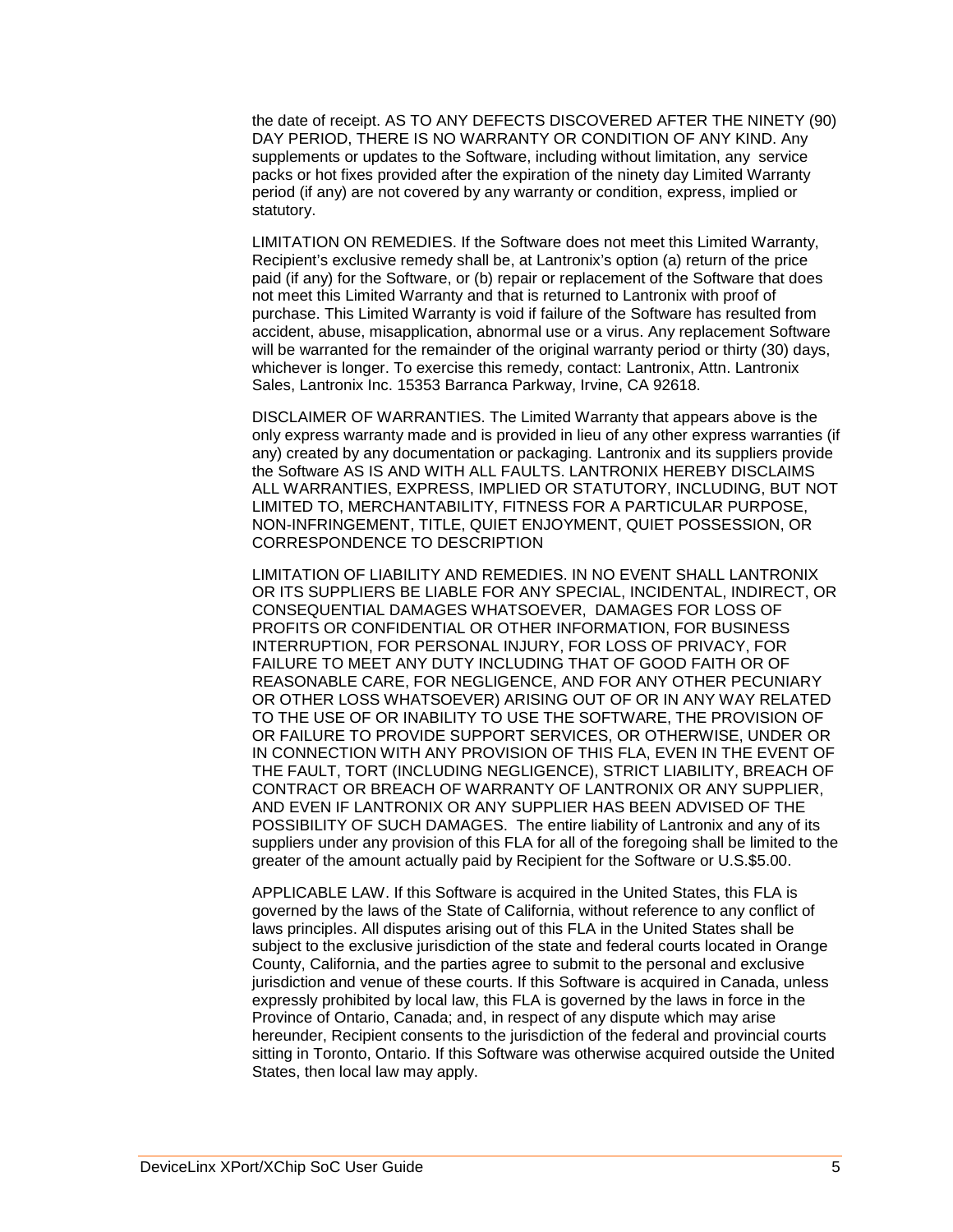ENTIRE AGREEMENT. This FLA (including any addendum or amendment to this FLA which is included with the Software) is the entire agreement between Recipient and Lantronix relating to the Software and the support services (if any) and supersedes all prior or contemporaneous oral or written communications, proposals and representations with respect to the Software or any other subject matter covered by this FLA. To the extent the terms of any Lantronix policies or programs for support services conflict with the terms of this FLA, the terms of this FLA shall control.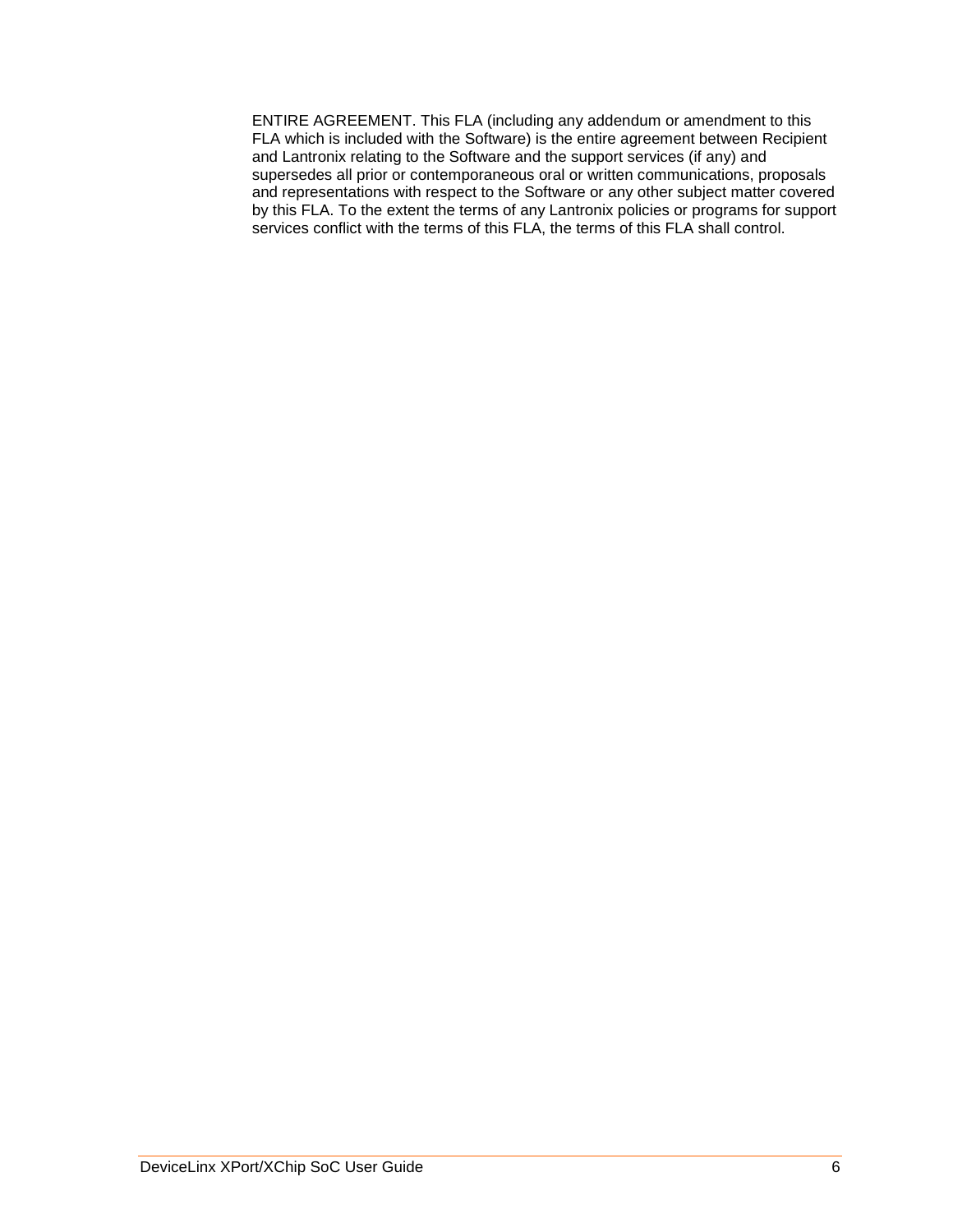# **Contents**

|    | 1. Using This Guide                    | 13 |
|----|----------------------------------------|----|
|    |                                        |    |
|    |                                        |    |
|    |                                        |    |
| 2. | <b>Introduction</b>                    | 15 |
|    |                                        |    |
|    |                                        |    |
|    |                                        |    |
|    |                                        |    |
|    |                                        |    |
|    |                                        |    |
|    |                                        |    |
|    |                                        |    |
|    | 3. Using DeviceInstaller               | 18 |
|    |                                        |    |
|    |                                        |    |
|    |                                        |    |
|    |                                        |    |
| 4. | <b>Configuration Using Web Manager</b> | 22 |
|    |                                        |    |
|    |                                        |    |
|    |                                        |    |
|    |                                        |    |
|    |                                        |    |
|    |                                        |    |
|    |                                        |    |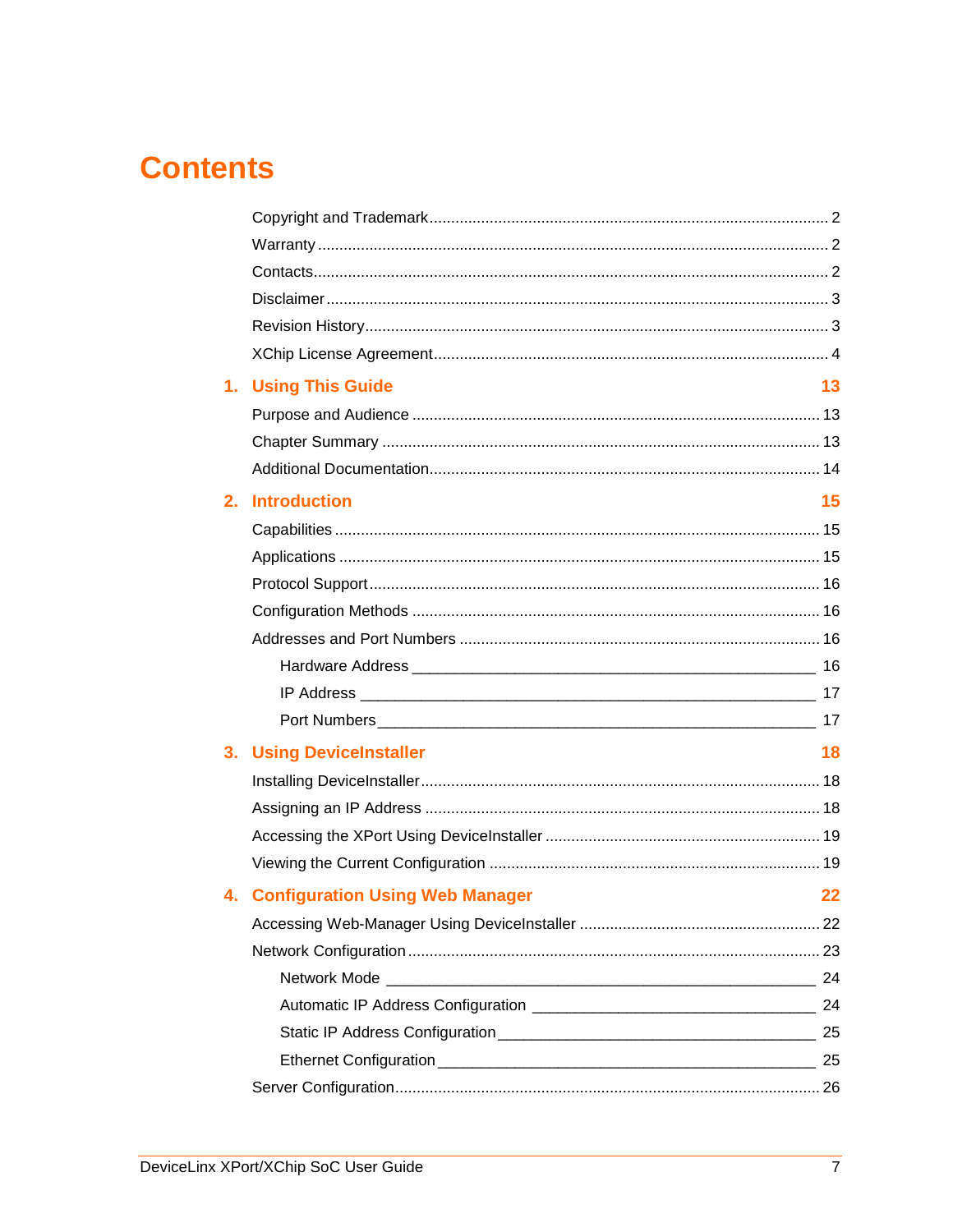|    | Advanced 27                                                 |    |
|----|-------------------------------------------------------------|----|
|    |                                                             |    |
|    |                                                             |    |
|    |                                                             |    |
|    |                                                             |    |
|    |                                                             |    |
|    |                                                             |    |
|    |                                                             |    |
|    |                                                             |    |
|    |                                                             |    |
|    |                                                             |    |
|    |                                                             |    |
|    |                                                             |    |
|    |                                                             |    |
|    |                                                             |    |
|    |                                                             |    |
|    |                                                             |    |
| 5. | <b>Configuration via Telnet or Serial Port (Setup Mode)</b> | 41 |
|    |                                                             |    |
|    |                                                             |    |
|    | Serial Port Connection 42                                   |    |
|    |                                                             |    |
|    | 6. Setup Mode: Server Configuration                         | 44 |
|    |                                                             |    |
|    |                                                             |    |
|    |                                                             |    |
|    |                                                             |    |
|    |                                                             |    |
|    |                                                             |    |
|    |                                                             |    |
| 7. | <b>Setup Mode: Channel Configuration</b>                    | 47 |
|    |                                                             |    |
|    |                                                             |    |
|    |                                                             |    |
|    |                                                             |    |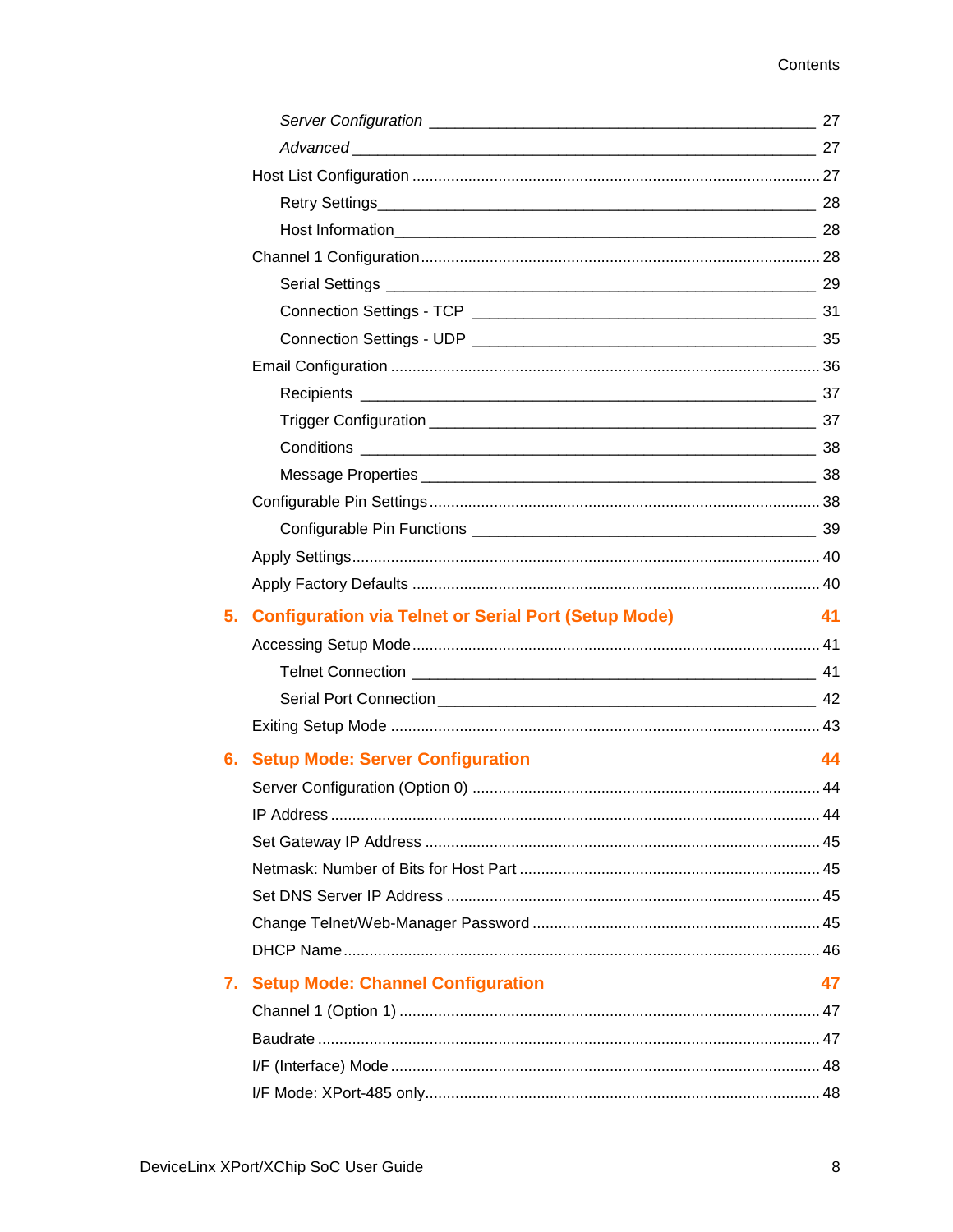| 8. | <b>Setup Mode: Advanced Settings</b> | 62 |
|----|--------------------------------------|----|
|    |                                      |    |
|    | Mail Server_                         | 63 |
|    |                                      | 63 |
|    |                                      |    |
|    |                                      |    |
|    | Recipient 2 63                       |    |
|    |                                      |    |
|    |                                      |    |
|    |                                      |    |
|    |                                      |    |
|    |                                      |    |
|    |                                      |    |
|    |                                      |    |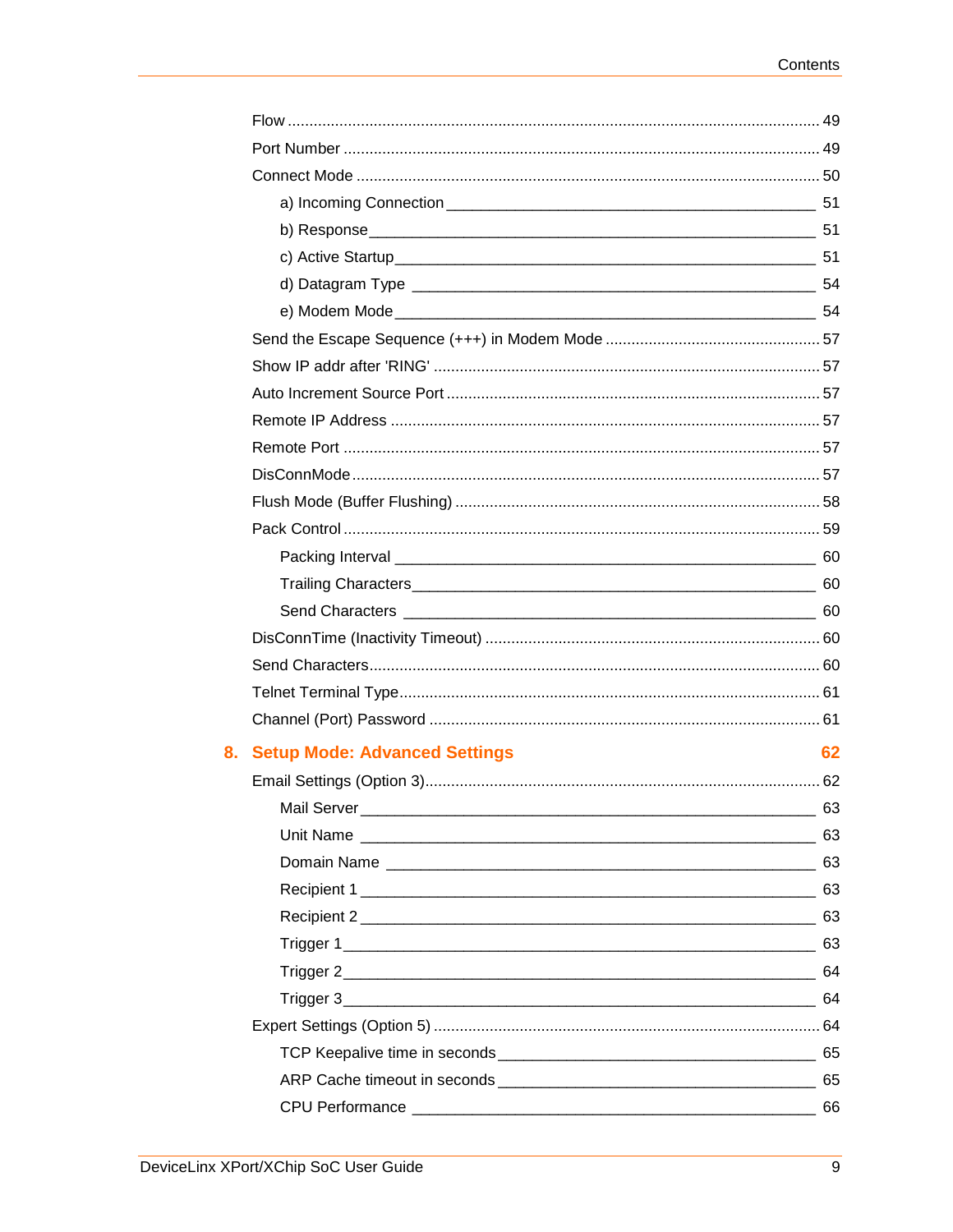| 9. GPIO Interface            | 74 |
|------------------------------|----|
|                              |    |
|                              | 74 |
|                              |    |
|                              |    |
|                              |    |
|                              |    |
| <b>10. Firmware Upgrades</b> | 79 |
|                              |    |
|                              |    |
|                              |    |
|                              |    |
|                              |    |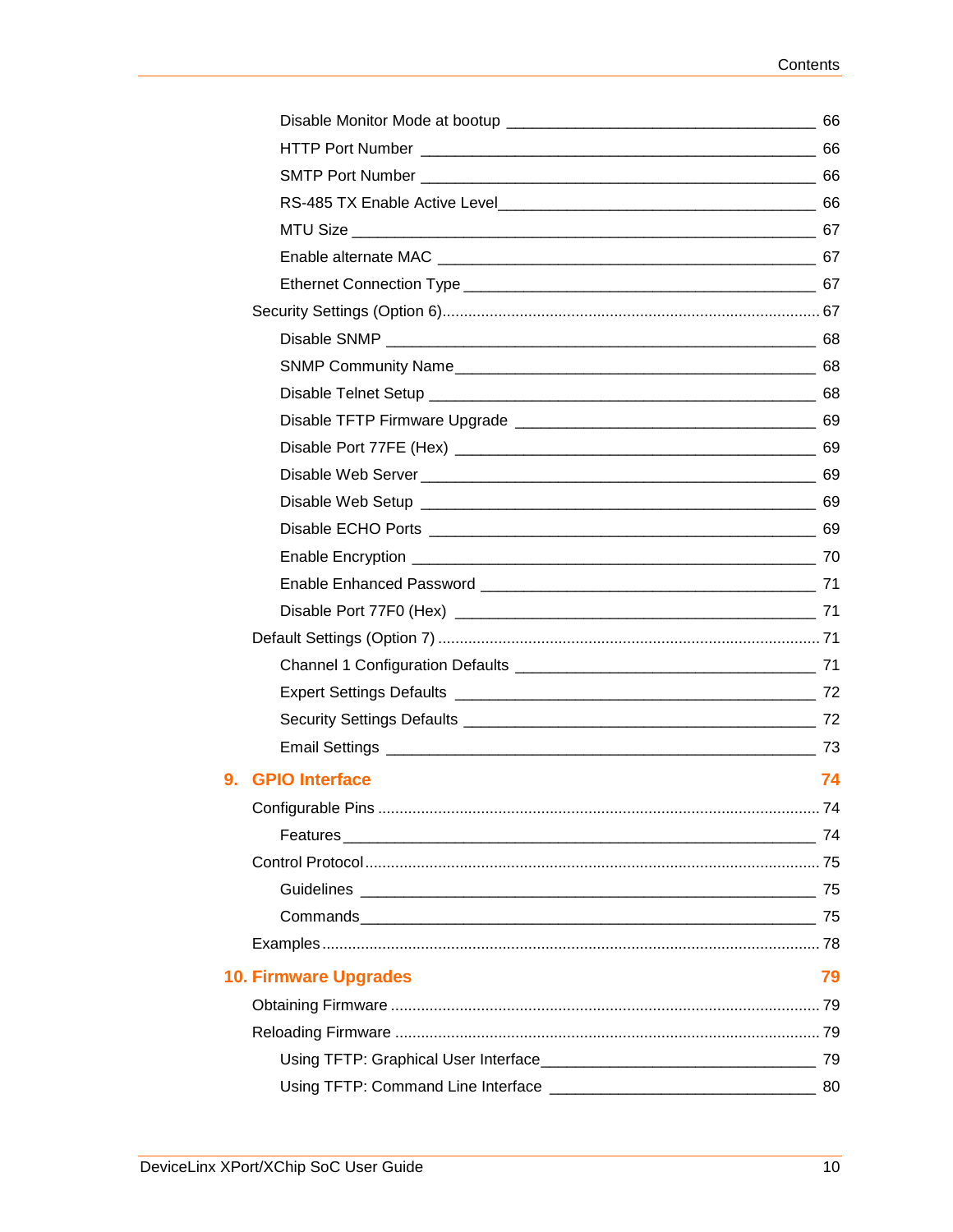| Recovering the Firmware Using the Serial Port and DeviceInstaller ______________ 81 |    |
|-------------------------------------------------------------------------------------|----|
| <b>11. Monitor Mode</b>                                                             | 82 |
|                                                                                     |    |
|                                                                                     |    |
|                                                                                     | 82 |
| <b>12. Troubleshooting</b>                                                          | 85 |
|                                                                                     |    |
|                                                                                     |    |
| A: Binary to Hexadecimal Conversions                                                | 89 |
|                                                                                     |    |
|                                                                                     | 89 |
|                                                                                     | 89 |

## **List of Tables**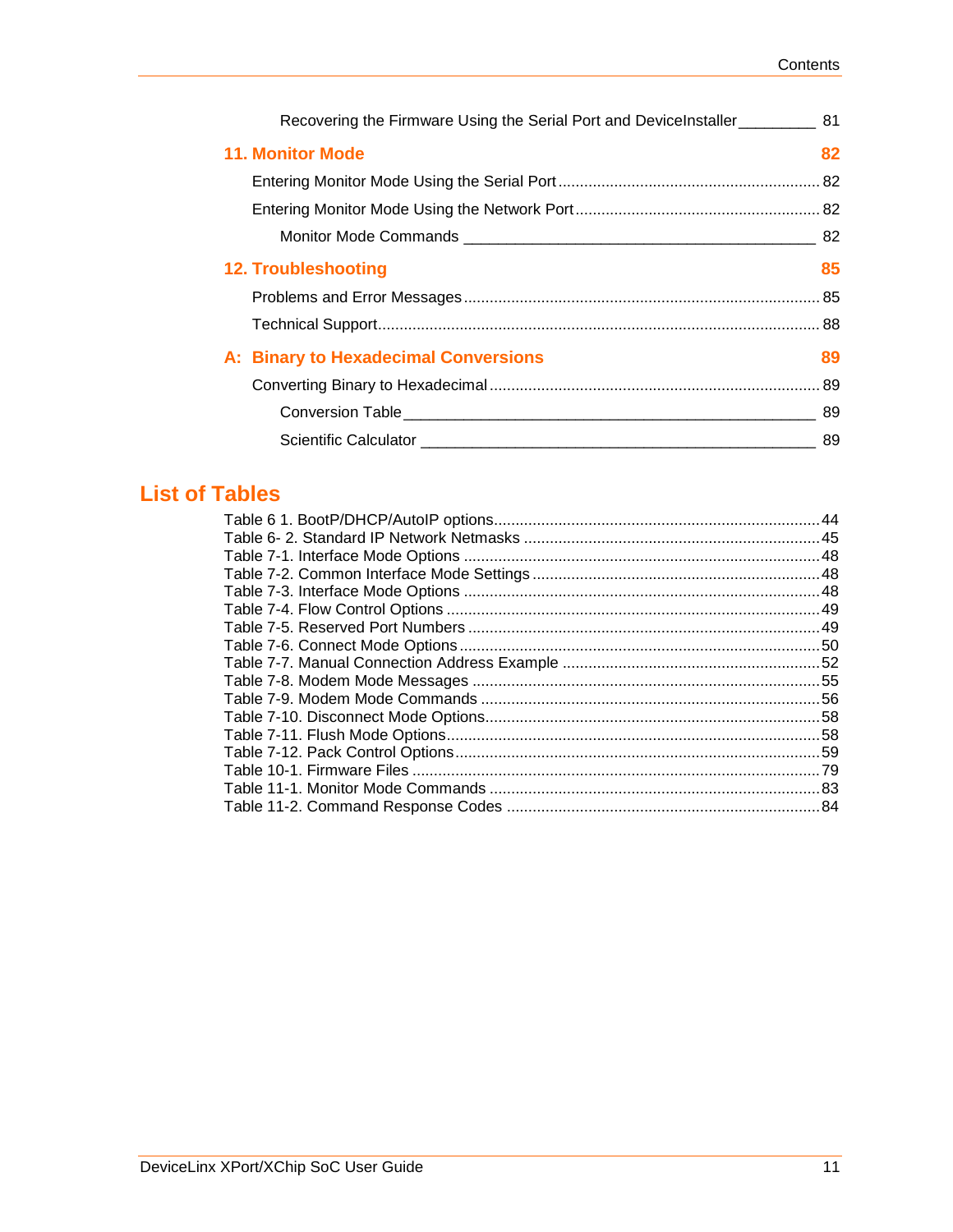# **List of Figures**

| 23  |
|-----|
|     |
|     |
|     |
|     |
|     |
|     |
|     |
|     |
|     |
|     |
|     |
|     |
|     |
|     |
|     |
|     |
|     |
| .80 |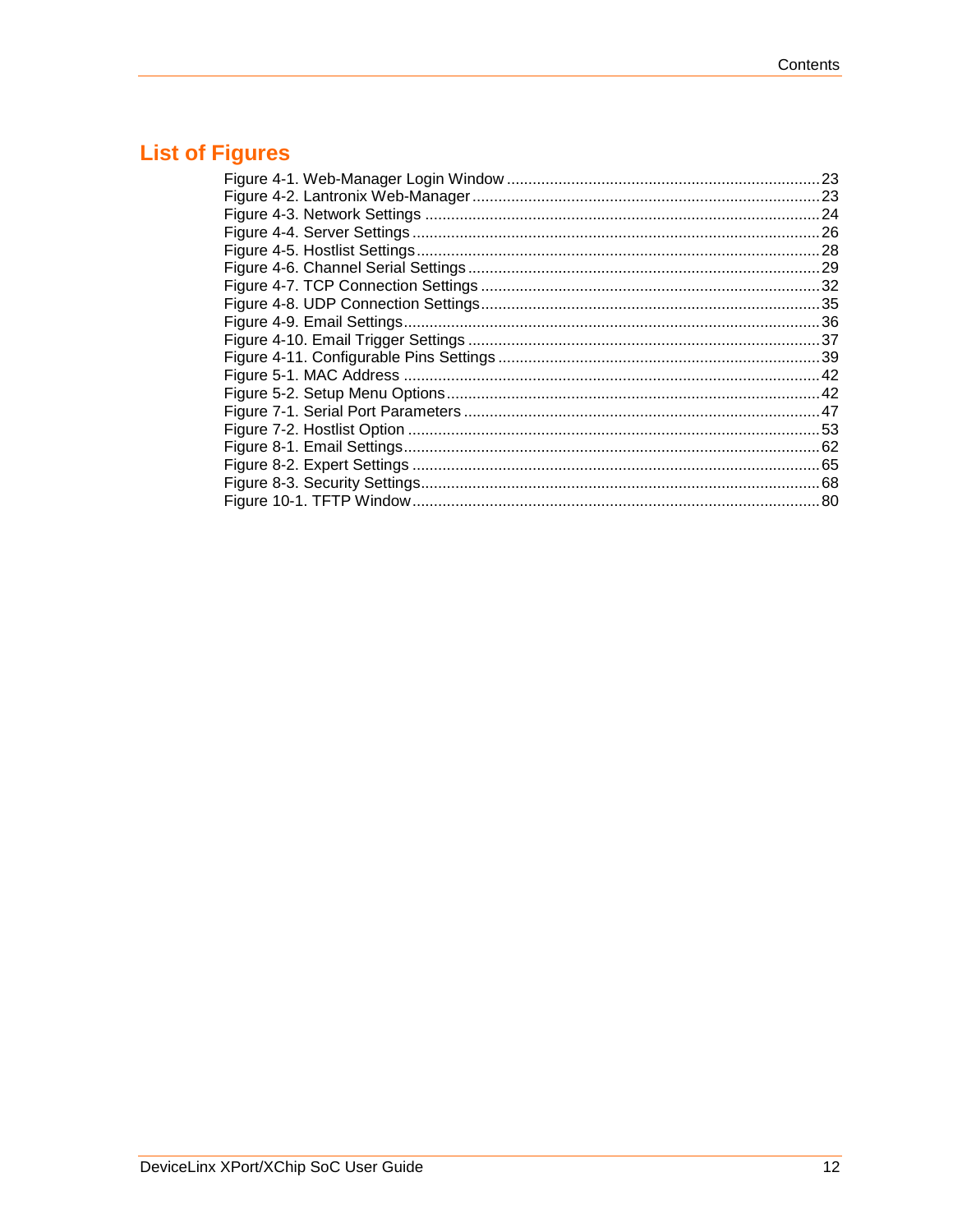# <span id="page-12-0"></span>*1. Using This Guide*

## <span id="page-12-1"></span>**Purpose and Audience**

This guide covers DeviceLinx® XPort Device Server Module (XPort-03 version, e.g. XP1001xxx-03R, and XPort-04 version, e.g. XP1001xxx-04R) and the DeviceLinx XChip SoC (XCP1001xxx-01). It provides the information needed to configure, use, and update the XPort firmware and is intended for OEMs and system integrators who are embedding the XPort or XChip in their end product designs.

*Note: The XChip is a deployment-ready Device Server SoC coprocessor bundled with the XPort firmware. All references to XChip in this document relate to the combination of the physical chip and the licensed firmware that delivers the XPort functionality*

#### *EX100000-02R + XPort firmware = XCP1001000-01 (XChip)*

## <span id="page-12-2"></span>**Chapter Summary**

The remaining chapters in this guide include:

| 2: Introduction                                            | Describes the main features of the XPort and the<br>protocols it supports.                                                                                                                          |
|------------------------------------------------------------|-----------------------------------------------------------------------------------------------------------------------------------------------------------------------------------------------------|
| 3: Using DeviceInstaller                                   | Provides information for getting your unit up and<br>running, using DeviceInstaller to assign an IP address.                                                                                        |
| 4: Configuration Using Web<br><b>Manager</b>               | Details using the Web-Manager to set parameters such<br>as port and server properties.                                                                                                              |
| 5: Configuration via Telnet or<br>Serial Port (Setup Mode) | Provides instructions for accessing Setup Mode<br>(command line interface) using a Telnet connection<br>through the network or a terminal or terminal emulation<br>program through the serial port. |
| 6: Setup Mode: Server<br>Configuration                     | Details the network (server) settings                                                                                                                                                               |
| 7: Setup Mode: Channel<br>Configuration                    | Details the serial port settings.                                                                                                                                                                   |
| 8: Setup Mode: Advanced<br><b>Settings</b>                 | Details email, expert, and security settings and explains<br>how to reset the unit to factory default values.                                                                                       |
| 9: GPIO Interface                                          | Provides instructions for configuring the three General<br>Purpose I/O pins (CP1-3).                                                                                                                |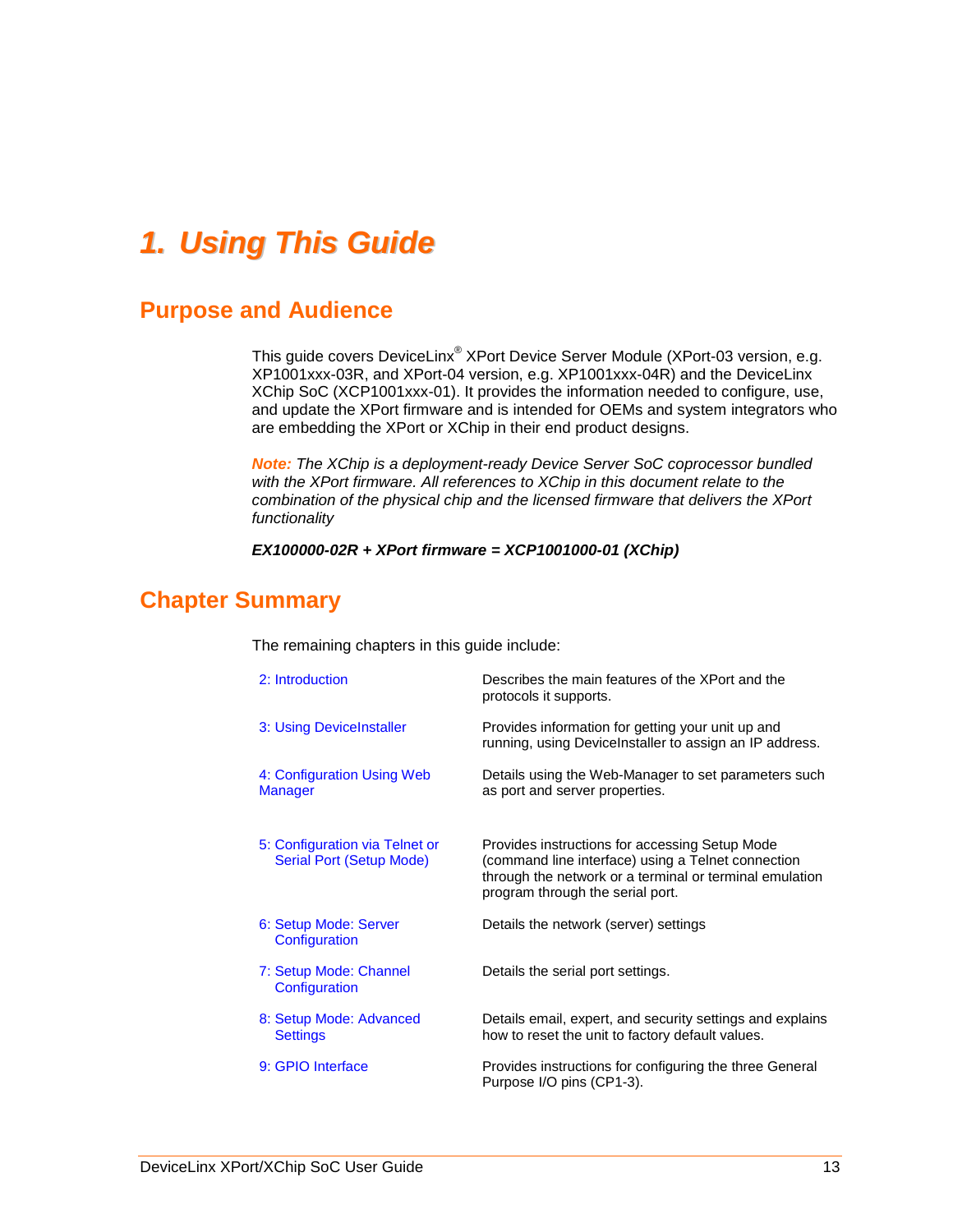| 10: Firmware Upgrades                          | Provides instructions for obtaining the latest firmware<br>and updating the XPort.                                                 |
|------------------------------------------------|------------------------------------------------------------------------------------------------------------------------------------|
| <b>11: Monitor Mode</b>                        | Provides instructions for accessing and using the<br>command line interface for monitoring the network and<br>diagnosing problems. |
| 12: Troubleshooting                            | Describes common problems and error messages and<br>how to contact Lantronix Technical Support.                                    |
| A: Binary to Hexadecimal<br><b>Conversions</b> | Provides instructions for converting binary numbers to<br>hexadecimals.                                                            |

## <span id="page-13-0"></span>**Additional Documentation**

Visit the Lantronix Web site at [www.lantronix.com/support/documentation](http://www.lantronix.com/support/documentation.html)</u> for the latest documentation and the following additional documentation.

| <b>XPort Quick Start</b>                                    | Provides the steps for getting the XPort evaluation<br>board up and running.                                                                    |
|-------------------------------------------------------------|-------------------------------------------------------------------------------------------------------------------------------------------------|
| <b>XPort Integration Guide</b>                              | Provides information about the XPort hardware, testing<br>the XPort using the evaluation board, and integrating<br>the XPort into your product. |
| <b>XChip Reference Platform</b><br><b>Integration Guide</b> | Provides information about XChip hardware, technical<br>specifications, and integration.                                                        |
| <b>Com Port Redirector User</b><br>Guide                    | Provides information on using the Windows-based<br>utility to create a virtual com port.                                                        |
| DeviceInstaller Online Help                                 | Provides information on using Device Installer to<br>configure IP addresses and locate Lantronix devices<br>on the network.                     |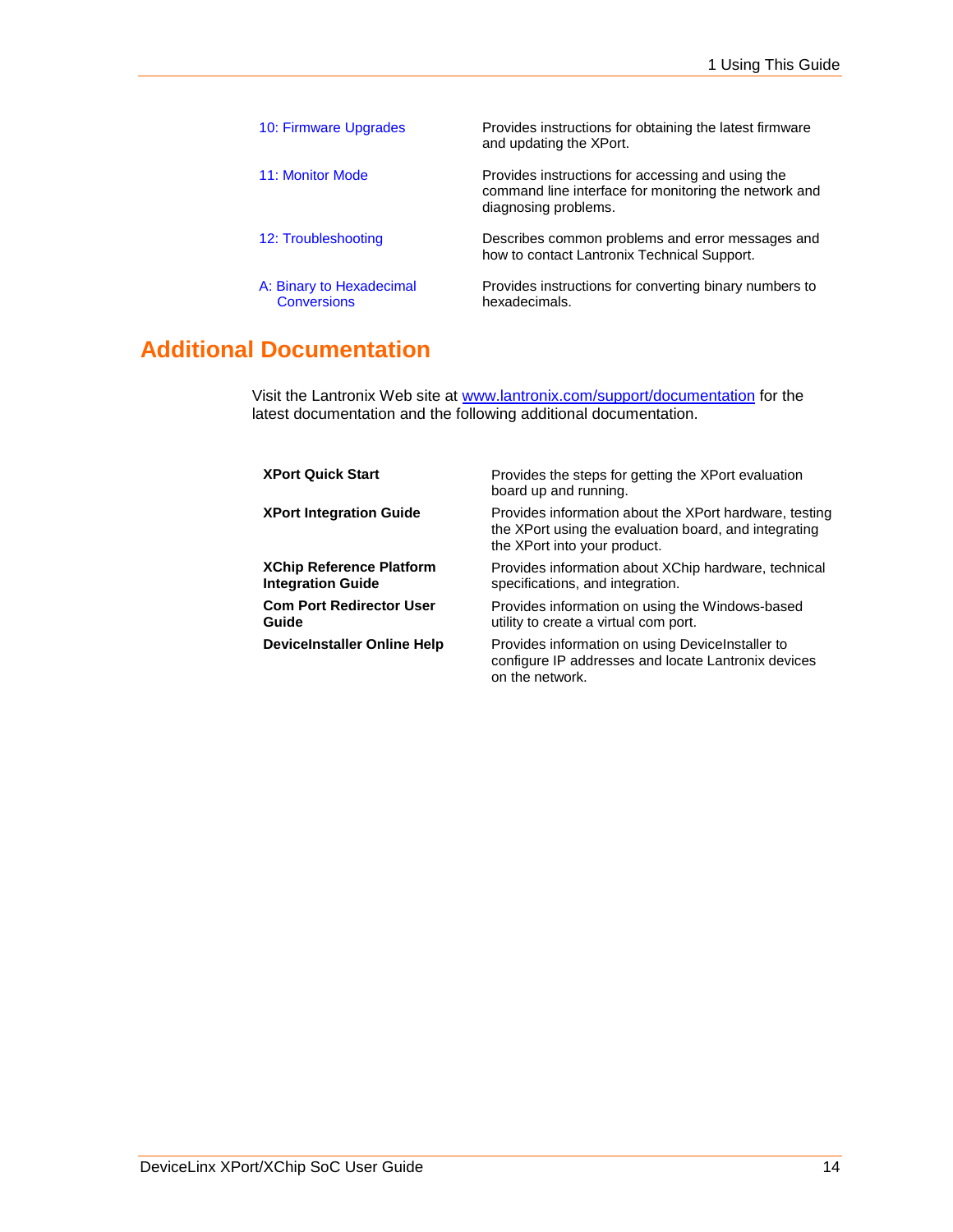# <span id="page-14-0"></span>*2. Introduction*

This chapter summarizes the XPort device server's features and the basic information needed to get started.

## <span id="page-14-1"></span>**Capabilities**

The XPort device server has the following capabilities:

- Connects devices through a TCP data channel or through a Telnet connection to computers or to another device server. The XPort also supports UDP datagrams.
- ◆ Contains a web [HTTP] server allowing presentation of custom content and easy configuration through a browser.
- ◆ Has three programmable I/O pins used to monitor or control attached devices.

## <span id="page-14-2"></span>**Applications**

The XPort device server connects serial devices such as those listed below to Ethernet networks using the IP protocol family.

- ◆ ATM machines
- ◆ CNC controllers
- **← Data collection devices**
- **← Environmental sensors**
- ◆ Universal Power Supply (UPS) management units
- ◆ Telecommunications equipment
- ◆ Data display devices
- Security alarms and access control devices
- Handheld instruments
- Modems
- Time/attendance clocks and terminals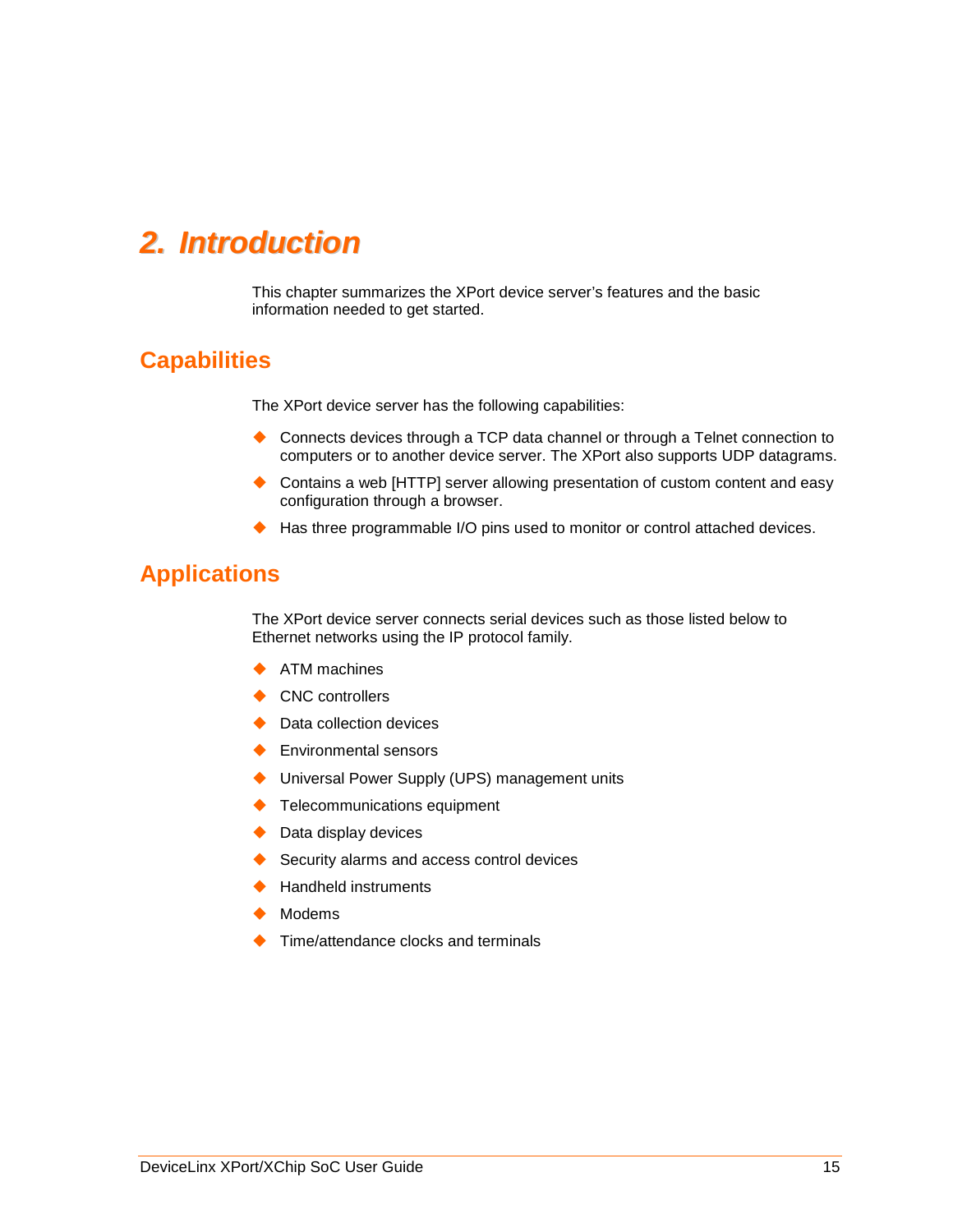## <span id="page-15-0"></span>**Protocol Support**

The XPort device server uses the Internet Protocol (IP) for network communications. It uses the Transmission Control Protocol (TCP) to assure that no data is lost or duplicated, and that everything sent to the connection arrives correctly at the target.

Supported protocols include:

- ◆ ARP, UDP, TCP, ICMP, Telnet, TFTP, AutoIP, DHCP, HTTP, and SNMP for network communications and management.
- ◆ TCP, UDP, and Telnet for connections to the serial port.
- ◆ TFTP for firmware and web page updates.
- ◆ IP for addressing, routing, and data block handling over the network.
- ◆ User Datagram Protocol (UDP) for typical datagram applications in which devices interact with other devices without maintaining a point-to-point connection.
- SMTP for email transmission.

## <span id="page-15-1"></span>**Configuration Methods**

For the unit to operate correctly on a network, it must have a unique IP address on the network. There are three basic methods for logging into the device server to assign an IP address and configure the unit:

**DeviceInstaller:** Assign an IP address and view the current XPort configuration using a Graphical User Interface (GUI) on a PC attached to a network. (See [3](#page-17-0) [Using](#page-17-0)  [DeviceInstaller.](#page-17-0))

Web-Manager: Through a web interface, configure the XPort and its settings using the XPort's Web-Manager. (See [4](#page-21-0) [Configuration Using Web Manager](#page-21-0)

**Serial & Telnet Ports:** There are two approaches to accessing Serial Mode. Make a Telnet connection to the network port (9999) or connect a terminal (or a PC running a terminal emulation program) to the unit's serial port. (See [5](#page-40-0) [Configuration](#page-40-0) via Telnet or Serial Port [\(Setup Mode\)](#page-40-0) )

## <span id="page-15-3"></span><span id="page-15-2"></span>**Addresses and Port Numbers**

#### **Hardware Address**

The hardware address is also referred to as the Ethernet address or the MAC address. The first three bytes of the Ethernet address are fixed and read 00-20-4A, identifying the unit as a Lantronix product. The fourth, fifth, and sixth bytes are unique numbers assigned to each unit.

**Example:** 00-20-4A-14-01-18

*Note: Make note of the MAC address. It is needed to locate the XPort using DeviceInstaller.*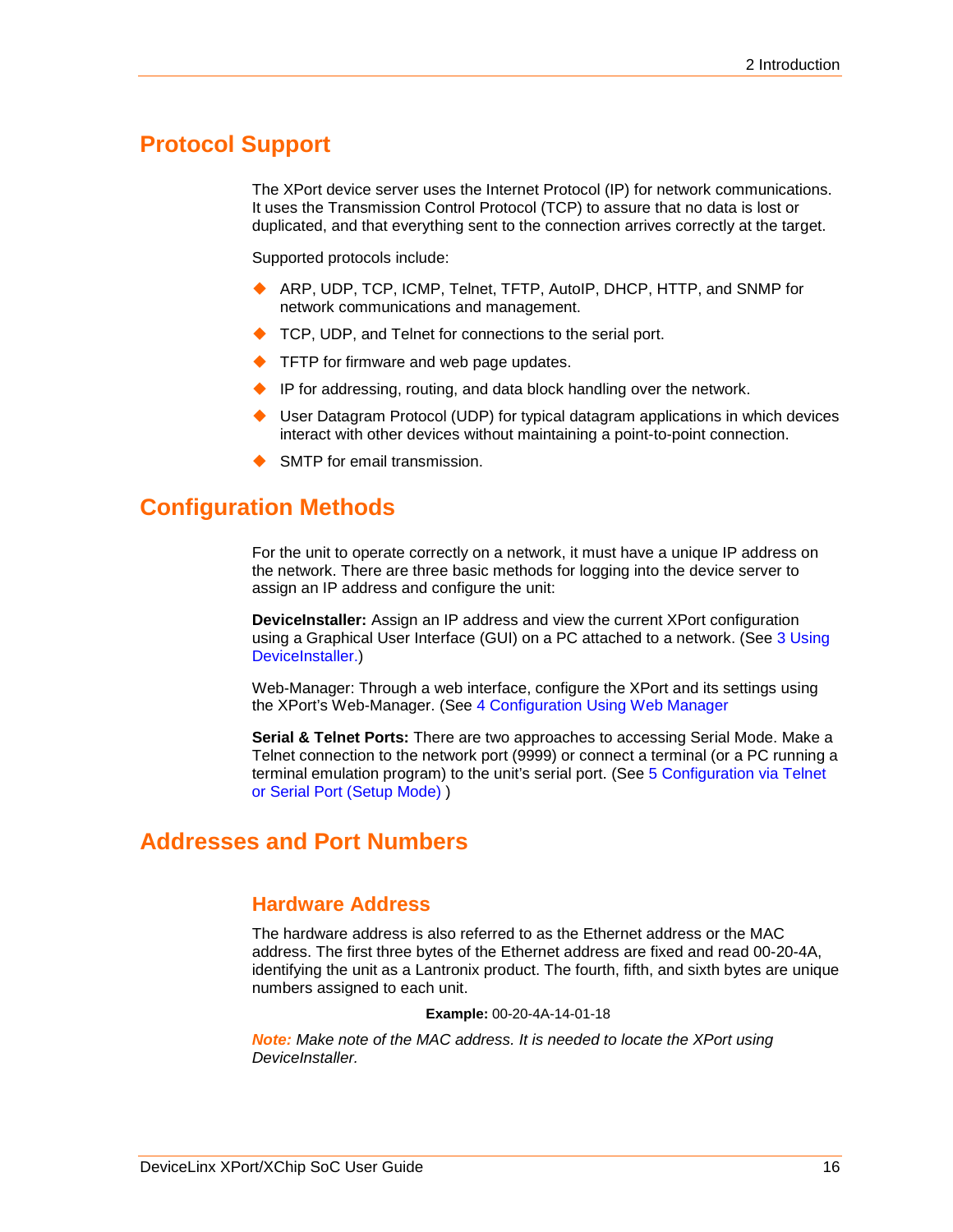### <span id="page-16-0"></span>**IP Address**

Every device connected to an IP network must have a unique IP address. This address is used to reference the specific unit. The XPort is automatically assigned an IP address on DHCP-enabled networks, as it is DHCP-enabled by default.

### <span id="page-16-1"></span>**Port Numbers**

Every TCP connection and every UDP datagram is defined by a destination IP address and a port number. For example, a Telnet application commonly uses port number 23. A port number is similar to an extension on a phone system.

The unit's serial channel (port) can be associated with a specific TCP/UDP port number. Port number 9999 is reserved for access to the unit's Setup (configuration) Mode window. Ports 0-1024 are reserved as well. For more information on reserved port numbers, see to [Table 7-5. Reserved Port Numbers](#page-48-3) on page [49.](#page-48-3)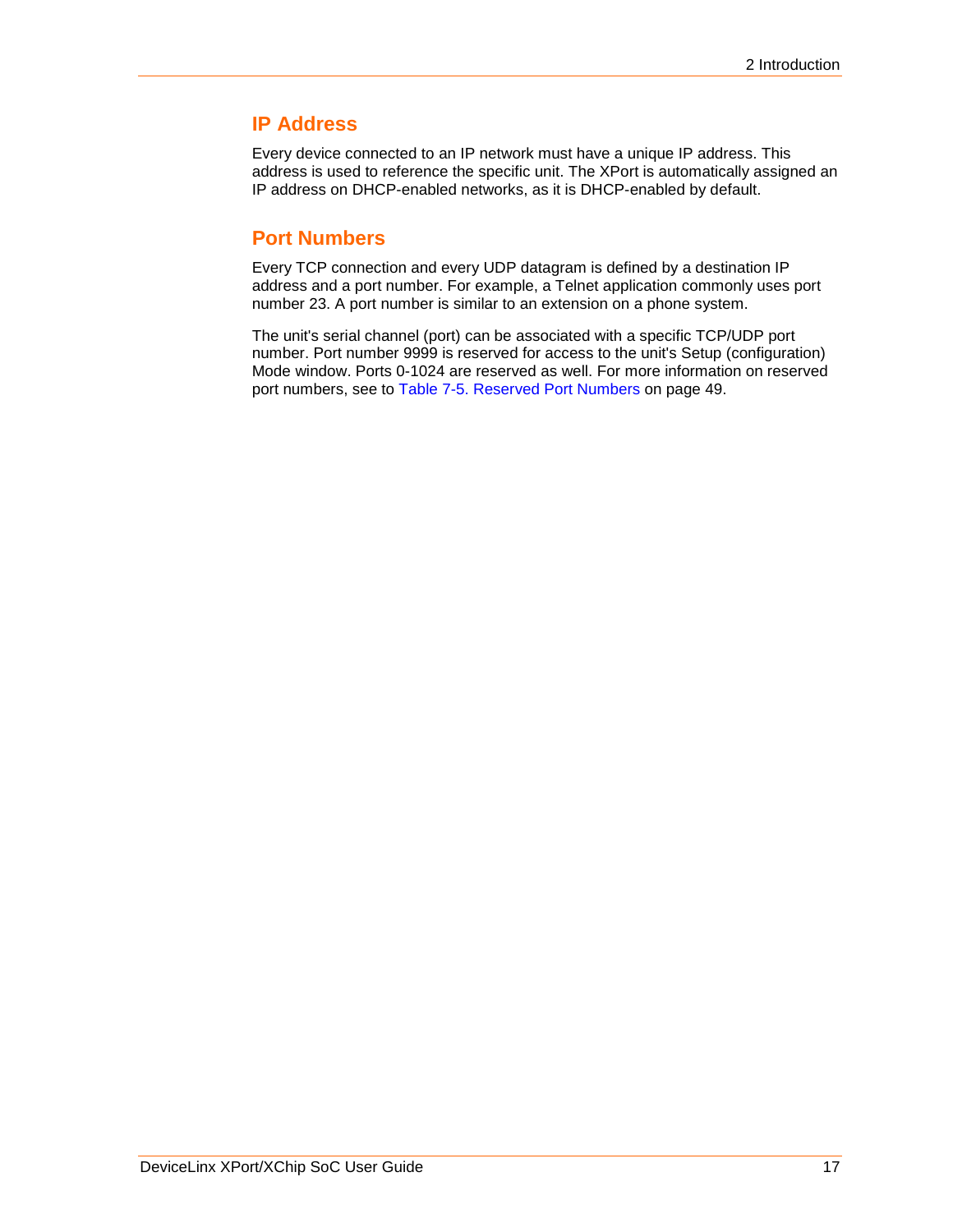# <span id="page-17-0"></span>*3. Using DeviceInstaller*

This chapter covers the steps for getting the XPort device server online and viewing its current configuration.

*Note: DeviceInstaller is a free utility program provided by Lantronix that discovers, configures, upgrades, and manages Lantronix Device Servers. It can be downloaded from the Lantronix website at [www.lantronix.com/support/downloads.](http://www.lantronix.com/support/downloads)* 

*For instructions on using DeviceInstaller to configure the IP address and related settings or for more advanced features, see the [DeviceInstaller](http://www.lantronix.com/support/webhelp/device-installer/DeviceInstaller.htm)  [Online Help.](http://www.lantronix.com/support/webhelp/device-installer/DeviceInstaller.htm)*

## <span id="page-17-1"></span>**Installing DeviceInstaller**

#### **To install DeviceInstaller:**

- 1. Download the latest version of DeviceInstaller from [http://www.lantronix.com/downloads.](http://www.lantronix.com/downloads)
- 2. Run the executable to start the installation process.
- 3. Respond to the installation wizard prompts. (If prompted to select an installation type, select **Typical**).

### <span id="page-17-2"></span>**Assigning an IP Address**

The unit's IP address must be configured before it can work correctly on a network. You have several options for assigning an IP to your unit. We recommend that you manually assign the IP address over the network using DeviceInstaller.

**Note**: To use a serial connection instead of an Ethernet connection to configure the device, see [5](#page-40-0) *Configuration via [Telnet or Serial Port](#page-40-0) (Setup Mode)* on page [42.](#page-41-0)

The unit's IP address is normally set to 0.0.0.0 at the factory. The hardware address is on the product label. The unit is DHCP enabled as the default.

#### **To assign an IP address manually:**

1. Click **StartPrograms LantronixDeviceInstallerDeviceInstaller**. If your PC has more than one network adapter, a message displays. Select an adapter and click **OK**.

*Note: If the unit already has an IP address (e.g., DHCP has assigned an IP address), click the Search icon and select the unit from the list of Lantronix device servers on the local network.*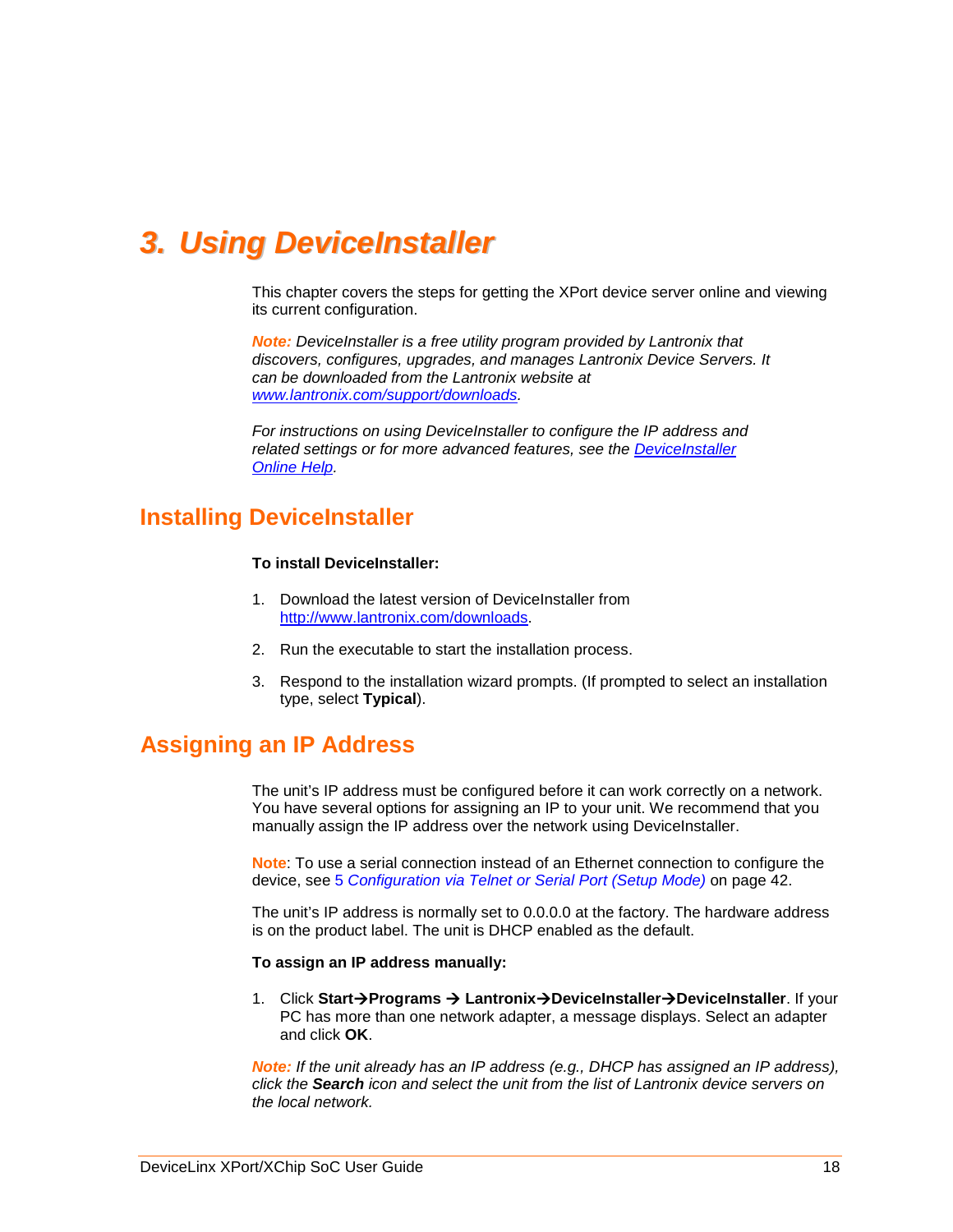- 2. Click the **Assign IP** icon
- 3. If prompted, enter the hardware address (on the product label) and click **Next**.
- 4. Select **Assign a specific IP address** and click **Next**.
- 5. Enter the **IP address**. The **Subnet mask** displays automatically based on the IP address; if desired, you may change it. On a local network, you can leave the **Default gateway** blank (all zeros). Click **Next**.
- 6. Click the **Assign** button and wait several seconds until a confirmation message displays. Click **Finish**.
- 7. Select the device from the main window list and select **Ping** from the **Tools** menu. The Ping Device dialog box shows the IP address of the selected unit.
- 8. From the **Tools** menu, click the **Ping** button. The results display in the Status window. Click the **Clear Status** button to clear the window so you can ping the device again.

*Note: If you do not receive "Reply" messages, make sure the unit is properly attached to the network and that the IP address assigned is valid for the particular network segment you are working with. If you are not sure, check with your systems administrator.*

9. Click the **Close** button to close the dialog box and return to the main window.

### <span id="page-18-0"></span>**Accessing the XPort Using DeviceInstaller**

- 1. Click **StartPrograms LantronixDeviceInstallerDeviceInstaller.**
- 2. Click the **XPort** folder. The list of available Lantronix XPort devices displays.
- 3. Expand the list of XPorts by clicking the + symbol next to the XPort icon. Select the XPort unit by clicking on its IP address to view its configuration.

## <span id="page-18-1"></span>**Viewing the Current Configuration**

DeviceInstaller provides a view of the unit's configuration.

#### **To view the unit's current settings:**

- 1. Follow the instructions above to locate the XPort.
- 2. In the right pane, click the **Device Details** tab. The current XPort configuration displays:

| <b>Name</b> | Configurable field. A name that identifies the XPort.                                                                                                 |
|-------------|-------------------------------------------------------------------------------------------------------------------------------------------------------|
|             | Double-click the field, type in the value, and press Enter to<br>complete. This name is not visible on other PCs or laptops<br>using DeviceInstaller. |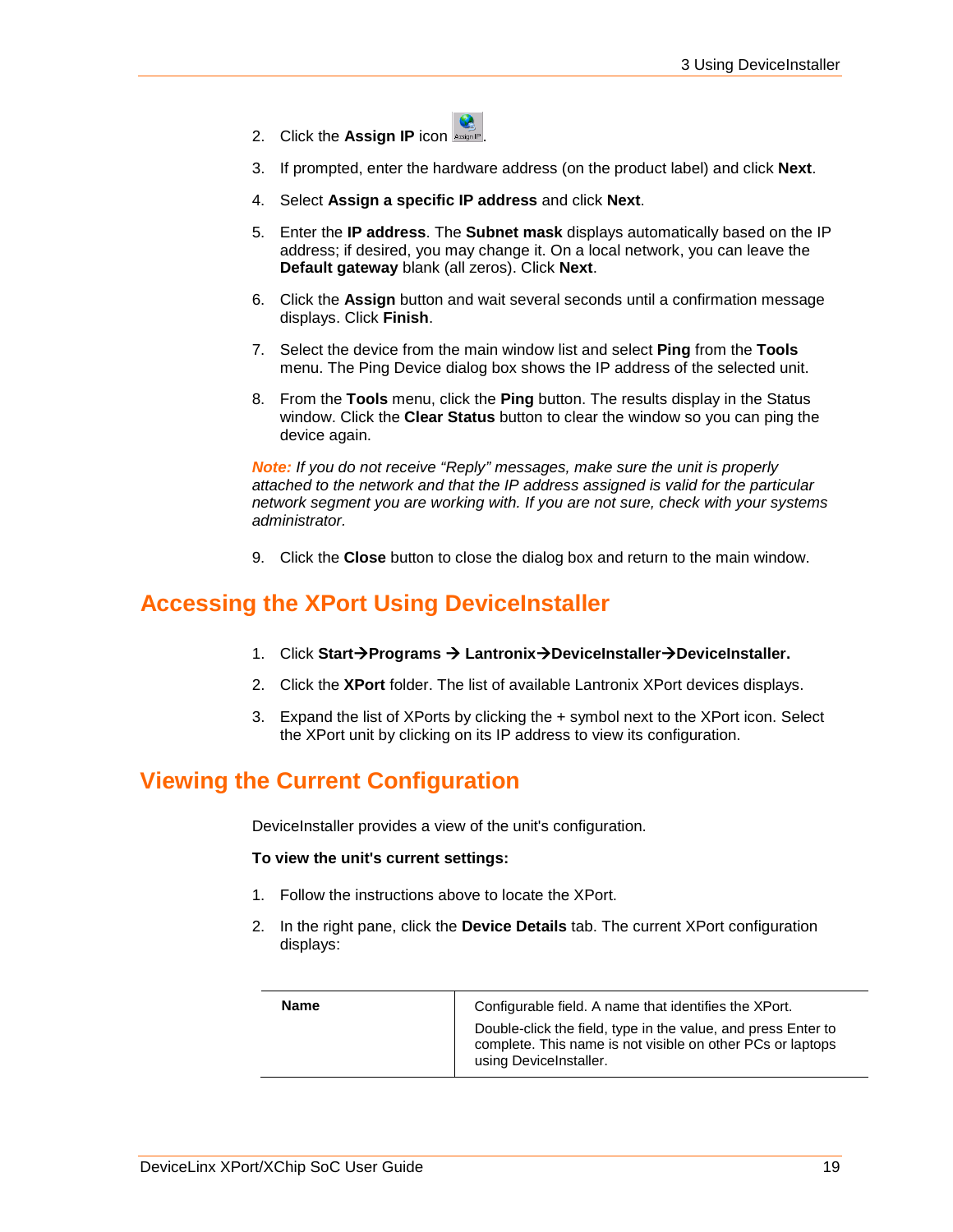| <b>DHCP Device Name</b>                      | Non-configurable field. Displays the name associated with<br>XPort's current IP address, if the IP address was obtained<br>dynamically.                                             |
|----------------------------------------------|-------------------------------------------------------------------------------------------------------------------------------------------------------------------------------------|
|                                              | To change the DHCP device name, see Configuration Using<br><b>Web Manager</b>                                                                                                       |
|                                              | or Configuration via Telnet or Serial Port (Setup Mode).                                                                                                                            |
| Group                                        | Configurable field. A group name to categorize the XPort.                                                                                                                           |
|                                              | Double-click the field, type in the value, and press Enter to<br>complete. This group name is not visible on other PCs or<br>laptops using DeviceInstaller.                         |
| <b>Comments</b>                              | Configurable field. Information about the XPort.                                                                                                                                    |
|                                              | Double-click the field, type in the value, and press Enter to<br>complete. This description or comment is not visible on other<br>PCs or laptops using DeviceInstaller.             |
| <b>Device Family</b>                         | Non-configurable field. Displays the XPort's device family as<br>XPort.                                                                                                             |
| <b>Type</b>                                  | Non-configurable field. Displays the device type as XPort-<br>03/04.                                                                                                                |
| ID                                           | Non-configurable field. Displays the XPort's ID embedded<br>within the box.                                                                                                         |
| <b>Hardware Address</b>                      | Non-configurable field. Displays the XPort's hardware (or<br>MAC) address.                                                                                                          |
| <b>Firmware Version</b>                      | Non-configurable field. Displays the firmware currently<br>installed on the XPort.                                                                                                  |
| <b>Extended Firmware</b><br>Version          | Non-configurable field. Displays the full version nomenclature<br>of the firmware.                                                                                                  |
| <b>Online Status</b>                         | Non-configurable field. Displays the XPort's status as online,<br>offline, unreachable (the XPort is on a different subnet), or<br>busy (the XPort is currently performing a task). |
| <b>IP Address</b>                            | Non-configurable field. Displays the XPort's current IP<br>address. To change the IP address, see Assigning an IP<br>Address on page 18.                                            |
| <b>IP Address was</b><br><b>Obtained</b>     | Non-configurable field. Indicates whether the current IP<br>address on the XPort was set manually or assigned by<br>DHCP.                                                           |
| <b>Subnet Mask</b>                           | Non-configurable field. Displays the XPort's current subnet<br>mask. To change the subnet mask, see Assigning an IP<br>Address on page 18.                                          |
| Gateway                                      | Non-configurable field. Displays the XPort's current gateway.<br>To change the gateway, see Assigning an IP Address on<br>page 18.                                                  |
| <b>Number of COB</b><br>partitions supported | Non-configurable field. Displays the number of COB partitions<br>supported.                                                                                                         |
| <b>Number of Ports</b>                       | Non-configurable field. Displays the number of ports on the<br>XPort.                                                                                                               |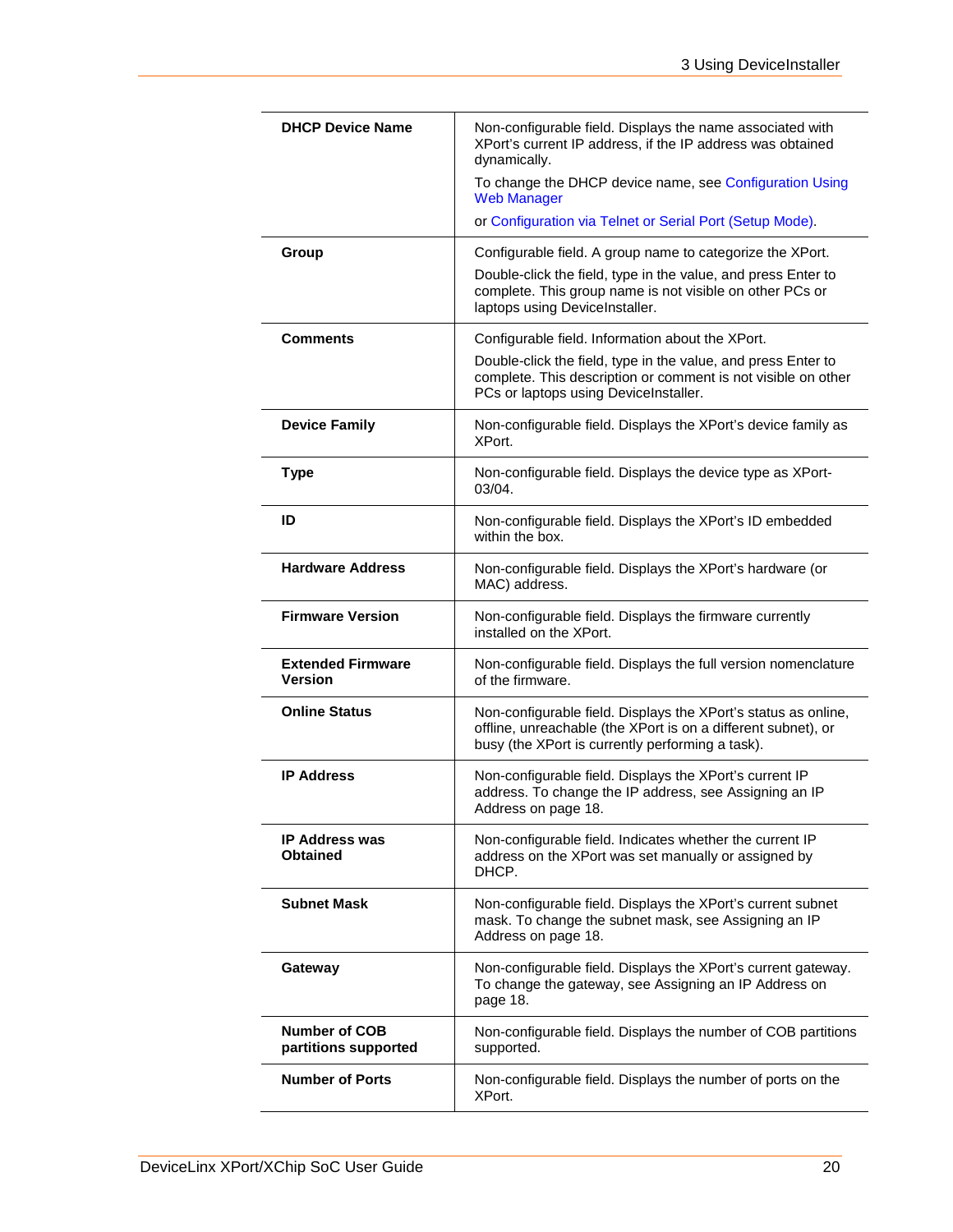| <b>TCP Keepalive</b>                         | Non-configurable field. Displays 1-65s, the XPort's TCP<br>keepalive value. The default setting is 45.                                  |
|----------------------------------------------|-----------------------------------------------------------------------------------------------------------------------------------------|
| <b>Teinet Enabled</b>                        | Non-configurable field. Permits Telnet sessions.                                                                                        |
| <b>Teinet Port</b>                           | Non-configurable field. Displays the XPort's port for Telnet<br>sessions.                                                               |
| <b>Web Enabled</b>                           | Non-configurable field. Permits configuration through Web-<br>Manager.                                                                  |
| <b>Web Port</b>                              | Non-configurable field. Displays the XPort's port for Web-<br>Manager configuration.                                                    |
| <b>Maximum Baud Rate</b><br><b>Supported</b> | Non-configurable field. Displays the XPort's maximum baud<br>rate.<br><b>Note:</b> the XPort may not currently be running at this rate. |
| <b>Firmware Upgradeable</b>                  | Non-configurable field. Displays True, indicating the XPort's<br>firmware is upgradeable as newer version become available.             |
| <b>Supports Configurable</b><br><b>Pins</b>  | Non-configurable field. Displays True, indicating configurable<br>pins are available on the XPort.                                      |
| <b>Supports Email Triggers</b>               | Non-configurable field. Displays True, indicating email triggers<br>are available on the XPort.                                         |
| <b>Supports AES Data</b><br><b>Stream</b>    | Non-configurable field. Displays True if the XPort unit<br>supports AES encryption.                                                     |
| <b>Supports 485</b>                          | Non-configurable field. Displays True if the XPort supports the<br>RS-485 protocol.                                                     |
| <b>Supports 920K Baud</b><br>Rate            | Non-configurable field. Displays True. XPort supports baud<br>rates up to 920 Kbps.                                                     |
| <b>Supports HTTP Server</b>                  | Non-configurable field. Displays True.                                                                                                  |
| <b>Supports HTTP Setup</b>                   | Non-configurable field. Displays True.                                                                                                  |
| <b>Supports 230K Baud</b><br>Rate            | Non-configurable field. Displays True.                                                                                                  |
| <b>Supports GPIO</b>                         | Non-configurable field. Displays True, indicating the XPort<br>supports communication via General Purpose Input Output<br>(GPIO).       |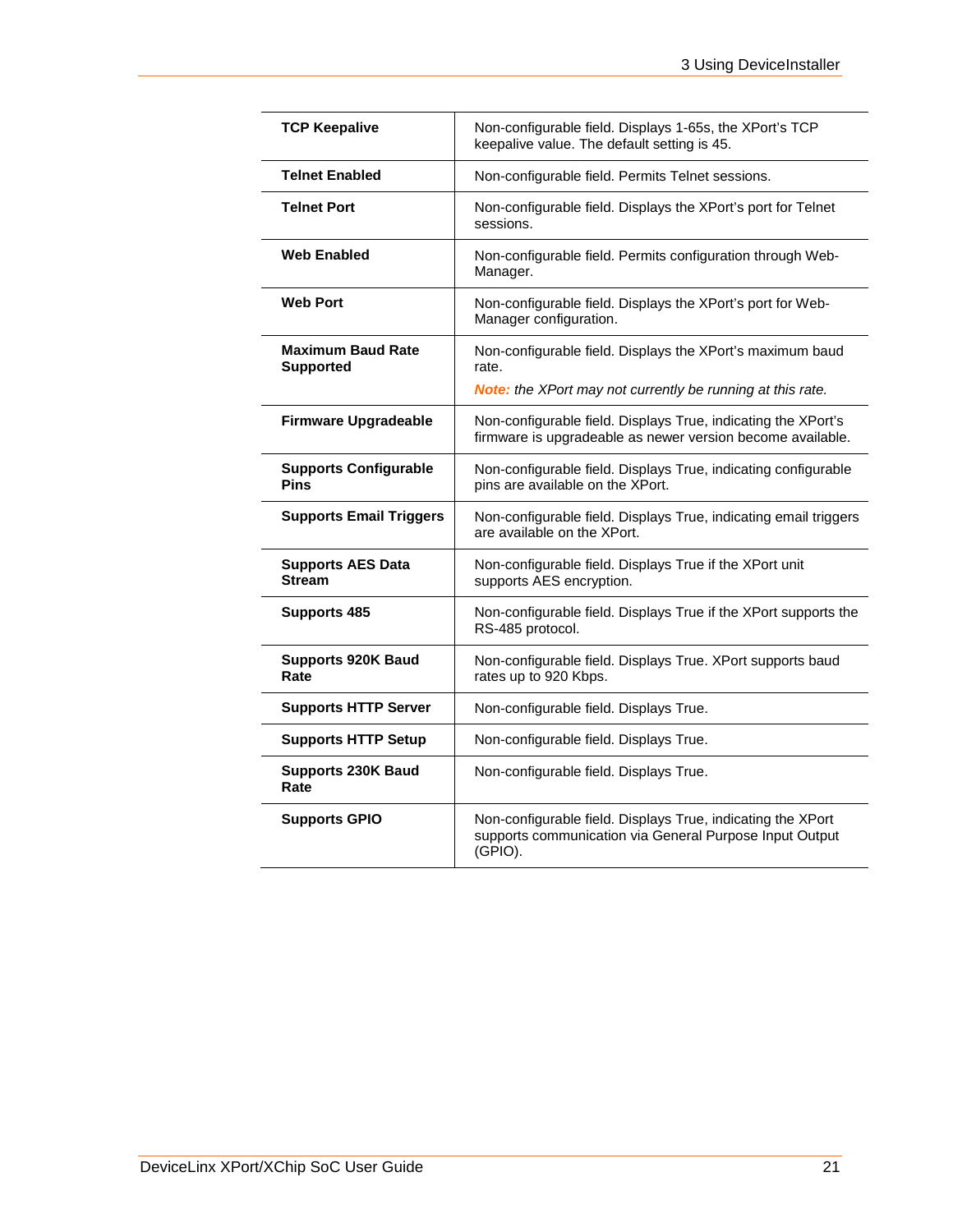# <span id="page-21-0"></span>*4. Configuration Using Web Manager*

You must configure the unit so that it can communicate on a network with your serial device. For example, you must set the way the unit will respond to serial and network traffic, how it will handle serial packets, and when to start or close a connection.

The unit's configuration is stored in nonvolatile memory and is retained without power. You can change the configuration at any time. The unit performs a reset after you change and store the configuration.

In this chapter, we describe how to configure the XPort using Web-Manager, Lantronix's browser-based configuration tool. (For information on using Setup Mode, our command line configuration interface, see *[5](#page-40-0) Configuration via [Telnet or Serial](#page-40-0)  Port [\(Setup Mode\).](#page-40-0)*

*Note: The examples in this section show a typical device. Your device may have different configuration options.*

## <span id="page-21-1"></span>**Accessing Web-Manager Using DeviceInstaller**

*Note: For more information on DeviceInstaller, see [3](#page-17-0) [Using DeviceInstaller.](#page-17-0)*

- 1. Run DeviceInstaller and search for the list of available Lantronix device servers.
- 2. Click on t**he XPort** folder. The list of available XPorts displays.
- 3. Expand the list of XPorts by clicki**ng th**e **+** symbol next to the XPort icon.
- 4. Select the XPort unit by clicking its hardware address.
- 5. In the right pane, click the **Web Configuration** tab.
- 6. To view the XPort's Web-Manager in the current DeviceInstaller window, click the **Go** button. To open the Web-Manager in a web browser, click the **External Browser** button.

*Note: Alternatively, to open Web-Manager, open your web browser and enter the IP address of the XPort. (With firmware 1.8 or earlier, your browser must be JAVA-enabled to use Web-Manager. (With firmware 6.1.0.0 and later, your web browser does not need to be JAVA-enabled.)*

A dialog box appears to prompt for a **User name** and **Password.**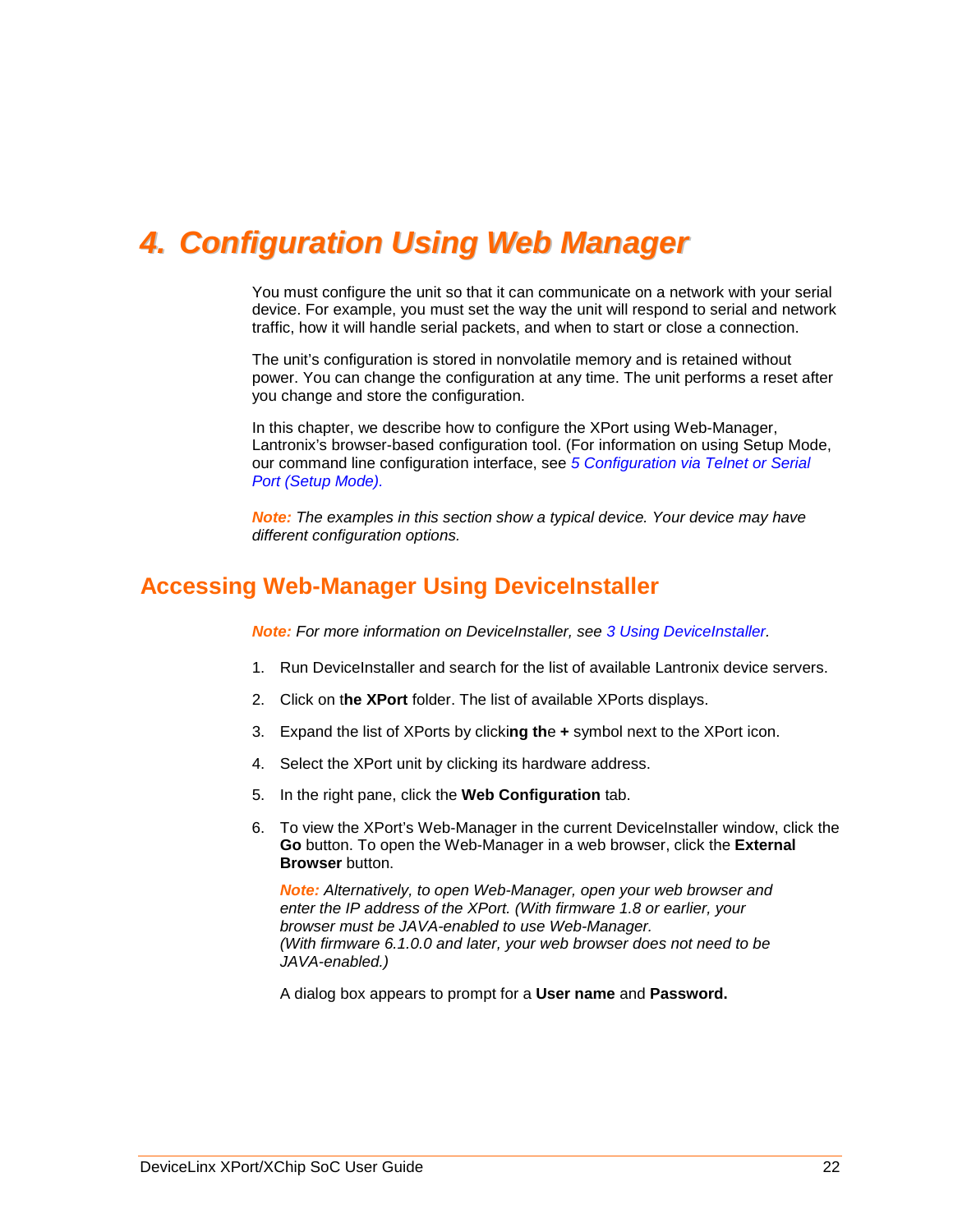**Figure 4-1. Web-Manager Login Window**

<span id="page-22-1"></span>

| <b>Connect to 172.18.11.190</b> |                      |
|---------------------------------|----------------------|
| Welcome to 172.18.11.190        |                      |
| User name:                      | 医                    |
| Password:                       |                      |
|                                 | Remember my password |
|                                 |                      |
|                                 | Cancel<br>ОК         |

- 7. Perform one of the following:
- ◆ If no Telnet password has been defined (default), leave both fields blank and click **OK**.
- If a Telnet password has been defined, leave the username blank, type in the password, and then click **OK**.

The Web-Manager displays.

<span id="page-22-2"></span>

**Figure 4-2. Lantronix Web-Manager**

The main menu is in the left pane of the Web-Manager window.

## <span id="page-22-0"></span>**Network Configuration**

The unit's network values display when you select **Network** from the main menu. The following sections describe the configurable parameters on the Network Settings page.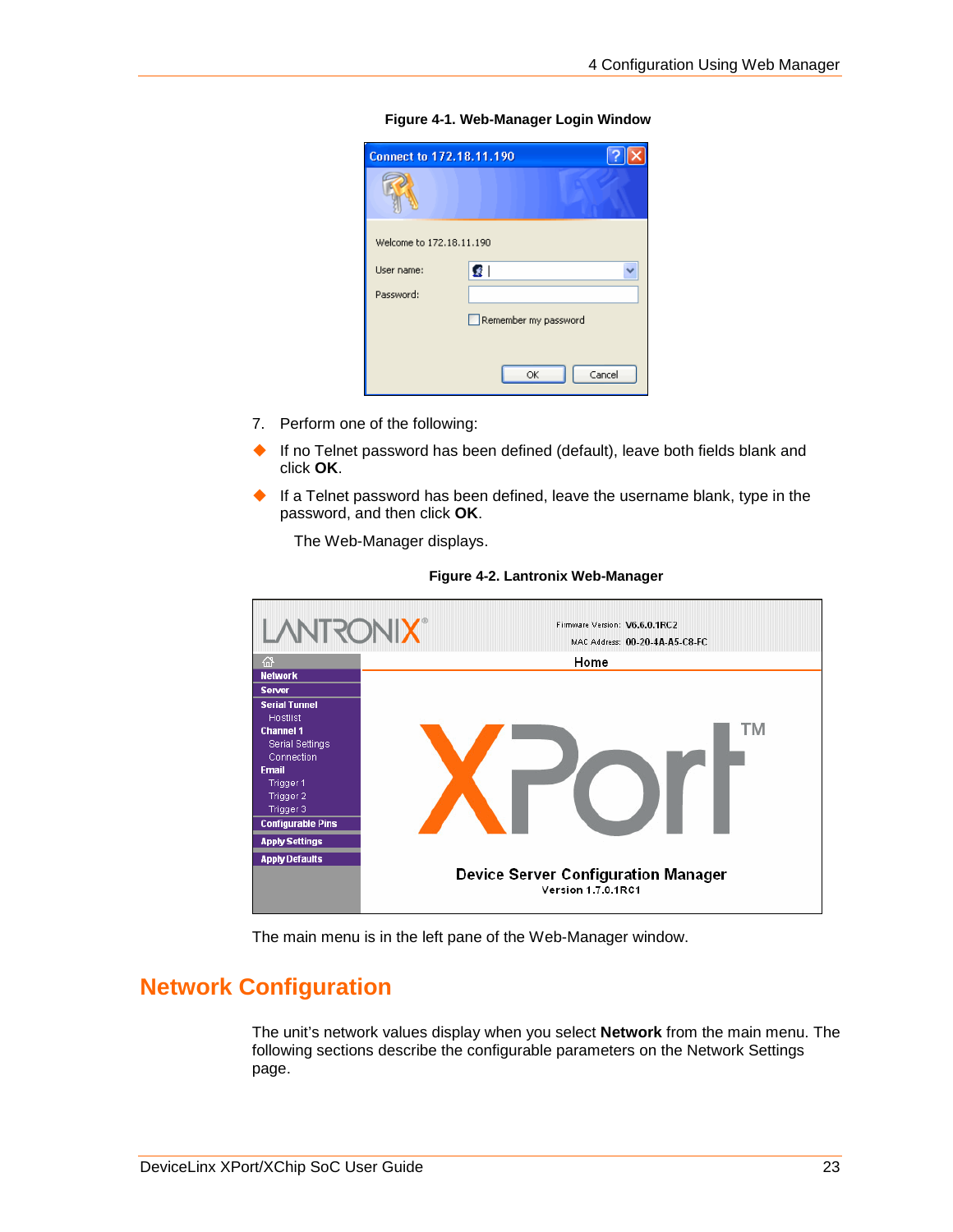<span id="page-23-2"></span>

| <b>VALASSINA</b>                    |                                       | Firmware Version: V6.6.0.1RC2                            |
|-------------------------------------|---------------------------------------|----------------------------------------------------------|
|                                     |                                       | MAC Address: 00-20-4A-A5-C8-FC                           |
| 샶                                   |                                       | Network Settings                                         |
| <b>Network</b>                      |                                       |                                                          |
| <b>Server</b>                       |                                       |                                                          |
| <b>Serial Tunnel</b>                | Network Mode: Wired Only              |                                                          |
| <b>Hostlist</b><br><b>Channel 1</b> | IP Configuration                      |                                                          |
| <b>Serial Settings</b>              | O Obtain IP address automatically     |                                                          |
| Connection                          | Auto Configuration Methods            |                                                          |
| Email                               |                                       | BOOTP: © Enable ◯ Disable                                |
| Trigger 1                           |                                       | $D HCP: \circledcirc$ Enable $\circlearrowright$ Disable |
| Trigger 2<br>Trigger 3              |                                       |                                                          |
| <b>Configurable Pins</b>            |                                       | AutolP: C Enable O Disable                               |
| <b>Apply Settings</b>               | DHCP Host Name:                       |                                                          |
| <b>Apply Defaults</b>               | ⊙ Use the following IP configuration: |                                                          |
|                                     |                                       | IP Address: 172.18.23.52                                 |
|                                     | Subnet Mask: 0.0.0.0                  |                                                          |
|                                     | Default Gateway: 0.0.0.0              |                                                          |
|                                     | DNS Server: 0.0.0.0                   |                                                          |
|                                     | <b>Ethernet Configuration</b>         |                                                          |
|                                     | Auto Negotiate                        |                                                          |
|                                     |                                       | Speed: ● 100 Mbps ● 10 Mbps                              |
|                                     |                                       | Duplex: Full Half                                        |
|                                     |                                       | OK                                                       |

#### **Figure 4-3. Network Settings**

### <span id="page-23-0"></span>**Network Mode**

- 1. Click **Network** from the main menu.
- 2. Note the following:

| Network Mode | <b>Wired Only</b> is the only choice. It enables the Ethernet network |
|--------------|-----------------------------------------------------------------------|
|              | connectivity.                                                         |

## <span id="page-23-1"></span>**Automatic IP Address Configuration**

An IP address can be assigned automatically. You then enter related network settings.

#### **To assign an IP address automatically:**

- 1. On the main menu, click **Network**.
- 2. Select **Obtain IP address automatically**.
- 3. Enter the following (as necessary):

| <b>BOOTP</b> | Select Enable to permit the Bootstrap Protocol (BOOTP).<br>server to assign the IP address from a pool of addresses |
|--------------|---------------------------------------------------------------------------------------------------------------------|
|              |                                                                                                                     |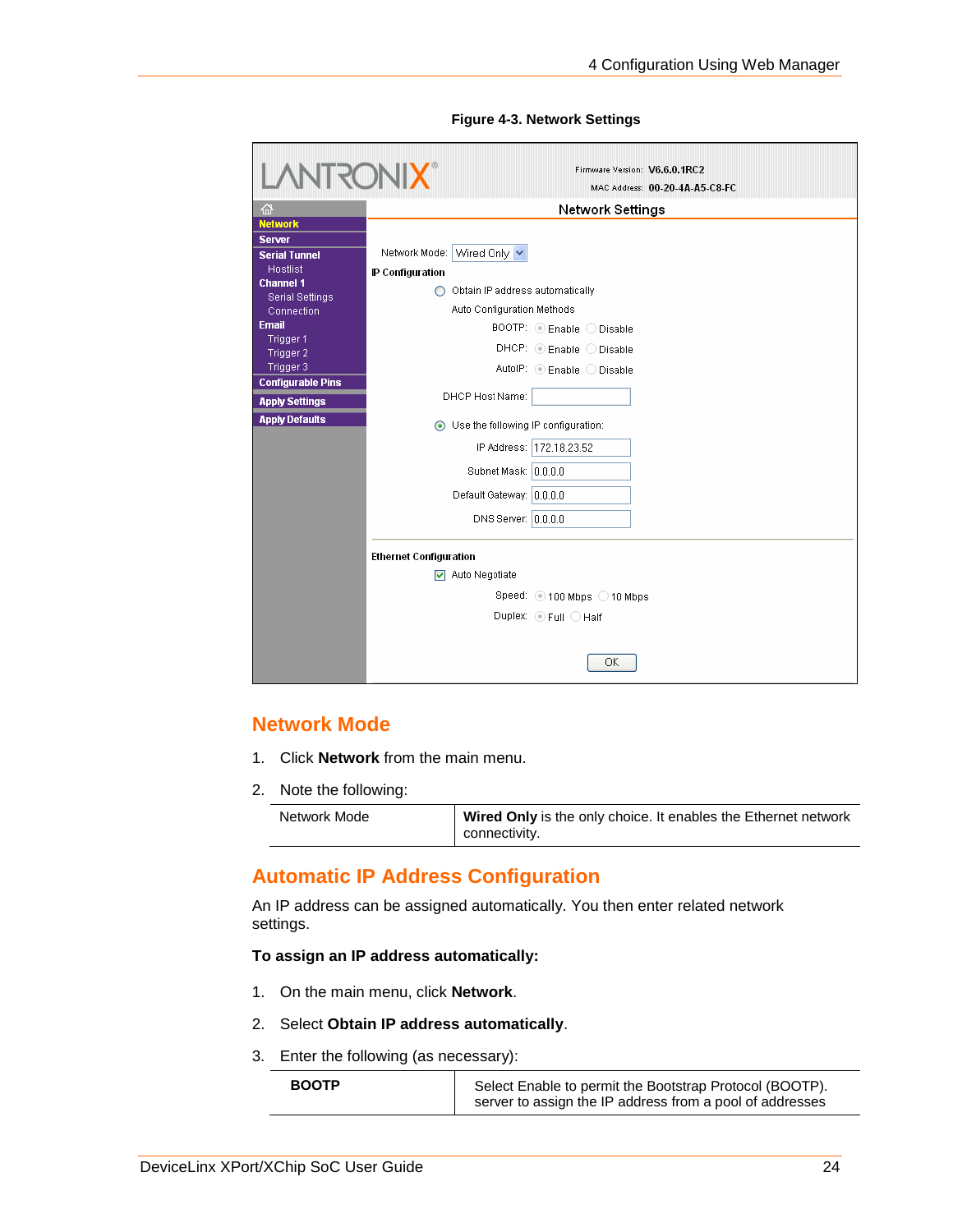|                       | automatically. Enable is the default.                                                                                                                              |
|-----------------------|--------------------------------------------------------------------------------------------------------------------------------------------------------------------|
| <b>DHCP</b>           | Select Enable to permit the Dynamic Host Configuration<br>Protocol (DHCP) to assign a leased IP address to the XPort<br>unit automatically. Enable is the default. |
| AutolP                | Select Enable to permit the XPort to generate an IP in the<br>169.254.x.x address range with a Class B subnet. Enable is<br>the default.                           |
| <b>DHCP Host Name</b> | Enter the desired host name for the XPort.                                                                                                                         |

*Note: Disabling BOOTP, DHCP, and AutoIP (all three checkboxes) is not advised as the only available IP assignment method will then be ARP or serial port.*

- 4. When you are finished, click the **OK** button.
- 5. On the main menu, click **Apply Settings**.

### <span id="page-24-0"></span>**Static IP Address Configuration**

You manually assign an IP address to the unit and enter related network settings.

#### **To assign an IP address manually:**

- 1. On the main menu, click **Network**.
- 2. Select **Use the following IP configuration**.
- 3. Enter the following (as necessary):

| <b>IP Address</b>      | If DHCP is not used to assign IP addresses, enter it<br>manually in decimal-dot notation. The IP address must be<br>set to a unique value in the network.                                                                                                                                                                                        |
|------------------------|--------------------------------------------------------------------------------------------------------------------------------------------------------------------------------------------------------------------------------------------------------------------------------------------------------------------------------------------------|
| <b>Subnet Mask</b>     | A subnet mask defines the number of bits taken from the IP<br>address that are assigned for the host part.                                                                                                                                                                                                                                       |
| <b>Default Gateway</b> | The gateway address, or router, allows communication to<br>other LAN segments. The gateway address should be the IP<br>address of the router connected to the same LAN segment<br>as the unit. The gateway address must be within the local<br>network.                                                                                          |
| <b>DNS Server</b>      | The DNS server allows the name of a remote machine to be<br>resolved automatically. Enter the IP address of the DNS<br>server. If the device is DHCP enabled, the DHCP server<br>provides the DNS server IP address, which will override this<br>configured value.<br><b>Note:</b> This setting is applicable only in Manual Connection<br>mode. |

- 4. When you are finished, click the **OK** button.
- 5. On the main menu, click **Apply Settings**.

### <span id="page-24-1"></span>**Ethernet Configuration**

You must specify the speed and direction of data transmission.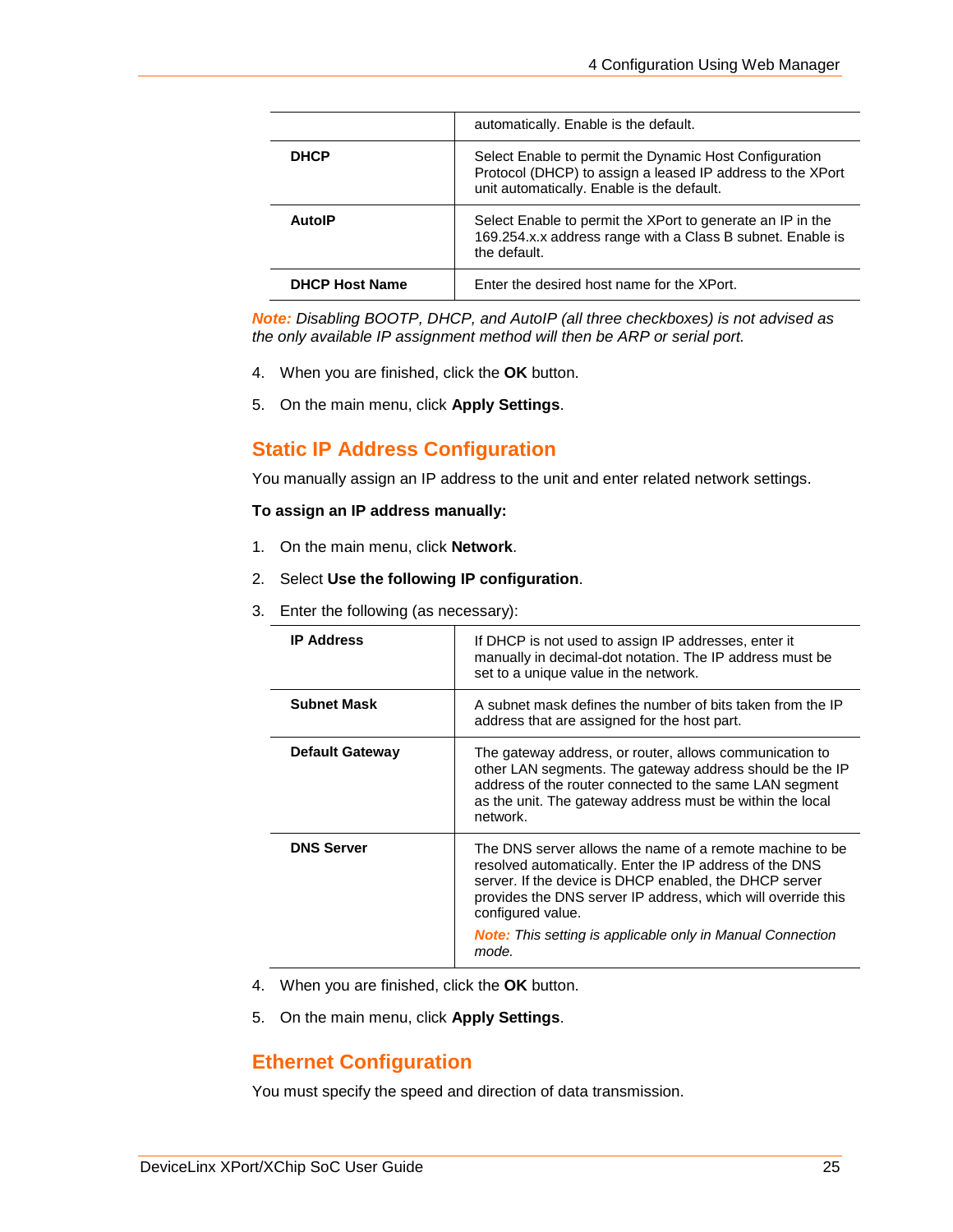#### **To specify how data will be transmitted:**

- 1. On the main menu, click **Network**.
- 2. Enter the following (as necessary):

| <b>Auto Negotiate</b> | With this option, the Ethernet port auto-negotiates the speed<br>and duplex with the hardware endpoint to which it is<br>connected. This is the default. |
|-----------------------|----------------------------------------------------------------------------------------------------------------------------------------------------------|
|                       | If this option is not selected, the complete the fields that<br>become available:                                                                        |
|                       | <b>Speed:</b> The speed of data transmission. The default<br>is 100 Mbps.<br><b>Duplex:</b> The direction of data transmission. The<br>default is Full.  |

- 3. When you are finished, click the **OK** button.
- 4. On the main menu, click **Apply Settings**.

## <span id="page-25-0"></span>**Server Configuration**

The unit's server values display when you select **Server** from the main menu. The following sections describe the configurable parameters on the Server Settings page.

<span id="page-25-1"></span>

| <b>LANTRONIX®</b>        | Firmware Version: V6.6.0.1RC2<br>MAC Address: 00-20-4A-A5-C8-FC |
|--------------------------|-----------------------------------------------------------------|
| 샶                        | Server Settings                                                 |
| <b>Network</b>           |                                                                 |
| <b>Server</b>            |                                                                 |
| <b>Serial Tunnel</b>     | Server Configuration                                            |
| <b>Hostlist</b>          | Telnet Password:                                                |
| <b>Channel 1</b>         |                                                                 |
| <b>Serial Settings</b>   | Retype Password:                                                |
| Connection               | Advanced                                                        |
| <b>Email</b>             |                                                                 |
| <b>Trigger 1</b>         | ARP Cache Timeout 600<br>(secs):                                |
| <b>Trigger 2</b>         |                                                                 |
| Trigger 3                | TCP Keepalive (secs): 45                                        |
| <b>Configurable Pins</b> | Monitor Mode @ Bootup: O Enable O Disable                       |
| <b>Apply Settings</b>    | CPU Performance Mode: O Low O Regular O High                    |
| <b>Apply Defaults</b>    |                                                                 |
|                          | HTTP Server Port: 80                                            |
|                          | Config Server Port: 30718                                       |
|                          | MTU Size: 1400                                                  |
|                          |                                                                 |
|                          | OK                                                              |

#### Figure 4-4. Server Settings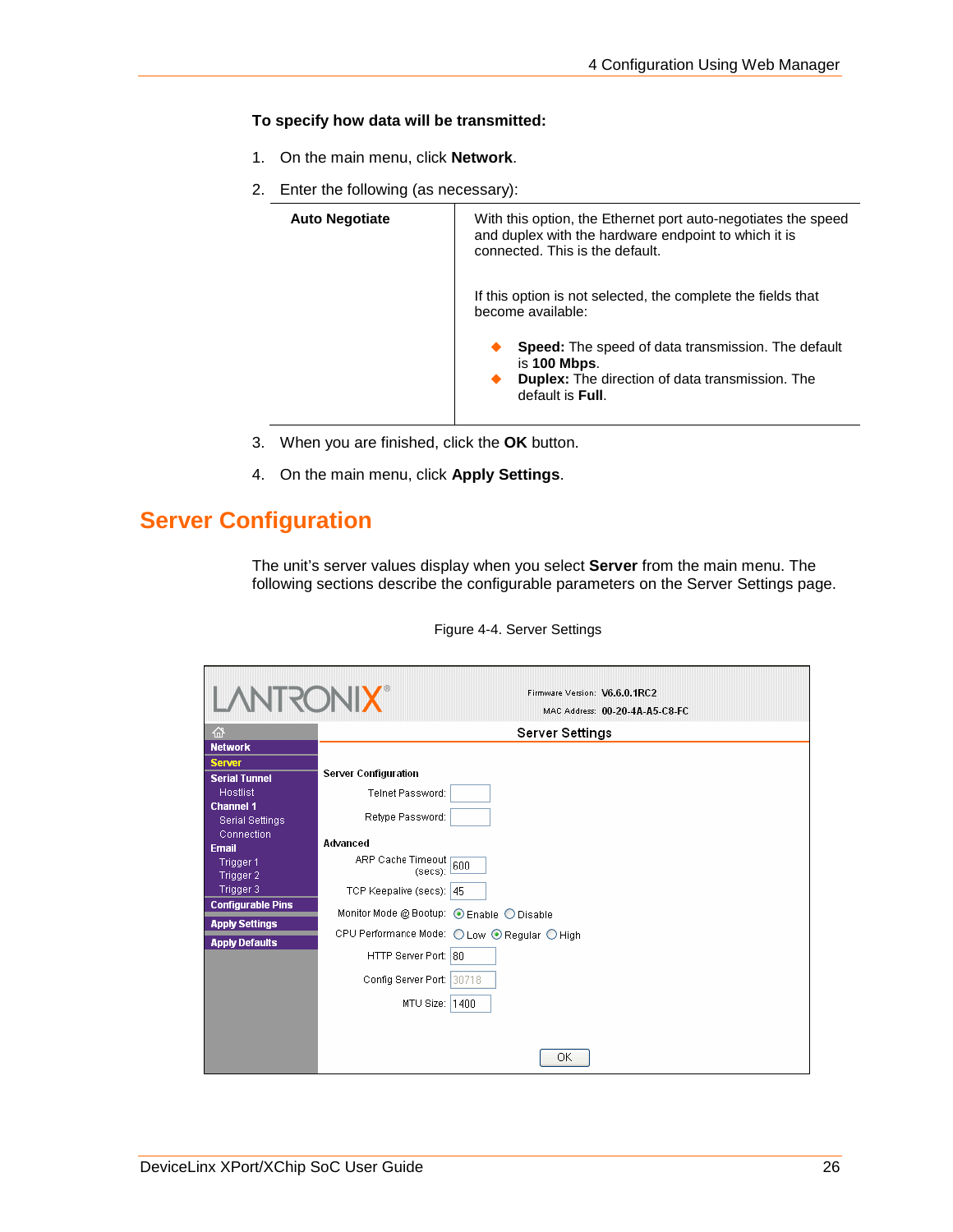#### **To configure the XPort's device server settings:**

- 1. On the main menu, click **Server**.
- <span id="page-26-0"></span>2. Configure or modify the following fields:

### *Server Configuration*

| <b>Telnet Password</b> | Enter the password required for Telnet access.    |
|------------------------|---------------------------------------------------|
| <b>Retype Password</b> | Re-enter the password required for Telnet access. |

### <span id="page-26-1"></span>*Advanced*

| <b>ARP Cache Timeout</b>        | When the unit communicates with another device on the<br>network, it adds an entry into its ARP table. ARP Cache<br>timeout defines the number of seconds (1-600) before it<br>refreshes this table.                                                                                         |
|---------------------------------|----------------------------------------------------------------------------------------------------------------------------------------------------------------------------------------------------------------------------------------------------------------------------------------------|
| <b>TCP Keepalive</b>            | TCP Keepalive time defines how many seconds the unit<br>waits during an inactive connection before checking its<br>status. If the unit does not receive a response, it drops that<br>connection. Enter a value between 0 and 60 seconds. 0<br>disables keepalive. The default setting is 45. |
| Monitor Mode @<br><b>Bootup</b> | Select Disable to disable entry into the monitor mode using<br>the 'yyy' or 'xx1' key sequence at startup. This field<br>prevents the unit from entering monitor mode by interpreting<br>the stream of characters that are received during the device<br>server's initialization at startup. |
| <b>CPU Performance</b><br>Mode  | Select the XPort's performance mode. Higher performance<br>settings require more energy. Regular is 48 Mhz; High is 88<br>Mhz. The default is Regular.                                                                                                                                       |
| <b>HTTP Server Port</b>         | This option allows the configuration of the web server port<br>number. The valid range is 1-65535. The default port is 80.                                                                                                                                                                   |
| <b>Config Server Port</b>       | Not applicable for this product.                                                                                                                                                                                                                                                             |
| <b>MTU Size</b>                 | The Maximum Transmission Unit (MTU) is the largest<br>physical packet size a network can transmit for TCP and<br>UDP. Enter between 512 and 1400 bytes. The default is<br><b>1400</b> bytes.                                                                                                 |

- 3. When you are finished, click the **OK** button.
- 4. On the main menu, click **Apply Settings**.

## <span id="page-26-2"></span>**Host List Configuration**

The XPort scrolls through the host list until it connects to a device listed in the host list table. After a successful connection, the unit stops trying to connect to any others. If this connection fails, the unit continues to scroll through the table until the next successful connection.

The host list supports a minimum of 1 and a maximum of 12 entries. Each entry contains an IP address and a port number.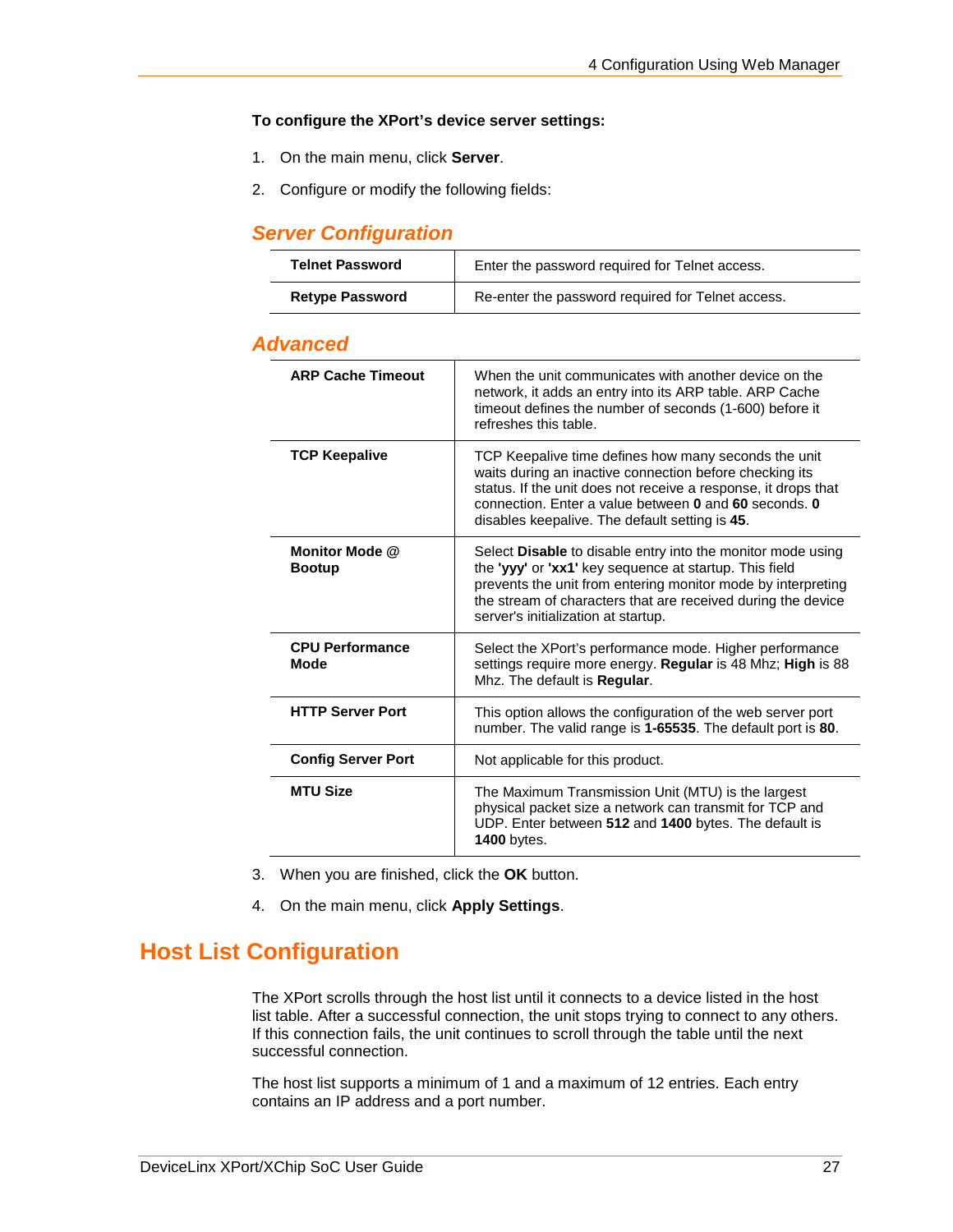*Note: The host list is disabled for Manual and Modem Mode. The unit does not accept a data connection from a remote device when the hostlist option is enabled.*

#### **To configure the XPort's host list:**

<span id="page-27-3"></span>1. On the main menu, click **Hostlist**.

| <b>LANTRONIX®</b>                                                                                                        |                                                                      |                     |                          |     | MAC Address: 00-20-4A-A5-C8-FC |      |
|--------------------------------------------------------------------------------------------------------------------------|----------------------------------------------------------------------|---------------------|--------------------------|-----|--------------------------------|------|
| 샶                                                                                                                        |                                                                      |                     | <b>Hostlist Settings</b> |     |                                |      |
| <b>Network</b><br><b>Server</b><br><b>Serial Tunnel</b><br><b>Hostlist</b><br><b>Channel 1</b><br><b>Serial Settings</b> | <b>Retry Settings</b><br>Retry Counter: 3<br><b>Host Information</b> |                     | Retry Timeout: 250       |     |                                |      |
| Connection<br><b>Email</b>                                                                                               | No.                                                                  | <b>Host Address</b> | Port                     | No. | <b>Host Address</b>            | Port |
| <b>Trigger 1</b>                                                                                                         | 1                                                                    | 0.0.0.0             | 10                       | 2   | 0.0.0.0                        | 0    |
| Trigger 2<br>Trigger 3                                                                                                   | 3                                                                    | 0.0.0.0             | $\overline{0}$           | 4   | 0.0.0.0                        | 0    |
| <b>Configurable Pins</b>                                                                                                 | 5                                                                    | 0.0.0.0             | I٥                       | 6   | 0.0.0.0                        | 0    |
| <b>Apply Settings</b>                                                                                                    | 7                                                                    | 0.0.0.0             | I٥                       | 8   | 0.0.0.0                        | 0    |
| <b>Apply Defaults</b>                                                                                                    | 9                                                                    | 0.0.0.0             | I٥                       | 10  | 0.0.0.0                        | 0    |
|                                                                                                                          | 11                                                                   | 0.0.0.0             | 10                       | 12  | 0.0.0.0                        | 0    |

**Figure 4-5. Hostlist Settings**

<span id="page-27-0"></span>2. Enter or modify the following fields:

### **Retry Settings**

| <b>Retry Counter</b> | Enter the value for the number of times the XPort should<br>attempt to retry connecting to the host list.  |
|----------------------|------------------------------------------------------------------------------------------------------------|
| <b>Retry Timeout</b> | Enter the duration (in milliseconds) the XPort should<br>abandon attempting a connection to the host list. |

### <span id="page-27-1"></span>**Host Information**

| <b>Host Address</b> | Enter or modify the host's IP address. |
|---------------------|----------------------------------------|
| Port                | Enter the target port number.          |

- 3. When you are finished, click the **OK** button.
- 4. On the main menu, click **Apply Settings**.

## <span id="page-27-2"></span>**Channel 1 Configuration**

The Channel 1 configuration defines how the serial port responds to network and serial communication.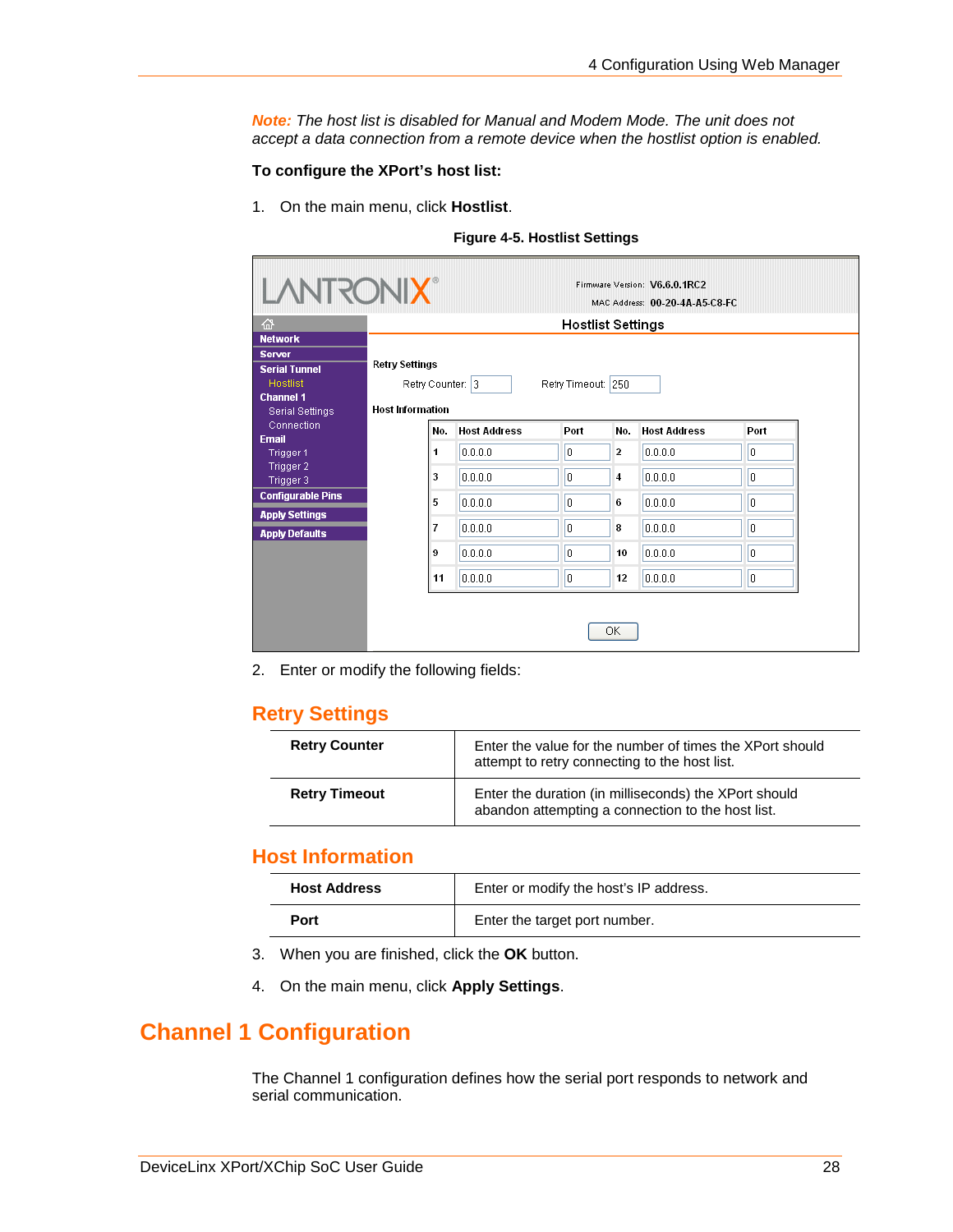## <span id="page-28-0"></span>**Serial Settings**

**To configure the channel's serial settings:**

1. On the main menu, click **Serial Settings** (under **Channel 1**) to display the Serial Settings window.

<span id="page-28-1"></span>

| <b>SUITER ANTIQUES</b>                  |                                                  | Firmware Version: V6.6.0.1RC2<br>MAC Address: 00-20-4A-A5-C8-FC |
|-----------------------------------------|--------------------------------------------------|-----------------------------------------------------------------|
| 샦                                       |                                                  | <b>Serial Settings</b>                                          |
| <b>Network</b>                          |                                                  |                                                                 |
| <b>Server</b>                           | Channel 1                                        |                                                                 |
| <b>Serial Tunnel</b><br><b>Hostlist</b> | Disable Serial Port                              |                                                                 |
| <b>Channel 1</b>                        | <b>Port Settings</b>                             |                                                                 |
| <b>Serial Settings</b><br>Connection    | Protocol: RS232                                  | Flow Control: None                                              |
| <b>Email</b>                            | Baud Rate:   9600<br>Data Bits: $8 \vee$         | Stop Bits:   1<br>Parity: None                                  |
| <b>Trigger 1</b>                        |                                                  |                                                                 |
| Trigger 2<br>Trigger 3                  | <b>Pack Control</b>                              |                                                                 |
| <b>Configurable Pins</b>                | Enable Packing                                   |                                                                 |
| <b>Apply Settings</b>                   | Idle Gap Time:   12 msec                         |                                                                 |
| <b>Apply Defaults</b>                   | Match 2 Byte Sequence: O Yes O No                | Send Frame Immediate: ○ Yes ● No.                               |
|                                         | $0x$ <sup>00</sup><br>Match Bytes: 0x00<br>(Hex) | Send Trailing Bytes: ⊙ None ○ One ○ Two                         |
|                                         | <b>Flush Mode</b>                                |                                                                 |
|                                         | Flush Input Buffer                               | <b>Flush Output Buffer</b>                                      |
|                                         | With Active Connect: ○ Yes ⊙ No                  | With Active Connect: ○ Yes ⊙ No                                 |
|                                         | With Passive Connect: ○ Yes ● No                 | With Passive Connect: ○ Yes ● No                                |
|                                         | At Time of Disconnect: ○ Yes ● No                | At Time of Disconnect: ○ Yes ● No                               |
|                                         |                                                  | ОК                                                              |

**Figure 4-6. Channel Serial Settings**

2. In the available fields, enter the following information:

#### *Channel 1*

| <b>Disable Serial Port</b> | When selected, disables communication through the serial<br>port. The serial port is enabled by default. |
|----------------------------|----------------------------------------------------------------------------------------------------------|

### *Port Settings*

| Protocol            | From the drop-down menu, select the protocol type for the<br>selected channel.                                                                                                                                                      |
|---------------------|-------------------------------------------------------------------------------------------------------------------------------------------------------------------------------------------------------------------------------------|
| <b>Flow Control</b> | Flow control manages data flow between devices in a<br>network to ensure it is processed efficiently. Too much data<br>arriving before a device is prepared to manage it causes lost<br>or retransmitted data. None is the default. |
| <b>Baud Rate</b>    | The unit and attached serial device, such as a modem, must<br>agree on a speed or baud rate to use for the serial<br>connection. Valid baud rates are 300, 600, 1200, 2400,                                                         |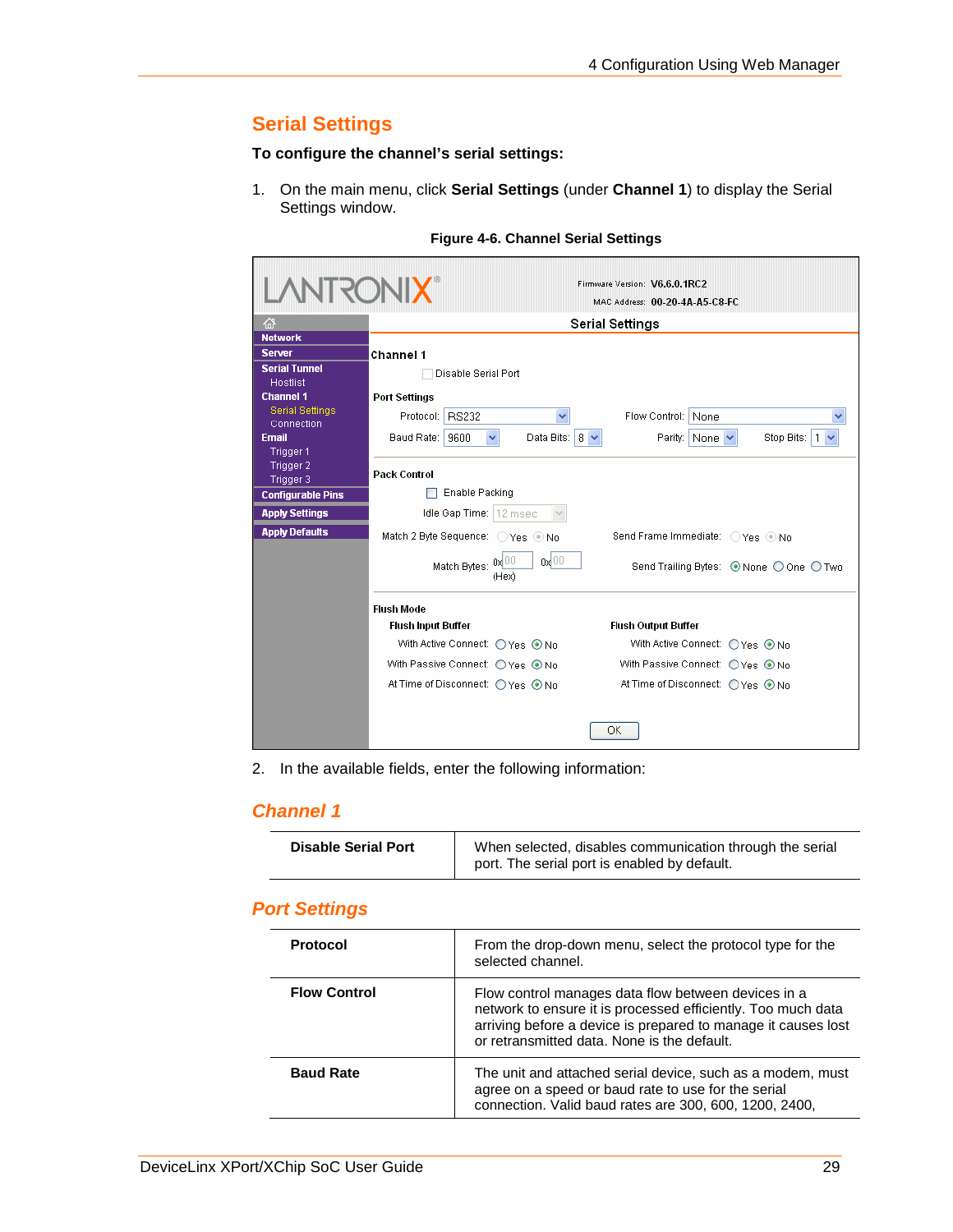|                  | 4800, 9600 (default), 19200, 38400, 57600, 115200,<br>230400, 460800, or 921600.                                                     |
|------------------|--------------------------------------------------------------------------------------------------------------------------------------|
| Data Bits        | Indicates the number of bits in a transmitted data package.<br>The default is 8.                                                     |
| <b>Parity</b>    | Checks for the parity bit. The default is None.                                                                                      |
| <b>Stop Bits</b> | The stop bit follows the data and parity bits in serial<br>communication. It indicates the end of transmission. The<br>default is 1. |

### *Pack Control*

| <b>Enable Packing</b>        | Select to enable packing on the XPort.                                                                                                                                                                                                    |
|------------------------------|-------------------------------------------------------------------------------------------------------------------------------------------------------------------------------------------------------------------------------------------|
|                              | Two firmware-selectable packing algorithms define how and<br>when packets are sent to the network.                                                                                                                                        |
|                              | The standard algorithm is optimized for applications in which<br>the unit is used in a local environment, allowing for very small<br>delays for single characters, while keeping the packet count<br>low.                                 |
|                              | The alternate packing algorithm minimizes the packet count<br>on the network and is especially useful in applications in a<br>routed Wide Area Network (WAN). Adjusting parameters in<br>this mode can economize the network data stream. |
|                              | Disabled by default.                                                                                                                                                                                                                      |
| <b>Idle Gap Time</b>         | Select the maximum time for inactivity. The default time is<br>12 milliseconds.                                                                                                                                                           |
| <b>Match 2 Byte Sequence</b> | Use to indicate the end of a series of data to be sent as one<br>group. The sequence must occur sequentially to indicate end<br>of the data collection to the XPort. The default is No.                                                   |
| <b>Match Bytes</b>           | Use to indicate the end of a series of data to be sent as one<br>group. Set this value to 00 if specific functions are not needed.                                                                                                        |
| Send Frame Immediate         | After the detection of the byte sequence, indicates whether to<br>send the data frame or the entire buffer. Select Yes to send<br>only the data frame. The default setting is No.                                                         |
| <b>Send Trailing Bytes</b>   | Select the number of bytes to send after the end-of-sequence<br>characters. The default is <b>None</b> .                                                                                                                                  |

## *Flush Input Buffer (Serial to Network)*

| <b>With Active Connect</b>  | Select Yes to clear the input buffer with a connection that is<br>initiated from the device to the network. The default is No.           |
|-----------------------------|------------------------------------------------------------------------------------------------------------------------------------------|
| <b>With Passive Connect</b> | Select Yes to clear the input buffer with a connection<br>initiated from the network to the device. The default is No.                   |
| At Time of Disconnect       | Select Yes to clear the input buffer when the network<br>connection to or from the device is disconnected. The<br>default is <b>No</b> . |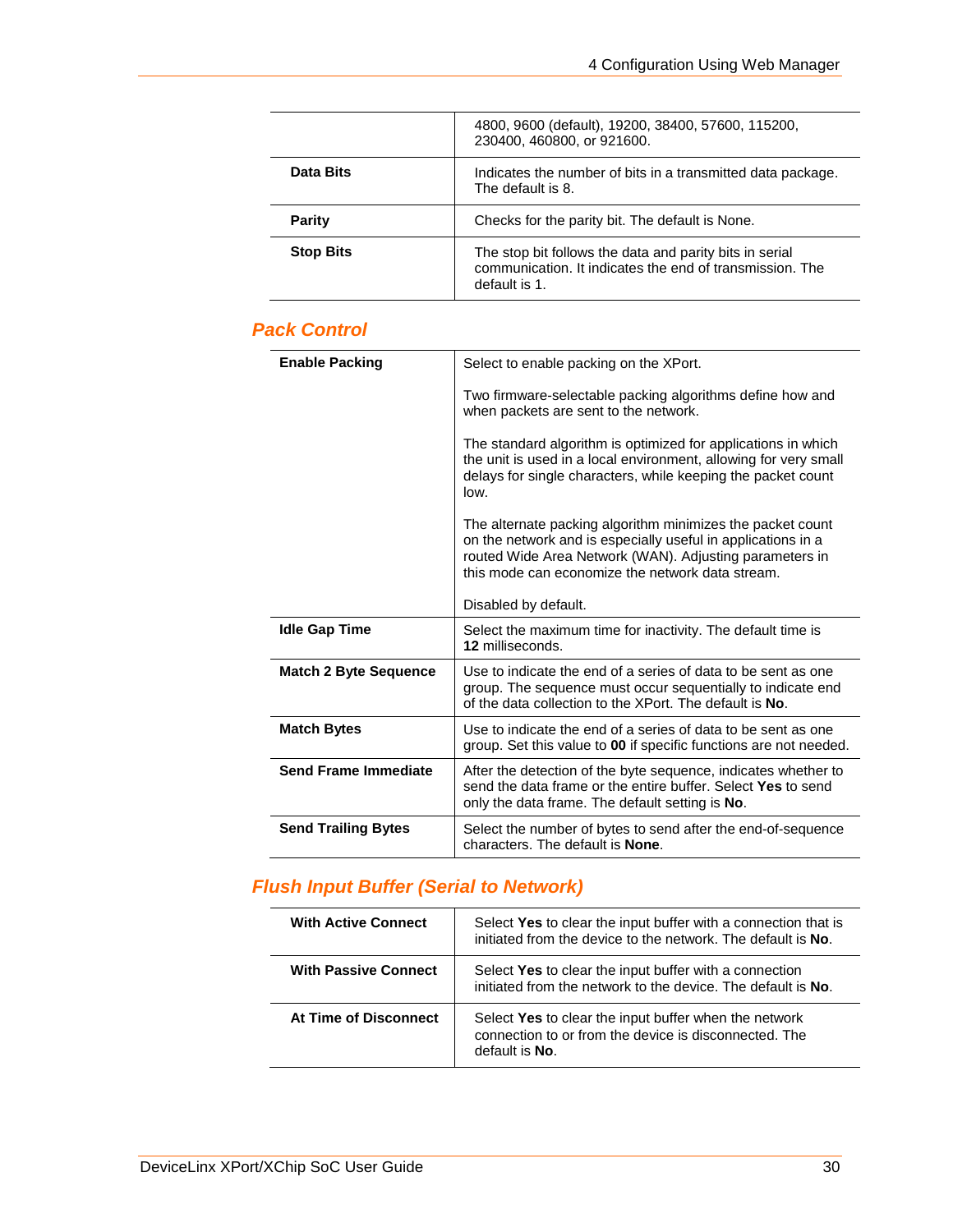| <b>With Active Connect</b>  | Select Yes to clear the output buffer with a connection that is<br>initiated from the device to the network. The default is No.   |
|-----------------------------|-----------------------------------------------------------------------------------------------------------------------------------|
| <b>With Passive Connect</b> | Select Yes to clear the output buffer with a connection<br>initiated from the network to the device. The default is No.           |
| At Time of Disconnect       | Select Yes to clear the output buffer when the network<br>connection to or from the device is disconnected. The<br>default is No. |

### *Flush Output Buffer (Network to Serial)*

- 3. When you are finished, click the **OK** button.
- 4. On the main menu, click **Apply Settings**.

### <span id="page-30-0"></span>**Connection Settings - TCP**

#### **To configure a channel's TCP settings:**

1. On the main menu, click **Connection.** The Connection Settings window for the channel displays.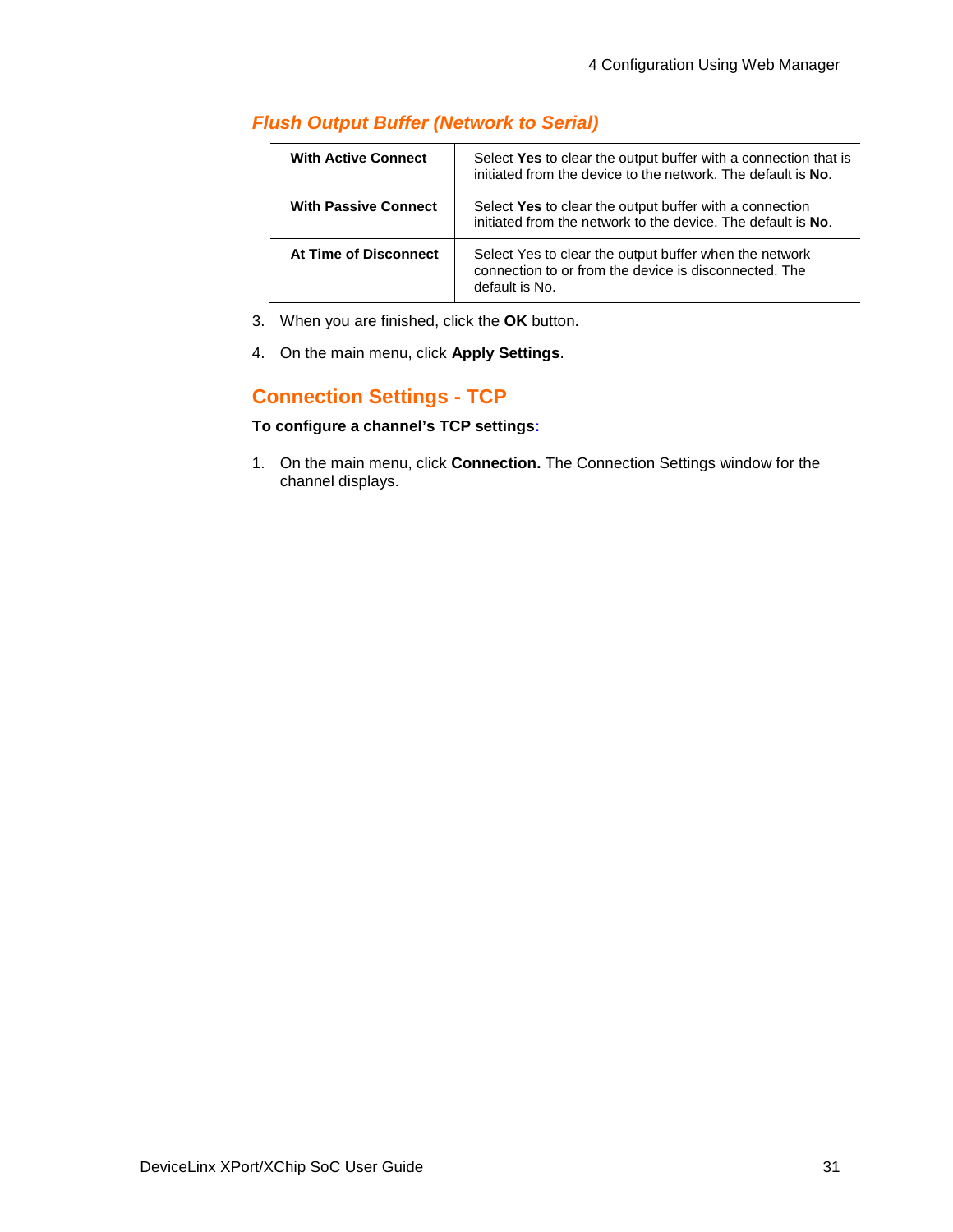<span id="page-31-0"></span>

| <b>XINOSTM</b>                        | Firmware Version: V6.6.0.1RC2<br>MAC Address: 00-20-4A-A5-C8-FC                              |
|---------------------------------------|----------------------------------------------------------------------------------------------|
| 샶                                     | <b>Connection Settings</b>                                                                   |
| <b>Network</b>                        |                                                                                              |
| <b>Server</b>                         | Channel 1                                                                                    |
| <b>Serial Tunnel</b>                  | <b>Connect Protocol</b>                                                                      |
| Hostlist<br><b>Channel 1</b>          | Protocol:   TCP \                                                                            |
| <b>Serial Settings</b>                |                                                                                              |
| Connection                            | <b>Connect Mode</b>                                                                          |
| <b>Email</b>                          | <b>Active Connection:</b><br><b>Passive Connection:</b>                                      |
| <b>Trigger 1</b>                      |                                                                                              |
| Trigger 2                             | Accept Yes<br>Active Connect:   None<br>v<br>Incomina:                                       |
| Trigger 3<br><b>Configurable Pins</b> | Password<br>Start Character: 0x 0D<br>$OYes$ $@$ No<br>(in Hex)<br>Required:                 |
| <b>Apply Settings</b>                 | Password:<br>Modem Mode: None                                                                |
| <b>Apply Defaults</b>                 | Modem Escape Sequence<br>⊙Yes ONo<br>Show IP Address After RING: ⊙ Yes ○ No<br>Pass Through: |
|                                       | <b>Endpoint Configuration:</b>                                                               |
|                                       | Local Port: 10001<br>l d<br>Auto increment for active connect                                |
|                                       | Remote Port: 0<br>Remote Host: 0.0.0.0                                                       |
|                                       | <b>Common Options:</b>                                                                       |
|                                       | Telnet Com Port  <br>Disable<br>Connect Response: None<br>Cntrl:                             |
|                                       | Terminal<br>Use<br>LED: Blink<br>OYes ⊙No<br>Hostlist:<br>Name:                              |
|                                       | <b>Disconnect Mode</b>                                                                       |
|                                       | On Mdm_Ctrl_In<br>Hard Disconnect: ⊙ Yes ○ No<br>Drop: O'Yes @ No                            |
|                                       | Check EOT(Ctrl-D): ○ Yes ● No<br>Inactivity Timeout: 0<br>10.<br>÷<br>(mins : secs)          |
|                                       | ОΚ                                                                                           |

### **Figure 4-7. TCP Connection Settings**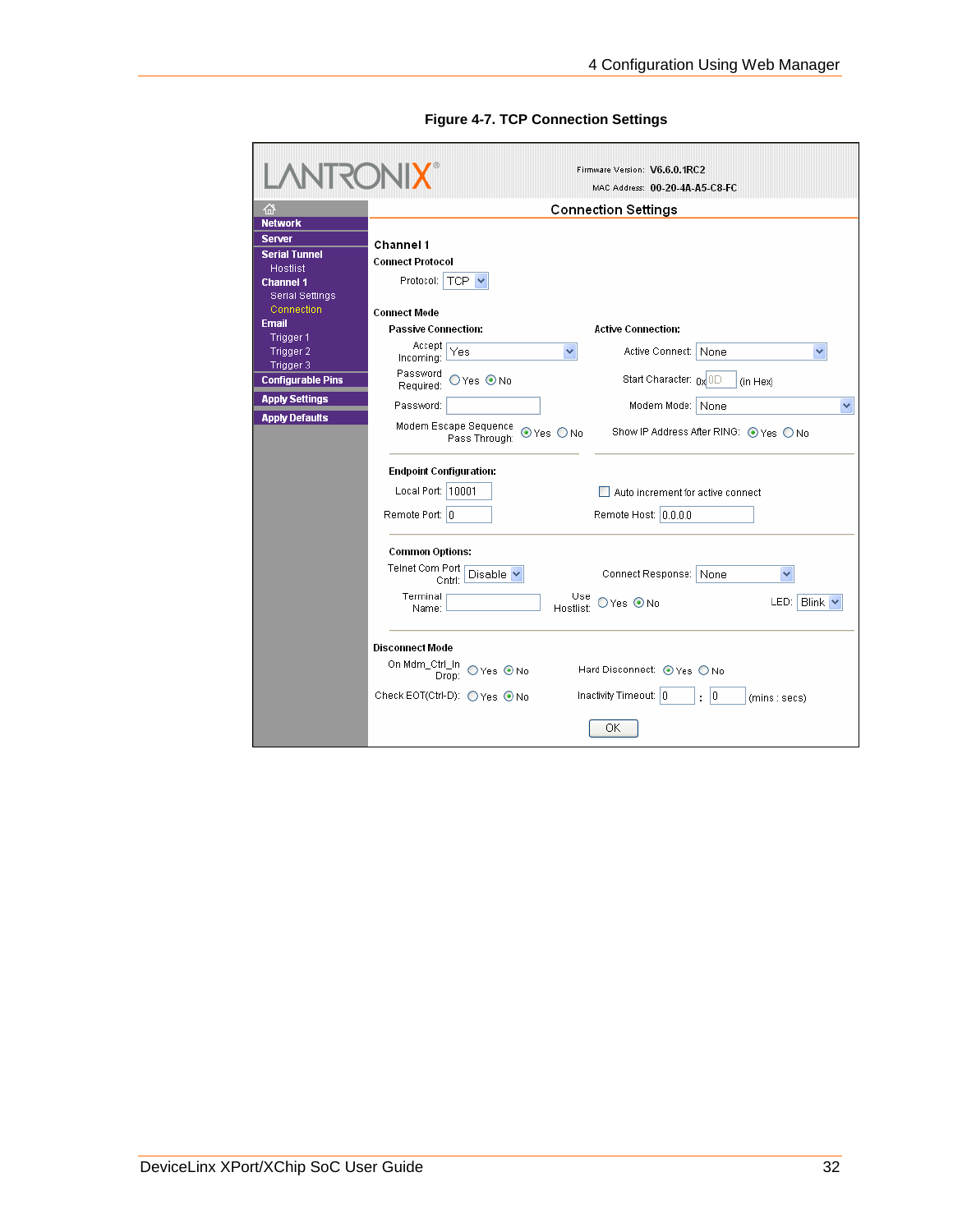2. In the available fields, enter or modify the following information:

### *Connect Protocol*

|  | Protocol | From the drop-down menu, select TCP. |
|--|----------|--------------------------------------|
|--|----------|--------------------------------------|

### *Connect Mode: Passive Connection*

| <b>Accept Incoming</b>   | Select Yes to accept incoming connections. The default is<br>Yes.                                                                                       |
|--------------------------|---------------------------------------------------------------------------------------------------------------------------------------------------------|
| <b>Password Required</b> | Determines whether a password is required for an incoming<br>passive connection. This field is not available when a<br>password is set for Telnet mode. |
| <b>Password</b>          | If Password Required was set to Yes, enter the password for<br>passive connections.                                                                     |

### *Connect Mode: Active Connection*

| <b>Active Connect</b>                | Select None to disable Active Connect. Otherwise, indicate<br>the connection type from the drop-down list:                                                        |  |  |
|--------------------------------------|-------------------------------------------------------------------------------------------------------------------------------------------------------------------|--|--|
|                                      | <b>With Any Character:</b> Attempts to connect when any<br>character is received from the serial port.                                                            |  |  |
|                                      | With Active Mdm Ctrl In: Accepts external connection<br>requests only when the Modem Control In input is<br>asserted.                                             |  |  |
|                                      | With Start Character: Attempts to connect when it<br>receives a specific start character from the serial port.<br>The default start character is carriage return. |  |  |
|                                      | <b>Manual Connection:</b> Attempts to connect when<br>directed by a command string received from the serial<br>port.                                              |  |  |
|                                      | <b>Auto Start:</b> Automatically connects to the remote IP<br>address and port after booting up.                                                                  |  |  |
| <b>Start Character</b>               | If Active Connect is set to <b>With Start Character</b> , enter the<br>start character in this field.                                                             |  |  |
| <b>Modem Mode</b>                    | Indicates the on-screen response type when in Modem<br>Mode (if Modem Mode is enabled).                                                                           |  |  |
| <b>Show IP Address After</b><br>Ring | Indicates whether to display the remote IP address upon<br>connection. The default setting is Yes.                                                                |  |  |

## *Endpoint Configuration*

| <b>Local Port</b>                    | Enter the local port number.                                                                                                                                                                                            |  |  |  |
|--------------------------------------|-------------------------------------------------------------------------------------------------------------------------------------------------------------------------------------------------------------------------|--|--|--|
| Auto increment for<br>active connect | Select to auto-increment the local port number for new<br>outgoing connections. The range of auto-incremented port<br>numbers is 50,000 to 59,999 and loops back to the<br>beginning when the maximum range is reached. |  |  |  |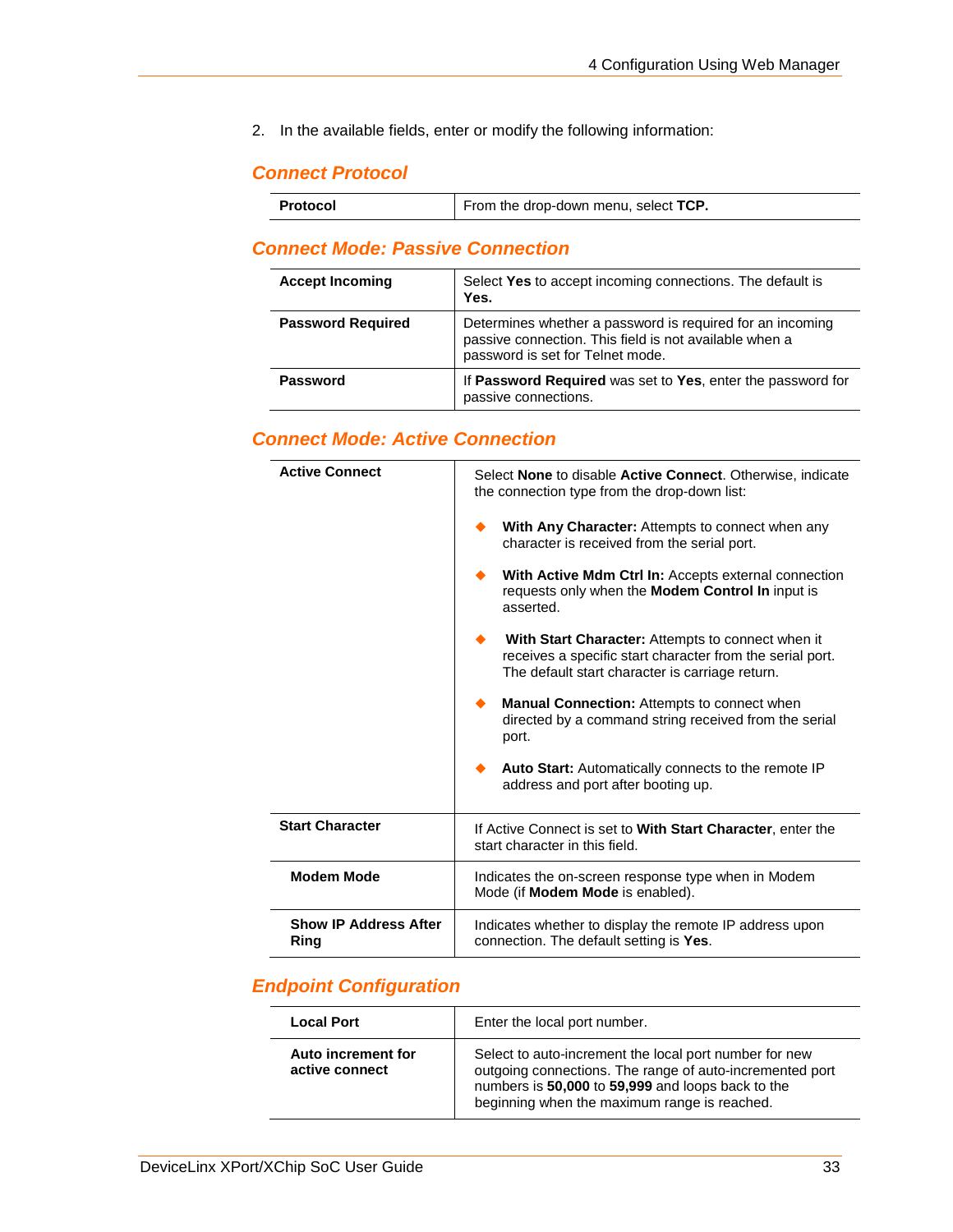| <b>Remote Port</b> | Enter the remote port number.              |
|--------------------|--------------------------------------------|
| <b>Remote Host</b> | Enter the IP address of the remote device. |

### *Common Options*

| <b>Teinet Com Port Cntrl</b> | This field is available for configuration only when <b>Active</b><br>Connect is set to <b>None</b> . Select <b>Enable</b> to permit Telnet<br>communication to the unit. The Telnet Com Port Cntrl<br>feature is used in conjunction with the Com Port Redirector<br>(CPR) utility. (See the CPR online Help for details.)                              |  |
|------------------------------|---------------------------------------------------------------------------------------------------------------------------------------------------------------------------------------------------------------------------------------------------------------------------------------------------------------------------------------------------------|--|
| <b>Terminal Name</b>         | This field is available for configuration only when Telnet<br>Mode is set to <b>Enable</b> .                                                                                                                                                                                                                                                            |  |
|                              | Use the terminal name for the Telnet terminal type. Enter<br>only one name. When this option is enabled, the unit also<br>reacts to the end of record (EOR) and binary options, which<br>can be used for applications such as terminal emulation to<br>IBM hosts.                                                                                       |  |
| <b>Connect Response</b>      | A single character is transmitted to the serial port when<br>there is a change in connection state. Default setting is<br>None.                                                                                                                                                                                                                         |  |
| <b>Use Hostlist</b>          | If this option is set to True, the device server scrolls through<br>the host list until it connects to a device listed in the host list<br>table. Once it connects, the unit stops trying to connect to<br>any others. If this connection fails, the unit continues to<br>scroll through the table until it connects to another IP in the<br>host list. |  |
|                              | The host list is disabled for Manual Mode and for Modem<br>Mode. The unit will not accept a data connection from a<br>remote device when the host list option is enabled.                                                                                                                                                                               |  |
| <b>LED</b>                   | Select <b>Blink</b> for the status LEDs to blink upon connection or<br><b>None</b> for no LED output.                                                                                                                                                                                                                                                   |  |

## *Disconnect Mode*

| On Mdm_Ctrl_In Drop       | Set to Yes for the network connection to or from the serial<br>port to disconnect (drop) when <b>Modem Control</b> In<br>transitions from an asserted state to not asserted state. The<br>default setting is No.                                                                                                    |  |
|---------------------------|---------------------------------------------------------------------------------------------------------------------------------------------------------------------------------------------------------------------------------------------------------------------------------------------------------------------|--|
| <b>Hard Disconnect</b>    | When set to Yes, the TCP connection closes even if the<br>remote site does not acknowledge the disconnect request.                                                                                                                                                                                                  |  |
| <b>Check EOT (Ctrl-D)</b> | Select Yes to drop the connection when Ctrl-D or Hex 04 is<br>detected. Both Telnet Com Port Cntrl and Check EOT<br>(Ctrl+ D) must be enabled for Disconnect with EOT to<br>function properly. Ctrl+D is only detected going from the<br>serial port to the network. The default setting is No.                     |  |
| <b>Inactivity Timeout</b> | Use this parameter to set an inactivity timeout. The unit<br>drops the connection if there is no activity on the serial line<br>before the set time expires. Enter time in the format mm:ss,<br>where m is the number of minutes and s is the number of<br>seconds. To disable the inactivity timeout, enter 00:00. |  |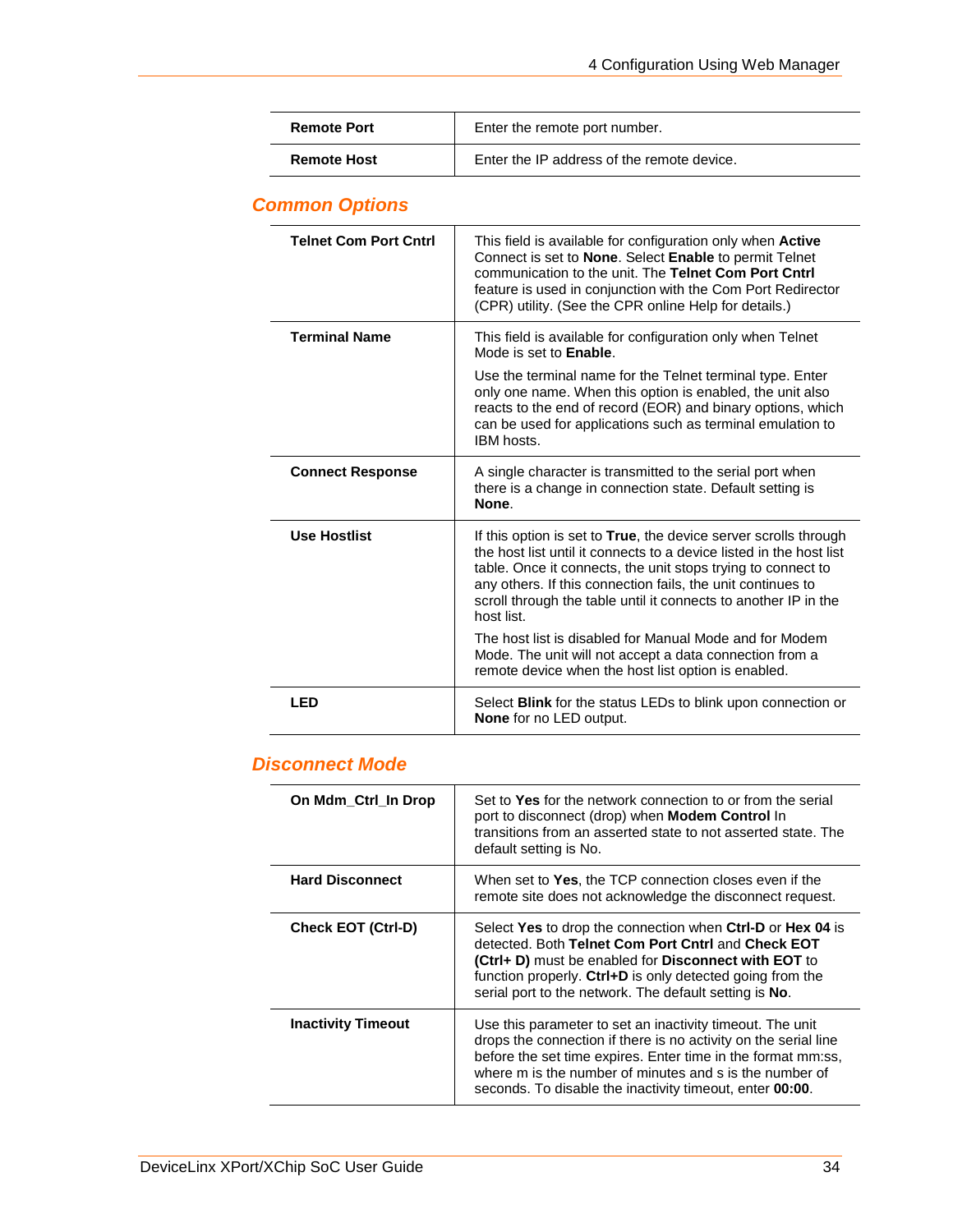- 3. When you are finished, click the **OK** button.
- 4. On the main menu, click **Apply Settings**.

### <span id="page-34-0"></span>**Connection Settings - UDP**

#### **To configure a channel's UDP settings:**

- 1. On the main menu, click **Connection**. The Connection Settings window for the selected channel displays.
- <span id="page-34-1"></span>2. In the available fields, enter or modify the following information:

| <b>LANTRONIX®</b>            |                                       |                                |                              |     |          |     | Firmware Version: V6.6.0.1RC2<br>MAC Address: 00-20-4A-A5-C8-FC |            |          |        |
|------------------------------|---------------------------------------|--------------------------------|------------------------------|-----|----------|-----|-----------------------------------------------------------------|------------|----------|--------|
| 备                            |                                       |                                |                              |     |          |     | <b>Connection Settings</b>                                      |            |          |        |
| <b>Network</b>               |                                       |                                |                              |     |          |     |                                                                 |            |          |        |
| <b>Server</b>                | Channel 1                             |                                |                              |     |          |     |                                                                 |            |          |        |
| <b>Serial Tunnel</b>         | <b>Connect Protocol</b>               |                                |                              |     |          |     |                                                                 |            |          |        |
| Hostlist<br><b>Channel 1</b> | Protocol: UDP                         |                                |                              |     |          |     |                                                                 |            |          |        |
| <b>Serial Settings</b>       |                                       |                                |                              |     |          |     |                                                                 |            |          |        |
| Connection                   | Datagram Mode:                        |                                |                              |     |          |     |                                                                 |            |          |        |
| Email                        |                                       |                                |                              |     |          |     | Accept Incoming:                                                | <b>Yes</b> |          |        |
| Trigger 1                    |                                       | Datagram Type: $ 00 \rangle$   |                              |     |          |     |                                                                 |            |          | $\vee$ |
| Trigger 2                    |                                       | <b>Endpoint Configuration:</b> |                              |     |          |     |                                                                 |            |          |        |
| Trigger 3                    |                                       | Local Port:                    | 10001                        |     |          |     | Remote Port: 0                                                  |            |          |        |
| <b>Configurable Pins</b>     |                                       |                                |                              |     |          |     |                                                                 |            |          |        |
| <b>Apply Settings</b>        | Remote Host: 0.0.0.0<br>Use Broadcast |                                |                              |     |          |     |                                                                 |            |          |        |
| <b>Apply Defaults</b>        |                                       |                                | <b>Device Address Table:</b> |     |          |     |                                                                 |            |          |        |
|                              |                                       | No.                            | Dev Addr                     | No. | Dev Addr | No. | Dev Addr                                                        | No.        | Dev Addr |        |
|                              |                                       | 0                              | In.                          |     | Io.      | 2   | I٥                                                              | 3          | O.       |        |
|                              |                                       |                                |                              |     |          |     |                                                                 |            |          |        |
|                              |                                       | 4                              | 10                           | 5   | Iо       | 6   | 10                                                              | 7          | 0        |        |
|                              |                                       | 8                              | In                           | g.  | lo.      | 10  | lo.                                                             | 11         | Io.      |        |
|                              |                                       |                                |                              |     |          |     |                                                                 |            |          |        |
|                              |                                       | 12                             | Ιo                           | 13  | lo.      | 14  | lo.                                                             | 15         | lo.      |        |

#### *Connect Protocol*

| <b>Protocol</b> | Select UDP from the drop-down menu. |
|-----------------|-------------------------------------|
|-----------------|-------------------------------------|

#### *Datagram Mode*

J.

| Datagram Type          | Configures the remote IP or network broadcast address and<br>the remote port. Enter 01 for directed or broadcast UDP.<br>The default setting is 00. |
|------------------------|-----------------------------------------------------------------------------------------------------------------------------------------------------|
| <b>Accept Incoming</b> | Select Yes to accept incoming UDP datagrams.                                                                                                        |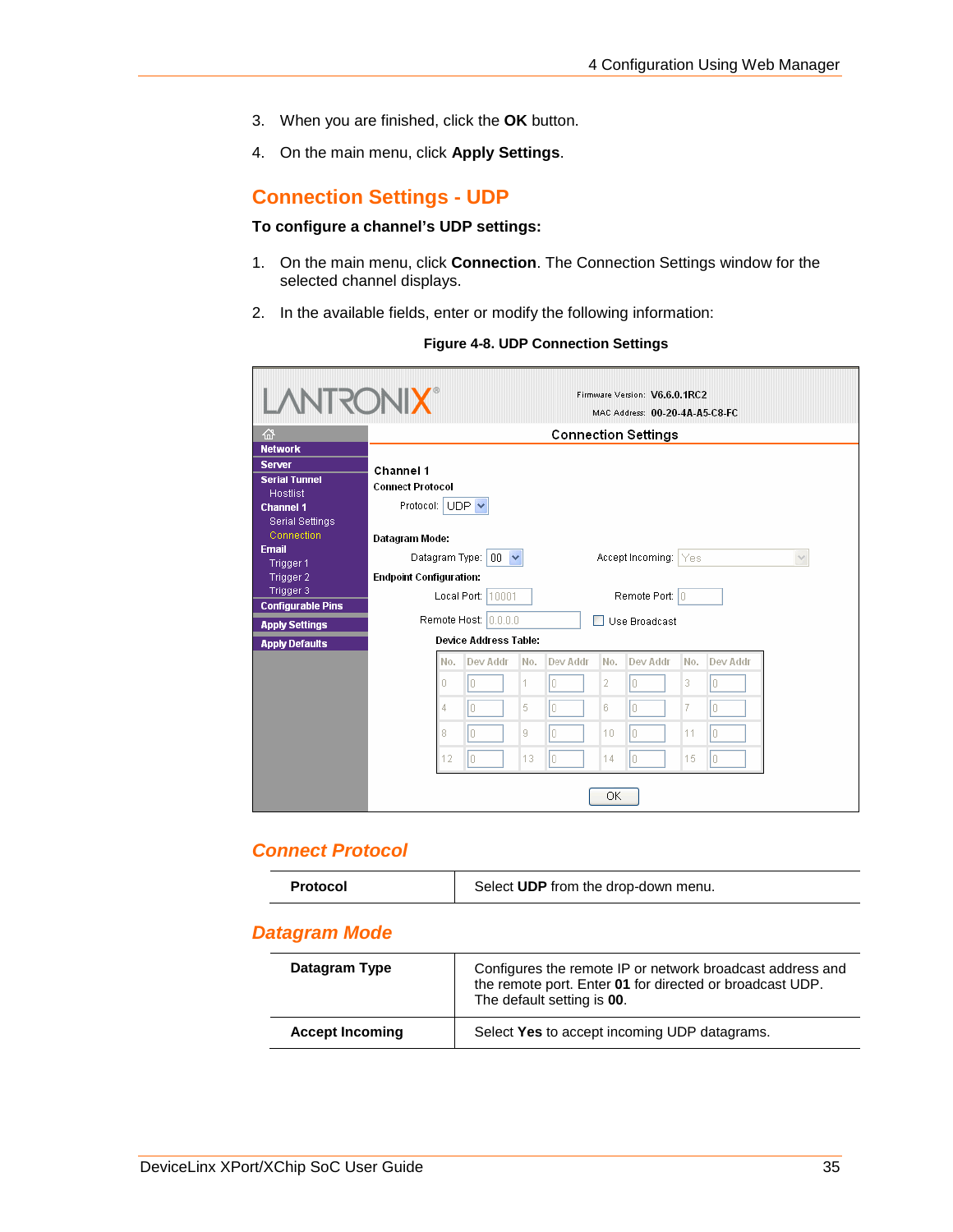| <b>Local Port</b>           | Enter the local port number.                                                                                                                                                                                                                                              |  |  |  |
|-----------------------------|---------------------------------------------------------------------------------------------------------------------------------------------------------------------------------------------------------------------------------------------------------------------------|--|--|--|
| <b>Remote Port</b>          | Enter the port number of the remote device.                                                                                                                                                                                                                               |  |  |  |
| <b>Remote Host</b>          | Enter the IP address of the remote device.                                                                                                                                                                                                                                |  |  |  |
| Use Broadcast               | Select to broadcast the UDP datagram. The default is not to<br>broadcast.<br><b>Note:</b> Datagrams are sent as subnet-directed broadcasts.                                                                                                                               |  |  |  |
| <b>Device Address Table</b> | The table is enabled when <b>Datagram Type</b> is set to <b>FD</b> .<br>Enter values between 1 and 255 to identify units on the local<br>network of device servers.<br><b>Note:</b> Lantronix Tech Support supports Datagram type 01.<br>Datagram Type FD is for OEM use. |  |  |  |

### *Endpoint Configuration*

- 3. When you are finished, click the **OK** button.
- 4. On the main menu, click **Apply Settings**.

## <span id="page-35-0"></span>**Email Configuration**

The unit sends an email to multiple recipients when a specific trigger event occurs. There are three separate triggers, based on any combination of the configurable pins selected as user I/O functions. Optionally, use a two-byte serial string to initiate a trigger. Each trigger is independent of the others. Each condition within an individual trigger must be met before the unit will send the email.

#### **To configure the XPort's email settings:**

<span id="page-35-1"></span>1. On the main menu, select **Email.** The Email Settings window opens.

|  |  |  | Figure 4-9. Email Settings |
|--|--|--|----------------------------|
|--|--|--|----------------------------|

| <b>LANTRONIX®</b>             | Firmware Version: V6.6.0.1RC2<br>MAC Address: 00-20-4A-A5-C8-FC |
|-------------------------------|-----------------------------------------------------------------|
| 샶                             | <b>Email Settings</b>                                           |
| <b>Network</b>                |                                                                 |
| <b>Server</b>                 |                                                                 |
| <b>Serial Tunnel</b>          | Server Port: 25<br>Server IP Address: 0.0.0.0                   |
| <b>Hostlist</b>               | Domain Name:                                                    |
| <b>Channel 1</b>              |                                                                 |
| <b>Serial Settings</b>        | Unit Name:                                                      |
| Connection                    |                                                                 |
| <b>Email</b>                  |                                                                 |
| <b>Trigger 1</b><br>Trigger 2 | Recipients                                                      |
| Trigger 3                     | Recipient 1:                                                    |
| <b>Configurable Pins</b>      | Email Address:                                                  |
|                               | Recipient 2:                                                    |
| <b>Apply Settings</b>         | Email Address:                                                  |
| <b>Apply Defaults</b>         |                                                                 |
|                               |                                                                 |
|                               | ОК                                                              |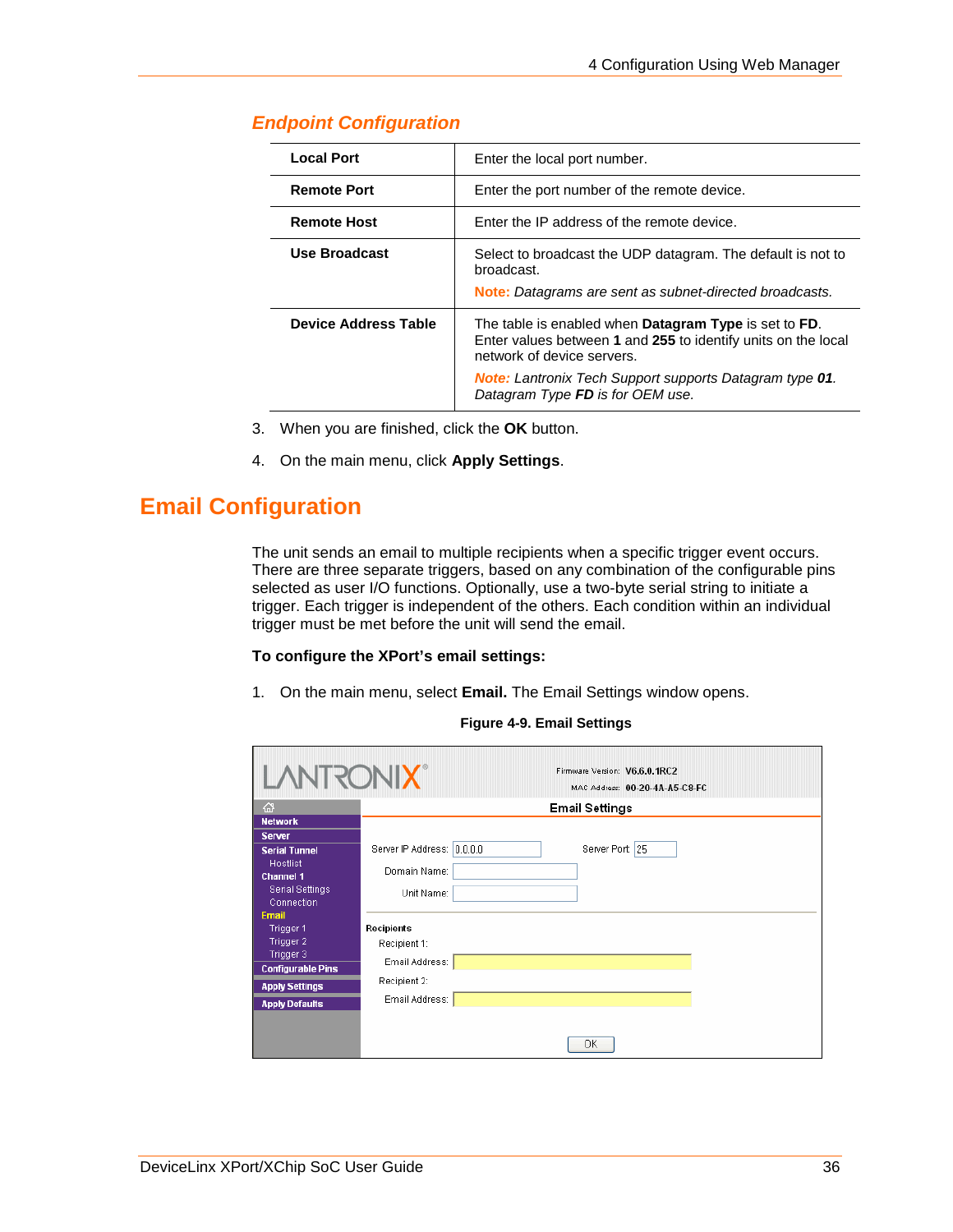2. Configure the following fields:

| <b>Server IP Address</b> | Enter the IP address of the mail server.                                                   |  |  |
|--------------------------|--------------------------------------------------------------------------------------------|--|--|
| <b>Server Port</b>       | Enter the port number on the email server.                                                 |  |  |
| Domain Name              | Enter the email server's domain name.                                                      |  |  |
| Unit Name                | Enter the user name used by the XPort to send email<br>messages. Spaces are not permitted. |  |  |

### **Recipients**

| <b>Recipient 1: Email</b> | Enter the email address designated to receive email     |
|---------------------------|---------------------------------------------------------|
| <b>Address</b>            | notifications.                                          |
| <b>Recipient 2: Email</b> | Enter an additional email address designated to receive |
| <b>Address</b>            | email notifications.                                    |

- 3. When you are finished, click the **OK** button.
- 4. On the main menu, click **Apply Settings**.

## **Trigger Configuration**

A trigger event occurs when the unit receives the specified trigger input resulting from a specified combination of conditions on the configurable pins.

Set the configurable pins to **Active**, **Inactive**, or **None**. The configurable pins are disabled if they are all set to **None**. If both the serial sequence and the configurable pins are disabled, the trigger is disabled.

#### **To configure the XPort's email trigger settings:**

1. On the main menu, click **Trigger 1**, **Trigger 2**, or **Trigger 3** to configure the desired trigger settings. The **Email Trigger Settings** page opens.

| 샶                             | <b>Email Trigger Settings</b>           |                                                 |  |  |
|-------------------------------|-----------------------------------------|-------------------------------------------------|--|--|
| <b>Network</b>                |                                         |                                                 |  |  |
| <b>Server</b>                 |                                         |                                                 |  |  |
| <b>Serial Tunnel</b>          | Trigger 1                               |                                                 |  |  |
| <b>Hostlist</b>               | <b>Conditions</b>                       |                                                 |  |  |
| <b>Channel 1</b>              | <b>Configurable Pins</b>                | <b>Serial Trigger</b>                           |  |  |
| <b>Serial Settings</b>        | Trigger Input 1:<br>None                | Enable Serial Trigger Input                     |  |  |
| Connection                    |                                         |                                                 |  |  |
| <b>Email</b>                  | Trigger Input 2:  <br>None<br>v         | Channel:<br>Channel $1 \vee$                    |  |  |
| <b>Trigger 1</b>              | Trigger Input 3:<br>None<br>v           | Data Size:<br>Two Bytes                         |  |  |
| Trigger 2                     |                                         |                                                 |  |  |
| Trigger 3                     |                                         | Match Data: $01$ 00<br>$0\sqrt{00}$<br>(in Hex) |  |  |
| <b>Configurable Pins</b>      |                                         |                                                 |  |  |
| <b>Apply Settings</b>         | <b>Message Properties</b>               |                                                 |  |  |
| <b>Apply Factory Defaults</b> | Message:                                | Priority<br>Low.<br>$\overline{\mathbf{v}}$     |  |  |
|                               | Min. Notification Interval: 1<br>(secs) | Re-notification Interval: 10<br>(secs)          |  |  |
|                               |                                         |                                                 |  |  |
|                               |                                         |                                                 |  |  |
|                               |                                         | 0k                                              |  |  |

Figure 4-10. Email Trigger Settings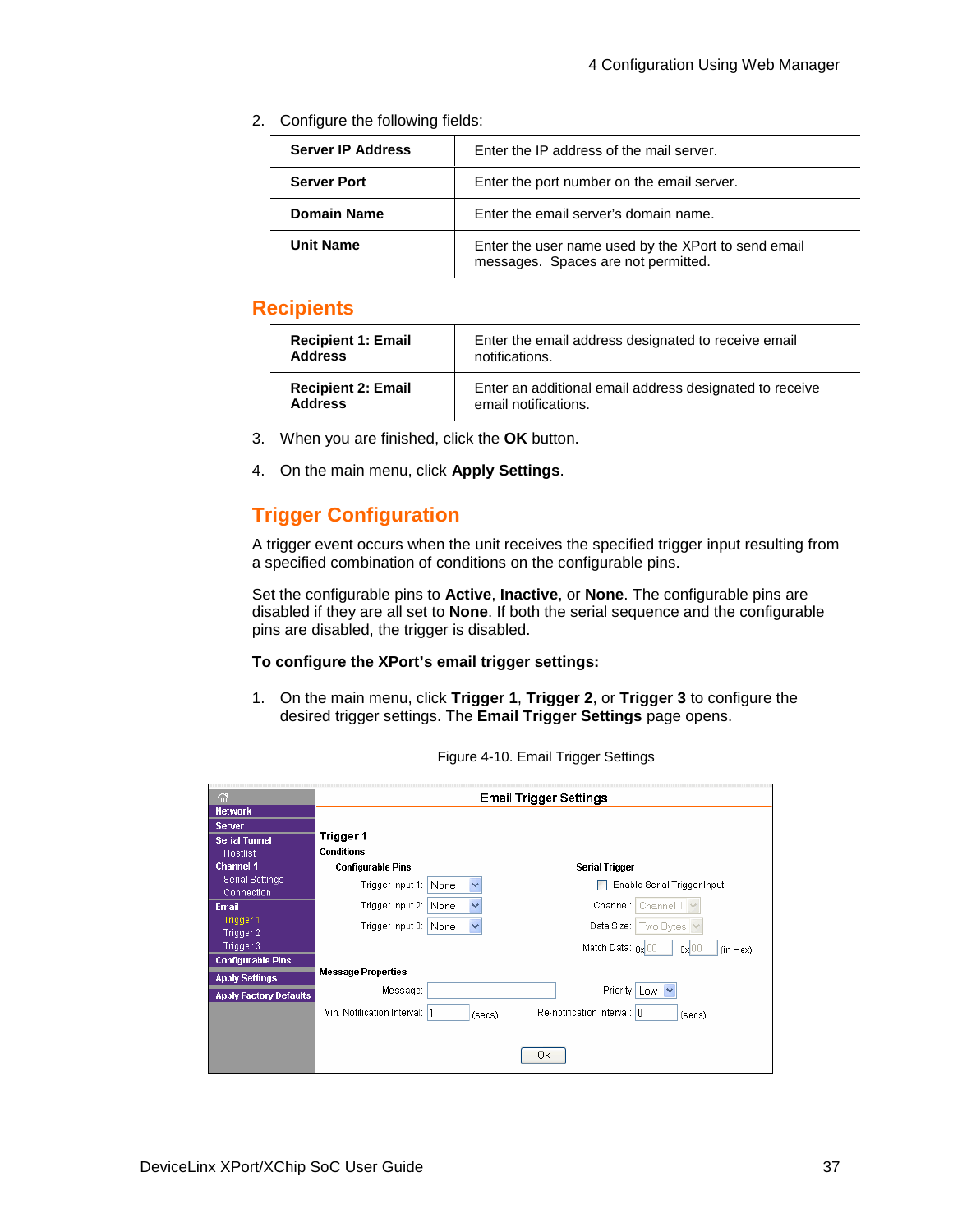2. Configure or modify the following fields:

## **Conditions**

| <b>Configurable Pins</b>              | Select the condition from the drop-down menu for the<br>configurable pins. Repeat for each Trigger Input field. |
|---------------------------------------|-----------------------------------------------------------------------------------------------------------------|
| <b>Enable Serial Trigger</b><br>Input | Enabling this option causes specified serial communications<br>to count as a trigger input.                     |
| Channel                               | Select the channel prompting the trigger. For the XPort,<br>there is only one channel.                          |
| Data Size                             | Select the data size prompting the trigger.                                                                     |
| <b>Match Data</b>                     | Enter the data, which, when it appears in the communication<br>stream, prompts a trigger.                       |

*Note: All of the conditions must match for the XPort to send an email notification.*

## **Message Properties**

| <b>Message</b>                              | The subject line of the trigger event email to the specified<br>recipient(s).                                                                            |
|---------------------------------------------|----------------------------------------------------------------------------------------------------------------------------------------------------------|
| <b>Priority</b>                             | The priority level for the email.                                                                                                                        |
| <b>Min. Notification</b><br><b>Interval</b> | The minimum time allowed between individual triggers. If a<br>trigger event occurs within the minimum interval since the<br>last trigger, it is ignored. |
| <b>Re-notification Interval</b>             | The time interval in which a new email message is sent to<br>the recipient(s) when a single trigger event remains active.                                |

- 3. When you are finished, click the **OK** button.
- 4. On the main menu, click **Apply Settings**.

# **Configurable Pin Settings**

There are three configurable hardware pins on the XPort unit. For each pin, configure the pin function, communication direction, and activity level. For more information, see *[9](#page-73-0) [GPIO Interface](#page-73-0)*.

#### **To configure the XPort's Configurable Pins:**

1. On the main menu, click **Configurable Pins.** The Configurable Pins page opens.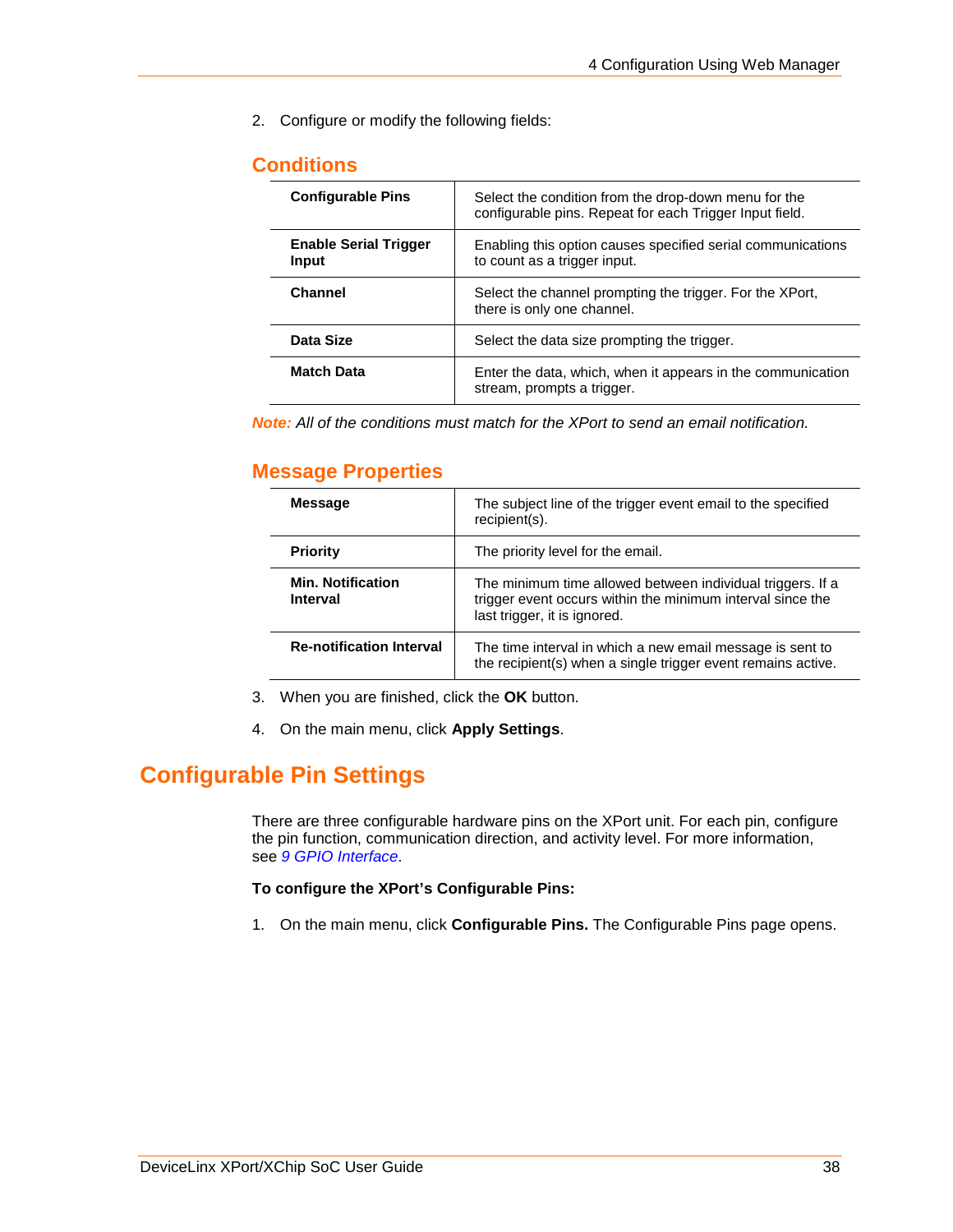| <b>LANTRONIX®</b>                   |    |                                     | Firmware Version: V6.6.0.1RC2<br>MAC Address: 00-20-4A-A5-C8-FC |                     |
|-------------------------------------|----|-------------------------------------|-----------------------------------------------------------------|---------------------|
| 샶<br><b>Network</b>                 |    |                                     | Configurable Pin Settings                                       |                     |
| <b>Server</b>                       |    |                                     |                                                                 |                     |
| <b>Serial Tunnel</b>                | СP | <b>Function</b>                     | <b>Direction</b>                                                | <b>Active Level</b> |
| <b>Hostlist</b><br><b>Channel 1</b> | 0  | General Purpose I/O<br>$\checkmark$ | $\odot$ Input $\odot$ Output                                    | © Low ○ High        |
| Serial Settings<br>Connection       | 1  | $\checkmark$<br>General Purpose I/O | $\odot$ Input $\odot$ Output                                    | ⊙ Low ○ High        |
| <b>Email</b>                        | 2  | General Purpose I/O<br>$\checkmark$ | $\odot$ Input $\odot$ Output                                    | O Low O High        |
| Trigger 1<br>Trigger 2              |    |                                     |                                                                 |                     |
| Trigger 3                           |    |                                     |                                                                 |                     |
| <b>Configurable Pins</b>            |    |                                     | ОК                                                              |                     |
| <b>Apply Settings</b>               |    |                                     |                                                                 |                     |
| <b>Apply Defaults</b>               |    |                                     |                                                                 |                     |

#### **Figure 4-11. Configurable Pins Settings**

2. Configure or modify the following fields for each pin:

| <b>Function</b>     | From the drop-down menu, select the purpose of the<br>specified pin. See Configurable Pin Functions (below)<br>for a description of each available function. |
|---------------------|--------------------------------------------------------------------------------------------------------------------------------------------------------------|
| <b>Direction</b>    | Select whether the pin inputs or outputs.                                                                                                                    |
| <b>Active Level</b> | Select the signal active level (Low or High).                                                                                                                |

## **Configurable Pin Functions**

| <b>General Purpose I/O</b>          | Monitors input using the 77F0 port or controls output by<br>the 77F0 port.                                                                                       |  |  |
|-------------------------------------|------------------------------------------------------------------------------------------------------------------------------------------------------------------|--|--|
| <b>Modem Control In (DTR)</b>       | Allows for control of the connection (and disconnection) of<br>channel 1.                                                                                        |  |  |
| <b>Modem Control Out (DCD)</b>      | Indicates a connection is established on channel 1.                                                                                                              |  |  |
| <b>Link Status</b>                  | Indicates the Ethernet link state.                                                                                                                               |  |  |
| <b>Status LED 1</b>                 | Indicates channel 1 status and extended diagnostics when<br>status LED 3 is lit.                                                                                 |  |  |
| <b>Status LED 3</b>                 | Indicates errors and configurations.                                                                                                                             |  |  |
| <b>HW Flow Control In (RTS)</b>     | Allows for flow control on the connection with hardware<br>handshaking.                                                                                          |  |  |
| <b>HW Flow Control Out</b><br>(CTS) | Allows for flow control on the connection with hardware<br>handshaking.                                                                                          |  |  |
| <b>RS485 Tx Enable</b>              | Allows for control of the RS485 Tx Output Enable signal.<br>This function must be mapped to one of the CPs for the<br>RS485 interface mode to operate correctly. |  |  |
|                                     |                                                                                                                                                                  |  |  |

- 3. When you are finished, click the **OK** button.
- 4. On the main menu, click **Apply Settings.**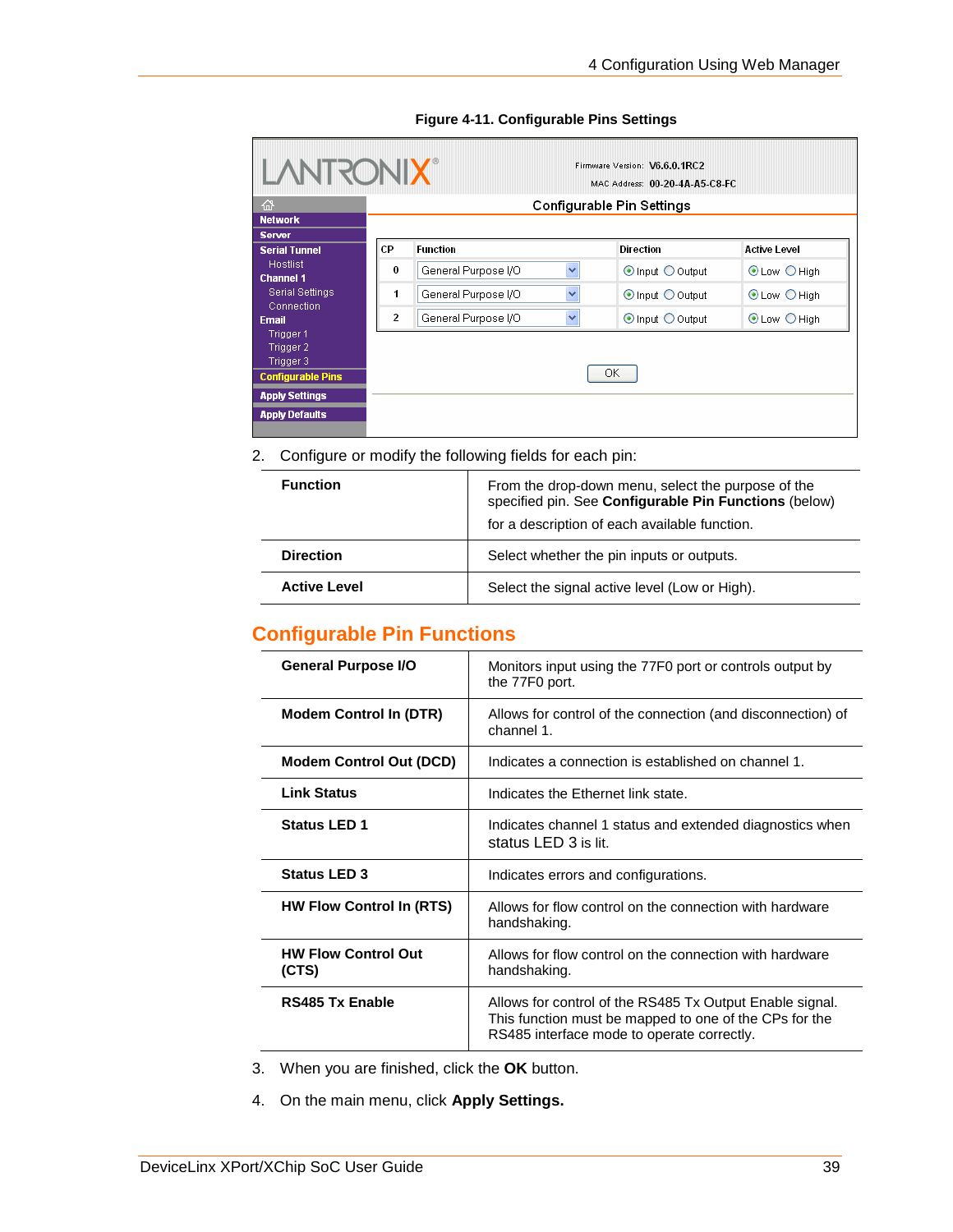# **Apply Settings**

1. To save and apply the configuration changes to the device server, click the **Apply Settings** button.

*Note: Clicking OK on each page does not change the configuration on the device. OK tells the XPort what changes to use; Apply Settings makes the changes permanent and reboots the XPort.*

2. Click **Yes** to set factory settings or click **No** to cancel.

# **Apply Factory Defaults**

Click the **Apply Factory Defaults** button to set the device server back to the default settings. For details see Default [Settings](#page-70-0) on page [71.](#page-70-0)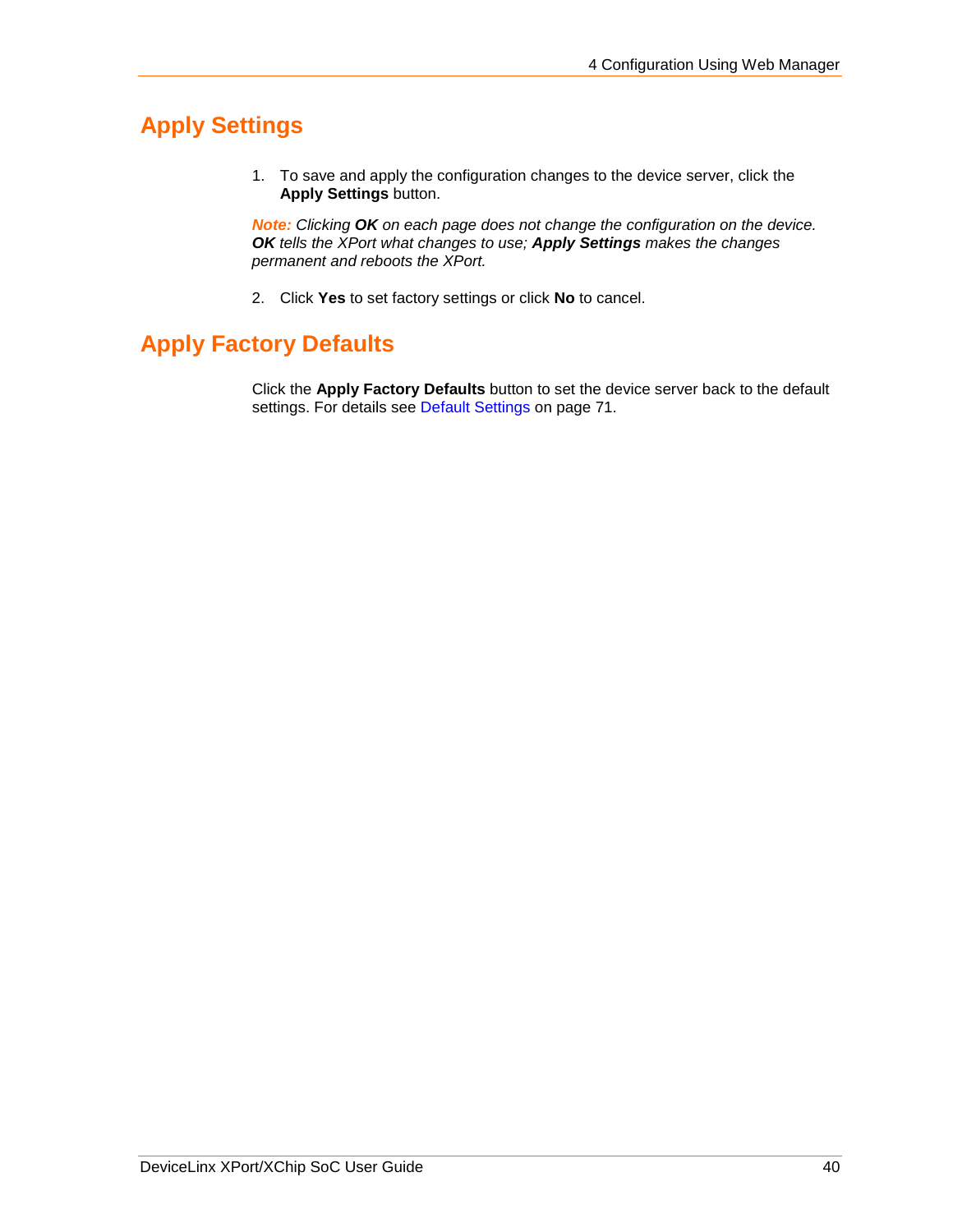# *5. Configuration via Telnet or Serial Port (Setup Mode)*

You must configure the unit so that it can communicate on a network with your serial device. As an alternative to using a web browser, as described in the previous chapter, you can use the following procedures remotely or locally:

- ◆ Use a Telnet connection to configure the unit over the network.
- Use a terminal or terminal emulation program to access the serial port locally.

The series of prompts at which you enter configuration settings is called **Setup Mode**.

*Note: Detailed information about other setup methods is available from your Lantronix Sales Associate.*

The unit's configuration is stored in nonvolatile memory and is retained without power. You can change the configuration at any time. The unit performs a reset after the configuration has been changed and stored.

This chapter tells you how to access Setup Mode and the general procedure for using it. To complete the configuration, continue with *[6](#page-43-0) [Setup Mode: Server](#page-43-0)  [Configuration](#page-43-0)*, *[7](#page-46-0) [Setup Mode: Channel Configuration](#page-46-0)*, and *[8](#page-61-0) [Setup Mode: Advanced](#page-61-0)  [Settings](#page-61-0)*.

*Note: The menus in the configuration chapters show a typical device. Your device may have different configuration options.* 

## <span id="page-40-0"></span>**Accessing Setup Mode**

### **Telnet Connection**

To configure the unit over the network, establish a Telnet connection to port 9999.

*Note: You can also use DeviceInstaller to access Telnet. Select the device from the main window list, and click the Telnet Configuration tab. Skip steps 1 and 2.*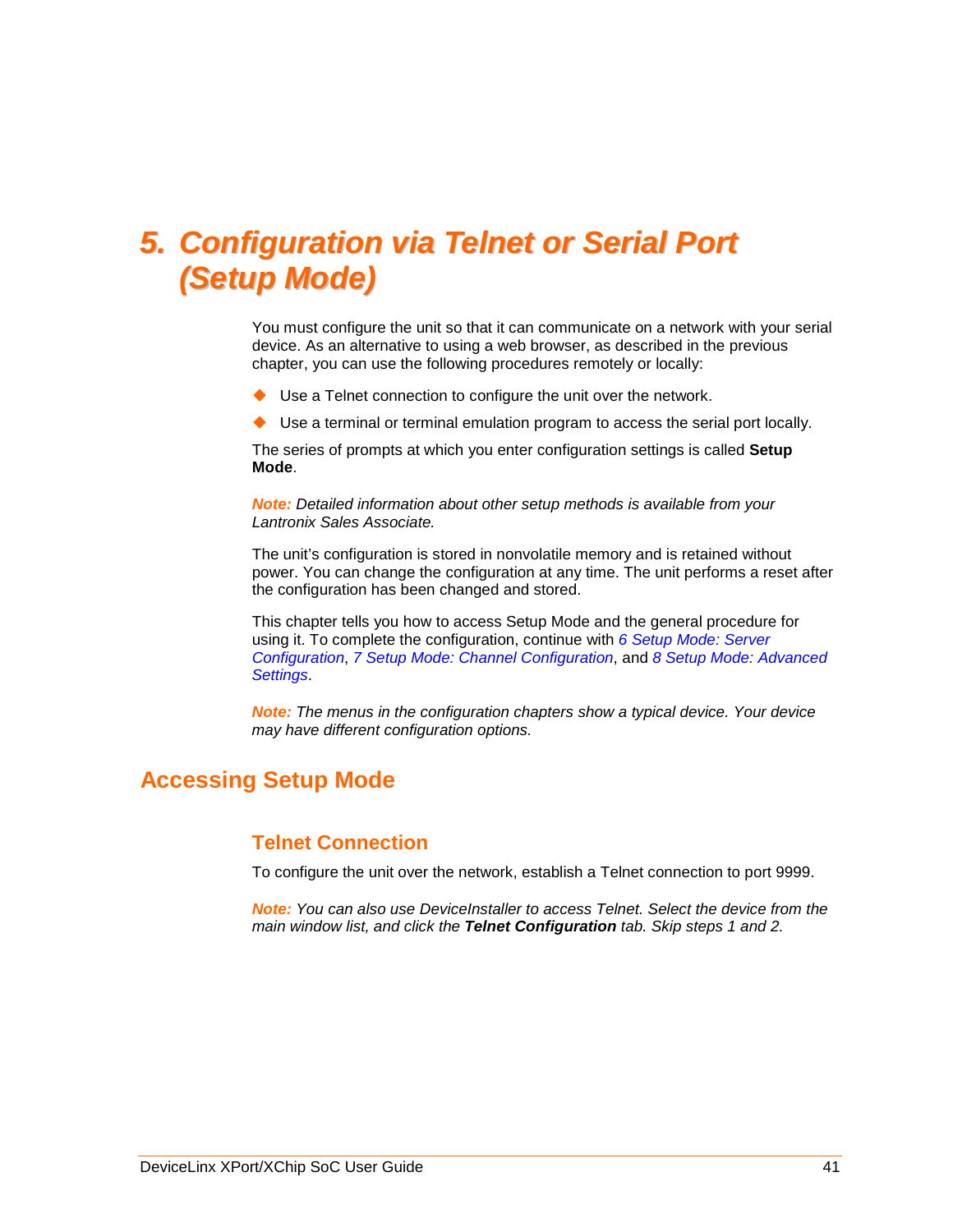#### **To establish a Telnet connection:**

1. From the Windows **Start** menu, click **Run** and type the following command, where x.x.x.x is the IP address, and 9999 is the unit's fixed network configuration port number:

> Windows: telnet x.x.x.x 9999 UNIX: telnet x.x.x.x:9999

2. Click **OK**. The following information displays.

**Figure 5-1. MAC Address**

```
MAC address 00204AA5C8FC
Software version U6.6.0.1RC2 (080710) XPTEXE
AES library version 1.8.2.1
Press Enter for Setup Mode
```
3. To enter Setup Mode, **press Enter within 5 seconds**. The configuration settings display, followed by the Change Setup menu.

**Figure 5-2. Setup Menu Options**

```
Change Setup:
 B Server
  1 Channel 1
  3 E-mail
  5 Expert
  6 Security
  7 Defaults
  8 Exit without save
  9 Save and exit
                              Your choice ? -
```
- 4. Select an option on the menu by entering the number of the option in the **Your choice** ? field and pressing **Enter**.
- 5. To enter a value for a parameter, type the value and press **Enter**, or to confirm a current value, just press **Enter**.
- 6. When you are finished, save the new configuration (option 9). The unit reboots.

#### **Serial Port Connection**

To configure the unit through a serial connection:

- 1. Connect a console terminal or PC running a terminal emulation program to your unit's serial port.
- 2. Set the terminal emulator serial port settings to 9600 baud, 8 bits, no parity, 1 stop bit, no flow control.

*Note: The XPort always uses these serial port settings on boot-up.*

3. Reset the XPort unit by cycling the unit's power (turning the power off and back on). Immediately upon resetting the device, enter three lowercase **x** characters (**xxx**).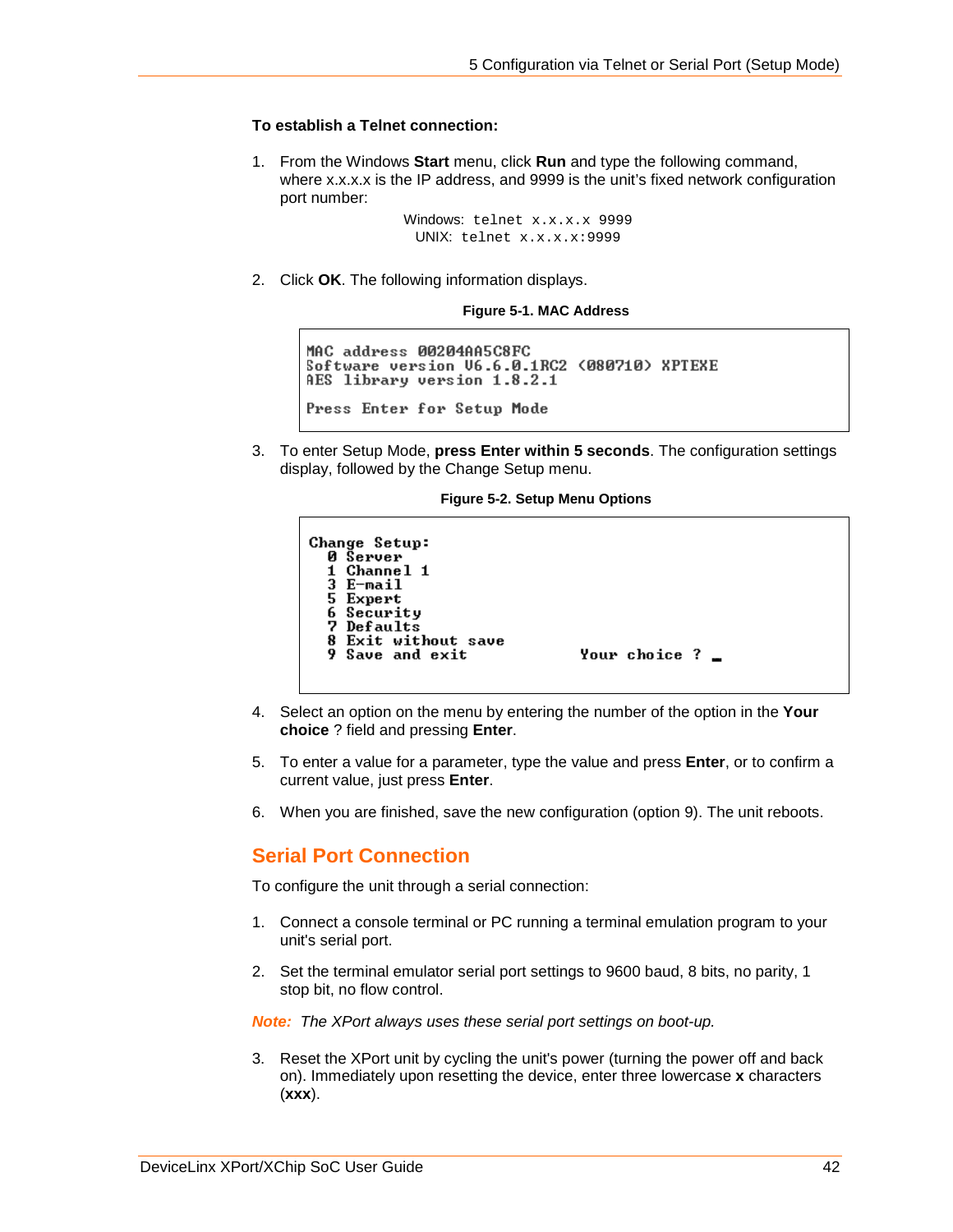*Note: The easiest way to enter Setup Mode is to hold down the x key at the terminal (or emulation) while resetting the unit. You must do this within three seconds of resetting the XPort.*

At this point, the screen display is the same as when you use a Telnet connection. To continue, go to step 4, above, in **Error! Reference source not found.**[Telnet](#page-40-0)  **[Connection](#page-40-0)** 

## **Exiting Setup Mode**

.

#### **To exit setup mode:**

You have two options:

- To save all changes and reboot the device, select option **9 Save and exit** from the Change Setup menu. All values are stored in nonvolatile memory.
- ◆ To exit the configuration mode without saving any changes or rebooting. select option **8 Exit without save** from the Change Setup menu.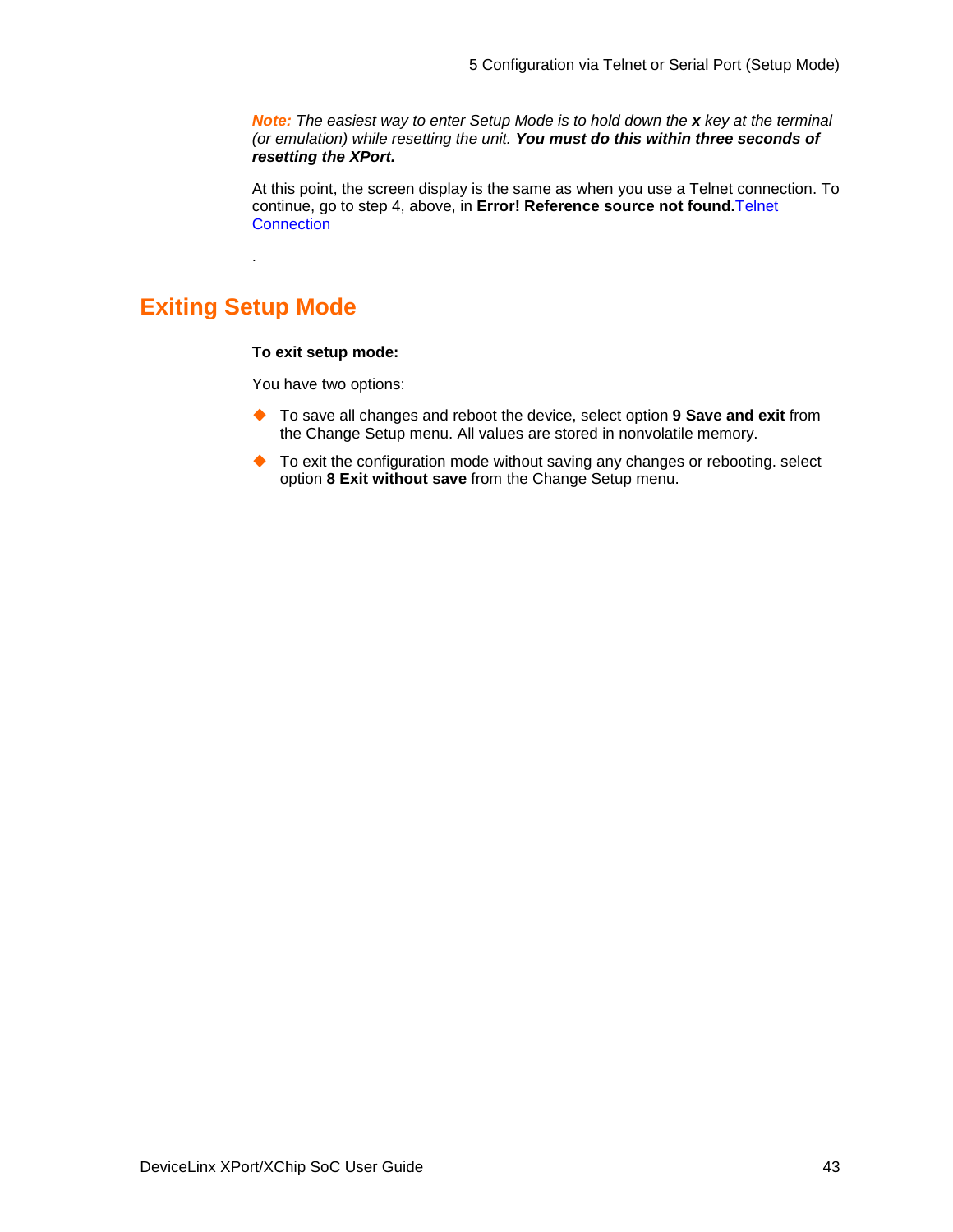# <span id="page-43-0"></span>*6. Setup Mode: Server Configuration*

This chapter explains how to configure the network settings.

*Note: Current values appear in parentheses.*

## **Server Configuration (Option 0)**

The unit's basic network parameters display when you select **Server configuration**  (option **0**). The **IP Address**, **Set Gateway IP Address**, and **Netmask** fields display the current values.

```
IP Address : <172> .<019> .<205> .<152><br>Set Gateway IP Address <Y> ?<br>Gateway IP addr <172> .<019> .<000> .<001>
Netmask: Number of Bits for Host Part (0=default) (0)<br>Set DNS Server IP addr (N) ?<br>Change Telnet/Web Manager password (N) ?
```
## **IP Address**

If DHCP is not used to assign IP addresses, enter the IP address manually. The IP address must be set to a unique value in the network. Enter each octet and press **Enter** between each section. The current value displays in parentheses.

**IP Address : ( 0) ( 0) ( 0) ( 0) \_**

If DHCP is used, the third octet of the IP address sets the BootP/DHCP/AutoIP options. The following table shows the bits you can manually configure to force the XPort to disable AutoIP, DHCP, or BootP. To disable an option, set the appropriate bit.

| <b>Options</b> | Bit |
|----------------|-----|
| AutolP         | ŋ   |
| <b>DHCP</b>    |     |
| <b>BootP</b>   | 2   |

#### **Table 6 1. BootP/DHCP/AutoIP options**

For example, if the third octet is 0.0.5.0, the AutoIP and BootP options are disabled; only DHCP is enabled. (The value 5 results from adding the binary equivalents of 0 and 2.) This is the most common setting when using DHCP.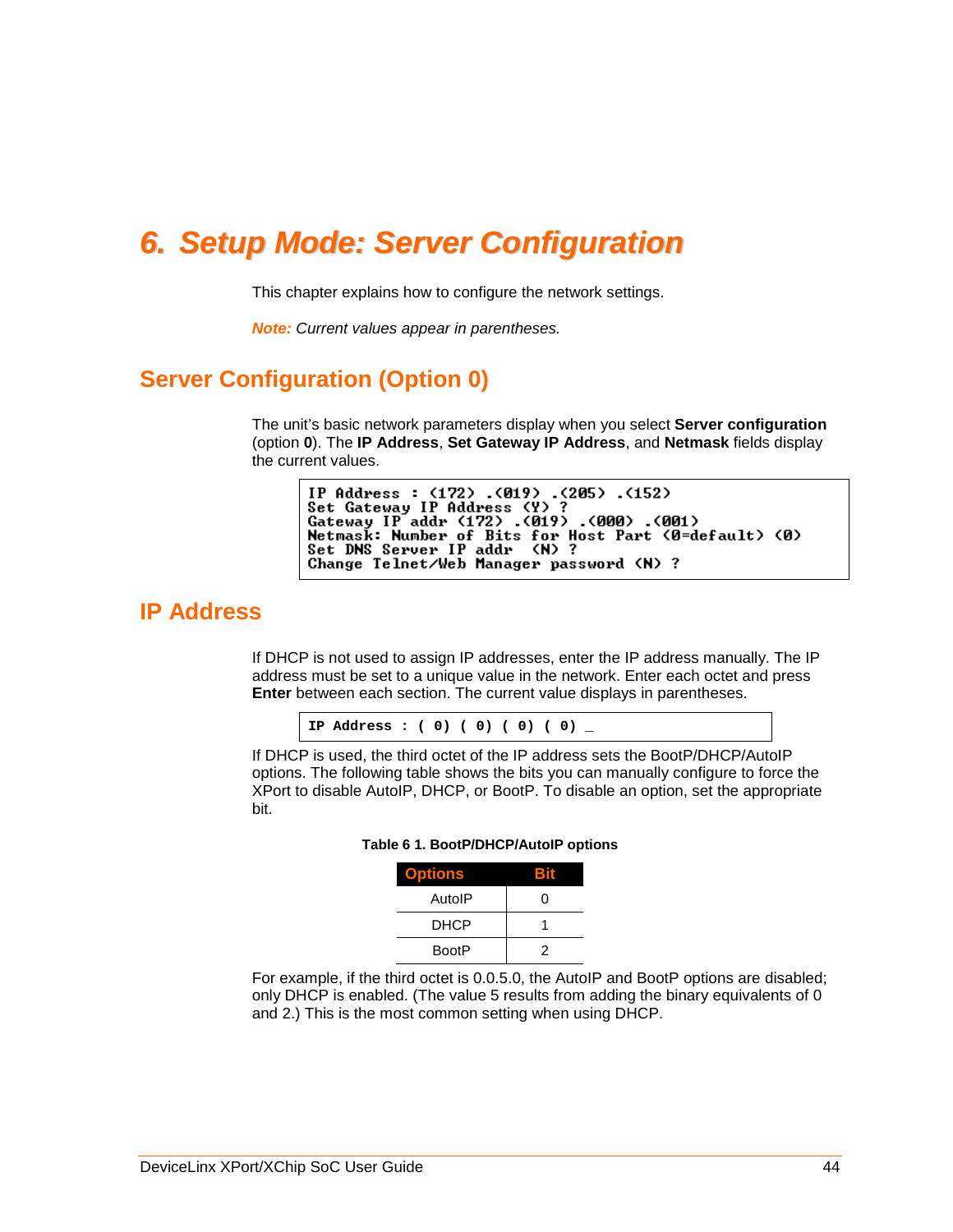## **Set Gateway IP Address**

The gateway address, or router, allows communication to other LAN segments. The gateway address should be the IP address of the router connected to the same LAN segment as the unit. The gateway address must be within the local network. The default is **N** (No), meaning the gateway address has not been set. To set the gateway address, type **Y** and enter the address.

```
Set Gateway IP Address (N) ? Y
Gateway IP addr ( 0) ( 0) ( 0) ( 0)_
```
## **Netmask: Number of Bits for Host Part**

A netmask defines the number of bits taken from the IP address that are assigned for the host part.

```
Netmask: Number of Bits for Host Part (0=default) (0) _
```
*Note: Class A: 24 bits; Class B: 16 bits; Class C: 8 bits*

The unit prompts for the number of host bits to be entered, then calculates the netmask, which appears in standard decimal-dot notation (for example, 255.255.255.0) when the saved parameters display.

| <b>Network Class Host Bits</b> |    | <b>Netmask</b> |
|--------------------------------|----|----------------|
|                                | 24 | 255,0,0,0      |
|                                | 16 | 255.255.0.0    |
|                                |    | 255.255.255.0  |

#### **Table 6- 2. Standard IP Network Netmasks**

## **Set DNS Server IP Address**

The DNS server allows the name of a remote machine to be resolved automatically. The default is **N** (No), indicating the DNS server address has not been set. To set the DNS server address, type **Y**. At the prompt, enter the DNS server address. If the device is DHCP enabled, the DHCP server provides the DNS server IP address, which will override this configured value.

*Note: This setting is applicable only in Manual Connection mode.*

Set DNS Server IP addr (N) ?

## **Change Telnet/Web-Manager Password**

Setting the Telnet/Web-Manager password prevents unauthorized access to the setup menu through a Telnet connection to port 9999 or through web pages. The password must have 4 characters.

```
Change Telnet/Web-Manager password (N) ? _
```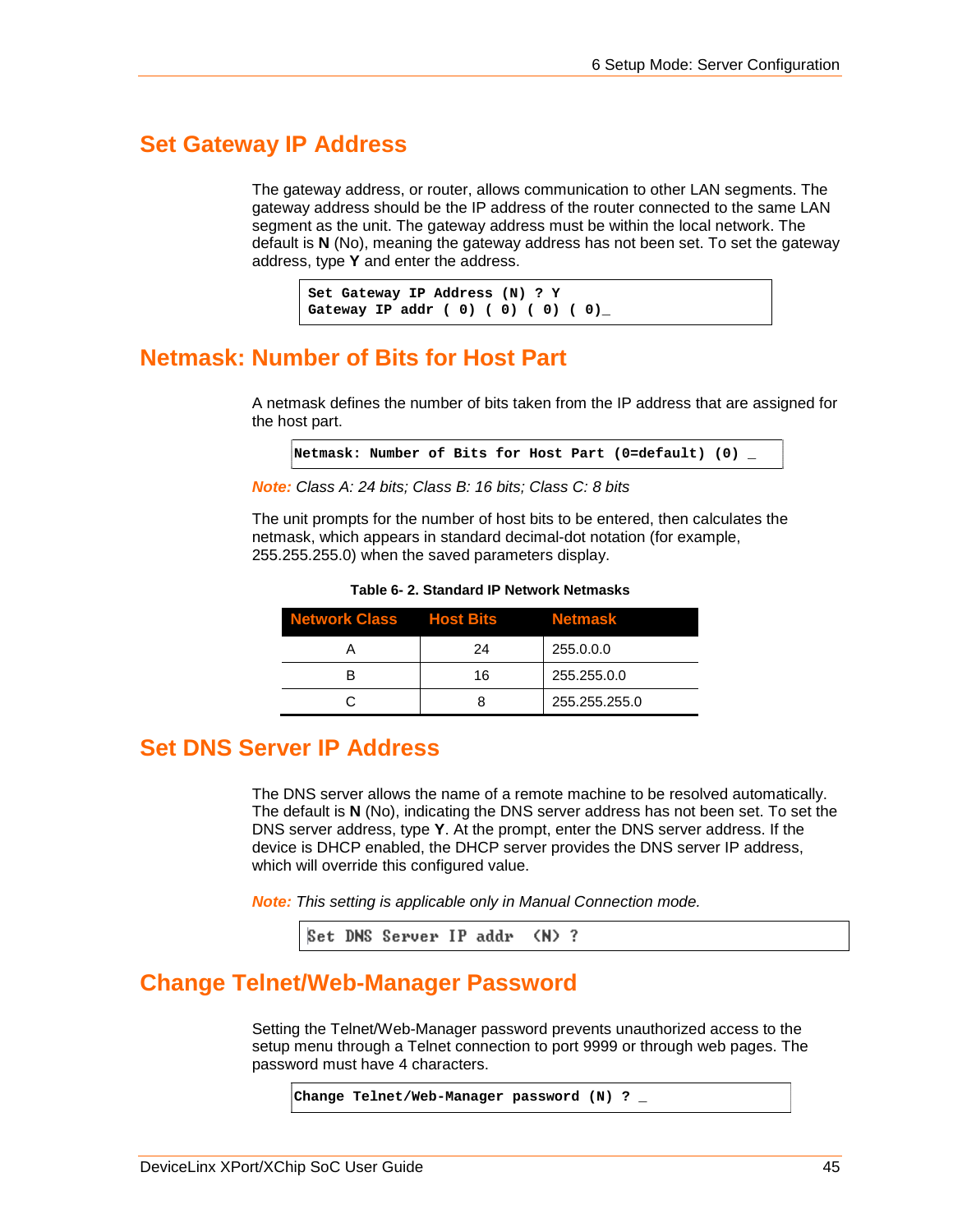An enhanced password setting (for Telnet access only) of 16 characters is available under *[Security Settings \(Option 6\)](#page-66-0)* on page [67.](#page-66-0)

*Note: You do not need a password to access the Setup Mode window by a serial connection.* 

## **DHCP Name**

If a DHCP server has automatically assigned the IP address and network settings, you can discover the unit by using the DeviceInstaller network search feature.

There are three methods for assigning DHCP names to the unit.

**Default DHCP Name**: If you do not change the DHCP name, and you are using an IP of 0.0.0.0, then the DHCP name defaults to CXXXXXX (XXXXXX is the last 6 digits of the MAC address shown on the label on the bottom/side of the unit). For example, if the MAC address is 00-20-4A-12-34-56, then the default DHCP name is C123456.

**Custom DHCP Name**: You can create your own DHCP name. If you are using an IP address of 0.0.0.0, then the last option in Server configuration is **Change DHCP device name**. This option allows you to change the DHCP name to an alphanumeric name (LTX in our example).

> **Change DHCP device name (not set) ? (N) Y Enter new DHCP device name : LTX**

**Numeric DHCP Name:** You can change the DHCP name by specifying the last octet of the IP address. When you use this method, the DHCP name is LTXYY where YY is what you chose for the last octet of the IP address. If the IP address you specify is 0.0.0.12, then the DHCP name is LTX12. This method only works with 2 digit numbers (01-99).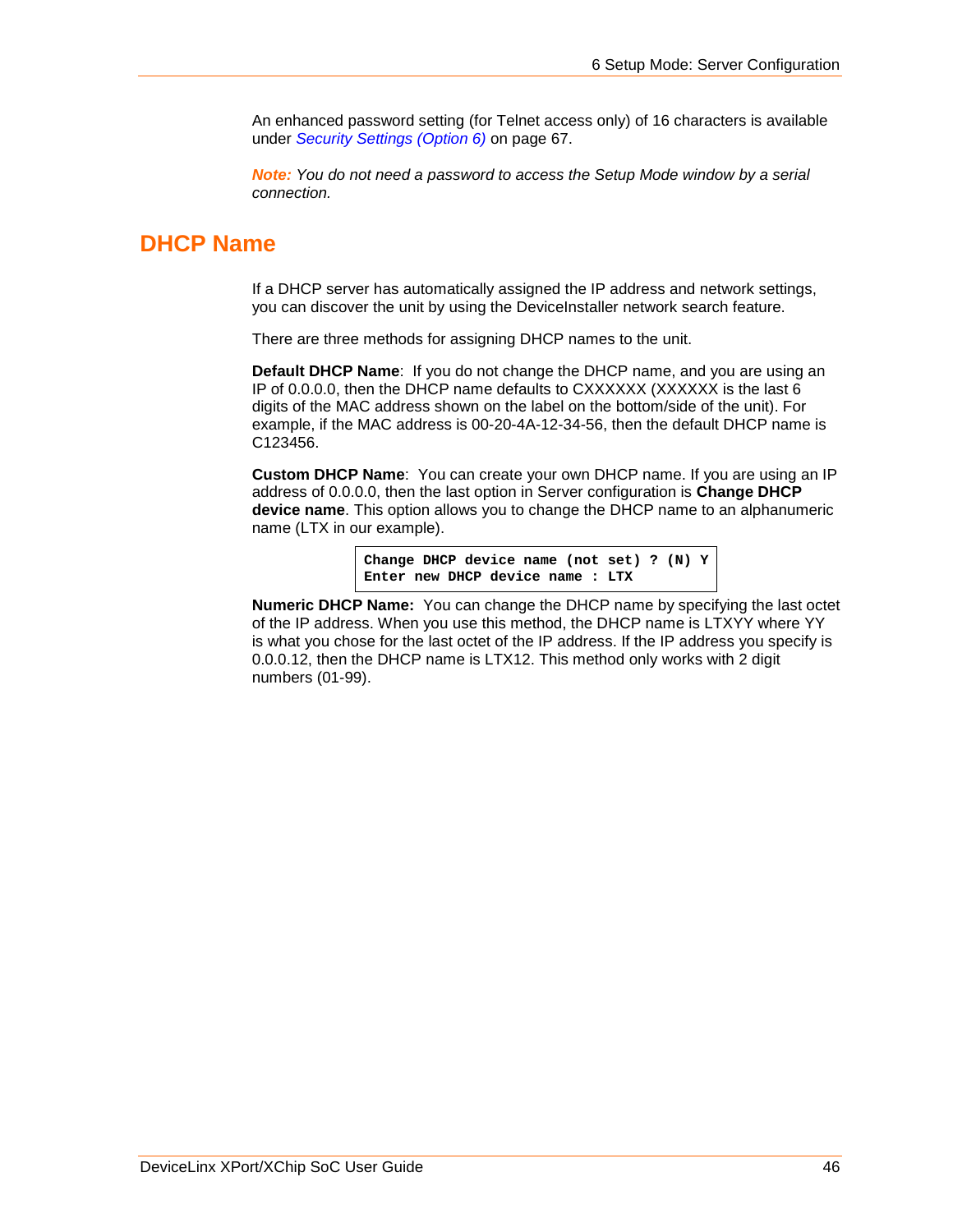# <span id="page-46-0"></span>*7. Setup Mode: Channel Configuration*

This chapter explains how to configure the serial port.

## **Channel 1 (Option 1)**

Select **Channel 1** (option **1**) from the Change Setup menu to define how the serial port responds to network and serial communications. The following sections describe the configurable parameters within the **Channel** configuration menu.

**Figure 7-1. Serial Port Parameters**

```
Baudrate (9600) ?
Baudrate (9600) ?<br>
I/F Mode (4C) ?<br>
Plow (00) ?<br>
Port No (10001) ?<br>
Send '+++' in Modem Mode (Y) ?<br>
Send '+++' in Modem Mode (Y) ?<br>
Show IP addr after 'RING' (Y) ?<br>
Auto increment source port (N) ?<br>
Remote IP Address : (00
   DisConnTime (00:00) ?:
                                      (00) ?<br>(00) ?
   SendChar 1
   SendChar<sub>2</sub>
```
### **Baudrate**

The unit and attached serial device, such as a modem, must agree on a speed or baud rate to use for the serial connection. Valid baud rates are 300, 600, 1200, 2400, 4800, 9600 (default), 19200, 38400, 57600, 115200, and 230400 bits per second. XPort-03 and later models also support high-performance baud rates of 460800 and 921600 bits per second. (See [CPU Performance](#page-65-0) on page [66\)](#page-64-0).

**Baudrate (9600) ? \_**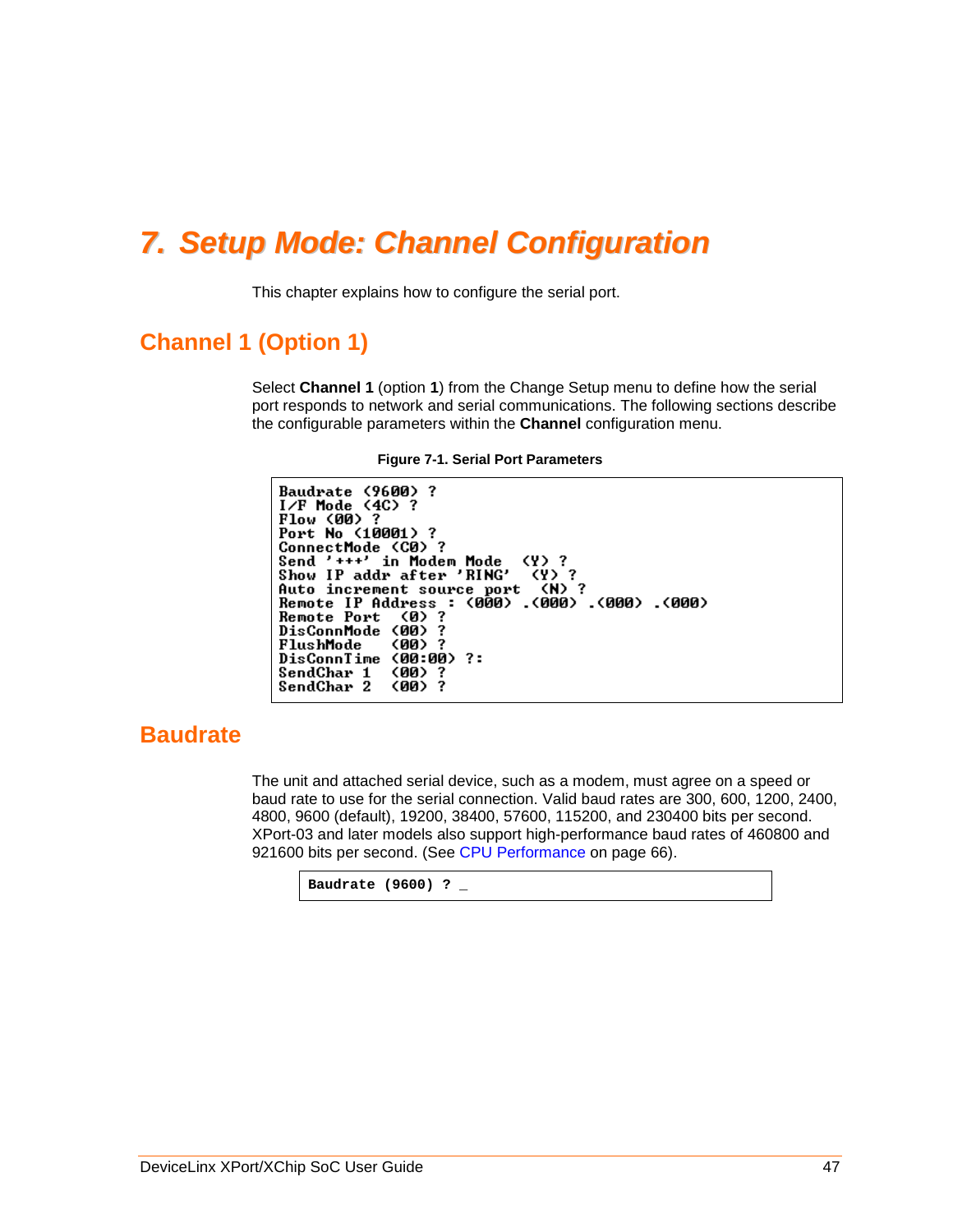# **I/F (Interface) Mode**

The Interface (I/F) Mode is a bit-coded byte entered in hexadecimal notation.

```
I/F Mode (4C) ? _
```
The following table displays available I/F Mode options:

*Note: All bit positions in the table that are blank represent "don't care" bits for that particular option, which can be set to either a 0 or 1 value.*

| I/F Mode Option 7 6 5 4 3 2 1 |   |   |   |   |   |   |   | 0 |
|-------------------------------|---|---|---|---|---|---|---|---|
| RS-232C <sup>(1)</sup>        |   |   |   |   |   |   | 0 | 0 |
| 7 Bit                         |   |   |   |   | 1 | U |   |   |
| 8 Bit                         |   |   |   |   | 1 | 1 |   |   |
| No Parity                     |   |   | 0 | 0 |   |   |   |   |
| Even Parity                   |   |   | 1 | 1 |   |   |   |   |
| <b>Odd Parity</b>             |   |   | 0 | 1 |   |   |   |   |
| 1 stop bit                    | 0 | 1 |   |   |   |   |   |   |
| 2 stop bits $(1)$             | 1 | 1 |   |   |   |   |   |   |

**Table 7-1. Interface Mode Options**

(1) 2 stop bits are implemented by the software. This might influence performance.

The following table demonstrates how to build some common Interface Mode settings:

**Table 7-2. Common Interface Mode Settings**

| <b>Common I/F Mode Setting</b>                           | <b>Binary</b> | <b>THEX</b> |
|----------------------------------------------------------|---------------|-------------|
| RS-232C, 8-bit, No Parity, 1 stop bit                    | 0100 1100 4C  |             |
| RS-232C, 7-bit, Even Parity, 1 stop bit   0111 1000   78 |               |             |

## **I/F Mode: XPort-485 only**

Additional settings for RS-422 4-wire and RS-485 2-wire are available on the XPort-485.

*Note: All bit positions in the table that are blank represent "don't care" bits, for that particular option, which can be set to either a 0 or 1 value.*

| <b>I/F Mode Option</b> | $\mathbf{Z}$ | $\bullet$ |  |  |  |
|------------------------|--------------|-----------|--|--|--|
| RS-422/485             |              |           |  |  |  |
| <b>RS-485 2-wire</b>   |              |           |  |  |  |

**Table 7-3. Interface Mode Options**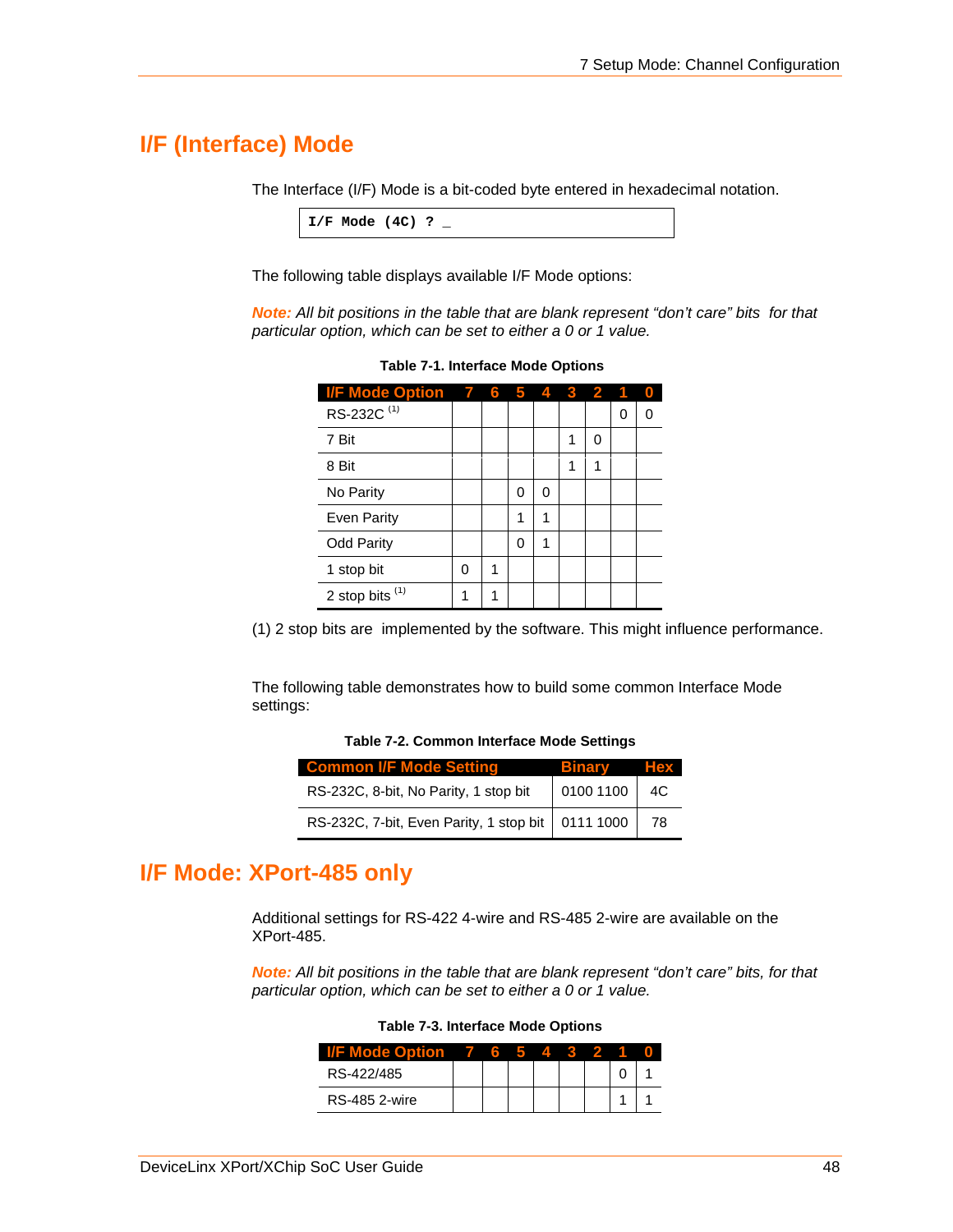## **Flow**

Flow control sets the local handshaking method for stopping serial input/output.

**Flow (0) ? \_**

Use the following table to select flow control options:

**Table 7-4. Flow Control Options**

| <b>Flow Control Option</b>            |        |
|---------------------------------------|--------|
| No flow control                       | $($ )( |
| XON/XOFF flow control                 | 01     |
| Hardware handshake with RTS/CTS lines | 02     |
| XON/XOFF pass characters to host      | 05     |

## <span id="page-48-0"></span>**Port Number**

The setting represents the source port number in TCP connections. It is the number that identifies the channel for remote initiating connections.

```
Port No (10001) ? _
```
The default setting for Port 1 is **10001**. The range is **1-65535**, except for the following reserved port numbers:

| <b>Port Numbers Reserved for</b> |                             |
|----------------------------------|-----------------------------|
| $1 - 1024$                       | Reserved (well known ports) |
| 9999                             | Telnet setup                |
| 14000-14009                      | Reserved for Redirector     |
| 30704                            | Reserved (77F0h)            |
| 30718                            | Reserved (77FEh)            |

#### *WARNING:* **We recommend that you not use the reserved port numbers for this setting as incorrect operation may result.**

Use Port **0** for the outgoing local port to change with each connection. The port range is **50,000** to **59,999**. Each subsequent connection increments the number by 1 (it wraps back around to 50,000).

Only use this automatic port increment feature to initiate a connection using TCP. Set the port to a non-zero value when the unit is in a passive mode or when using UDP instead of TCP.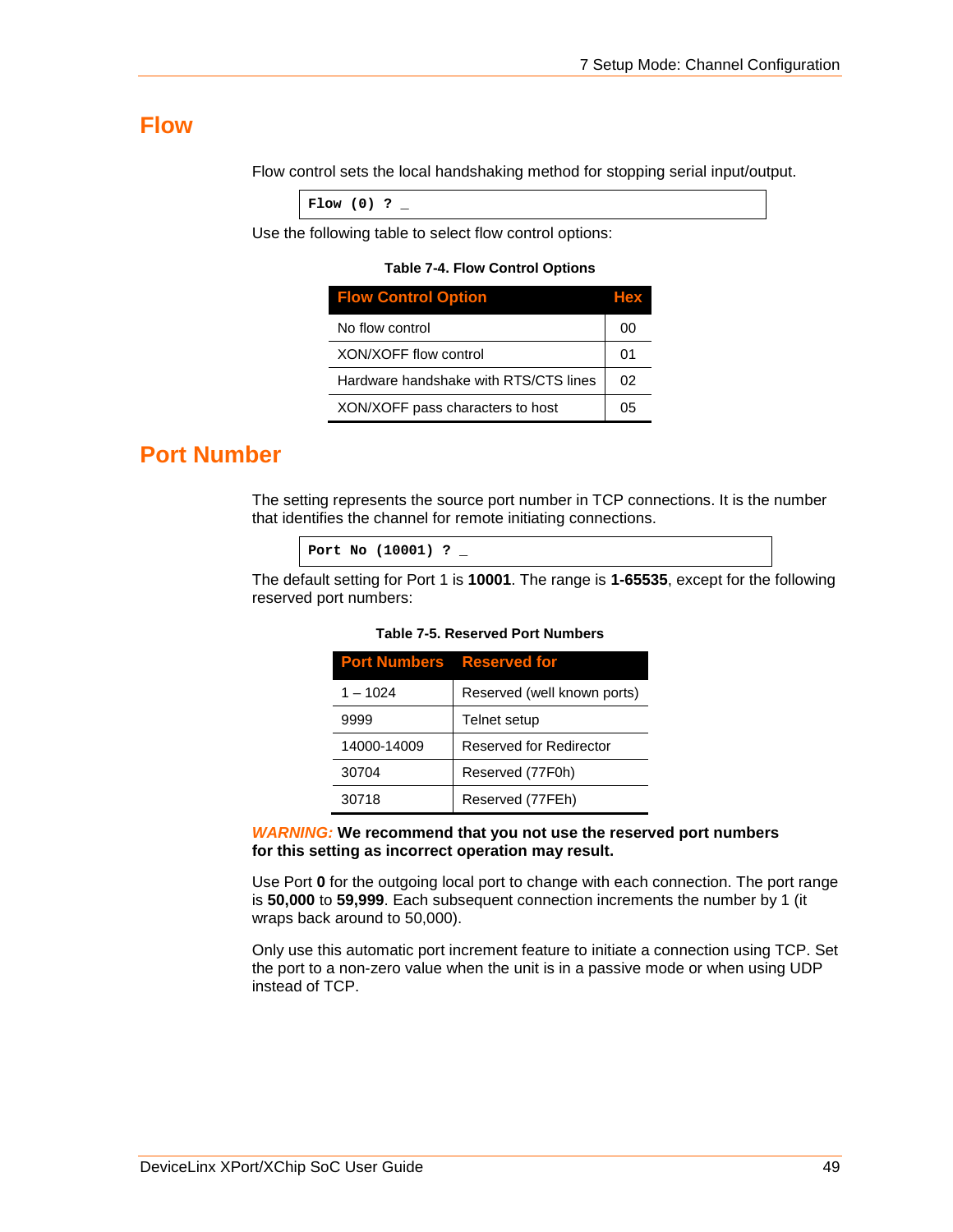# <span id="page-49-0"></span>**Connect Mode**

Connect Mode defines how the unit makes a connection, and how it reacts to incoming connections over the network.

**ConnectMode (C0) ? \_**

Enter Connect Mode options in hexadecimal notation.

*Note: All bit positions in the table that are blank represent "don't care" bits, for that particular option, which can be set to either a 0 or 1 value.*

| <b>Connect Mode Option</b>                                     | 7            | 6           | 5           | 4           | 3        | $\overline{2}$ | $\overline{\mathbf{1}}$ | $\bf{0}$ |
|----------------------------------------------------------------|--------------|-------------|-------------|-------------|----------|----------------|-------------------------|----------|
| a) Incoming Connection                                         |              |             |             |             |          |                |                         |          |
| Never accept incoming                                          | 0            | $\mathbf 0$ | 0           |             |          |                |                         |          |
| Accept with active Modem Control In                            | $\mathbf{0}$ | 1           | 0           |             |          |                |                         |          |
| Always Accept                                                  | 1            | 1           | 0           |             |          |                |                         |          |
| b) Response                                                    |              |             |             |             |          |                |                         |          |
| Nothing (quiet)                                                |              |             |             | $\mathbf 0$ |          |                |                         |          |
| Character response (C=connect,<br>D=disconnect, N=unreachable) |              |             |             | 1           |          |                |                         |          |
| c) Active Startup                                              |              |             |             |             |          |                |                         |          |
| No active startup                                              |              |             |             |             | 0        | 0              | 0                       | 0        |
| With any character                                             |              |             |             |             | 0        | 0              | 0                       | 1        |
| With active Modem Control In                                   |              |             |             |             | 0        | 0              | 1                       | 0        |
| With a specific start character                                |              |             |             |             | 0        | $\Omega$       | 1                       | 1        |
| Manual connection                                              |              |             |             |             | 0        | 1              | 0                       | 0        |
| Autostart                                                      |              |             |             |             | $\Omega$ | 1              | $\Omega$                | 1        |
| <b>Hostlist</b>                                                | 0            | 0           | 1           | $\mathbf 0$ |          |                |                         |          |
| d) Datagram Type                                               |              |             |             |             |          |                |                         |          |
| Directed UDP                                                   |              |             |             |             | 1        | 1              | $\mathbf 0$             | 0        |
| e) Modem Mode                                                  |              |             |             |             |          |                |                         |          |
| No Echo                                                        |              |             | 0           | 0           |          | 1              | $\mathbf{1}$            |          |
| Data Echo & Modem Response<br>(Numeric)                        |              |             | 0           | 1           |          | 1              | 1                       | 1        |
| Data Echo & Modem Response<br>(Verbose)                        |              |             | 0           | 1           |          | 1              | 1                       | $\Omega$ |
| Modem Response Only (Numeric)                                  |              |             | $\mathbf 0$ | 0           | 1        | 1              | 1                       | 1        |
| Modem Response Only (Verbose)                                  |              |             | 0           | 0           | 1        | 1              | 1                       | 0        |

**Table 7-6. Connect Mode Options**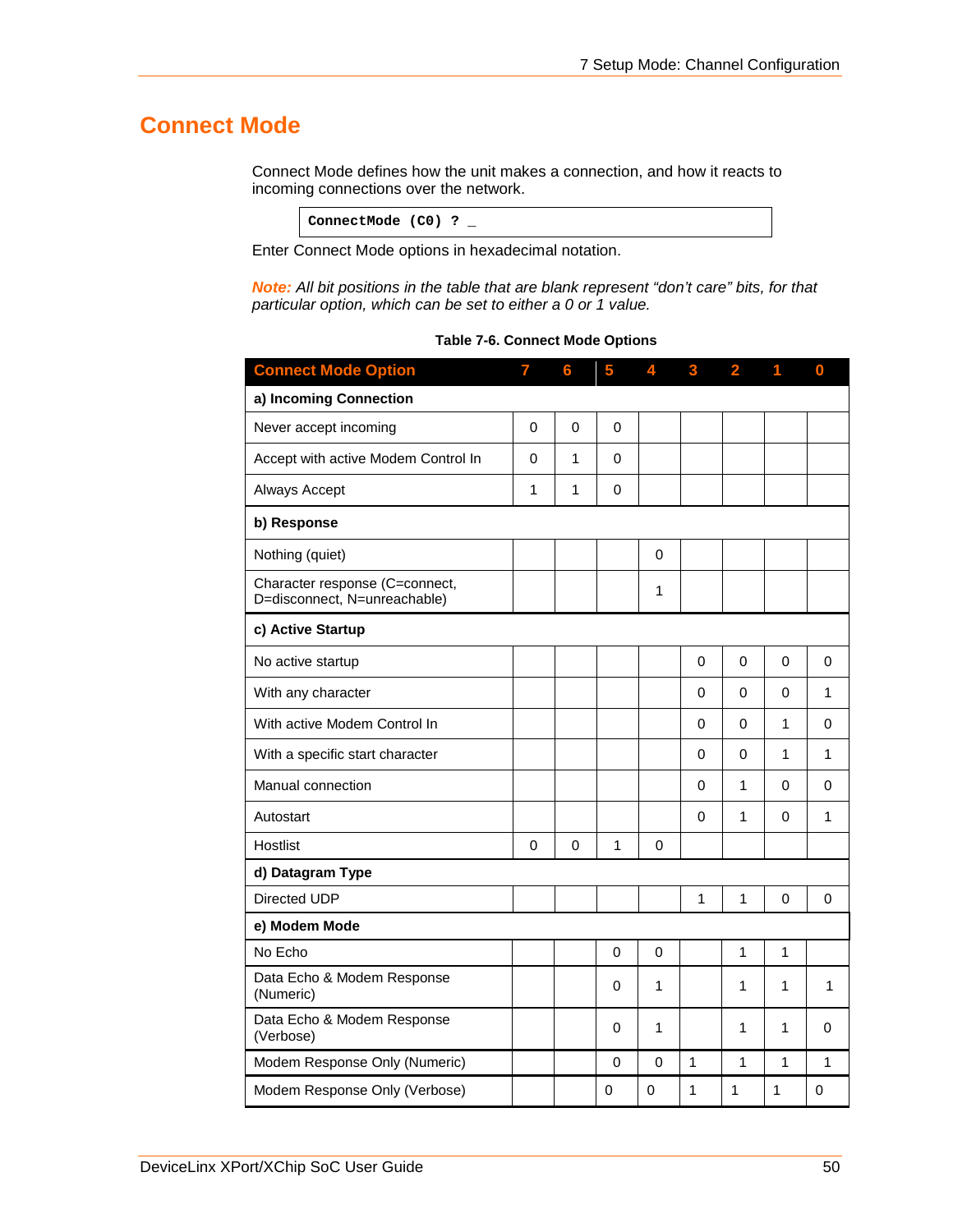# **a) Incoming Connection**

| <b>Never Accept</b><br><b>Incoming</b>               | Rejects all external connection attempts.                                                                                                  |
|------------------------------------------------------|--------------------------------------------------------------------------------------------------------------------------------------------|
| <b>Accept with active</b><br><b>Modem Control In</b> | Accepts external connection requests only when the <b>Modem</b><br><b>Control In</b> input is asserted. Cannot be used with Modem<br>Mode. |
| <b>Always Accept</b>                                 | Accepts any incoming connection when a connection is not<br>already established. Default setting.                                          |

# **b) Response**

| <b>Character Response</b> | A single character is transmitted to the serial port when there is<br>a change in connection state:                                                 |
|---------------------------|-----------------------------------------------------------------------------------------------------------------------------------------------------|
|                           | $C =$ connected, $D =$ disconnected, $N =$ host unreachable.                                                                                        |
|                           | The IP address of the host connecting to the CoBos device will<br>be provided when you use verbose mode.                                            |
|                           | This option is overridden when the <b>Active Start Modem Mode</b><br>or Active Start Host List is in effect. Default setting is Nothing<br>(quiet). |

# **c) Active Startup**

| <b>No Active Startup</b>                         | Does not attempt to initiate a connection under any<br>circumstance. Default setting.                                                       |
|--------------------------------------------------|---------------------------------------------------------------------------------------------------------------------------------------------|
| <b>With Any Character</b>                        | Attempts to connect when any character is received from the<br>serial port.                                                                 |
| <b>With active Modem</b><br><b>Control In</b>    | Attempts to connect when the <b>Modem Control In</b> input<br>changes from not asserted to asserted.                                        |
| <b>With a Specific Start</b><br><b>Character</b> | Attempts to connect when it receives a specific start character<br>from the serial port. The default start character is carriage<br>return. |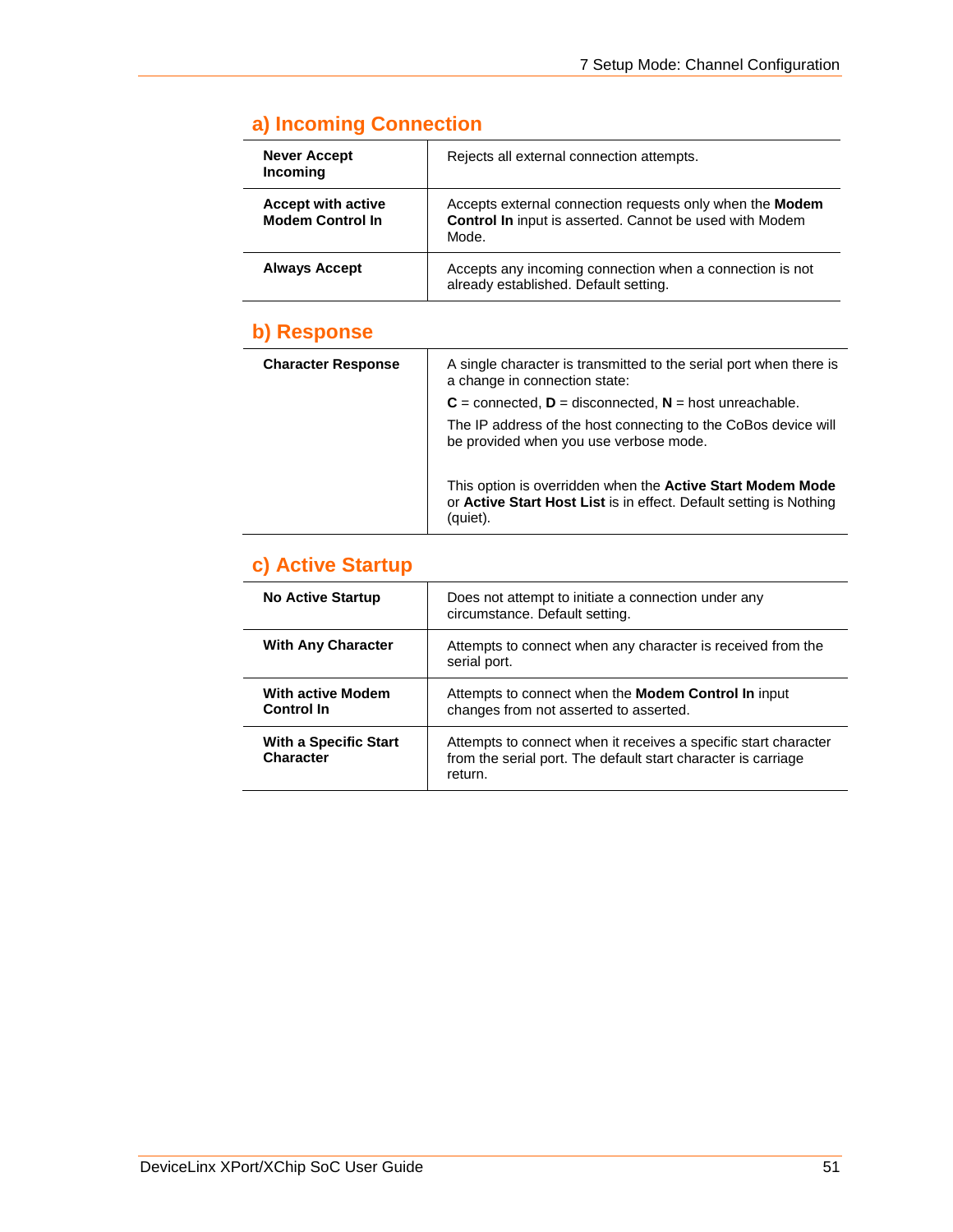| <b>Manual Connection</b> | Attempts to connect when directed by a command string<br>received from the serial port. The first character of the<br>command string must be a C (ASCII 0x43), and the last<br>character must be either a carriage return (ASCII 0x0D) or a<br>line feed (0x0A). No blanks or space characters may be in the<br>command string. Between the first and last command string<br>characters must be a full or partial destination IP address and<br>may be a destination port number. |
|--------------------------|-----------------------------------------------------------------------------------------------------------------------------------------------------------------------------------------------------------------------------------------------------------------------------------------------------------------------------------------------------------------------------------------------------------------------------------------------------------------------------------|
|                          | The IP address must be in standard decimal-dot notation and<br>may be a partial address, representing the least significant 1,<br>2, or 3 bytes of the remote IP address. The period is required<br>between each pair of IP address numbers.                                                                                                                                                                                                                                      |
|                          | If present, the port number must follow the IP address, must be<br>presented as a decimal number in the range 1-65535, and<br>must be preceded by a forward slash (ASCII 0x2F). The slash<br>separates the IP address and the port number. If you omit the<br>port number from a command string, the internally stored<br>remote port number starts a connection.                                                                                                                 |
|                          | If a partial IP address is presented in a command string, it is<br>interpreted to be the least significant bytes of the IP address<br>and uses the internally stored remote IP address to provide the<br>most significant bytes of the IP address. If the IP address<br>entered is 0.0.0.0/0, the device server enters Monitor Mode.                                                                                                                                              |
|                          | For example, if the remote IP address already configured in the<br>unit is 129.1.2.3, then an example command string would be<br>C3/7. (This would connect to 129.1.2.3 and port 7.) You may<br>also use a different ending for the connection string. For<br>example, C50.1/23 would connect you to 129.1.50.1 and port<br>23.                                                                                                                                                   |
|                          | If an IP address does not follow the first command string<br>character (which is "C"), the subsequent character string is<br>interpreted as the host name and domain to be used in DNS<br>lookup. This character string can include a destination port<br>number as well. The port number can be preceded by either a<br>forward slash $($ ) or a colon $($ : $).$                                                                                                                |

| <b>Command String</b>     | Result if remote IP is 129.1.2.3 and remote port is<br>1234                                                                                                |
|---------------------------|------------------------------------------------------------------------------------------------------------------------------------------------------------|
| C <sub>121</sub> .2.4.5/1 | Complete override; connection is started with host 121.2.4.5.<br>port 1                                                                                    |
| C5                        | Connects to 129.1.2.5, port 1234                                                                                                                           |
| C <sub>28.10</sub> /12    | Connects to 129.1.28.10, port 12                                                                                                                           |
| C <sub>0.0.0.0/0</sub>    | <b>Enters Monitor Mode</b>                                                                                                                                 |
| Cwww.lantronix.com/80     | Tries to connect to the Lantronix web server if the<br><hostname: domain=""> (www.lantronix.com) is configured in the<br/>DNS server database.</hostname:> |

### **Table 7-7. Manual Connection Address Example**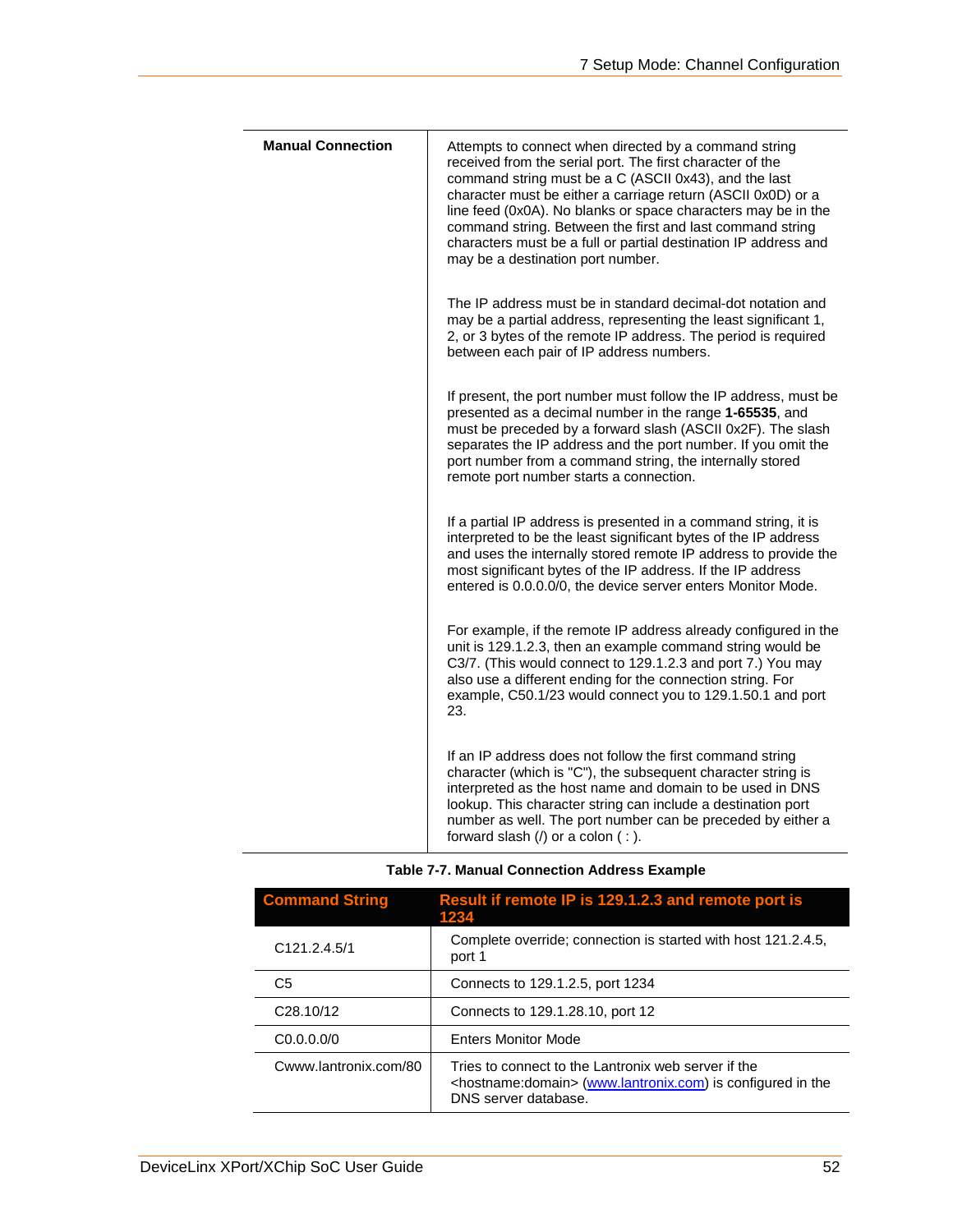| <b>Command String</b>               | Result if remote IP is 129.1.2.3 and remote port is<br>1234                                                                                                                                                                                                                                                                                                |
|-------------------------------------|------------------------------------------------------------------------------------------------------------------------------------------------------------------------------------------------------------------------------------------------------------------------------------------------------------------------------------------------------------|
| Autostart (Automatic<br>Connection) | If you enable <b>Autostart</b> , the unit automatically connects to the<br>remote IP address and remote port specified when the<br>firmware starts.                                                                                                                                                                                                        |
| Hostlist                            | If you enable this option, the device server scrolls through the<br>hostlist until it connects to a device listed in the hostlist table.<br>Once it connects, the unit stops trying to connect to any<br>others. If this connection fails, the unit continues to scroll<br>through the table until it is able to connect to another IP in the<br>hostlist. |
|                                     | Hostlist supports a minimum of 1 and a maximum of 12<br>entries. Each entry contains the IP address and the port<br>number.                                                                                                                                                                                                                                |
|                                     | The hostlist is disabled for Manual and Modem Modes. The<br>unit does not accept a data connection from a remote device<br>when the hostlist option is enabled.                                                                                                                                                                                            |

**Figure 7-2. Hostlist Option**

```
Baudrate (9600) ?<br>I/F Mode (4C) ?
Flow (00) ?
Port No (10001) ?
ConnectMode (25) ?
Send '+++' in Modem Mode
                                    (Y) ?
Auto increment source port (N) ?
Hostlist :
01. IP: 172.019.000.001
                                    Port: 00023
02. IP : 172.019.000.002<br>03. IP : 172.019.000.002<br>03. IP : 172.019.000.003
                                    Port : 03001
                                    Port : 10001
Change Hostlist ? (N) ? Y
01. IP address : (172) .(019) .(000) .(001)<br>02. IP address : (172) .(019) .(000) .(002)
                                                                                 (23) ?
                                                                      Port :
                                                                                 (3001) ?
                                                                      Port :
03. IP address : (172) .(019) .(000) .(003)<br>04. IP address : (000) .(000) .(000) .(000)
                                                                                 (10001) ?
                                                                      Port :
Hostlist :
01. IP: 172.019.000.001
                                     Port: 00023
02. IP : 172.019.000.002<br>03. IP : 172.019.000.002<br>03. IP : 172.019.000.003
                                     Port : 03001
                                    Port : 10001
Change Hostlist ? (N) ? N
Hostlist Retrycounter<br>Hostlist Retrytimeout
                                (3) ?
                                (250) ?
DisConnMode (00) ?
                 (00) ?
FlushMode
DisConnTime
                 (00:00) ?:
SendChar 1
                 (00) ?
SendChar 2
                 (00) ?
```
**To enable the hostlist:**

- 1. Enter a **Connect Mode** of 0x20 (2X), where **X** is any digit. The menu shows you a list of current entries already defined in the product.
- 2. To delete, modify, or add an entry, select **Yes**. If you enter an IP address of **0.0.0.0**, that entry and all others after it are deleted.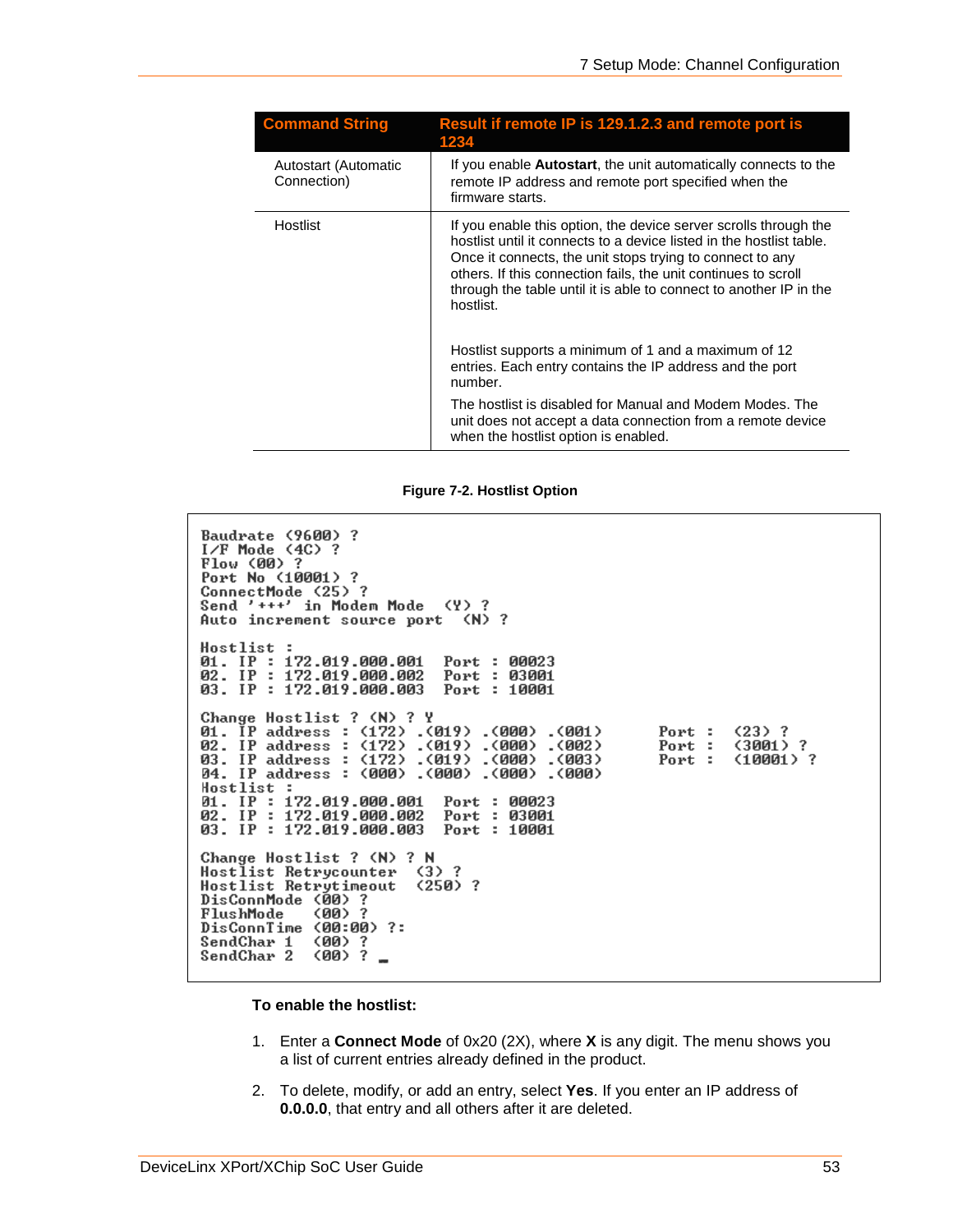- 3. After completing the hostlist, repeat the previous step if necessary to edit the hostlist again.
- 4. For **Retrycounter**, enter the number of times the Lantronix unit should try to make a good network connection to a hostlist entry that it has successfully ARPed. The range is **1-15**, with the default set to **3**.
- 5. For **Retrytimeout**, enter the number of seconds the unit should wait before failing an attempted connection. The time is stored as units of milliseconds in the range of **10-65535**. The default is **250**.

## **d) Datagram Type**

| <b>Directed UDP</b> | When selecting this option, you are prompted for the Datagram type.<br>Enter 01 for directed or broadcast UDP. Datagrams of type 01 can<br>be sent as a broadcast by enabling the Send as Broadcast option.<br>The default is not to broadcast. |
|---------------------|-------------------------------------------------------------------------------------------------------------------------------------------------------------------------------------------------------------------------------------------------|
|                     | When the UDP option is in effect, the unit never attempts to initiate a<br>TCP connection because it uses UDP datagrams to send and<br>receive data.                                                                                            |

### **e) Modem Mode**

In Modem (Emulation) Mode, the unit presents a modem interface to the attached serial device. It accepts AT-style modem commands and handles the modem signals correctly.

Normally, there is a modem connected to a local PC and a modem connected to a remote machine. A user must dial from the local PC to the remote machine, accumulating phone charges for each connection. Modem Mode allows you to replace modems with XPorts, and to use an Ethernet connection instead of a phone call. By not having to change communications applications, you avoid potentially expensive phone calls.

To select Modem Mode, set the Connect Mode to **C6** (no echo), **D6** (echo with full verbose), **D7** (echo with numeric response), **CF** (modem responses only, numeric response), or **CE** (modem responses only, full verbose).

*Note: If the unit is in Modem Mode, and the serial port is idle, the unit can still accept network TCP connections to the serial port if Connect Mode is set to* **C6** *(no echo),*  **D6** *(echo with full verbose),* **D7** *(echo with numeric response,* **CF** *(modem responses only, numeric response), or* **CE** *(modem responses only, full verbose).*

| <b>Without Echo</b>                  | In Modem Mode, echo refers to the echo of all of the characters<br>entered in command mode; it does not mean to echo data that is<br>transferred. Quiet Mode (without echo) refers to the modem not<br>sending an answer to the commands received (or displaying what<br>was typed). |
|--------------------------------------|--------------------------------------------------------------------------------------------------------------------------------------------------------------------------------------------------------------------------------------------------------------------------------------|
| Data Echo &<br><b>Modem Response</b> | <b>Full Verbose:</b> The unit echoes modem commands and responds<br>to a command with a message string shown in the table below.<br>Numeric Response: The unit echoes modem commands and<br>responds to a command with a numeric response.                                           |
| <b>Modem Responses</b><br>Only       | <b>Full Verbose:</b> The unit does not echo modem commands and<br>responds to a command with a message string shown in the table<br>below.<br><b>Numeric Response:</b> The unit does not echo modem commands<br>and responds to a command with a numeric response.                   |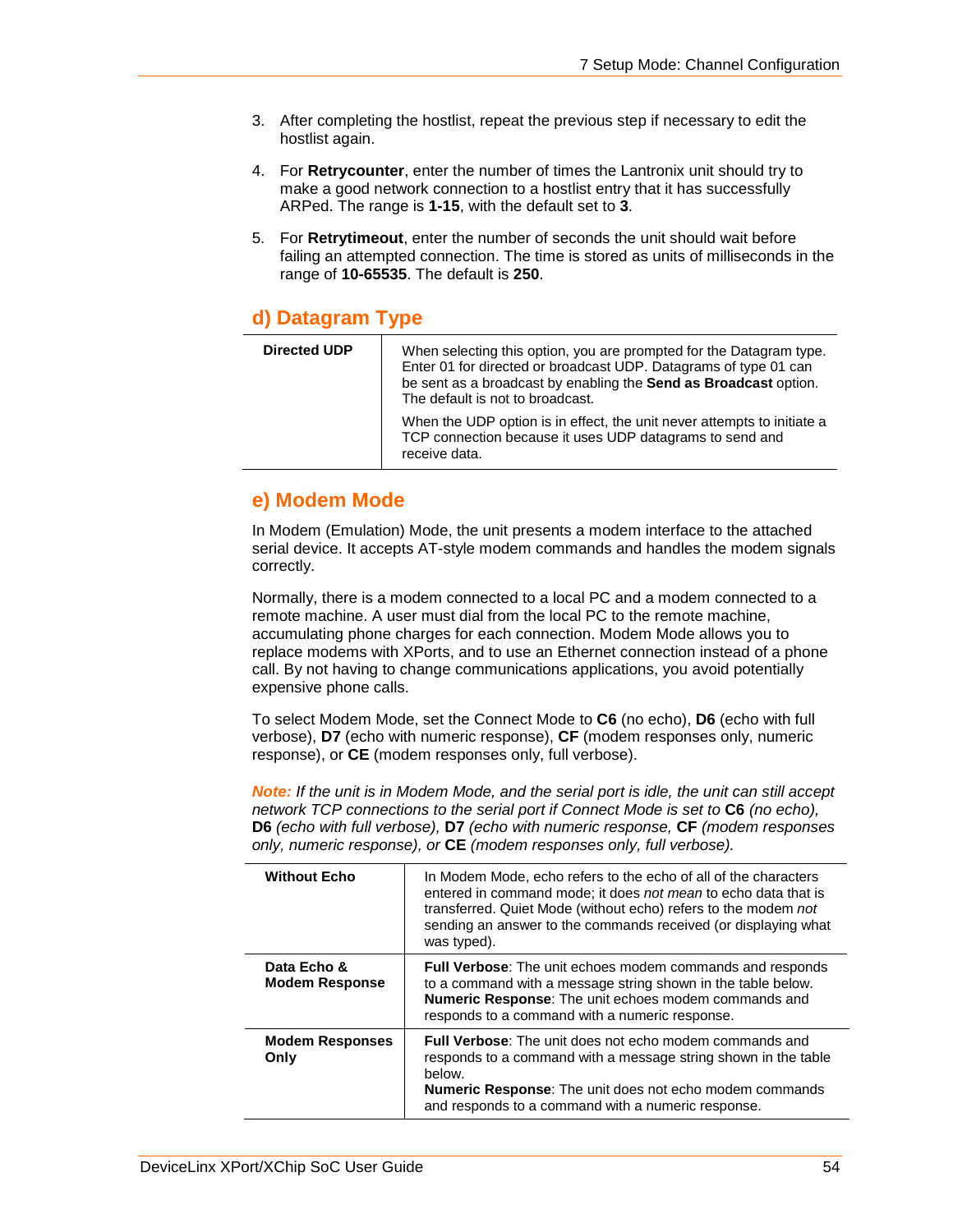| <b>Message</b>          | <b>Meaning</b>                                                               |
|-------------------------|------------------------------------------------------------------------------|
| <b>Full Verbose</b>     |                                                                              |
| OK.                     | Command was executed without error.                                          |
| <b>CONNECT</b>          | A network connection has been established.                                   |
| NO CARRIER              | A network connection has been closed.                                        |
| RING n.n.n.n.           | A remote device, having IP address n.n.n.n, is connecting to this<br>device. |
| <b>Numeric Response</b> |                                                                              |
| <sup>0</sup>            | OK.                                                                          |
|                         | Connected                                                                    |
| $\mathfrak{p}$          | Ring                                                                         |
| 3                       | No Carrier                                                                   |
| 4                       | Error                                                                        |

#### **Table 7-8. Modem Mode Messages**

Received commands must begin with the two-character sequence **AT** and be terminated with a carriage return character.

The unit ignores any character sequence received *not* starting with **AT**, and only recognizes and processes single **AT**-style commands. The unit treats compound **AT** commands as unrecognized commands.

If the **Full Verbose** option is in effect, the unit responds to an unrecognized command string that is otherwise formatted correctly (begins with **AT** and ends with carriage return) with the "OK" message and takes no further action.

If the **Numeric Response** option is in effect, the unit responds to an unrecognized command string that is otherwise formatted correctly with the "OK" message and takes no further action.

When an active connection is in effect, the unit transfers data and does not process commands received from the serial interface.

When a connection is terminated or lost, the unit reverts to command mode.

When an active connection is in effect, the unit terminates the connection if it receives the following sequence from the attached serial device:

- No serial data is received for one second.
- The character sequence +++ is received, with no more than one second between each two characters.
- No serial data is received for one second after the last + character. At this time, the unit responds affirmatively per the selected echo/response mode.
- The character string **ATH** is received, terminated with a carriage return. The unit responds affirmatively according to the selected echo/response mode and drops the network connection. The serial interface reverts to accepting command strings.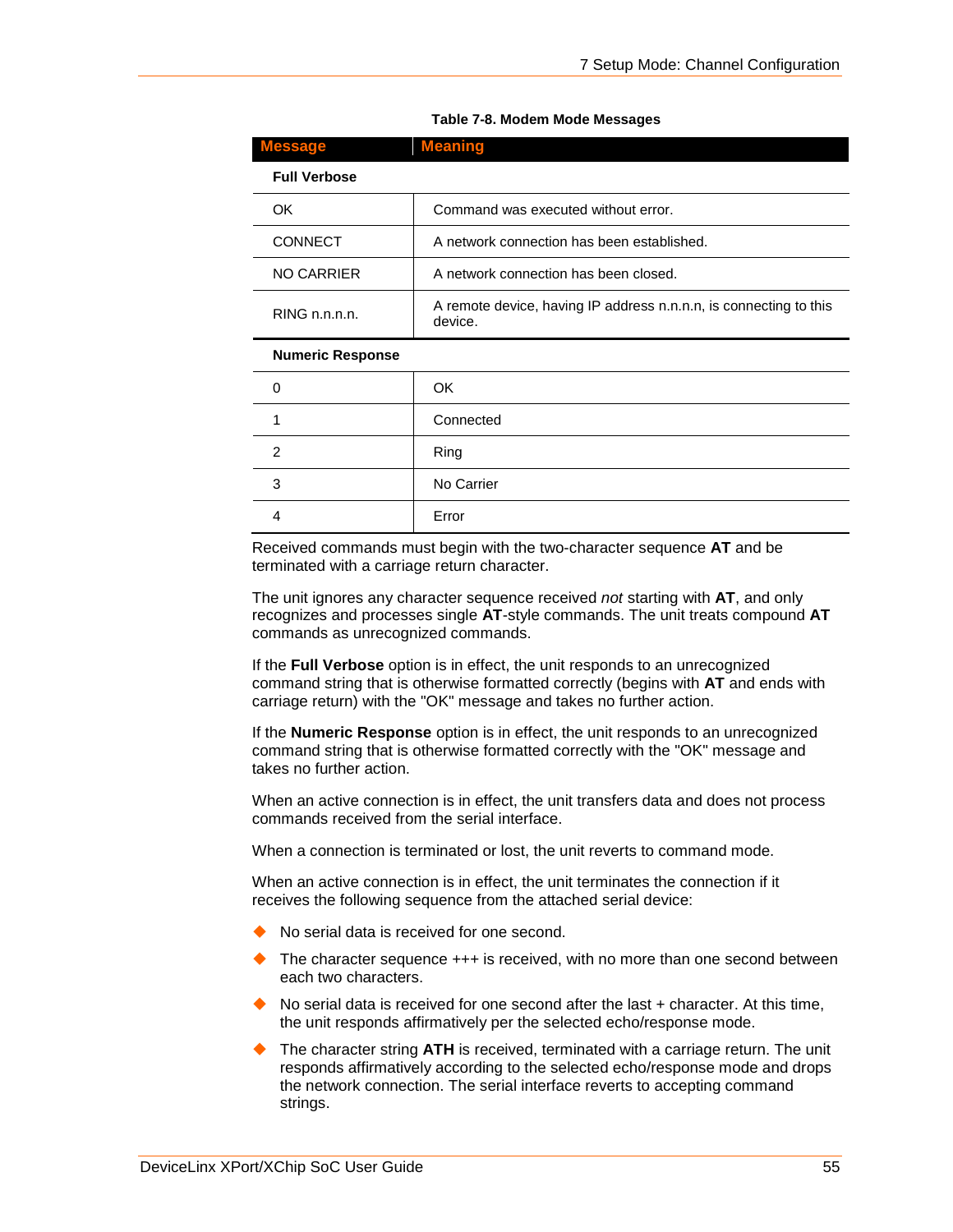If this sequence is not followed, the unit remains in data transfer mode.

| <b>Modem Mode</b><br>Command                                     | <b>Function</b>                                                                                                                                                                                                                                                                           |
|------------------------------------------------------------------|-------------------------------------------------------------------------------------------------------------------------------------------------------------------------------------------------------------------------------------------------------------------------------------------|
| ATDTx.x.x.x,pppp,<br>ATDTx.x.x.x/pppp,<br>or<br>ATDTx.x.x.x:pppp | Makes a connection to an IP address (x.x.x.x) and a remote port<br>number (pppp).                                                                                                                                                                                                         |
| ATDTx.x.x.x                                                      | Makes a connection to an IP address (x.x.x.x) and the remote port<br>number defined within the unit.                                                                                                                                                                                      |
| ATD0.0.0.0                                                       | Forces the unit into Monitor Mode if a remote IP address and port<br>number are defined within the unit.                                                                                                                                                                                  |
| ATD or ATDT                                                      | Forces the unit into Monitor Mode if a remote IP address and port<br>number are not defined within the unit.                                                                                                                                                                              |
| ATDx.x.x.x                                                       | Makes a connection to an IP address (x.x.x.x) and the remote port<br>number defined within the unit.                                                                                                                                                                                      |
| ATH                                                              | Hangs up the connection (Entered as +++ATH).                                                                                                                                                                                                                                              |
| $ATSO=n$                                                         | Enables or disables connections from the network going to the<br>serial port.<br>n=0 disables the ability to make a connection from the network to<br>the serial port.<br>n=1-9 enables the ability to make a connection from the network to<br>the serial port.<br>$n > 1-9$ is invalid. |
| ATEn                                                             | Enables or disables character echo and responses.<br>n=0 disables character echo and responses.<br>n=1 enables character echo and responses.                                                                                                                                              |
| ATVn                                                             | Enables numeric response or full verbose.<br>n=0 enables numeric response.                                                                                                                                                                                                                |
|                                                                  | n=1 enables full verbose.                                                                                                                                                                                                                                                                 |

**Table 7-9. Modem Mode Commands**

*Note: The unit recognizes these AT commands as single commands such as ATE0 or ATV1; it does not recognize compound commands such as ATE0V.*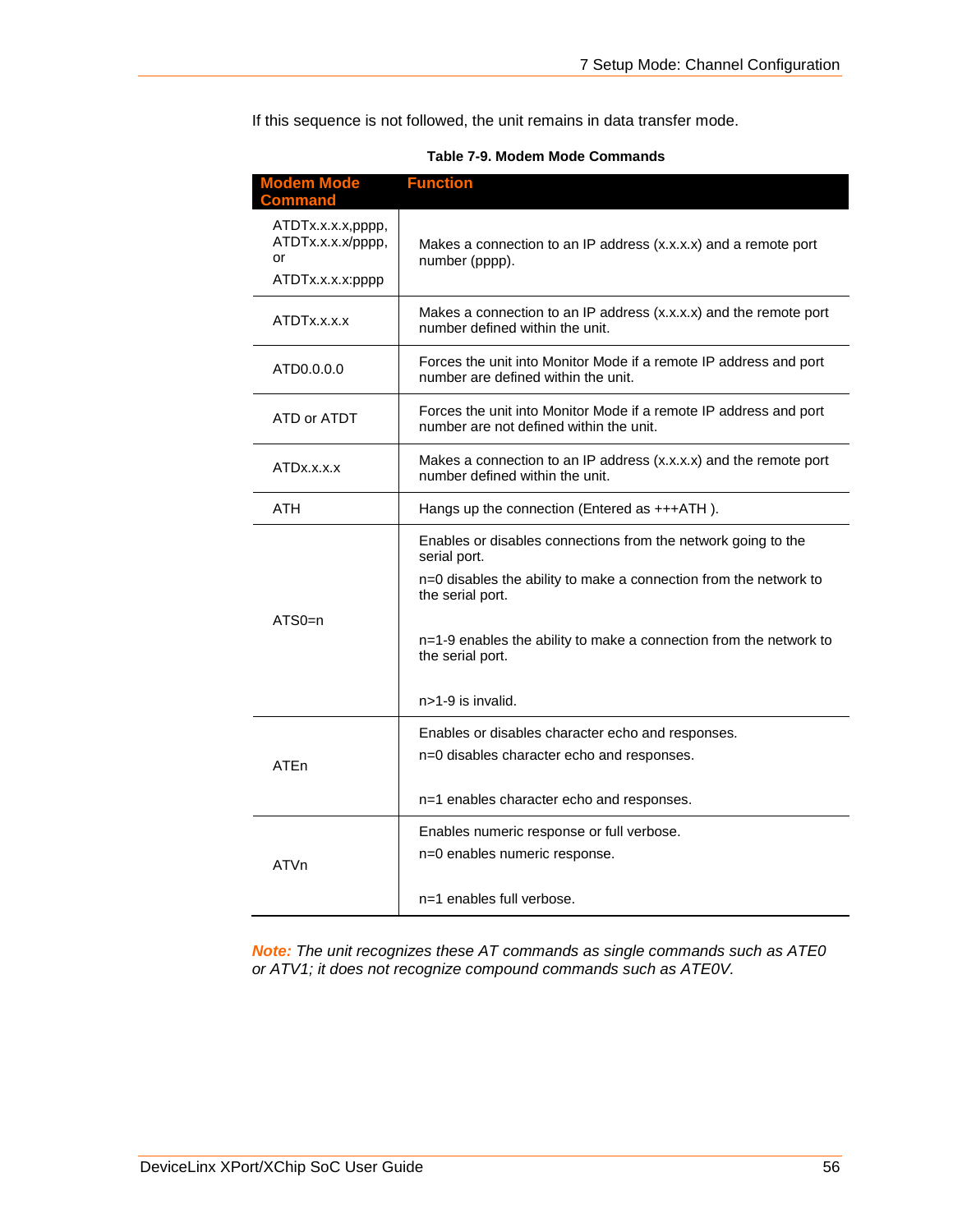# **Send the Escape Sequence (+++) in Modem Mode**

**Send '+++' in Modem Mode (Y) ? \_**

Disable or enable the XPort's ability to send the escape sequence. The default is **Y** (Yes) (send the escape sequence).

## **Show IP addr after 'RING'**

Show IP addr after 'RING' 〈Y〉 ?

Disable or enable the XPort's ability to show the IP address after RING in Modem Mode. The default is **Y** (Yes), to show the IP address.

## **Auto Increment Source Port**

**Auto increment source port (N) ? \_**

**Y** (Yes) auto increment the source port. The XPort increments the port number used with each new connection.

## **Remote IP Address**

This is the destination IP address used with an outgoing connection.

**Remote IP Address : ( 0) ( 0) ( 0) ( 0)\_** 

*Note: This option does not display when Hostlist is enabled from the ConnectMode prompt (see [Connect Mode](#page-49-0) on page [50](#page-49-0) for more information).*

## **Remote Port**

You must set the remote TCP port number for the unit to make outgoing connections. This parameter defines the port number on the target host to which a connection is attempted.

**Remote Port ( 0) ? \_**

To connect an ASCII terminal to a host using the unit for login purposes, use the remote port number 23 (Internet standard port number for Telnet services).

*Note: This option does not display when Hostlist is enabled from the ConnectMode prompt (see [Connect Mode](#page-49-0) on page [50](#page-49-0) for more information).*

## **DisConnMode**

This setting determines the conditions under which the unit will cause a network connection to terminate.

**DisConnMode ( 0) ? \_**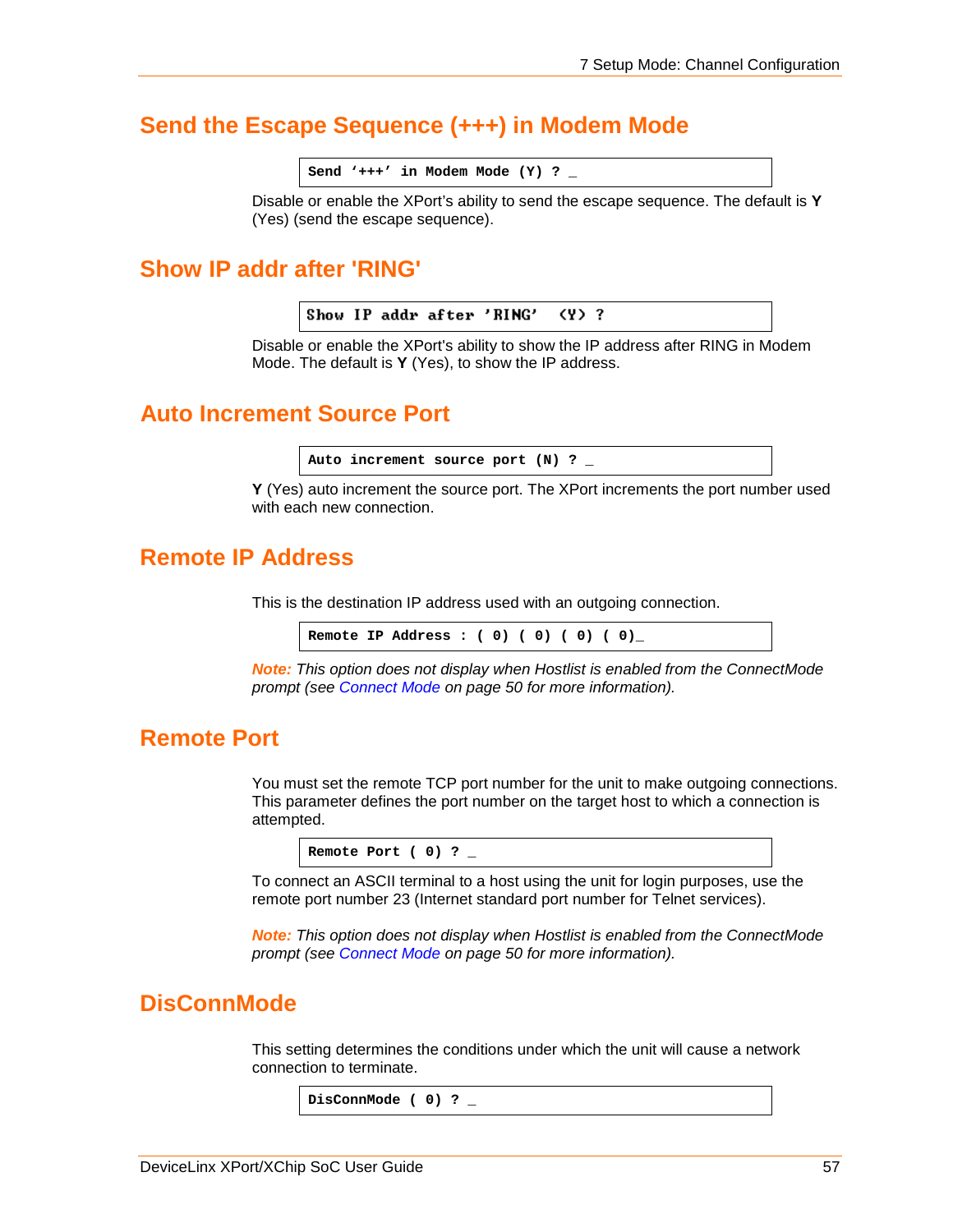#### *Notes:*

- In DisConnMode (Disconnect Mode), Modem Control In drop either drops the connection or is ignored.
- All bit positions in the table that are blank represent "don't care" bits, for that particular option, which can be set to either a 0 or 1 value.

|  | <b>Table 7-10. Disconnect Mode Options</b> |  |  |
|--|--------------------------------------------|--|--|
|--|--------------------------------------------|--|--|

| <b>Disconnect Mode Option</b>                        |   |   |   |  |  |
|------------------------------------------------------|---|---|---|--|--|
| Disconnect when Modem Control In is not asserted (6) | 1 |   |   |  |  |
| Ignore Modem Control In                              | 0 |   |   |  |  |
| Telnet Com Port Cntrl and terminal type setup (1)    |   |   |   |  |  |
| Channel (port) password <sup>(2)</sup>               |   |   |   |  |  |
| Hard disconnect <sup>(3)</sup>                       |   |   | 0 |  |  |
| Disable hard disconnect                              |   |   | 4 |  |  |
| State LED off with connection (4)                    |   |   |   |  |  |
| Disconnect with EOT (^D) <sup>(5)</sup>              |   | 1 |   |  |  |

(1) The **Telnet Com Port Control** feature is used in conjunction with Com Port Redirector. The unit sends the **Terminal Type** upon an outgoing connection.

- (2) A password is required for a connection to the serial port from the network.
- (3) The TCP connection closes even if the remote site does not acknowledge the disconnection.

(4) When there is a network connection to or from the serial port, the state LED turns off instead of blinking.

- (5) When **Ctrl+D** or **Hex 04** is detected, the connection is dropped. Both **Telnet Com Port Cntrl** and **Disconnect with EOT** must be enabled for **Disconnect with EOT** to function properly. **Ctrl+D** is only detected going from the serial port to the network.
- (6) When **Modem Control In** transitions from a high state to a low state, the network connection to or from the serial port drops.

## **Flush Mode (Buffer Flushing)**

Using this parameter, you can control line handling and network buffers with connection startup and disconnect.

**FlushMode ( 0) ? \_**

You can also select between two different packing algorithms.

*Note: All bit positions in the table that are blank represent "don't care" bits, for that particular option, which can be set to either a 0 or 1 value.*

#### **Table 7-11. Flush Mode Options**

| <b>Function</b>                                                  |  |  | 7 6 5 4 3 2 1 0 |  |
|------------------------------------------------------------------|--|--|-----------------|--|
| <b>Input Buffer (Serial to Network)</b>                          |  |  |                 |  |
| Clear with a connection initiated from the device to the network |  |  |                 |  |
| Clear with a connection initiated from the network to the device |  |  |                 |  |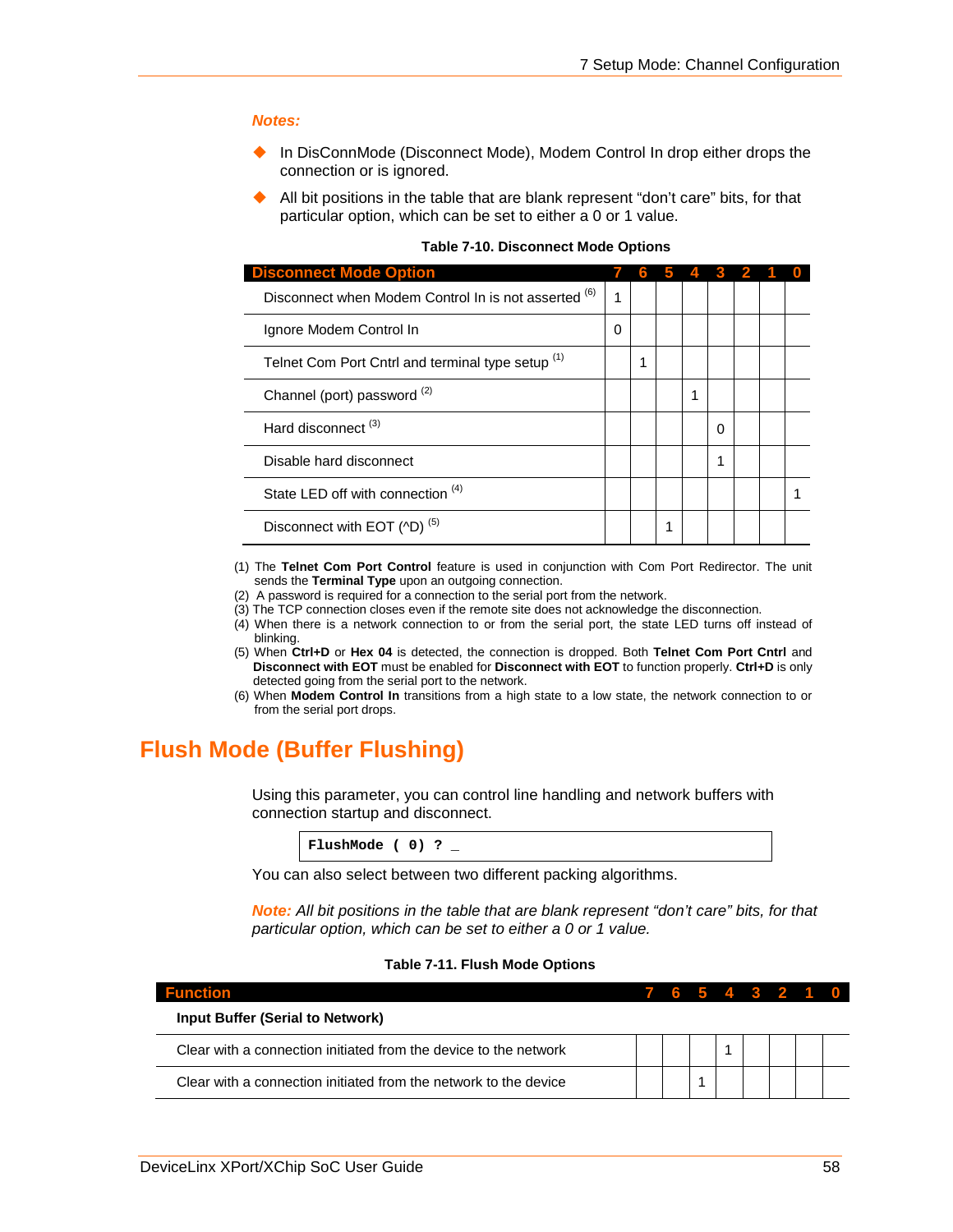| <b>Function</b>                                                         |  |   |  |  |  |  |
|-------------------------------------------------------------------------|--|---|--|--|--|--|
| Clear when the network connection to or from the device is disconnected |  | 1 |  |  |  |  |
| <b>Output Buffer (Network to Serial)</b>                                |  |   |  |  |  |  |
| Clear with a connection initiated from the device to the network        |  |   |  |  |  |  |
| Clear with a connection initiated from the network to the device        |  |   |  |  |  |  |
| Clear when the network connection to or from the device is disconnected |  |   |  |  |  |  |
| <b>Alternate Packing Algorithm (Pack Control)</b>                       |  |   |  |  |  |  |
| Enable                                                                  |  |   |  |  |  |  |

## <span id="page-58-0"></span>**Pack Control**

The packing algorithms define how and when packets are sent to the network. The standard algorithm is optimized for applications in which the unit is used in a local environment, allowing for very small delays for single characters, while keeping the packet count low. The alternate packing algorithm minimizes the packet count on the network and is especially useful in applications in a routed Wide Area Network (WAN). Adjusting parameters in this mode can economize the network data stream.

Pack control settings are enabled in Flush Mode. Set this value to **00** if you do not need specific functions.

*Note: All bit positions in the table that are blank represent "don't care" bits, for that particular option, which can be set to either a 0 or 1 value.*

| <b>Option</b>                     | 6 |   |   | 3        | $\overline{\mathbf{2}}$ |   |   |
|-----------------------------------|---|---|---|----------|-------------------------|---|---|
| <b>Packing Interval</b>           |   |   |   |          |                         |   |   |
| Interval: 12ms                    |   |   |   |          |                         | 0 | 0 |
| Interval: 52ms                    |   |   |   |          |                         | 0 | 1 |
| Interval: 250ms                   |   |   |   |          |                         | 1 | 0 |
| Interval: 5sec                    |   |   |   |          |                         | 1 |   |
| <b>Trailing Characters</b>        |   |   |   |          |                         |   |   |
| None                              |   |   |   | $\Omega$ | 0                       |   |   |
| One                               |   |   |   | $\Omega$ | 1                       |   |   |
| Two                               |   |   |   | 1        | 0                       |   |   |
| <b>Send Characters</b>            |   |   |   |          |                         |   |   |
| 2-Byte Send Character Sequence    |   |   | 1 |          |                         |   |   |
| Send Immediately After Send chars |   | 1 |   |          |                         |   |   |

| <b>Table 7-12. Pack Control Options</b> |  |  |
|-----------------------------------------|--|--|
|                                         |  |  |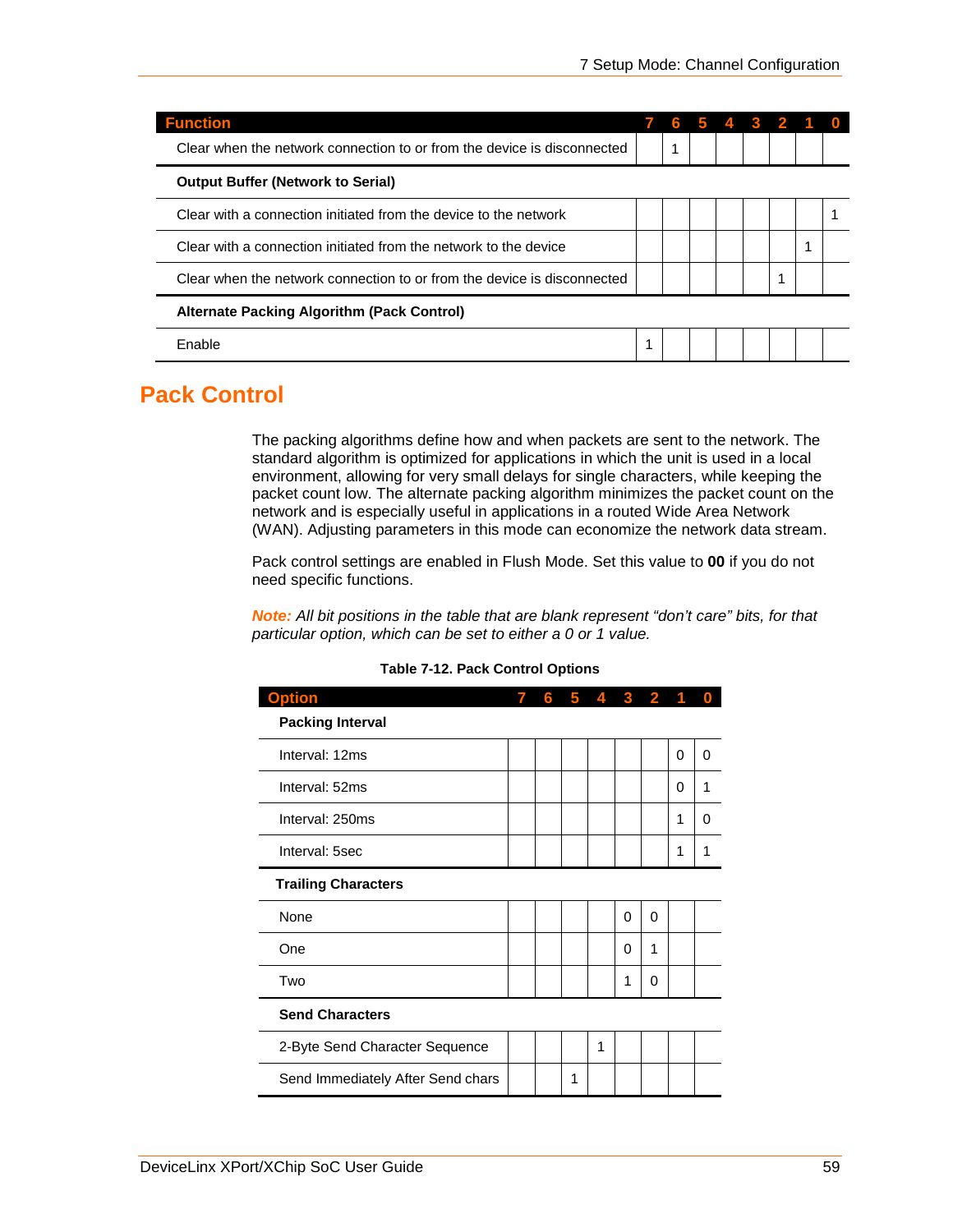### **Packing Interval**

Packing Interval defines how long the unit should wait before sending accumulated characters. This wait period is between successive network segments containing data. For alternate packing, the default interval is 12 ms.

### **Trailing Characters**

In some applications, CRC, Checksum, or other trailing characters follow the end-ofsequence character; this option helps to adapt frame transmission to the frame boundary.

### **Send Characters**

- If **2-Byte Send Character Sequence** is enabled, the unit interprets the sendchars as a 2-byte sequence; if this option is not enabled, the unit interprets them independently.
- If **Send Immediately After Characters** is *not* set, any characters already in the serial buffer are included in the transmission after a "transmit" condition is found. If this option is set, the unit sends immediately after recognizing the transmit condition (sendchar or timeout).

*Note: A transmission might occur if status information needs to be exchanged or an acknowledgment needs to be sent.* 

## **DisConnTime (Inactivity Timeout)**

Use this parameter to set an inactivity timeout. The unit drops the TCP connection to the local port if there is no activity on the serial line before the set time expires. Enter time in the format mm:ss, where m is the number of minutes and s is the number of seconds.

```
DisConnTime (0: 0) ?:
```
To disable the inactivity timeout, enter **00:00**. Range is 0 (disabled) to **5999** seconds (99 minutes, 59 seconds). Default is **0**.

## **Send Characters**

Enter up to two characters in hexadecimal representation in sendchar.

```
SendChar 1 ( 0) ? _
SendChar 2 ( 0) ? _
```
If the unit receives a character on the serial line that matches one of these characters, it sends the character immediately, along with any awaiting characters, to the TCP connection. This action minimizes the response time for specific protocol characters on the serial line (for example, ETX, EOT). Setting the first sendchar to 00 disables the recognition of the characters. Alternatively, the unit can interpret two characters as a sequence (see [Pack Control](#page-58-0) on page [59\)](#page-58-0).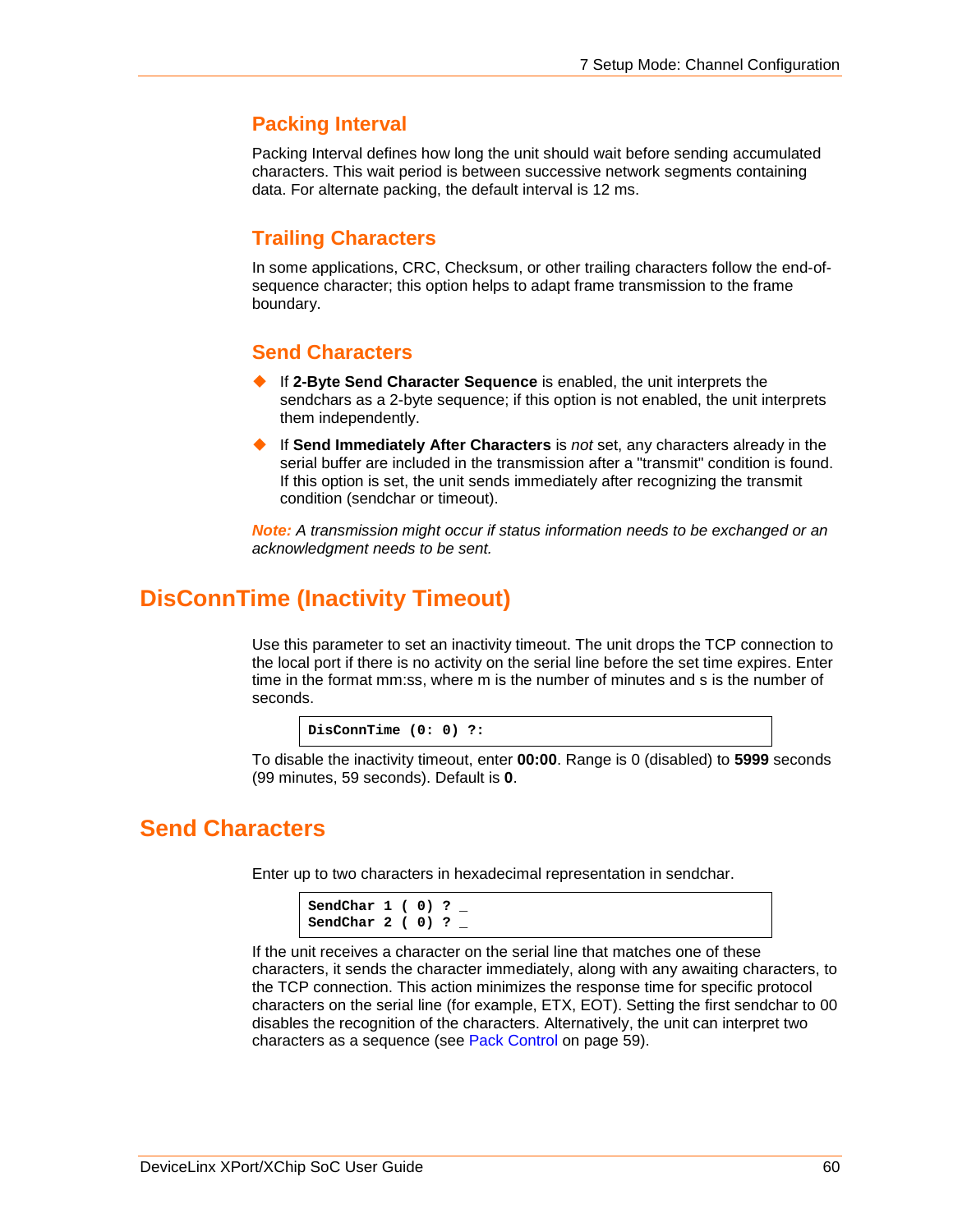# **Telnet Terminal Type**

This parameter displays only if you enabled the terminal type option in Disconnect Mode. With this option enabled, you can use the terminal name for the Telnet terminal type. Enter only one name.

With terminal type option enabled, the unit also reacts to the EOR (end of record) and binary options, useful for applications like terminal emulation to IBM hosts.

# **Channel (Port) Password**

This parameter appears only if the channel (port) password option is enabled in Disconnect Mode. With this option enabled, you can set a password on the serial port.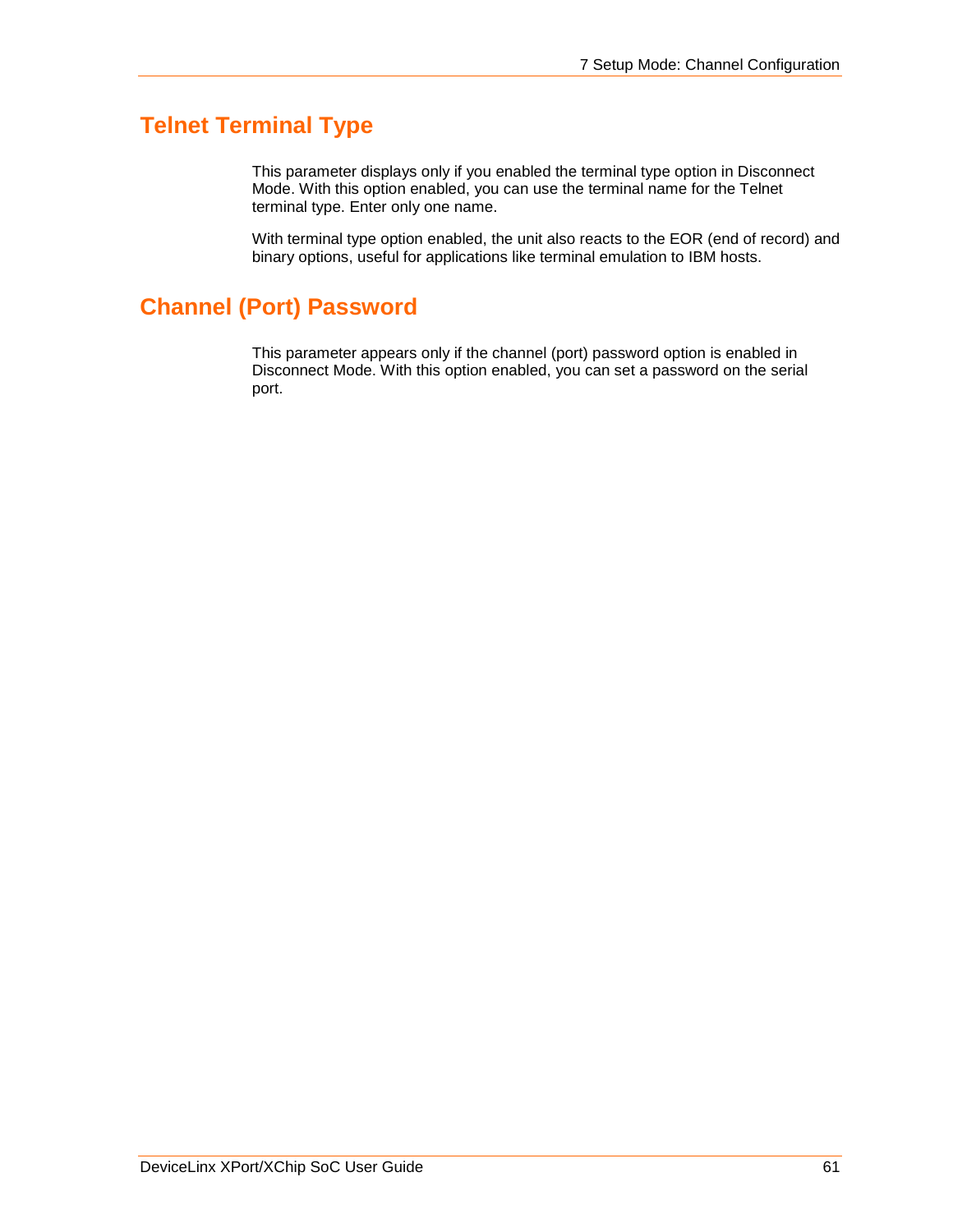# <span id="page-61-0"></span>*8. Setup Mode: Advanced Settings*

## **Email Settings (Option 3)**

*Note: You can change these settings using Telnet, a serial connection, or Web-Manager with firmware versions 6.1.0.0 or later. Earlier versions do not allow you to configure email triggers using Web Manager. To configure email settings using DeviceInstaller, see Email Notification in the DeviceInstaller online Help.*

The unit sends an email to multiple recipients when a specific trigger event occurs. There are three separate triggers, based on any combination of the configurable pins (PIO) when selected as user I/O functions. Optionally, use a two-byte serial string to initiate a trigger.

To configure email configuration settings, select **Email** (option **3**) from the Change Setup menu.

```
*** E-mail
Mail server: 0.0.0.0
Unit :<br>Domain :
Domain : 
Recipient 1: 
Recipient 2:
- Trigger 1
Serial trigger input: disabled
Channel: 1
Match: 00
Trigger input1: X
Trigger input2: X
Trigger input3: X
Message :
Priority: L
Min. notification interval: 1 s
Re-notification interval : 0 s
- Trigger 2
Serial trigger input: disabled
Channel: 1
Match: 00
Trigger input1: X
Trigger input2: X
Trigger input3: X
Message :
Priority: L
Min. notification interval: 1 s
Re-notification interval : 0 s
- Trigger 3
Serial trigger input: disabled
 Channel: 2
 Match: 00
```

```
Figure 8-1. Email Settings
```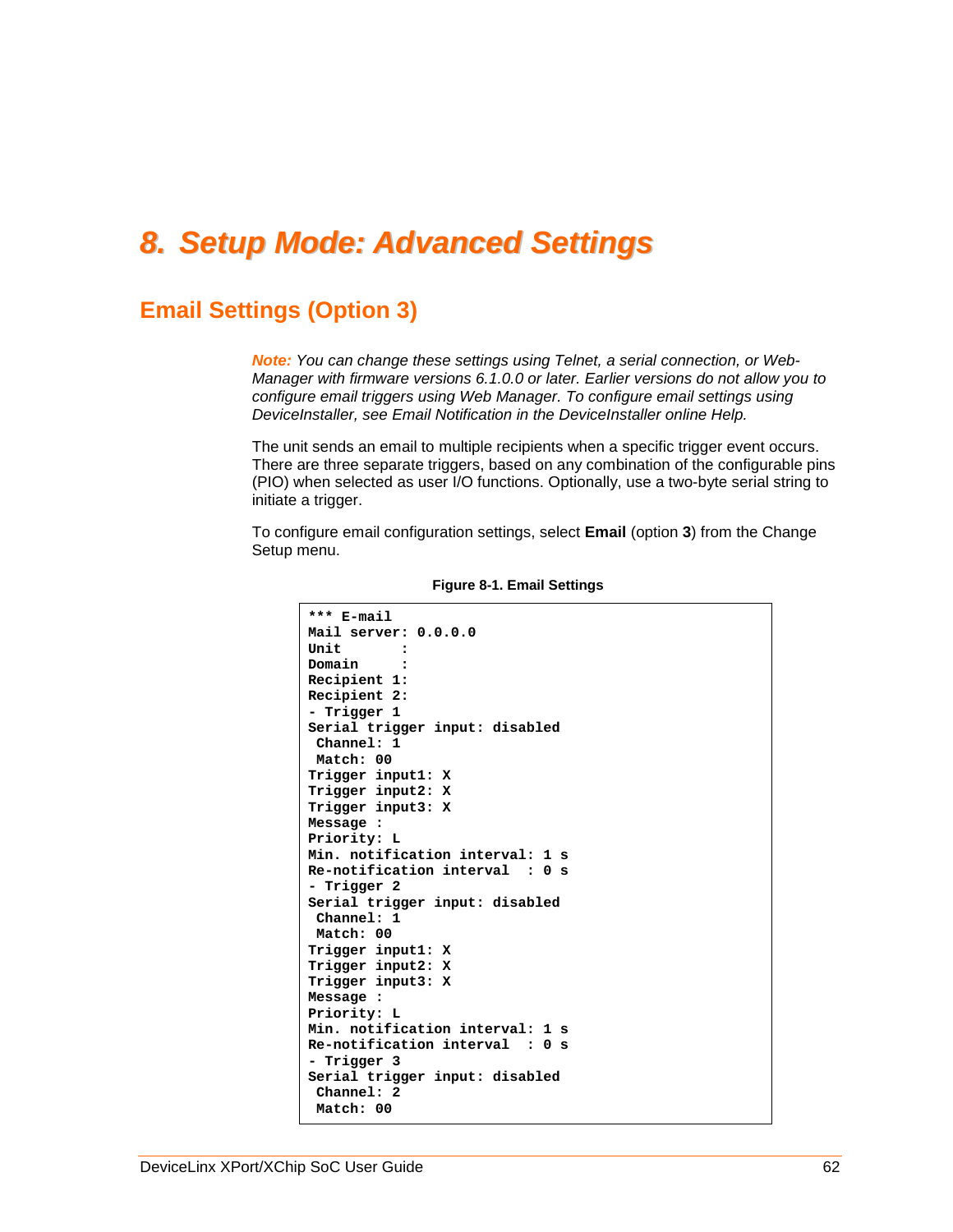```
Trigger input1: X
Trigger input2: X
Trigger input3: X
Message :
Priority: L
Min. notification interval: 1 s
Re-notification interval : 0 s
Server (0.0.0.0) ? ( 0) _
```
### **Mail Server**

Enter the IP address of the mail server. Enter each 3-digit section and press **Enter** between each section inputted. The current value is displayed in parentheses.

```
Mail Server (0.0.0.0) ? ( 0) _
```
### **Unit Name**

Enter the username used by the XPort to send email messages. The current value is displayed in parentheses.

**Unit name () ? \_**

#### **Domain Name**

Enter the email server's domain name. The current value is displayed in parentheses.

**Domain name () ? \_**

#### **Recipient 1**

Enter the full email address of the trigger email recipient. The current value is displayed in parentheses.

```
Recipient 1 () ? _
```
### **Recipient 2**

Enter the full email address of the trigger email recipient. The current value is displayed in parentheses.

**Recipient 2 () ? \_**

### <span id="page-62-0"></span>**Trigger 1**

A trigger event occurs when the unit receives the specified trigger input because of a specified combination of conditions on the configurable pins.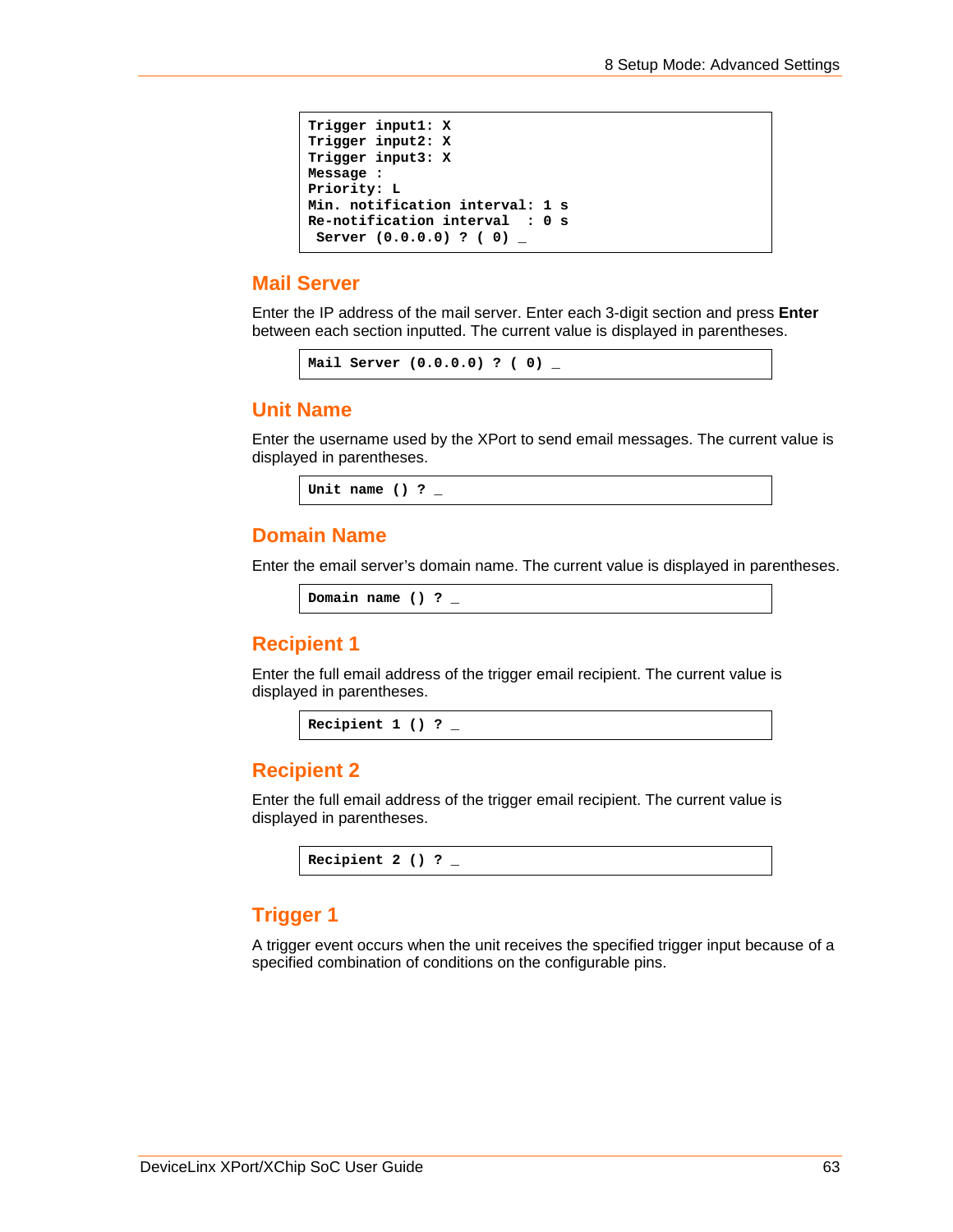```
Enable serial trigger input (N) ?
Trigger input1 [A/I/X] (X) ?
Trigger input1 [A/I/X] (X) ?
Trigger input1 [A/I/X] (X) ?
Message () ?
Priority (L) ?
Minimum notification interval (1 s) ?
Re-notification interval (0 s) ?
```
Set the configurable pins to  $A =$  Active,  $I =$  Inactive, or  $X =$  Don't Care. Active can mean active low or active high. If the configurable pins are all set to b (Don't Care), then they are disabled. If both the serial sequence and the configurable pins are disabled, the trigger is disabled.

To change the configurable pins' settings, send setup records to Port 77FE.

| <b>Message</b>                          | The subject line of the trigger event email to the specified<br>recipient(s).                                                                            |
|-----------------------------------------|----------------------------------------------------------------------------------------------------------------------------------------------------------|
| <b>Priority</b>                         | The priority level for the trigger even email. Enter L for normal<br>priority or H for high priority.                                                    |
| <b>Minimum notification</b><br>interval | The minimum time allowed between individual triggers. If a<br>trigger event occurs within the minimum interval since the last<br>trigger, it is ignored. |
| <b>Re-notification interval</b>         | Indicates the time interval at which a new email message is<br>sent to the recipient(s) when a single trigger event remains<br>active.                   |

## **Trigger 2**

Refer to [Trigger 1](#page-62-0) for details on completing these fields.

*Note: Each trigger is independent of the others. Each condition within an individual trigger must be met before the unit sends the email.*

#### **Trigger 3**

Refer to [Trigger 1](#page-62-0) for details on completing these fields.

*Note: Each trigger is independent of the others. Each condition within an individual trigger must be met before the unit sends the email.*

## **Expert Settings (Option 5)**

*Note: You can change the Enable alternate MAC setting using telnet or serial connections only. It is not available through the Web-Manager.*

*CAUTION: Only an expert should change these parameters. You must definitely know the consequences the changes might have.*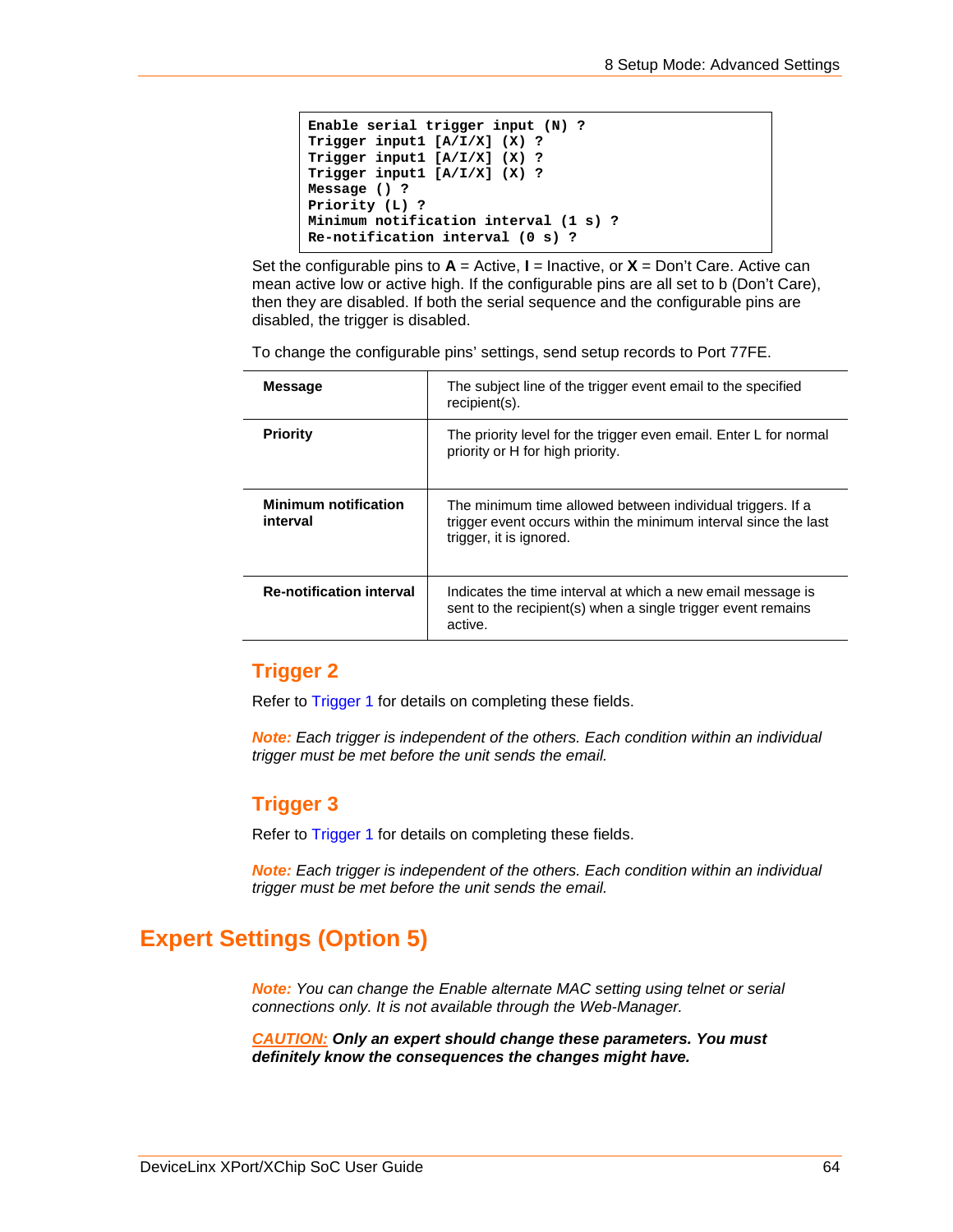**Figure 8-2. Expert Settings**

```
TCP Keepalive time in s (1s - 65s; 0s=disable): (45)<br>ARP Cache timeout in s (1s - 600s) : (600) ?<br>CPU performance (0=Regular, 1=Low, 2=High): (0) ?<br>Disable Monitor Mode @ bootup (N) ?<br>RS485 tx enable active level (0=low; 1
                                                                                                          〈45〉?
MTU Size (512 - 1400): (1400)?
Enable alternate MAC (N) ?
Ethernet connection type: (0) ?
```
The default settings are listed below:

| <b>TCP Keepalive time in s</b><br>$(1s - 65s; 0s = disable)$ | 45                                                                |
|--------------------------------------------------------------|-------------------------------------------------------------------|
| <b>ARP Cache timeout in s</b><br>$(1s - 600s)$               | 600                                                               |
| <b>CPU Performance</b>                                       | Regular (applies to XPort-03, XPort-485, and later<br>units only) |
| Disable Monitor Mode @ bootup                                | No.                                                               |
| RS485 tx enable                                              | Active low                                                        |
| <b>HTTP Port Number</b>                                      | 80                                                                |
| $(1 - 65535)$                                                |                                                                   |
| <b>SMTP Port Number</b>                                      | 25                                                                |
| $(1 - 65535)$                                                |                                                                   |
| MTU Size (512 – 1400)                                        | 0 (resulting in an operational value of 1400)                     |
| Enable alternate MAC                                         | No (OEM use only)                                                 |
| <b>Ethernet connection type</b>                              | 0 (resulting in auto-negotiation)                                 |

### **TCP Keepalive time in seconds**

This option allows you to change how many seconds the unit waits during a silent connection before attempting to see if the currently connected network device is still on the network. If the unit gets no response, it drops that connection.

```
TCP Keepalive time in s (1s – 65s; 0s=disable): (45)? _
```
### **ARP Cache timeout in seconds**

Whenever the unit communicates with another device on the network, it adds an entry into its ARP table. The ARP Cache timeout option allows you to define how many seconds (1-600) the unit will wait before timing out this table.

```
ARP Cache timeout in s (1s - 600s) : (600) ?
```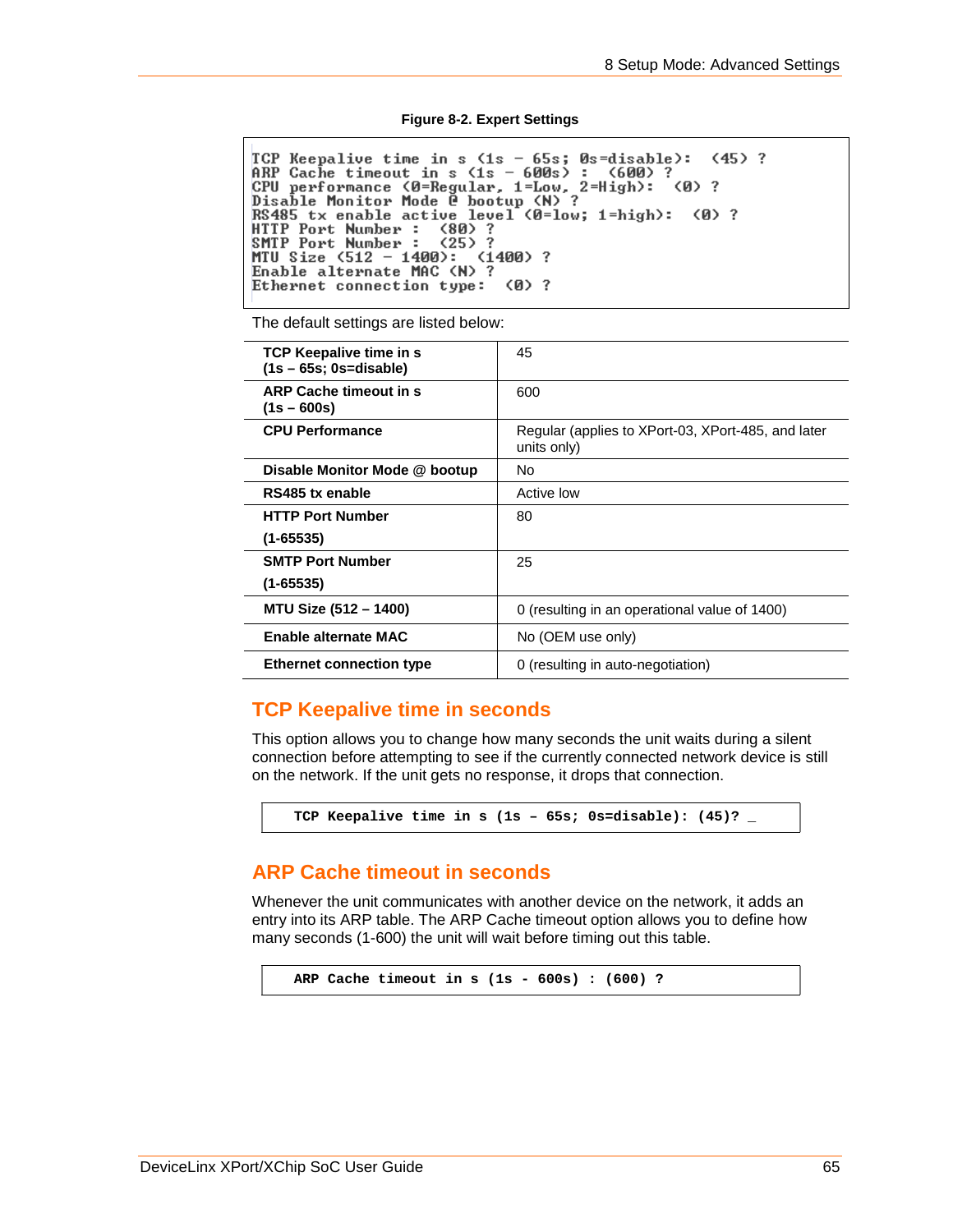## <span id="page-65-0"></span>**CPU Performance**

This option applies to XPort-03 and later units only. It allows you to increase the CPU performance required to use the higher baud rates on the serial interface (460 Kbps and 920 Kbps). The standard CPU performance mode supports up to 230400 Kbps.

```
CPU performance (0=Regular, 1=Low, 2=High):
                                             (0)?
```
*Notes:*

- If a baud rate of 460 Kbps or 920 Kbps is set and the high performance mode is disabled, the operation of the serial channel would be out of the specified error tolerance, thereby leading to inconsistent speed settings on the two ends of the serial channel.
- *Increasing CPU clock speed consumes more power and generates more heat. This reduces the maximum operating temperature specification. See the appropriate product brief for details.*

### **Disable Monitor Mode at bootup**

This option allows you to disable all entries into Monitor Mode during startup, except for the 'xxx' sequence. This prevents entry using **yyy**, **zzz**, **xx1**, and **yy1** key sequences (only during the bootup sequence). The default for Monitor Mode at bootup is **N** (No). (See [11](#page-81-0) [Monitor](#page-81-0) Mode.)

```
Disable Monitor Mode @ bootup (N) ? _
```
#### **HTTP Port Number**

This option allows the configuration of the web server port number. The valid range is 1-65535. The default HTTP port number is 80.

```
HTTP Port Number : (80) ? _
```
### **SMTP Port Number**

This option allows the configuration of the email port number. The valid range is 1-65535. The default SMTP port number is 25.

**SMTP Port Number : (25) ? \_**

*Note: When configuring the HTTP or SMTP port number, take note of the 'reserved' port numbers on page [49.](#page-48-0)*

#### **RS-485 TX Enable Active Level**

*Note: The following applies to XPort model XP1004000-03 (XPort-485).*

This option allows the selection of the active level (either active high or active low) for the RS485 TXEN signal. The default is active low.

This setting only applies if one of the configurable pins for the RS485\_TXEN functionality is selected. For the RS-485 interface mode to operate correctly,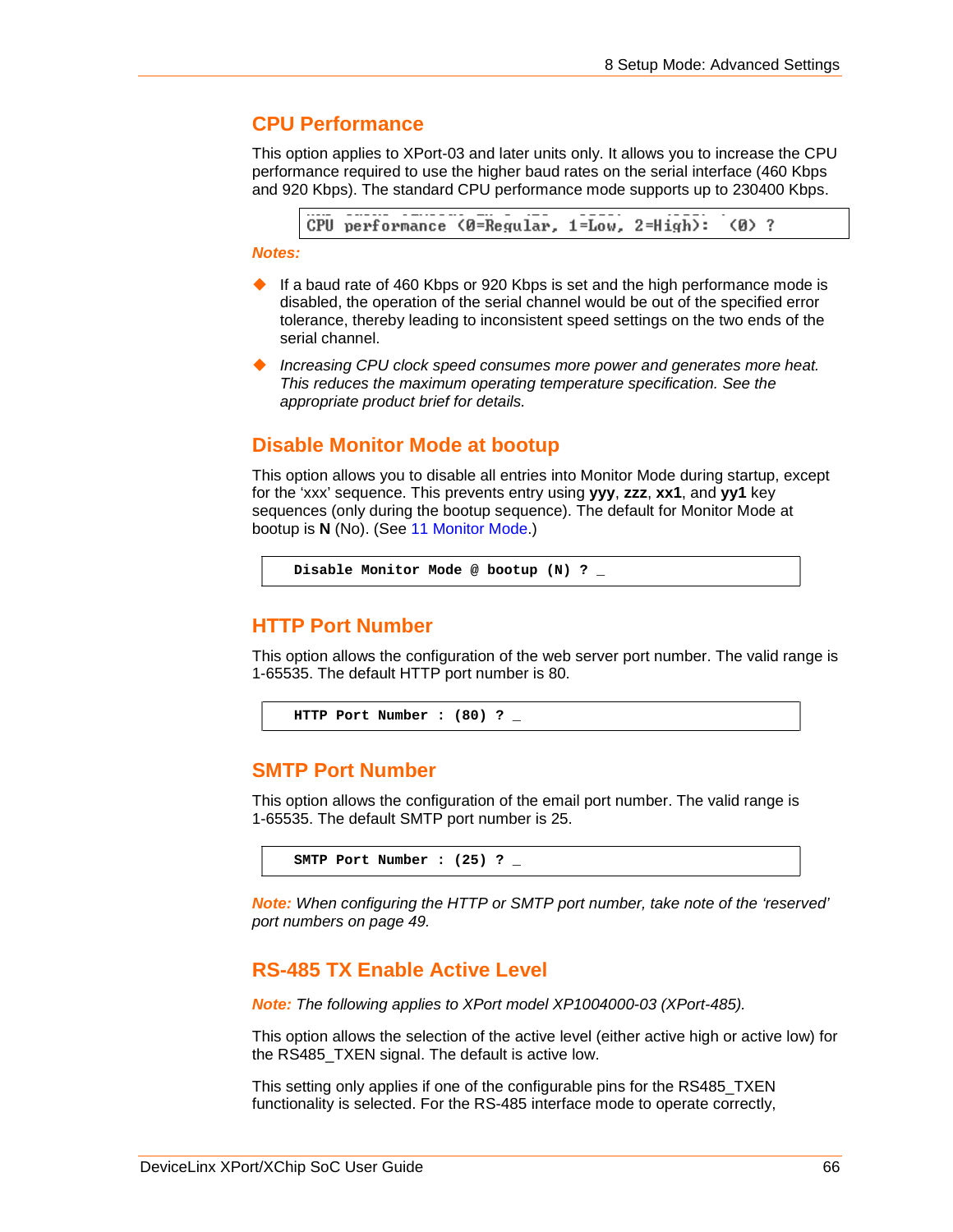configure one of the configurable pins to RS485\_TXEN. To change the configurable pins' settings, use DeviceInstaller or send setup records to port 77FE.

#### **MTU Size**

The Maximum Transmission Unit (MTU) is the largest physical packet size a network can transmit for TCP and UDP. Enter between **512** and **1400** bytes. The default is **1400** bytes.

```
MTU Size: (1400) ? _
```
#### **Enable alternate MAC**

If necessary, enable the alternate MAC address (if specified in the OEM setup record).

**Enable alternate MAC (N) ? \_**

### **Ethernet Connection Type**

The XPort allows for the Ethernet speed and duplex to be manually configured. Enter **0** for auto-negotiation (default). To select the speed and duplex, enter one of the following: **2** (10Mbit/half duplex), **3** (10Mbit/full duplex), **4** (100Mbit/half duplex), or **5** (100Mbit/full duplex).

```
Ethernet connection type: (0) ? _
```
## <span id="page-66-0"></span>**Security Settings (Option 6)**

*Note: You can change security settings by means of Telnet or serial connections only, not on the Web-Manager. We recommend that you set security over the dedicated network or over the serial setup to prevent eavesdropping.*

*CAUTION :* **Disabling both Telnet Setup and Port 77FE will prevent users from accessing the setup menu from the network. Disabling Port 77FE also disables the Web from configuring the device.**

Select **7** to configure security settings.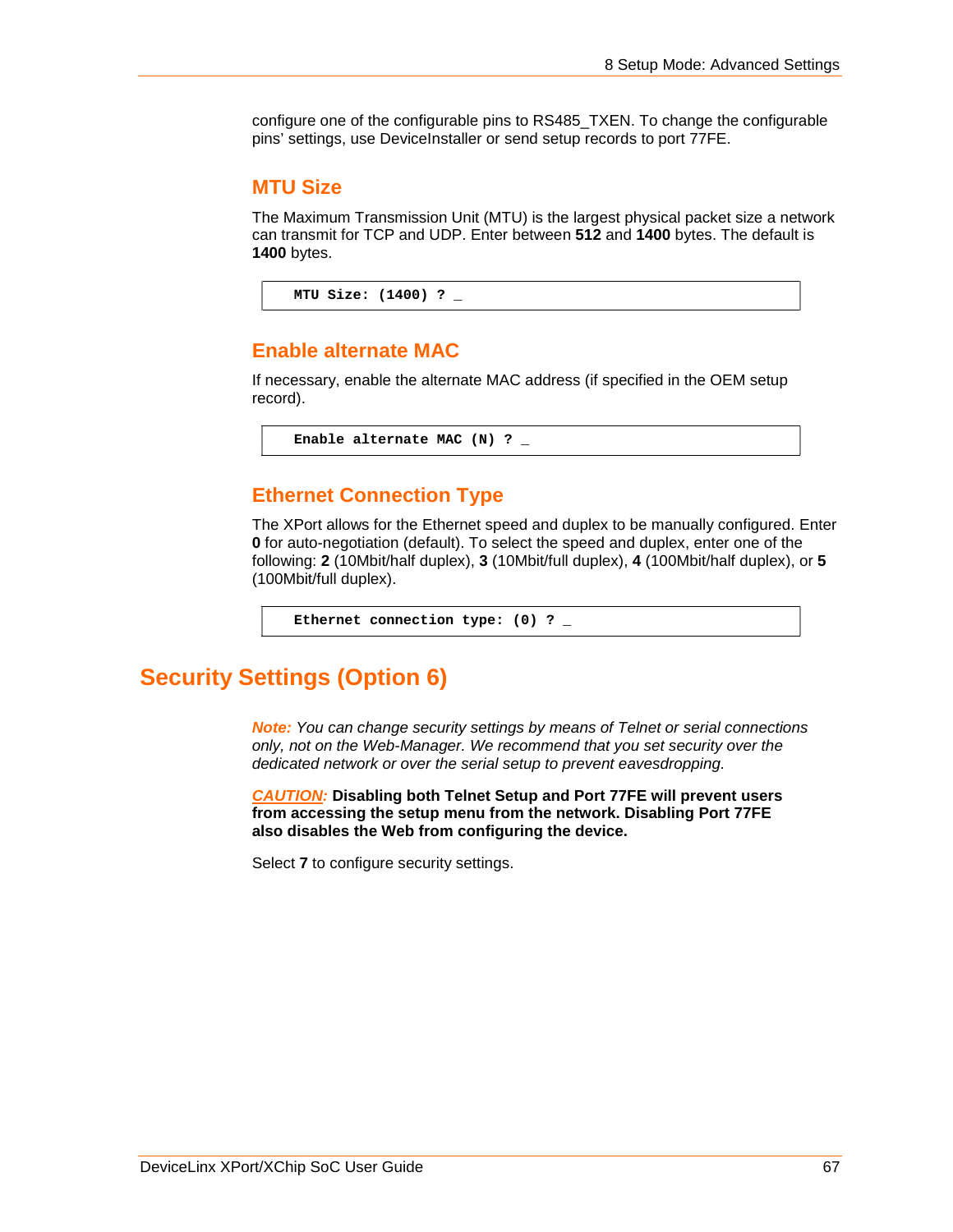#### **Figure 8-3. Security Settings**

```
Disable SNMP (N) ?
SNMP Community Name (public):
Disable Telnet Setup (N) ?
Disable TFTP Firmware Update (N) ?
Disable Port 77FEh (N) ?
Disable Web Server (N) ?
Disable Web Setup (N) ?
Disable ECHO ports (Y) ?
Enable Encryption (N) ?
Enable Enhanced Password (N) ?
Disable Port 77F0h (N) ?
```
### **Disable SNMP**

This setting allows you to disable the SNMP protocol on the unit for security reasons.

```
Disable SNMP (N) ? _
```
#### **SNMP Community Name**

The SNMP Community Name is a required field for NMS to read or write to a device. Enter a string of 1 to 13 characters.

**SNMP Community Name (public): \_**

The default entry is **public**. The current value is displayed in parentheses.

#### **Disable Telnet Setup**

*Note: If you choose to disable this option, keep in mind that disabling both Telnet Setup and Port 77FE will prevent users from accessing the setup menu from the network.*

This setting defaults to the **N** (No) option. The **Y** (Yes) option disables access to Setup Mode by Telnet (port 9999). It only allows access locally using the web pages and the serial port of the unit.

**Disable Telnet Setup (N) ? \_**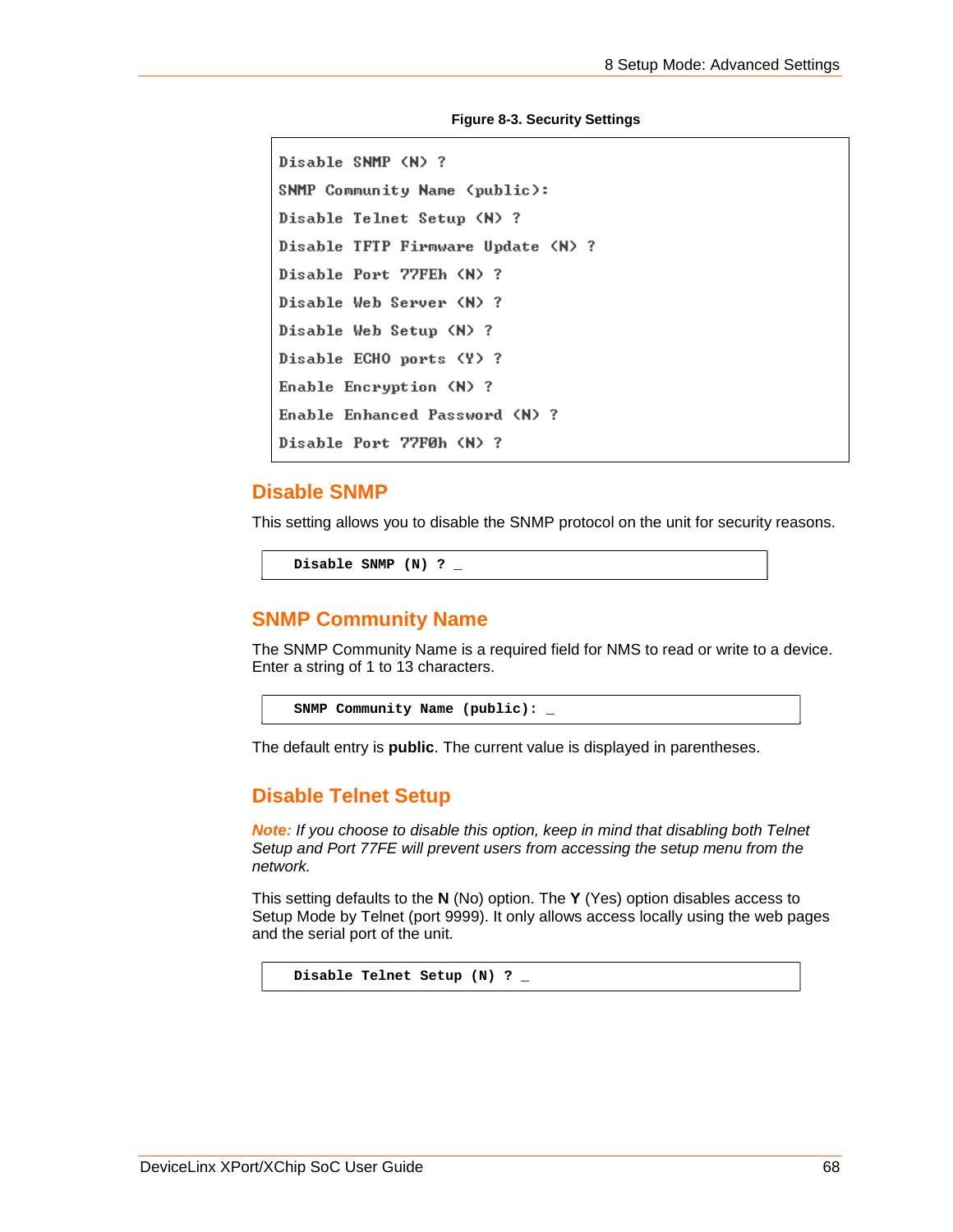#### **Disable TFTP Firmware Upgrade**

This setting defaults to the **N** (No) option. The **Y** (Yes) option disables the use of TFTP to perform network firmware upgrades. With this option, you can download firmware upgrades over the serial port using DeviceInstaller's Recover Firmware procedure. (See [10](#page-78-0) Firmware [Upgrades.](#page-78-0))

```
Disable TFTP Firmware Update (N) : _
```
### **Disable Port 77FE (Hex)**

*Note: If you choose to disable this option, keep in mind that disabling both Telnet Setup and Port 77FE will prevent users from accessing the setup menu from the network.*

Port 77FE is a setting that allows DeviceInstaller, Web-Manager, and custom programs to configure the unit remotely. You may wish to disable this capability for security purposes.

**Disable Port 77FEh (N) ? \_**

The default setting is the **N** (No) option, which enables remote configuration. You can configure the unit by using DeviceInstaller, web pages, Telnet, or serial configuration.

The **Y** (Yes) option disables remote configuration and web sites.

*Note: The Y (Yes) option disables many of the GUI tools for configuring the unit, including the embedded Web-Manager tool.* 

#### **Disable Web Server**

This setting defaults to the **N** (option). The **Y** (Yes) option disables the web server.

```
Disable Web Server (N) ? _
```
#### **Disable Web Setup**

The **Y** (Yes) option disables configuration using the Web-Manager. This setting defaults to the **N** (option).

**Disable Web Setup (N) ? \_**

#### **Disable ECHO Ports**

This setting controls whether port 7 echoes characters it receives.

```
Disable ECHO ports (Y) ? _
```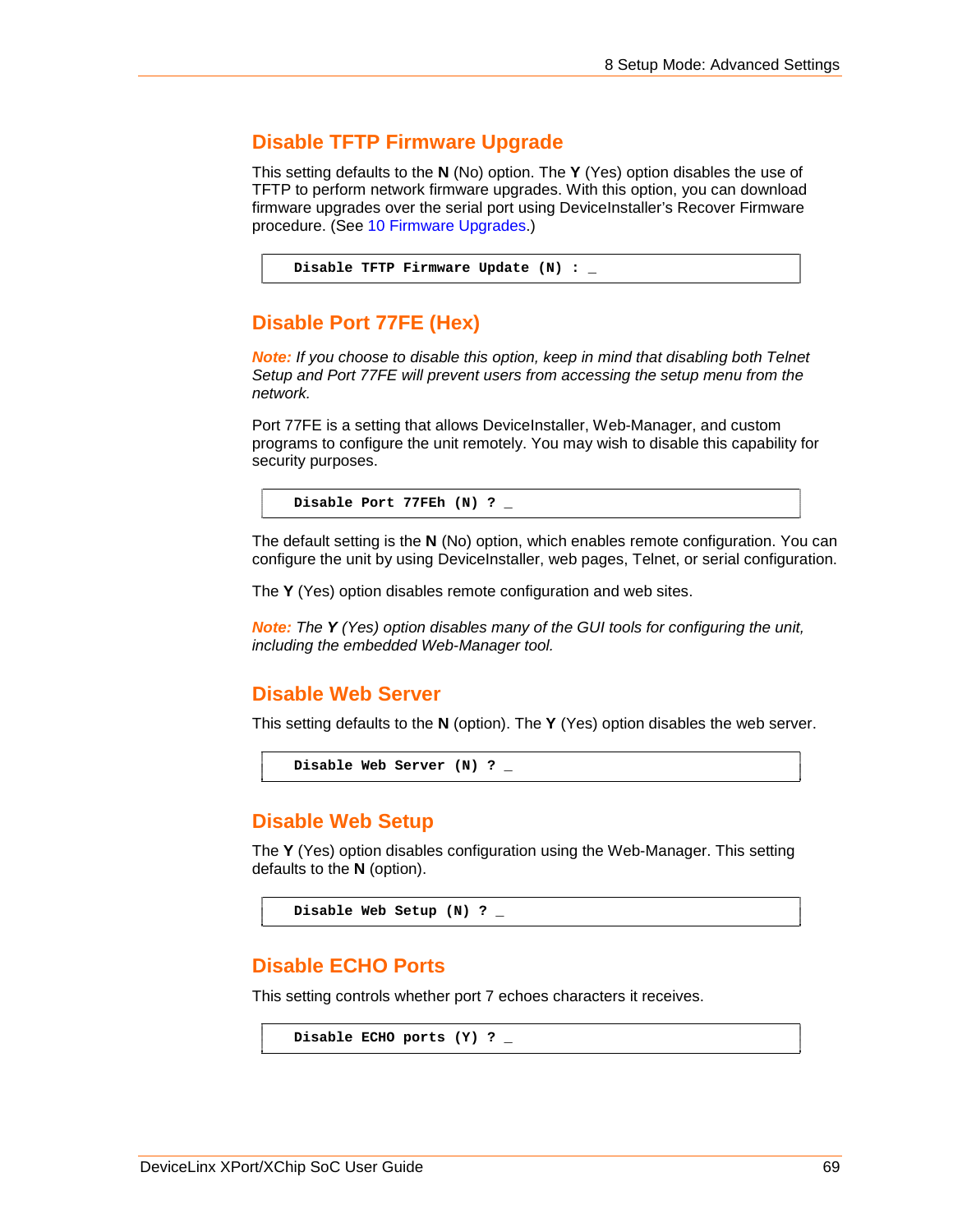### **Enable Encryption**

Rijndael is the block cipher algorithm chosen by the National Institute of Science and Technology (NIST) as the Advanced Encryption Standard (AES) to be used by the US government. The XPort supports 128-, 192-, and 256-bit encryption key lengths.

*Note: Configuring encryption should be done through a local connection to the serial port of the XPort, or via a secured network connection. Initial configuration information, including the encryption key, is sent in clear text over the network.*

#### **To configure AES encryption on the XPort:**

```
Enable Encryption (N) Y
Key length in bits (0): 128
Change Keys (N) Y
```
- 1. When prompted to enable encryption, select **Y**.
- 2. When prompted, enter the encryption key length. The XPort supports 128-, 192-, and 256-bit encryption key lengths.
- 3. When prompted to change keys, select **Y**.
- 4. At the **Enter Keys** prompt, enter your encryption key. The encryption keys are entered in hexadecimal. The hexadecimal values are echoed as asterisks to prevent onlookers from seeing the key. Hexadecimal values are 0-9 and A-F.
	- For a 128-bit key length, enter 32 hexadecimal characters.
	- For a 192-bit key length, enter 48 hexadecimal characters.
	- For a 256-bit key length, enter 64 hexadecimal characters
- 5. Continue pressing **Enter** until you return to the Change Setup menu.
- 6. From the Change Setup menu, select option **9** to save and exit.

Encryption only applies to the port selected for data tunneling (default 10001), regardless of whether you are using TCP or UDP.

Generally, one of these situations applies:

- ◆ Encrypted XPort-to-XPort communication. Be sure to configure both XPort devices with the same encryption key.
- Third-party application to XPort-encrypted communication: XPort uses standard AES encryption protocols. To communicate successfully, products and applications on the peer side must use the same protocols and the same encryption key as the XPort.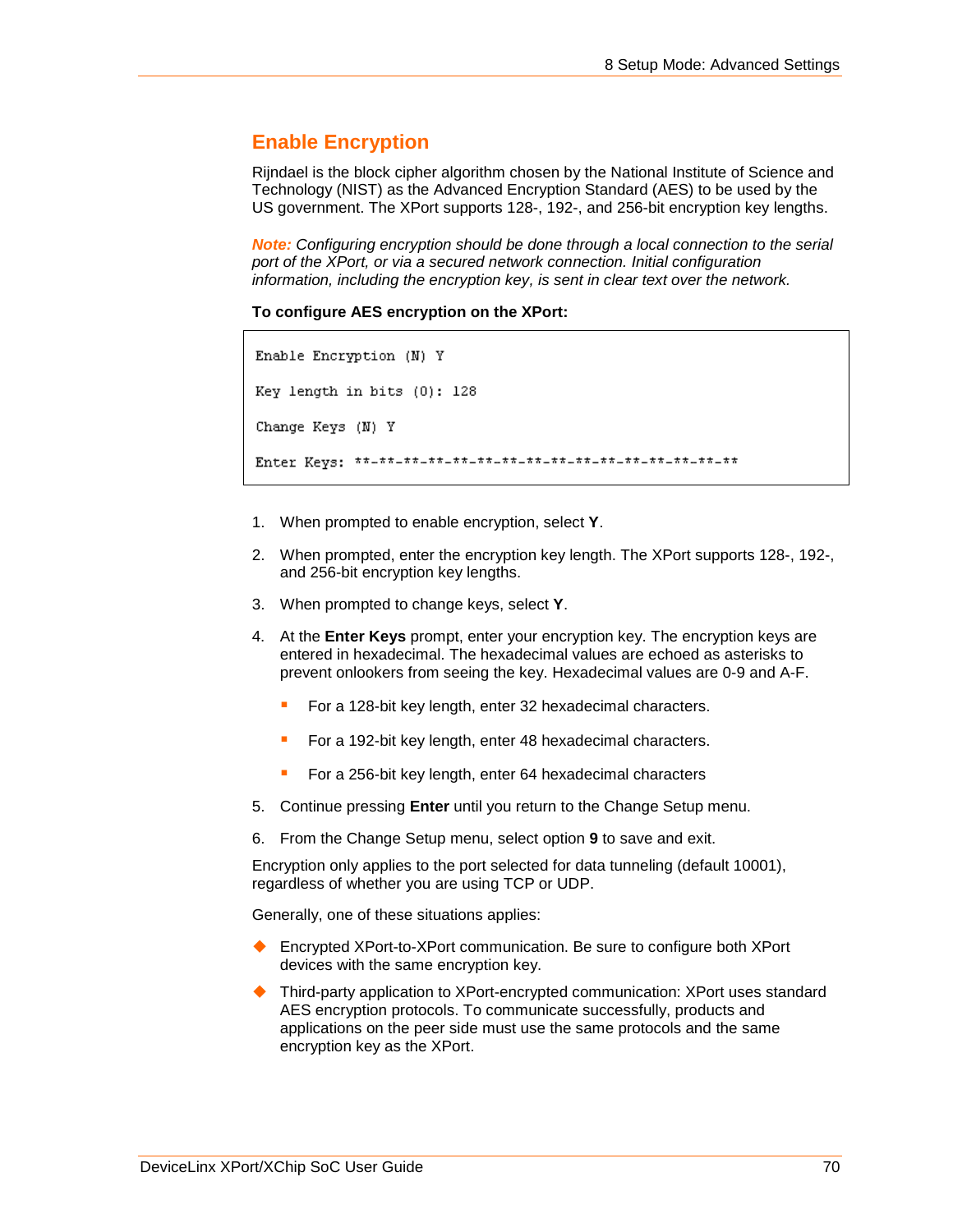◆ Lantronix Secure Com Port Redirector provides an encrypted connection from Windows-based applications to the XPort. Information about SCPR is at [www.lantronix.com/device-networking/utilities-tools/scpr](http://www.lantronix.com/device-networking/utilities-tools/scpr.html) A 30-day trial version of SCPR is available.

*Note: Developers can license the Lantronix Encryption Library Suite. See [www.lantronix.com/device-networking/utilities-tools.](http://www.lantronix.com/device-networking/utilities-tools/)*

## **Enable Enhanced Password**

This setting defaults to the **N** (No) option, which allows you to set a 4-character password that protects Setup Mode by means of Telnet and web pages. The **Y** (Yes) option allows you to set an extended security password of 16-characters for protecting Telnet and Web Page access.

```
Enable Enhanced Password (Y) ? _
```
## **Disable Port 77F0 (Hex)**

Port 77F0 is a setting that allows a custom application to query or set the three XPort configurable pins when they are functioning as general purpose I/O (GPIO). You may want to disable this capability for security purposes. The default setting is the **N** (No) option, which enables GPIO control. The **Y** (Yes) option disables the GPIO control interface.

**Disable Port 77F0h ? \_**

## <span id="page-70-0"></span>**Default Settings (Option 7)**

Select **7** to reset the unit's Channel 1 configuration, email settings, and expert settings to the default settings. The server configuration settings for IP address, gateway IP address, and netmask remain unchanged. The configurable pins' settings also remain unchanged. The specific settings that this option changes are listed below:

| <b>Baudrate</b>            | 9600                                                                    |
|----------------------------|-------------------------------------------------------------------------|
| I/F Mode                   | 4C (1 stop bit, no parity, 8 bit, RS-232C)                              |
| <b>Flow</b>                | 00                                                                      |
| Port number                | 10001                                                                   |
| <b>Connect Mode</b>        | C0 (always accept incoming connection; no active<br>connection startup) |
| Send '+++' in Modem Mode   | Enabled                                                                 |
| Show IP addr after 'RING'  | Enabled                                                                 |
| Auto increment source port | <b>Disable</b>                                                          |

#### **Channel 1 Configuration Defaults**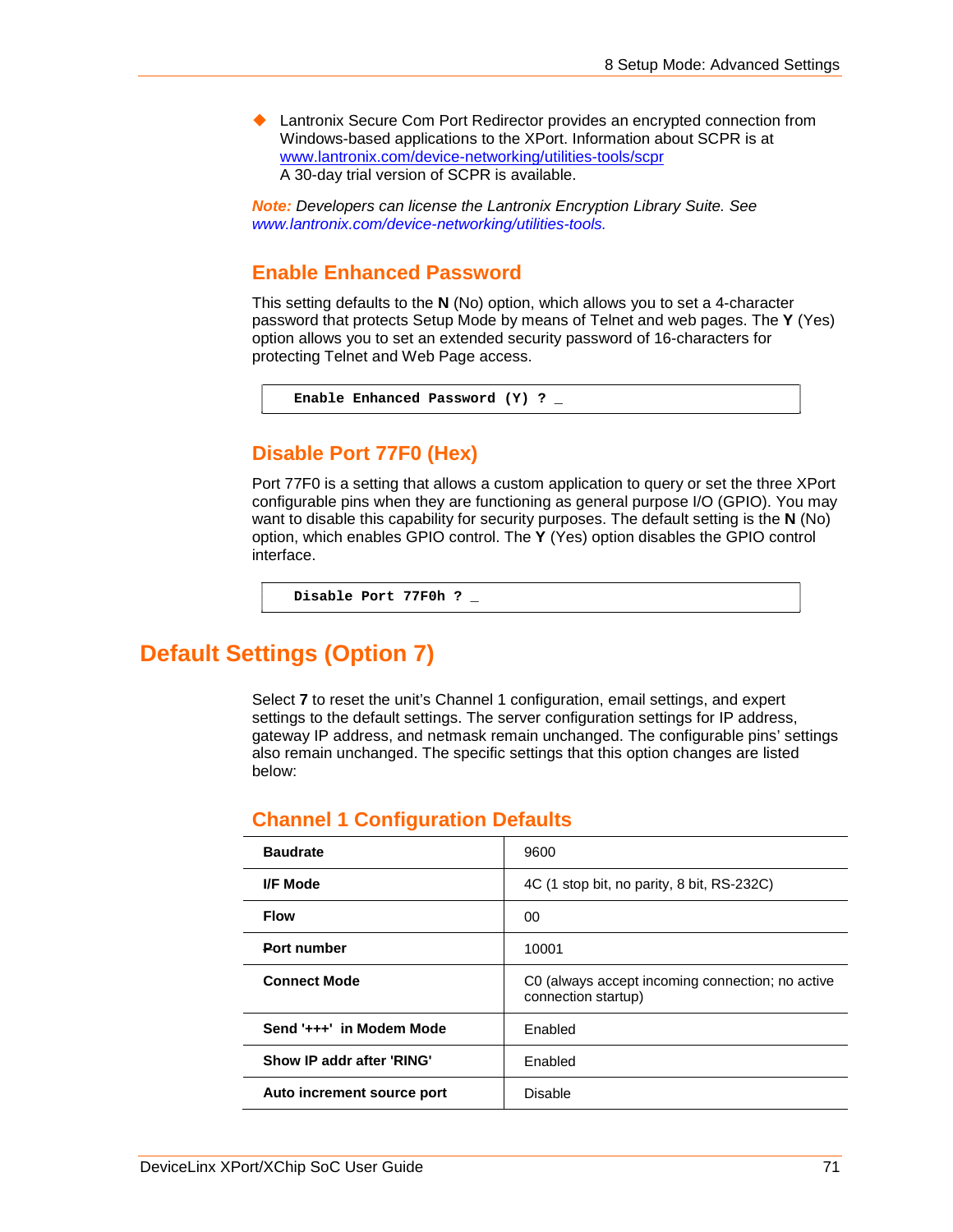| <b>Hostlist retry counter</b>        | 3           |
|--------------------------------------|-------------|
| <b>Hostlist retry timeout</b>        | 250 (msec)  |
| Start character for serial channel 1 | $0x0D$ (CR) |
| All other parameters                 | 0           |

# **Expert Settings Defaults**

| <b>TCP Keepalive time in s</b>  | 45                                                                    |
|---------------------------------|-----------------------------------------------------------------------|
| <b>ARP Cache timeout in s</b>   | 600                                                                   |
| <b>CPU Performance</b>          | 0 (Regular) (applies to XPort-03, XPort-485, and<br>later units only) |
| Disable Monitor Mode @ bootup   | No.                                                                   |
| RS485 tx enable                 | active low                                                            |
| <b>HTTP Port Number</b>         | 80                                                                    |
| $(1 - 65535)$                   |                                                                       |
| <b>SMTP Port Number</b>         | 25                                                                    |
| $(1 - 65535)$                   |                                                                       |
| MTU Size (512 – 1400)           | 0 (resulting in an operational value of 1400)                         |
| <b>Alternate MAC</b>            | Disabled (for OEM use only)                                           |
| <b>Ethernet Connection Type</b> | 0 (auto-negotiate)                                                    |

## **Security Settings Defaults**

| <b>Disable SNMP</b>                 | <b>No</b> |
|-------------------------------------|-----------|
| <b>SNMP community name</b>          | public    |
| <b>Disable Telnet setup</b>         | No        |
| <b>Disable TFTP Firmware Update</b> | No        |
| Disable Port 77FEh                  | No        |
| <b>Disable Web Server</b>           | No        |
| <b>Disable Web Setup</b>            | No.       |
| <b>Disable ECHO ports</b>           | Yes       |
| <b>Enable Encryption</b>            | No        |
| <b>Enable Enhanced Password</b>     | No.       |
| <b>Disable Port 77F0h</b>           | No        |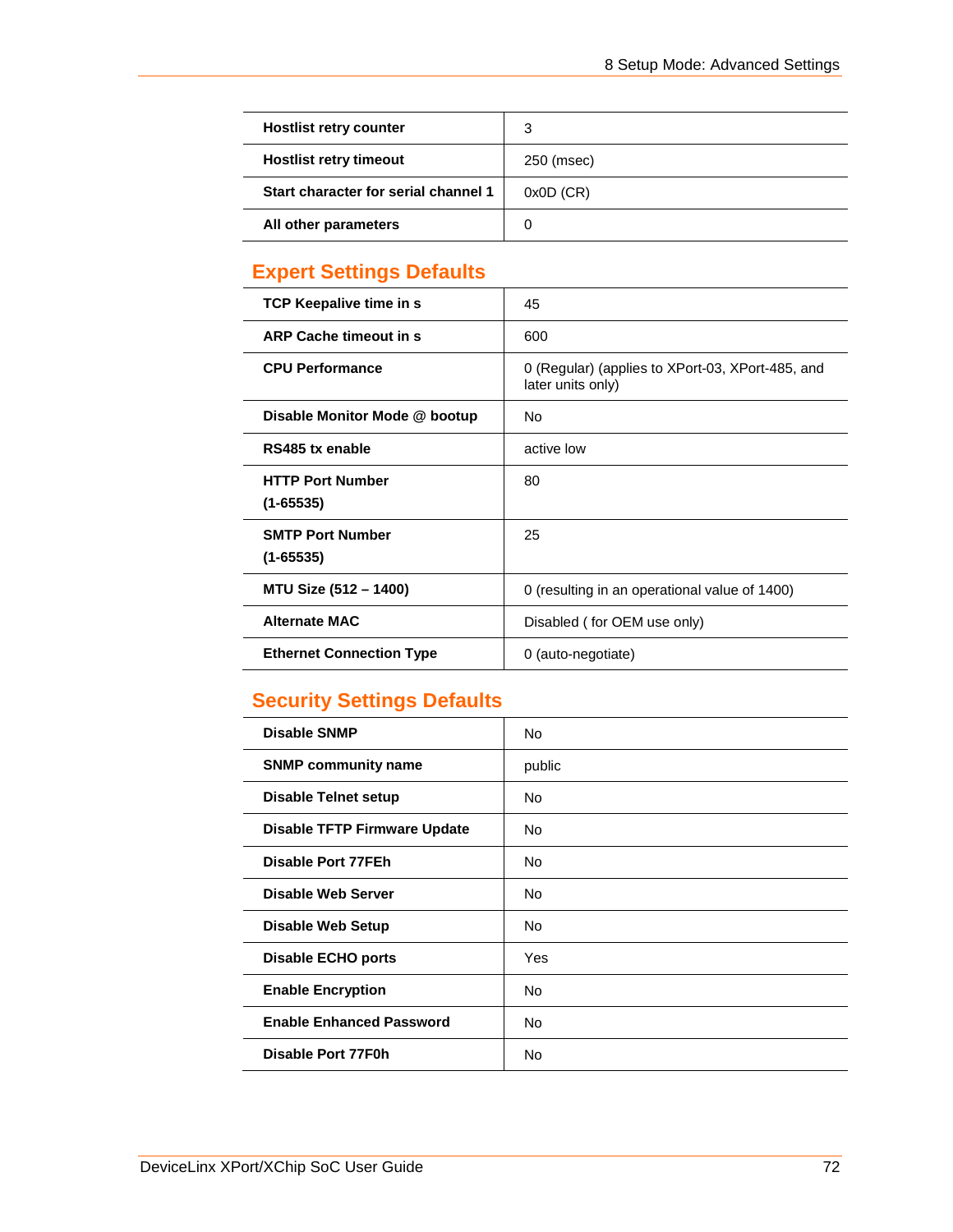# **Email Settings**

| <b>Priority</b>            |                                                        |
|----------------------------|--------------------------------------------------------|
| Min. notification interval | 1 (second)                                             |
| All other parameters       | 0 (e.g., email notification and triggers are disabled) |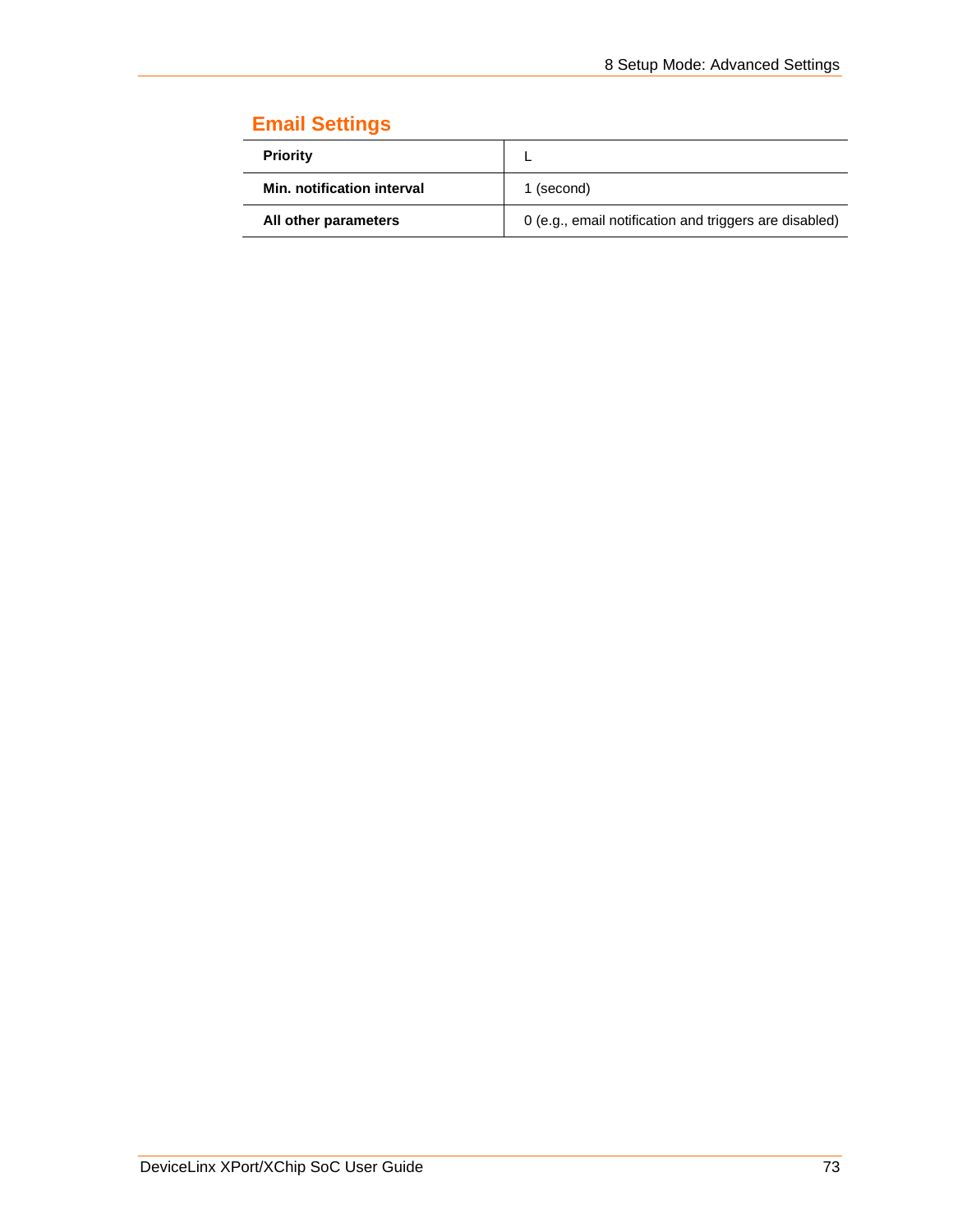# *9. GPIO Interface*

## **Configurable Pins**

The *XPort* has three pins (CP0-2) that you can configure for General Purpose I/O (GPIO).

*Note: You can also configure the pins for serial port control lines, such as hardware control, modem control (CTS, RTS, DTR, and DCD), and diagnostic outputs to LED, using DeviceInstaller.*

You can use these GPIO pins to control devices such as relays, servers, lights, monitor switches, sensors, and even processes such as data transfer.

You can set the functions for the three pins independently and in any combination. The initial directions (input/output) and active levels (active low or high) at boot up can also be configured through 77FE, for example, by using DeviceInstaller.

This chapter describes how the directions, active levels, and states can be dynamically controlled and probed through special port 77F0.

The configurable pins default configuration is:

Function: General Purpose Input

Active Level: Active Low

### **Features**

- ◆ TCP and UDP can be used.
- ◆ The protocol supports up to 32 GPIO for future products.
- ◆ Function configuration can be retrieved.
- Input or output selection can be retrieved and controlled.
- Active low or high selection can be retrieved and controlled.
- ◆ Active or inactive selection can be retrieved and controlled.
- 77F0 can be disabled.

Every change of state (active/inactive) requires a command over TCP or UDP, and thus is not very fast. If you use this port for data transfer, the throughput is low, usually up to 1 Kbps.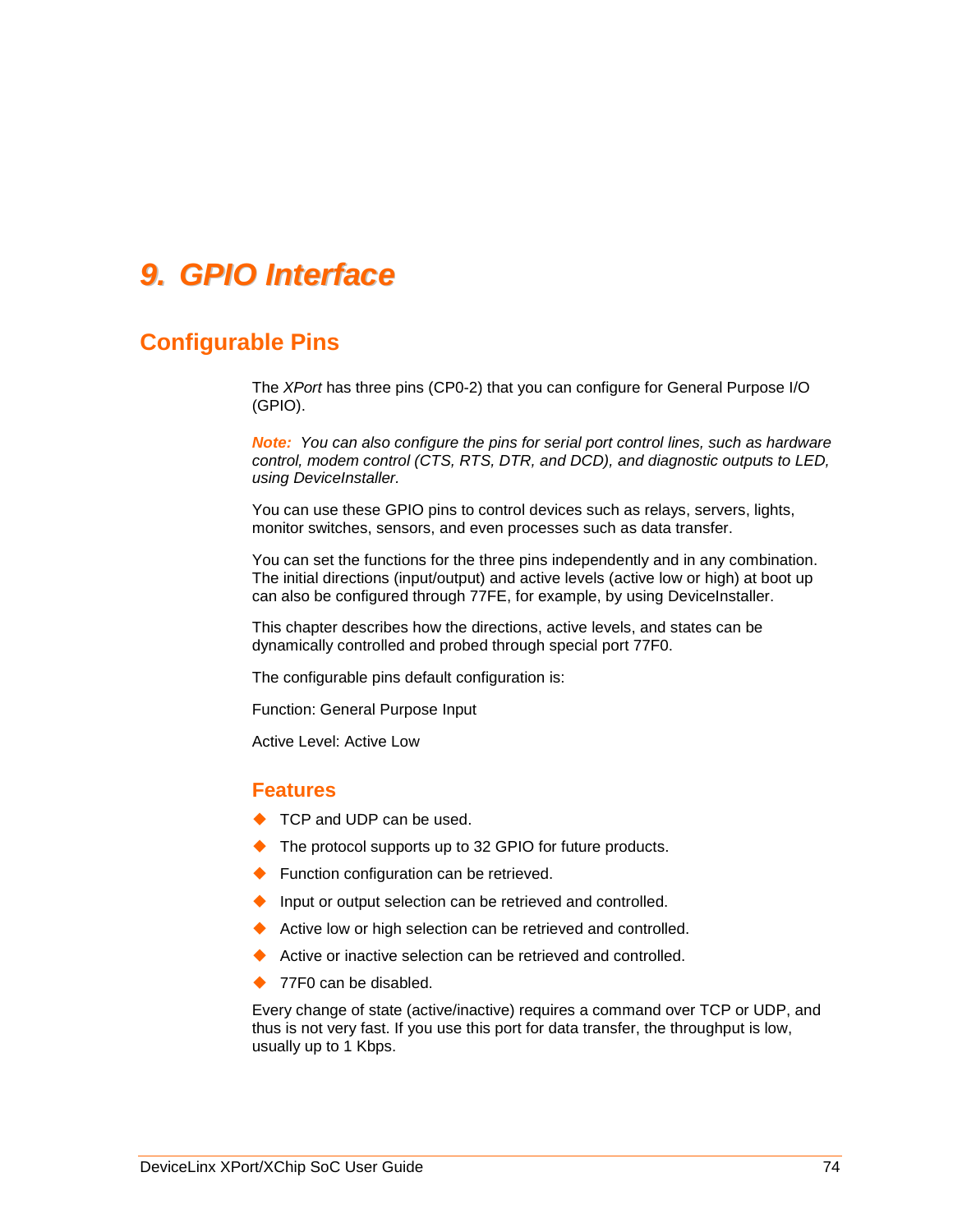# **Control Protocol**

The GPIO control protocol is a simple, proprietary protocol.

## **Guidelines**

The GPIO control protocol is described from the PC side. Send means from PC to XPort. Response comes from XPort to PC.

The protocol allows for control of up to 32 GPIOs. How many are actually available depends on the product. XPort has only three.

The parameters are four bytes long and represent GPIOs 0-31, with GPIO0 in bit 0 of the first byte (Little Endian). Parameter bits for configurable pins not configured as GPIOs are undefined for **Get** commands and ignored on **Set** commands.

Every command consists of nine bytes: one command type of one byte and two parameters of four bytes each.

| -<br>∴ommanc<br>manc | $\sim$ $\sim$ $\sim$ $\sim$ $\sim$<br>neter |   |  | $\cdots$<br>$\sim$ - $\sim$ $\sim$<br>ч. |  |  |  |  |
|----------------------|---------------------------------------------|---|--|------------------------------------------|--|--|--|--|
|                      |                                             | - |  |                                          |  |  |  |  |

On some commands, one or all parameters are ignored.

For UDP, command type and parameters need to be in the same datagram.

Responses to valid commands are always five bytes long, consisting of the returned command byte and as parameters in the current or updated values. In case of an invalid command, only one byte with value 0FFh is returned.

| nmmand | arameter<br>arar |  |  |  |
|--------|------------------|--|--|--|
|        |                  |  |  |  |

When sending a command (TCP and UDP), wait for the response before sending the next command.

## **Commands**

## *Byte 0 Command Types*

| 10h             | <b>Get functions</b>                                 |
|-----------------|------------------------------------------------------|
| 11h             | <b>Get directions</b> (input or output)              |
| 12 <sub>h</sub> | <b>Get active levels</b> (high active or low active) |
| 13h             | <b>Get current states</b> (active or not active)     |
| 19 <sub>h</sub> | <b>Set directions</b>                                |
| 1Ah             | Set active levels                                    |
| 1Bh             | <b>Set current states</b>                            |

There is no **Set functions** command. Since the pin's function depends on the hardware in which the XPort is embedded, that configuration is only allowed using 77FE. Settings changed by any of the **Set** commands are not stored and are lost when the unit is powered down or rebooted.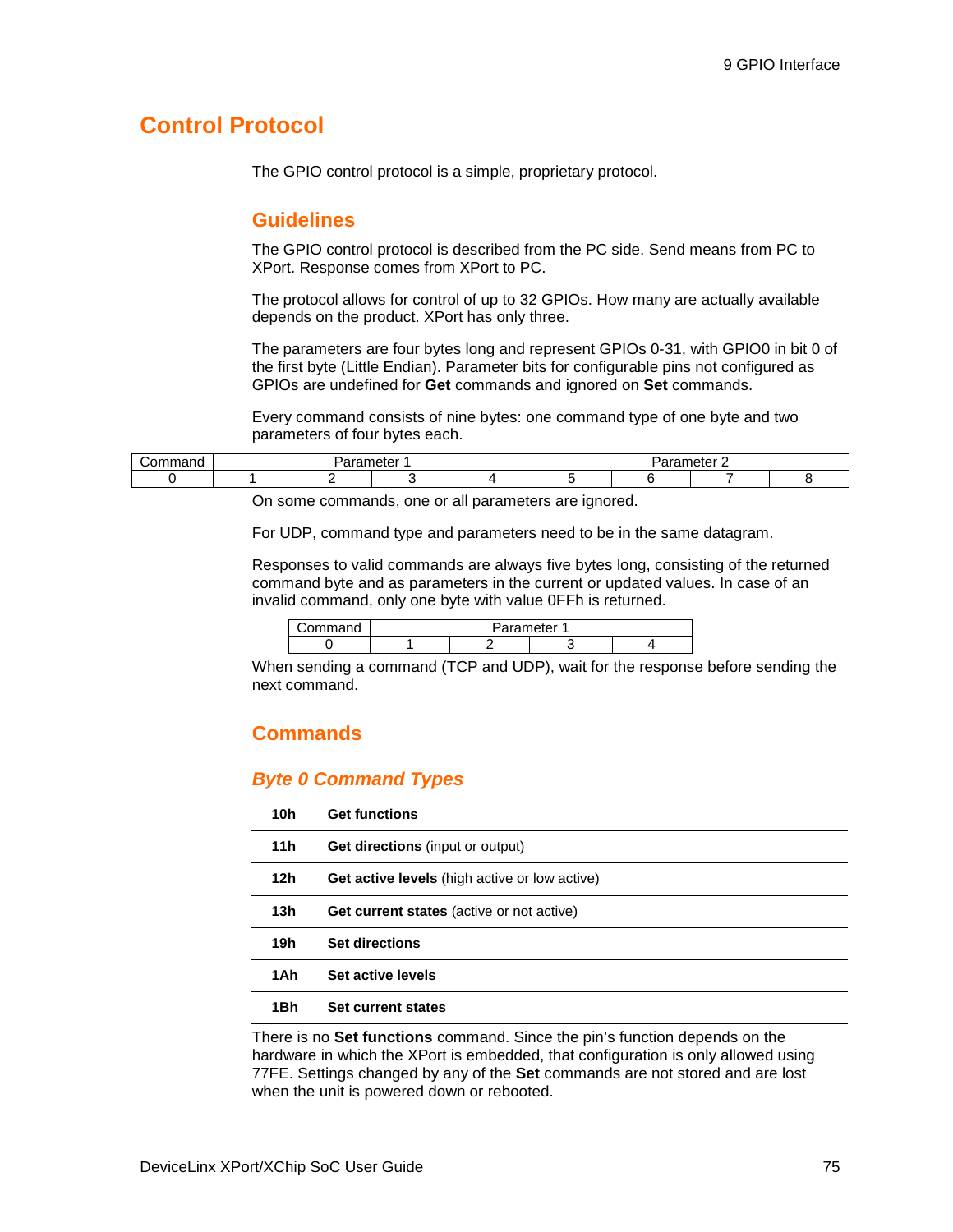## *Command 10h, Get Functions*

#### **Send:**

No parameters

#### **Response:**

1 parameter

Bytes 1-4: Functions

Bit X 1 means general purpose I/O available to the user.

0 means dedicated function (e.g., serial flow control, diagnostics) for configurable pin X.

### *Command 11h, Get Directions*

#### **Send:**

No parameters

#### **Response:**

1 parameter Bytes 1-4: Directions Bit X 1 means GPIO X is an output. 0 means it is an input.

### *Command 12h, Get Active Levels*

#### **Send:**

No parameters

#### **Response:**

1 parameter

Bytes 1-4: Active levels

Bit X 1 means GPIO X is active low (0V when active, 3.3V when inactive). 0 means it is active high (3.3V when active, 0V when inactive).

#### *Command 13h, Get Current States*

#### **Send:**

No parameters

#### **Response:**

1 parameter Bytes 1-4: States Bit X 1 means GPIO X is active 0 means it is inactive.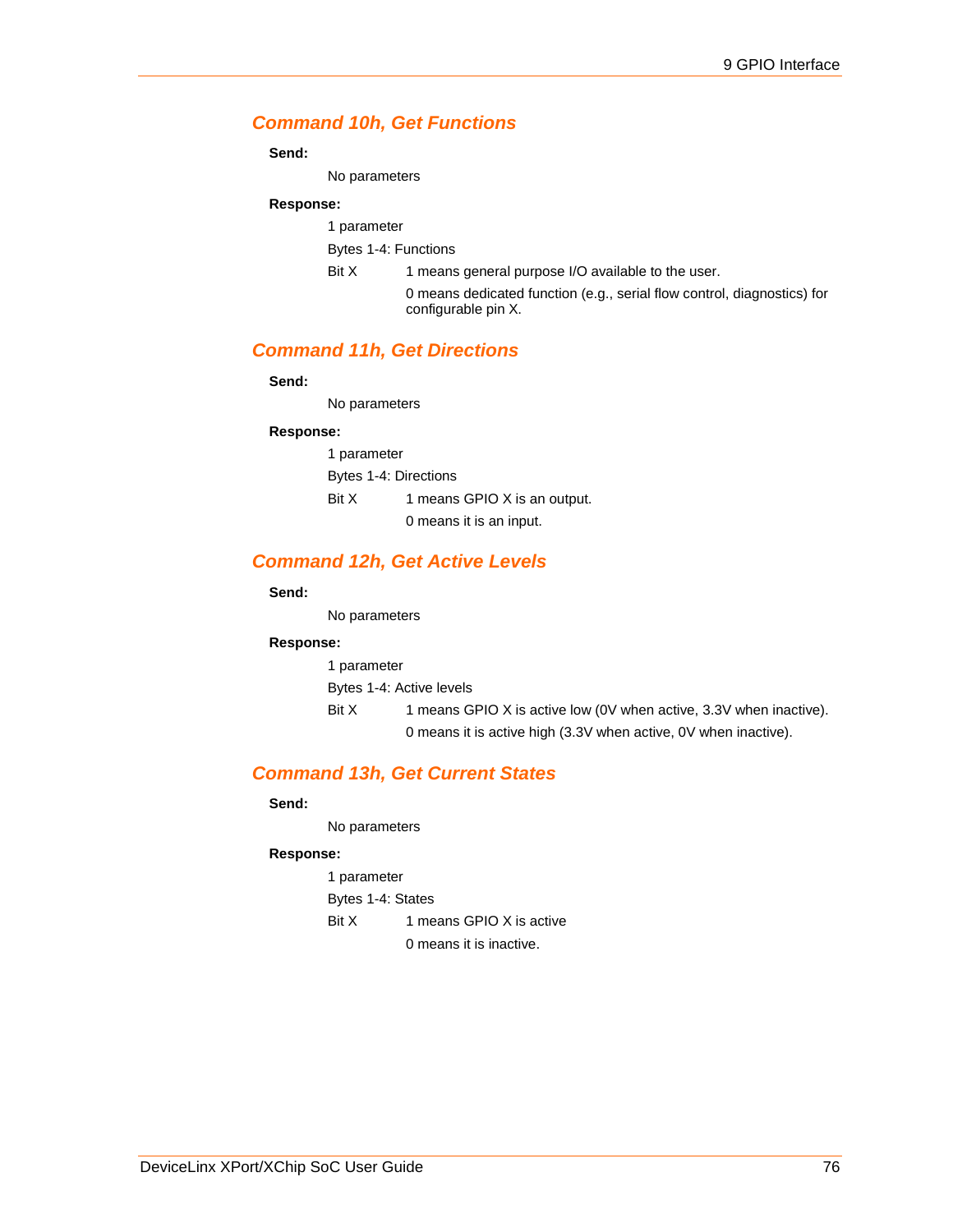## *Command 19h, Set Directions*

#### **Send:**

2 parameters

Bytes 1-4: Mask

Bit X 1 means the direction for GPIO X will be updated with the value in the second parameter.

0 means the direction for that GPIO will not change.

Bytes 5-8: New Directions

Bit X 1 means GPIO X will become an output.

0 means it will become an input.

#### **Response:**

1 parameter

Bytes 1-4: The updated directions

### *Command 1Ah, Set Active Levels*

#### **Send:**

|           | 2 parameters    |                                                                                             |
|-----------|-----------------|---------------------------------------------------------------------------------------------|
|           | Bytes 1-4: Mask |                                                                                             |
|           | Bit X           | 1 means the direction for GPIO X will be updated with the value in the<br>second parameter. |
|           |                 | 0 means the active type for that GPIO will not change.                                      |
|           |                 | Bytes 5-8: New Active Levels                                                                |
|           | Bit X           | 1 means GPIO X will become active low.                                                      |
|           |                 | 0 means it will become active high.                                                         |
| Response: |                 |                                                                                             |

1 parameter

Bytes 1-4: Updated active levels

## *Command 1Bh, Set States*

#### **Send:**

| 2 parameters    |                                                                                         |
|-----------------|-----------------------------------------------------------------------------------------|
| Bytes 1-4: Mask |                                                                                         |
| Bit X           | 1 means the state for GPIO X will be updated with the value in the<br>second parameter. |
|                 | 0 means the state for that GPIO will not change.                                        |
|                 | Bytes 5-8: New States                                                                   |
| Bit X           | 1 means GPIO X will become active.                                                      |
|                 | 0 means it will become inactive.                                                        |
| se:             |                                                                                         |
| 1 narameter     |                                                                                         |

### **Response:**

1 parameter Bytes 1-4: Updated states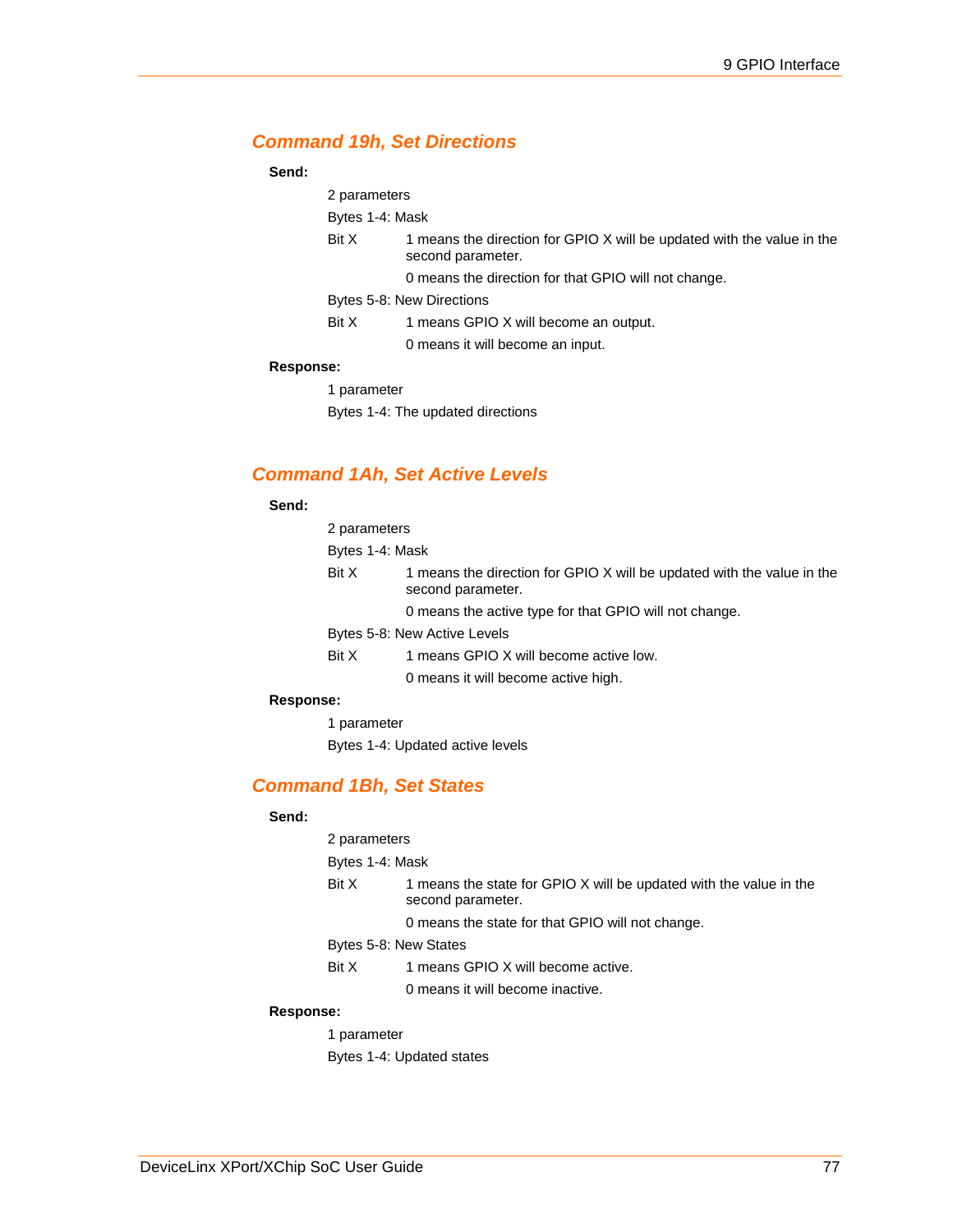# **Examples**

#### **Example 1: PC sends command 10h to find out which configurable pins are available as GPIO.**

PC -> XPort: 10h, 00h, 00h, 00h, 00h, 00h, 00h, 00h, 00h XPort -> PC: 10h, 03h, 00h, 00h, 00h

#### **Command details:**

 $10h =$ command  $10h$ 00h, 00h, 00h, 00h = ignored 00h, 00h, 00h, 00h = ignored

#### **Response details:**

10h = response to command 10h 03h, 00h, 00h, 00h =

> bits 0 and 1 are 1 →CP1 and CP2 are configured as GPIOs. bit 2 is  $0 \rightarrow CP3$  is configured as either serial control or diagnostics. The other bits are ignored because there are only three configurable pins on the *XPort.*

#### **Example 2: PC sends command 1Bh to change the current states of GPIO 0 and 1.**

PC -> XPort: 1Bh, 01h, 00h, 00h, 00h, 00h, 00h, 00h, 00h XPort -> PC: 1Bh, 05h, 00h, 00h, 00h

#### **Command details:**

 $1Bh =$  command  $1Bh$ 01h, 00h, 00h, 00h = the mask that determines which GPIOs will be changed.

> bit 0 is 1  $\rightarrow$  GPIO0 will be changed. bit 1 is  $0 \rightarrow$  GPIO1 will remain the same.

00h, 00h, 00h, 00h = the new states

bit 0 is  $0 \rightarrow$  GPIO0 will become 0. bit 1 is ignored since it is masked out.

#### **Response details:**

1Bh = response to command 1Bh 05h, 00h, 00h, 00h =

> bit 0 is  $1 \rightarrow$  GPIO0 = 1 bit 1 is  $0 \rightarrow$  GPIO1 = 0 bit 2 is  $1 \rightarrow$  GPIO2 = 1 The other bits are ignored because there are only three configurable pins on the *XPort.*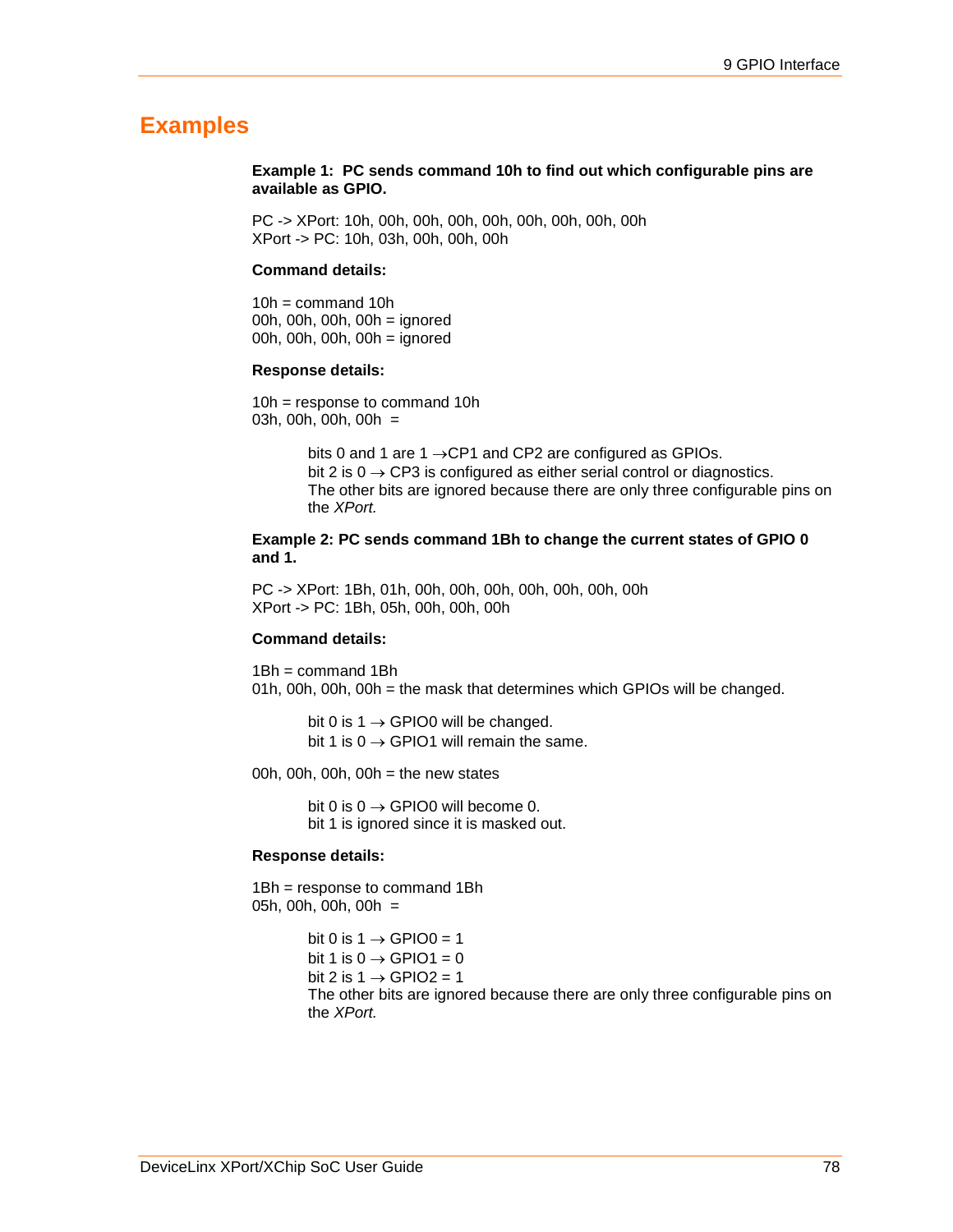# *10. Firmware Upgrades*

# **Obtaining Firmware**

You can obtain the most up-to-date firmware and release notes for the unit from the Lantronix web site ([www.lantronix.com/support/downloads](http://www.lantronix.com/support/downloads)) or by using anonymous FTP [\(ftp.lantronix.com/pub\)](ftp://ftp.lantronix.com/pub).

# **Reloading Firmware**

*Note: For details on upgrading to version 6.1.0.0 (or higher) from pre-6.1.0.0, see the XPort Upgrade Notice on the Lantronix ftp site [\(ftp.lantronix.com\)](ftp://ftp.lantronix.com/).*

There are several ways to update the unit's internal operational code (\*.ROM): using DeviceInstaller (the preferred way), using TFTP, or using the serial port. You can also update the unit's internal Web interface (\*.COB) using TFTP or DeviceInstaller.

Here are typical names for those files. Check the Lantronix web site for the latest versions and release notes.

| <b>ROM File</b> | COB               |
|-----------------|-------------------|
| XPT 6100.rom    | XPT_webm_1300.cob |
|                 |                   |

**Table 10-1. Firmware Files**

Please refer to the DeviceInstaller online Help for information about reloading firmware using DeviceInstaller. The other methods are discussed below.

## **Using TFTP: Graphical User Interface**

#### **To download new firmware from a computer:**

1. Use a TFTP client to put a binary file to the unit (\*.ROM to upgrade the unit's internal operational code and \*.COB to upgrade its internal web interface).

*Note: TFTP requires the .rom (binary) version of the unit's internal operational code.* 

- 2. In the **TFTP server** field, enter the IP address of the unit being upgraded.
- 3. Select **Upload** operation and **Binary** format.
- 4. Enter the full path of the firmware file in the **Local file name** field.
- 5. In the **Remote file name** field, enter the **current** internal operational code or **WEB1** to **WEB6** for the internal web interface.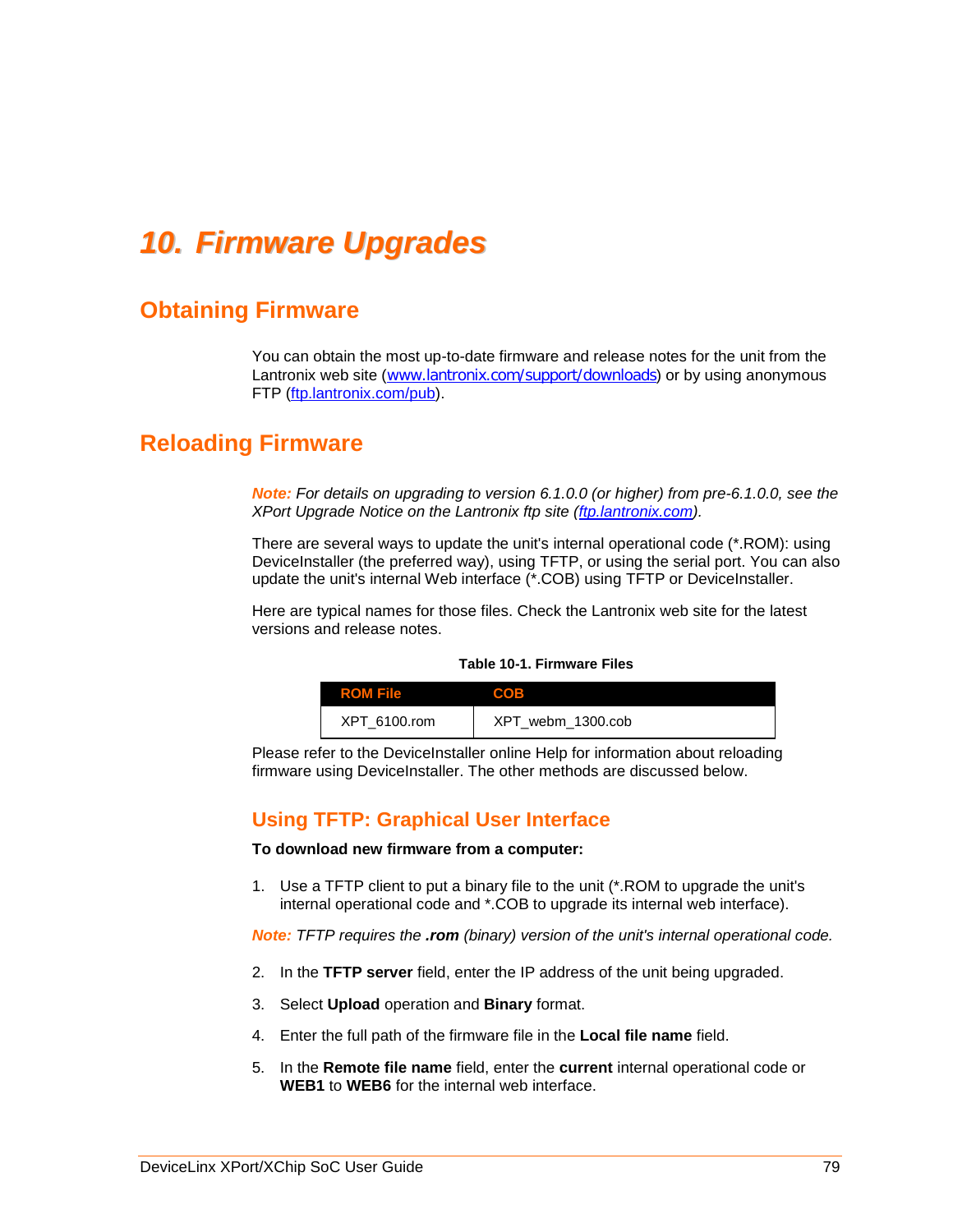

**Figure 10-1. TFTP Window**

6. Click the **Upload Now** button to transfer the file to the unit. The unit performs a power reset after the firmware has been loaded and stored.

After the firmware has been loaded and stored, which takes approximately 8 seconds to complete, the unit performs a power reset.

### **Using TFTP: Command Line Interface**

**To download new firmware from a computer:**

1. Enter the following from a TFTP command line interface:

```
tftp –i <ip address> put <local filename> <destination file name>
```
The following examples demonstrate the TFTP command sequence to download the .rom file and the .cob file:

```
tftp –i 192.168.1.111 put XPT_6100.rom X5
tftp –i 192.168.1.111 put XPT_webm_1300.cob WEB1
```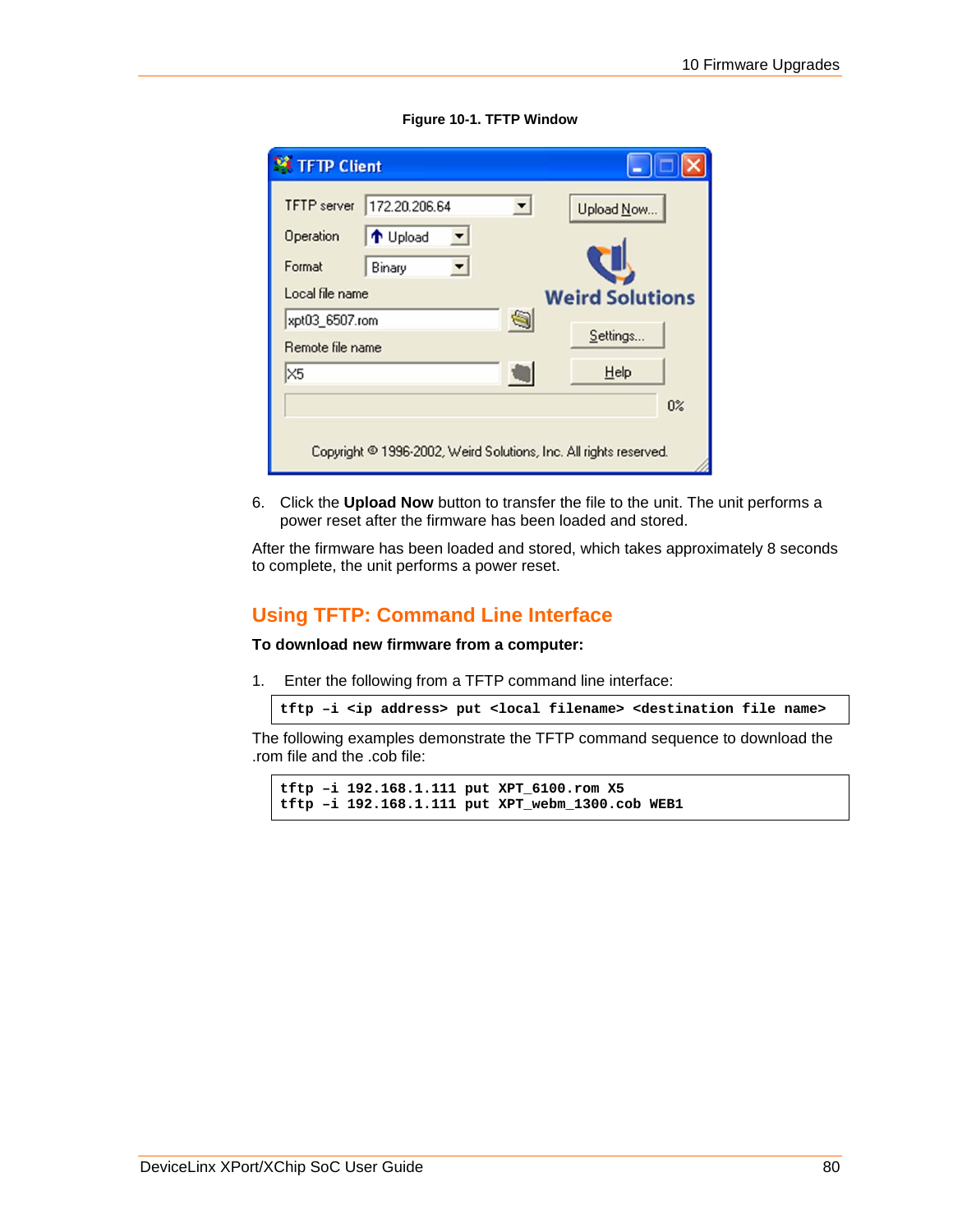## **Recovering the Firmware Using the Serial Port and DeviceInstaller**

If for some reason the firmware is damaged, you can recover the firmware file by using DeviceInstaller to download the \*.ROM file over the serial port.

#### **To recover firmware:**

- 1. Start DeviceInstaller. If your PC has more than one network adapter, a message displays. Select an adapter and click **OK**.
- 2. From the **Tools** menu, select **Advanced/Recover Firmwar**e. The Serial Port Firmware Upgrade window displays.
- 3. For **Port on PC**, enter the COM port on the PC that is connected to the serial port of the Lantronix unit.
- 4. For **Device Model**, be sure the appropriate XPort device is shown (XPort-03/04 or XP485).
- 5. For **Firmware File**, click the **Browse** button and go to the location where the firmware file resides.

*Note: Make sure the XPort on which you are recovering firmware is connected to this selected port on your PC.* 

- 6. Click **OK** to download the file.
- 7. When prompted, reset the device. Status messages and a progress bar at the bottom of the screen show the progress of the file transfer. When the file transfer completes, the message "**Successful, Click OK to Close**" appears.
- 8. Click the **OK** button to complete this procedure.

*Note For more information, see Recovering Firmware in the DeviceInstaller online Help.*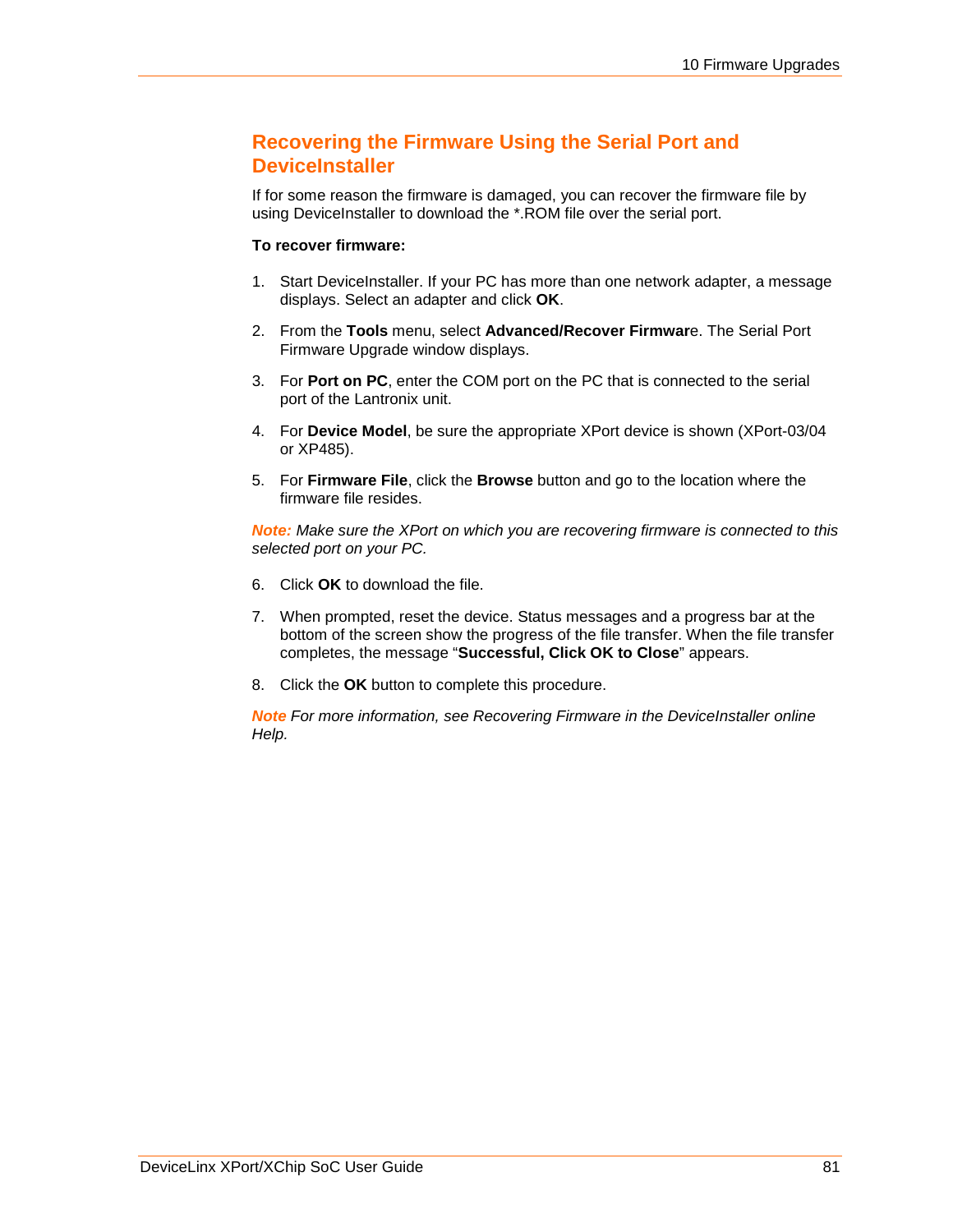# *11. Monitor Mode*

Monitor Mode is a command-line interface used for diagnostic purposes.

There are two ways to enter Monitor Mode: locally using the serial port or remotely using the network.

# **Entering Monitor Mode Using the Serial Port**

#### **To enter Monitor Mode locally:**

- 1. Follow the same steps used for setting the serial configuration parameters (see *[Serial Port](#page-41-0)* on page [42\)](#page-41-0).
- 2. Instead of typing three **x** keys, however:
- 3. Type **zzz** (or **xx1**) to enter Monitor Mode with network connections.
- 4. Type **yyy** (or **yy1**) to enter Monitor Mode without network connections.

A **0>** prompt indicates that you have successfully entered Monitor Mode.

# **Entering Monitor Mode Using the Network Port**

#### **To enter Monitor Mode using a Telnet connection:**

1. Establish a Telnet session to the configuration port (9999). The following message appears:

```
MAC address 00204A825A97
Software version U6.1.0.0RC7 (051005) XPTEXE
AES library version 1.8.2.1
Press Enter for Setup Mode
```
2. Type **M** (upper case).

A **0>** prompt indicates that you have successfully entered Monitor Mode.

## **Monitor Mode Commands**

The following commands are available in Monitor Mode. Many commands have an IP address as an optional parameter (xxx.xxx.xxx.xxx). If you enter the IP address, the command is applied to another unit with that IP address. If you do not enter the IP address, the command is executed locally.

*Note: All commands must be in capital letters. Responses to some of the commands are in Intel Hex format.*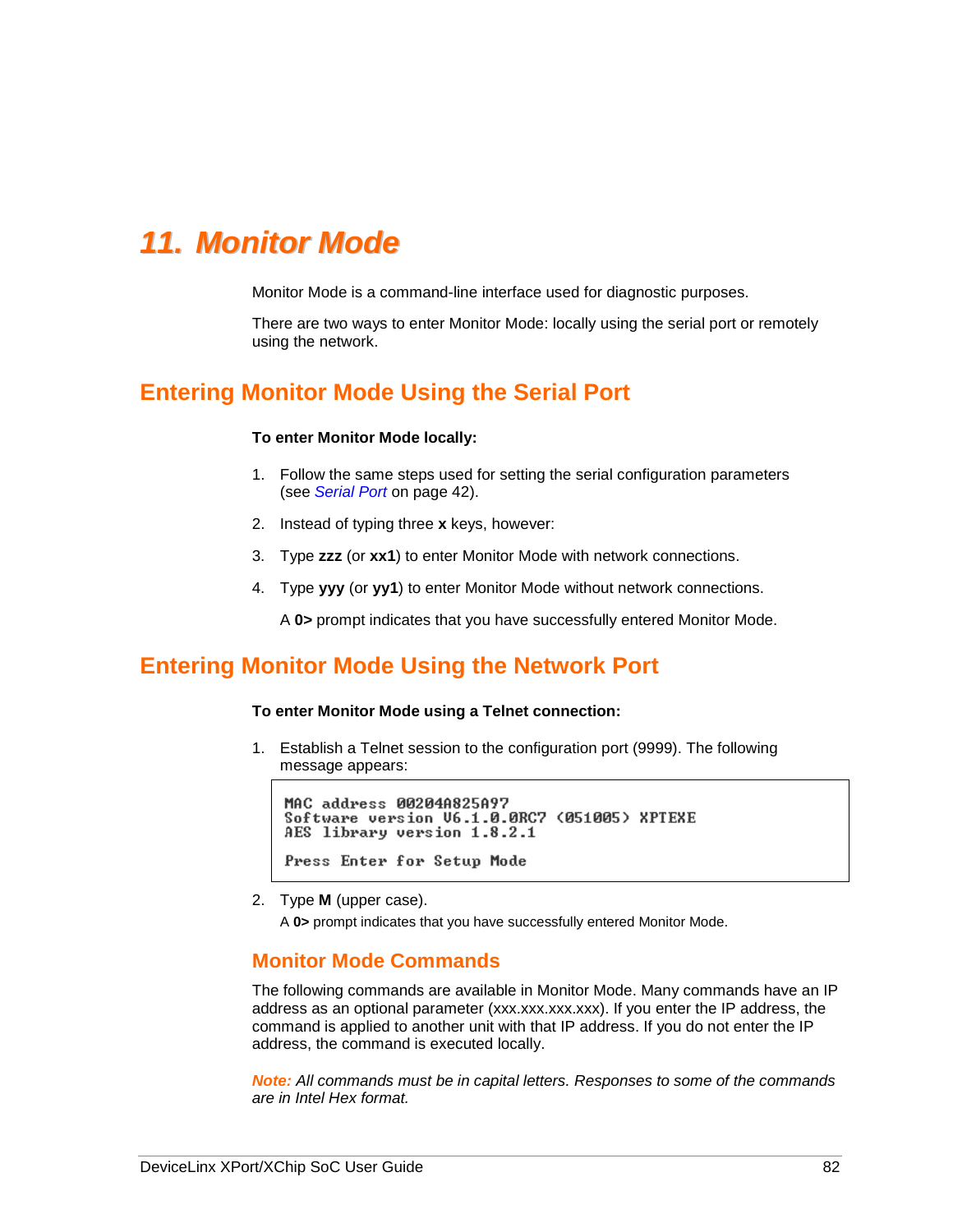| <b>Command</b>      | <b>Command Name</b>                                        | <b>Function</b>                                                                                                                                                                                                                                                                                               |
|---------------------|------------------------------------------------------------|---------------------------------------------------------------------------------------------------------------------------------------------------------------------------------------------------------------------------------------------------------------------------------------------------------------|
| VS x.x.x.x          | Version                                                    | Queries software header record (16 bytes) of unit<br>with IP address x.x.x.x.                                                                                                                                                                                                                                 |
| $GC$ x.x.x.x        | <b>Get Configuration</b>                                   | Gets configuration of unit with IP address x.x.x.x<br>as hex records (120 bytes).                                                                                                                                                                                                                             |
| $SC$ x.x.x.x        | Send Configuration                                         | Sets configuration of unit with IP address x.x.x.x<br>from hex records.                                                                                                                                                                                                                                       |
| $PI$ x.x.x.x        | Ping                                                       | Pings unit with IP address x.x.x.x to check device<br>status.                                                                                                                                                                                                                                                 |
| <b>AT</b>           | <b>ARP Table</b>                                           | Shows the unit's ARP table entries.                                                                                                                                                                                                                                                                           |
| TΤ                  | <b>TCP Connection</b><br>Table                             | Shows all incoming and outgoing TCP<br>connections.                                                                                                                                                                                                                                                           |
| NC                  | <b>Network</b><br>Connection                               | Shows the unit's IP address, gateway, subnet<br>mask, and DNS server.                                                                                                                                                                                                                                         |
| RS                  | Reset                                                      | Resets the unit's power.                                                                                                                                                                                                                                                                                      |
| QU                  | Quit                                                       | Exits diagnostics mode.                                                                                                                                                                                                                                                                                       |
| G0, G1, , Ge,<br>Gf | Get configuration<br>from memory page                      | Gets a memory page of configuration information<br>from the device.                                                                                                                                                                                                                                           |
| S0, S1,,Se, Sf      | Set configuration to<br>memory page                        | Sets a memory page of configuration information<br>on the device.                                                                                                                                                                                                                                             |
| <b>GM</b>           | Get MAC address                                            | Shows the unit's 6-byte MAC address.                                                                                                                                                                                                                                                                          |
| SS                  | Set Security record                                        | Sets the Security record without the encryption<br>key and length parameters. The entire record<br>must still be written, but the encryption-specific<br>bytes do not need to be provided (they can be<br>null since they are not overwritten).                                                               |
| SА                  | Scan                                                       | Initiates a wireless scan if the wireless interface is<br>enabled. Reports any stations found, including<br>BSSID, SSID, and RSSI. If SA is followed by a<br>string, the string is used to filter SSIDs before<br>reporting. If the BSS does not broadcast its SSID,<br>only the BSSID and RSSI are returned. |
| NS                  | <b>Network Status</b>                                      | Reports the network interfaces' statuses.<br>Includes potentially negotiated parameters like<br>speed/duplex for Ethernet or BSSID, encryption,<br>authentication for wireless interfaces.                                                                                                                    |
| CO                  | Set IP address,<br>hostbits, gateway,<br>and DNS server IP | Example:<br>co 192.168.0.10 8 192.168.0.1 10001<br>192.168.1.10<br>with<br>192.168.0.10 = IP address of the XPort<br>$8 =$ number of hostbits                                                                                                                                                                 |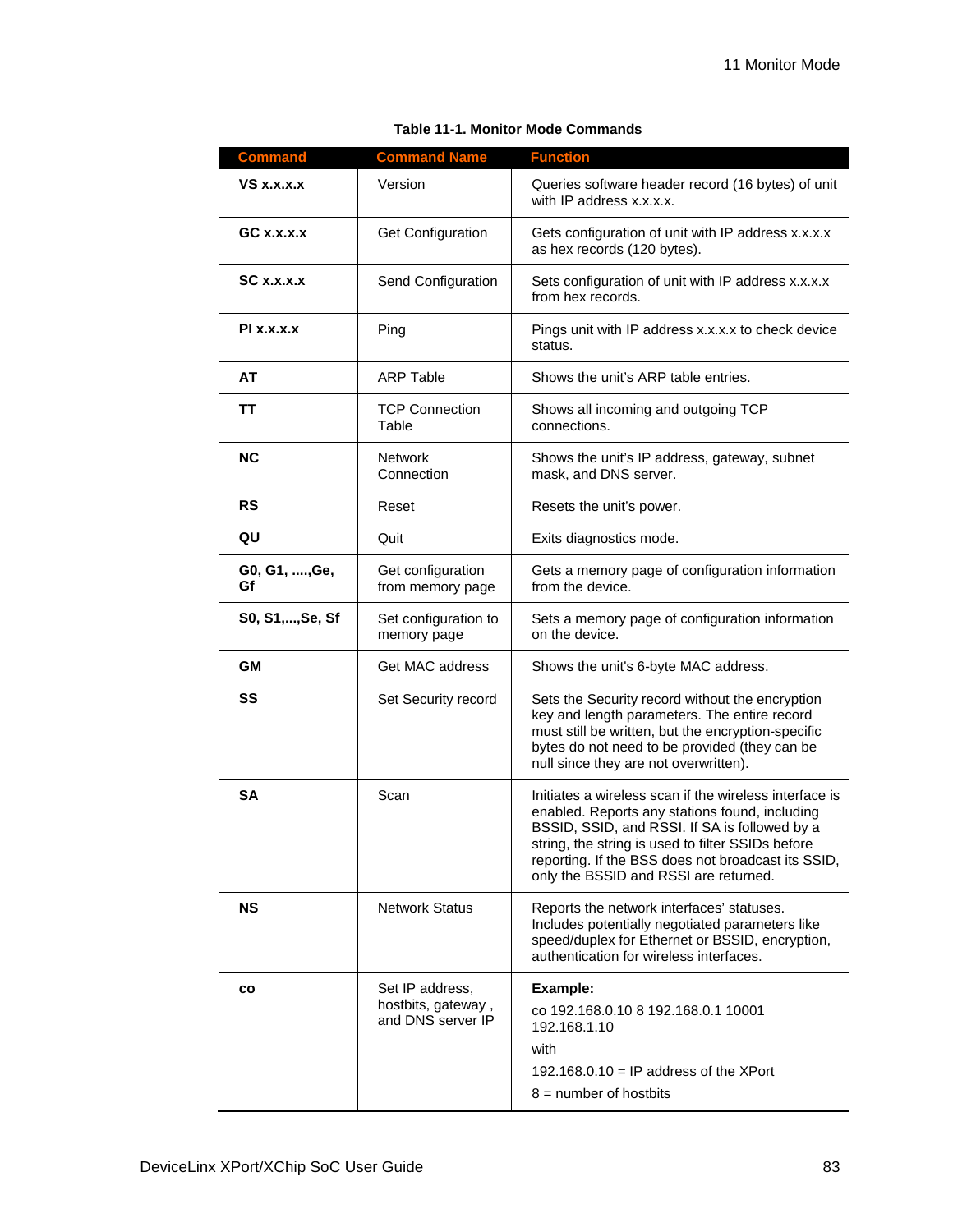| Command | <b>Command Name</b> | <b>Function</b>                                                                                                       |
|---------|---------------------|-----------------------------------------------------------------------------------------------------------------------|
|         |                     | 192.168.0.1 = gateway IP address<br>$10001$ = port number of the XPort<br>192.168.1.10 = IP address of the DNS Server |
|         |                     | The XPort stores the setup and performs a reset.<br>It sends an X before the reset if the command<br>was OK.          |

*Note: Entering any of the commands listed above generates one of the following command response codes:*

| <b>Response Meaning</b> |                                            |
|-------------------------|--------------------------------------------|
| ∩>                      | OK; no error                               |
| 1>                      | No answer from remote device               |
| 2>                      | Cannot reach remote device or no<br>answer |
| 8>                      | Wrong parameter(s)                         |
|                         | Invalid command                            |

#### **Table 11-2. Command Response Codes**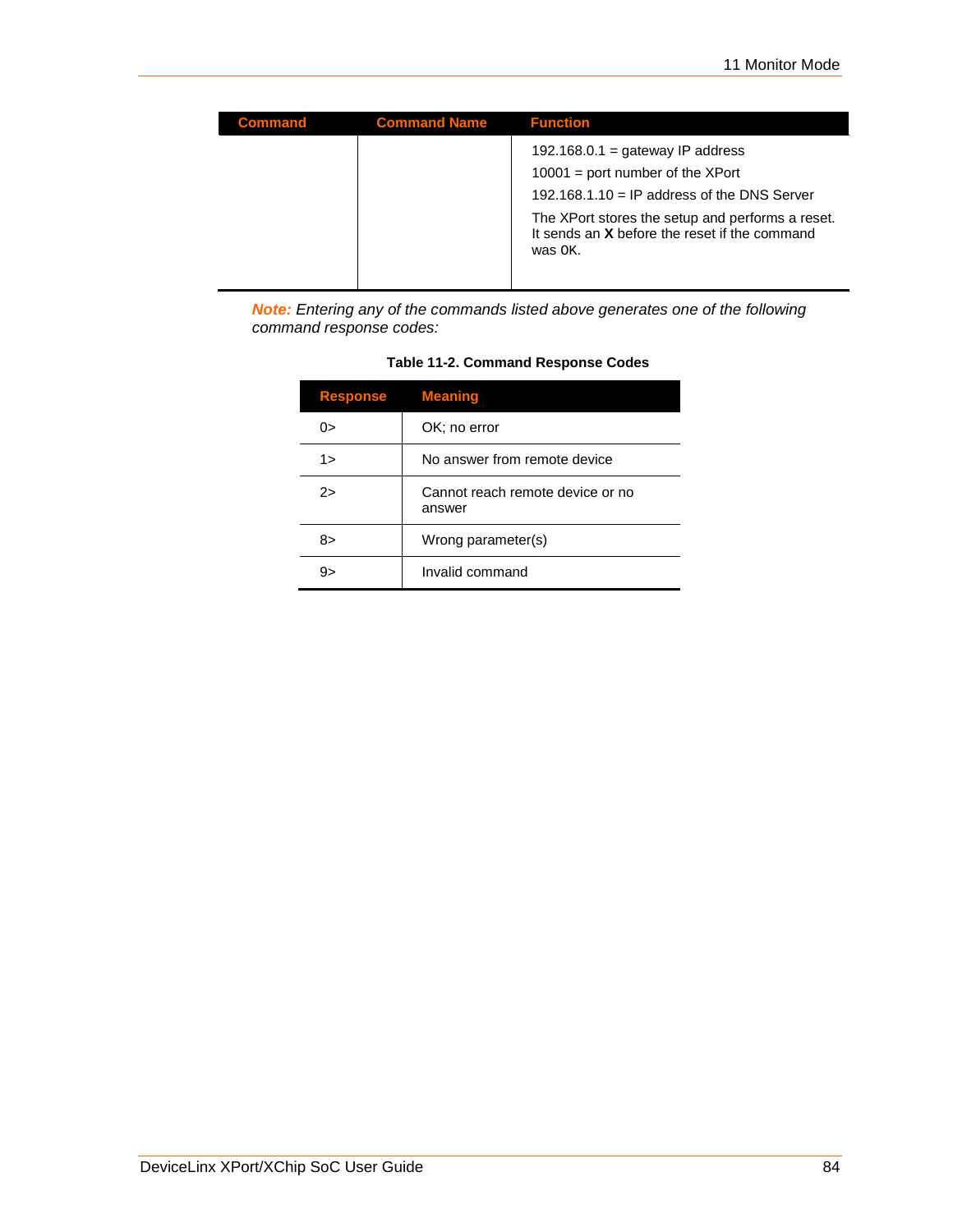# *12. Troubleshooting*

This chapter discusses how you can diagnose and fix errors quickly without having to contact a dealer or Lantronix. It helps to connect a terminal to the serial port while diagnosing an error to view summary messages that may display. When troubleshooting, always ensure that the physical connections (power cable, network cable, and serial cable) are secure.

*Note: Some unexplained errors might be caused by duplicate IP addresses on the network. Make sure that your unit's IP address is unique.* 

When troubleshooting the following problems, make sure that the XPort is powered up. Confirm that you are using a good network connection.

# **Problems and Error Messages**

| <b>Problem/Message</b>                                                                                                                                                                                                                          | <b>Reason</b>                                                                                                                                                                                                                                                 | <b>Solution</b>                                                                                                                |
|-------------------------------------------------------------------------------------------------------------------------------------------------------------------------------------------------------------------------------------------------|---------------------------------------------------------------------------------------------------------------------------------------------------------------------------------------------------------------------------------------------------------------|--------------------------------------------------------------------------------------------------------------------------------|
| When you issue the ARP-S<br>command in Windows, the<br>"ARP entry addition failed: 5"<br>message displays.                                                                                                                                      | Your currently logged-in<br>user does not have the<br>correct rights to use this<br>command on this PC.                                                                                                                                                       | Have someone from your IT<br>department log you in with<br>sufficient rights.                                                  |
| When you attempt to assign<br>an IP address to the unit by<br>the ARP method, the "Press<br>Enter to go into Setup Mode"<br>error "(described below)<br>message displays. Now when<br>you Telnet to the device<br>server, the connection fails. | When you Telnet to port<br>1 on the device server,<br>you are only assigning<br>a temporary IP address.<br>When you Telnet into<br>port 9999 and do not<br>press <b>Enter</b> quickly, the<br>device server reboots.<br>causing it to lose the IP<br>address. | Telnet back to Port 1. Wait<br>for it to fail, then Telnet to<br>port 9999 again. Make sure<br>you press <b>Enter</b> quickly. |
| When you Telnet to port<br>9999, the "Press Enter to go<br>into Setup Mode" message<br>displays. However, nothing<br>happens when you press<br><b>Enter, or your connection is</b><br>closed.                                                   | You did not press <b>Enter</b><br>quickly enough. You<br>only have 5 seconds to<br>press <b>Enter</b> before the<br>connection is closed.                                                                                                                     | Telnet to port 9999 again,<br>but press Enter as soon as<br>you see the "Press Enter to<br>go into Setup Mode"<br>message.     |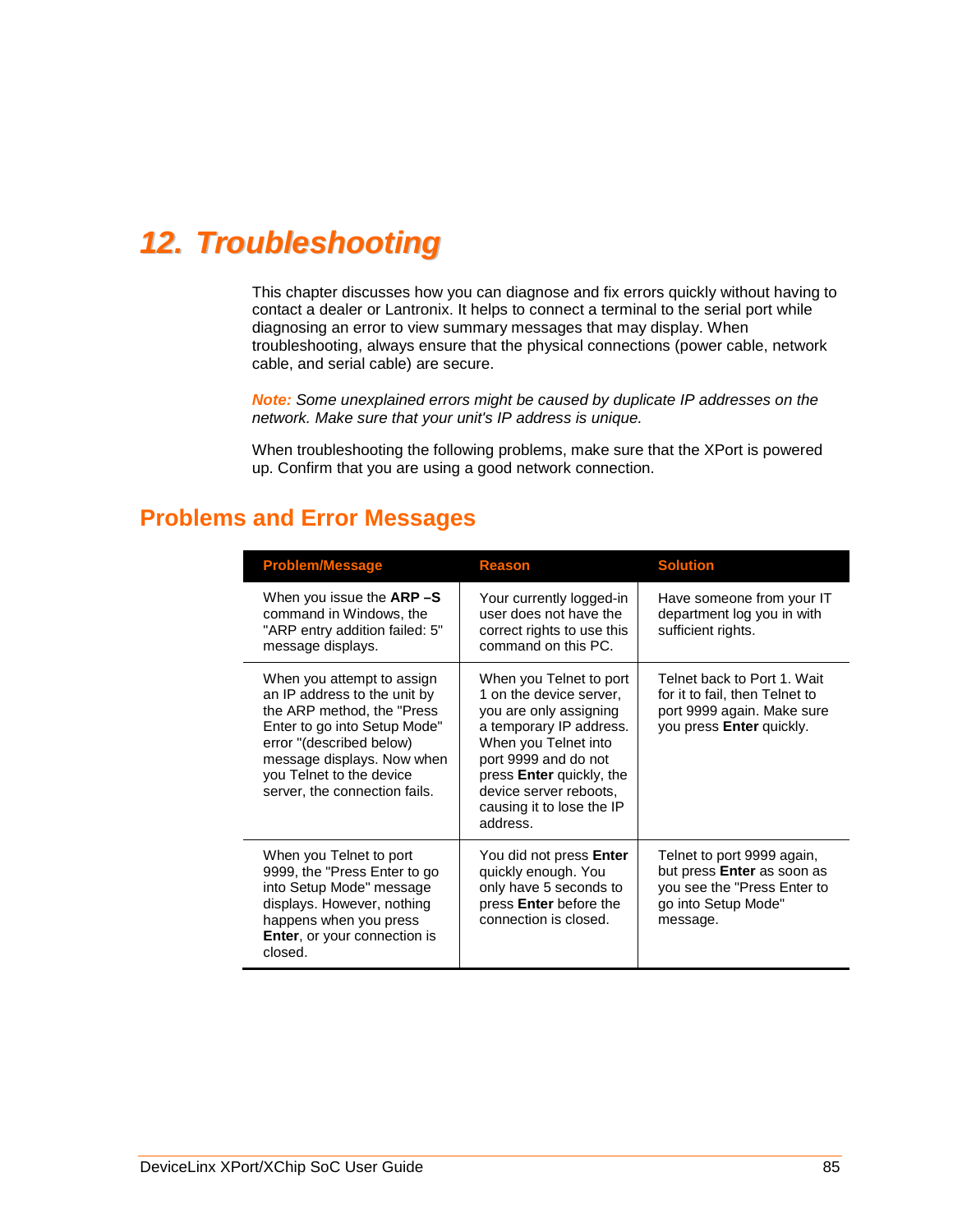| <b>Problem/Message</b>                                                                                                                  | <b>Reason</b>                                                                                                       | <b>Solution</b>                                                                                                                                                                                                                                                                                                                                                |
|-----------------------------------------------------------------------------------------------------------------------------------------|---------------------------------------------------------------------------------------------------------------------|----------------------------------------------------------------------------------------------------------------------------------------------------------------------------------------------------------------------------------------------------------------------------------------------------------------------------------------------------------------|
| When you Telnet to port 1 to<br>assign an IP address to the<br>device server, the Telnet<br>window does not respond for<br>a long time. | You may have entered<br>the Ethernet address<br>incorrectly with the ARP<br>command.                                | Confirm that the Ethernet<br>address that you entered<br>with the ARP command is<br>correct. The Ethernet<br>address may only include<br>numbers 0-9 and letters A-F.<br>In Windows and usually in<br>Unix, the segments of the<br>Ethernet address are<br>separated by dashes. In<br>some forms of Unix, the<br>Ethernet address is<br>segmented with colons. |
|                                                                                                                                         | The IP address you are<br>trying to assign is not<br>on your logical subnet.                                        | Confirm that your PC has an<br>IP address and that it is in<br>the same logical subnet that<br>you are trying to assign to<br>the device server.                                                                                                                                                                                                               |
|                                                                                                                                         | The device server may<br>not be plugged into the<br>network properly.                                               | Make sure that the Link LED<br>is lit. If the Link LED is not lit,<br>then the device server is not<br>properly plugged into the<br>network.                                                                                                                                                                                                                   |
| When you try to assign an IP<br>with DeviceInstaller, you get<br>the following:                                                         | The cause is most likely<br>one of the following:                                                                   | Double-check the<br>parameters that you<br>specified.                                                                                                                                                                                                                                                                                                          |
| "No response from device!<br>Verify the IP, Hardware<br>Address and Network Class.<br>Please try again."                                | The hardware address<br>you specified is<br>incorrect.<br>The IP address you are<br>trying to assign is not a       | <b>Note:</b> You cannot assign an<br>IP address to a device server<br>through a router.                                                                                                                                                                                                                                                                        |
|                                                                                                                                         | valid IP for your logical<br>subnet.<br>You did not choose the                                                      |                                                                                                                                                                                                                                                                                                                                                                |
|                                                                                                                                         | correct subnet mask.                                                                                                |                                                                                                                                                                                                                                                                                                                                                                |
| The device server is not<br>communicating with the serial<br>device to which it is attached.                                            | The most likely reason<br>is the wrong serial<br>settings were chosen.                                              | The serial settings for the<br>serial device and the device<br>server must match. The<br>default serial settings for the<br>device server are RS-232,<br>9600 baud, 8 character bits,<br>no parity, 1 stop bit, no flow<br>control.                                                                                                                            |
| When you try to enter the<br>setup mode on the device<br>server using the serial port,<br>you get no response.                          | The issue is most likely<br>something covered in<br>the previous problem,<br>or possibly, you have<br>Caps Lock on. | Double-check everything in<br>the problem above. Confirm<br>that Caps Lock is not on.                                                                                                                                                                                                                                                                          |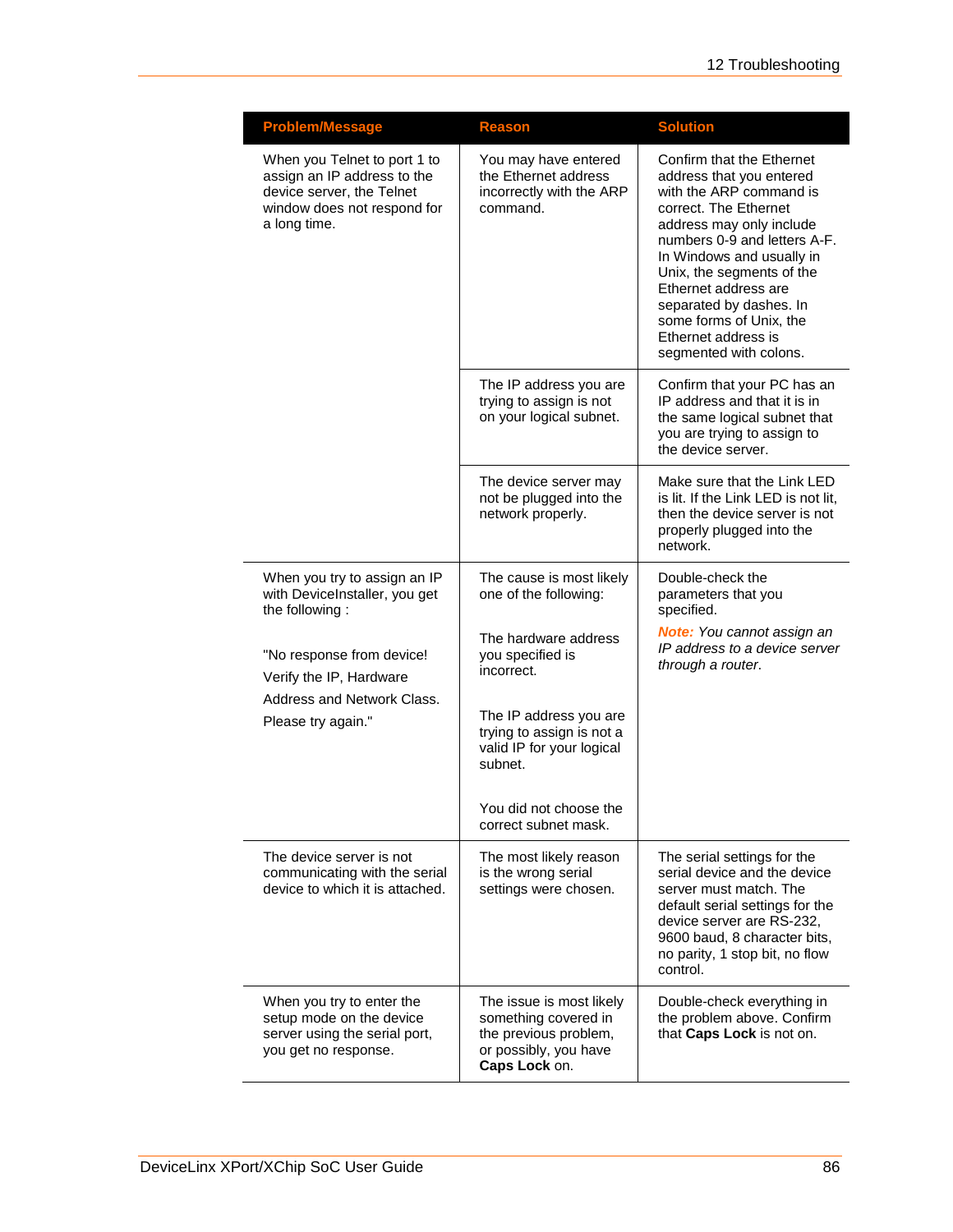| <b>Problem/Message</b>                                                                                                                                            | <b>Reason</b>                                                                                                                                      | <b>Solution</b>                                                                                                                                                                                                                                                                                         |  |  |  |
|-------------------------------------------------------------------------------------------------------------------------------------------------------------------|----------------------------------------------------------------------------------------------------------------------------------------------------|---------------------------------------------------------------------------------------------------------------------------------------------------------------------------------------------------------------------------------------------------------------------------------------------------------|--|--|--|
| You can ping the device<br>server, but not Telnet to the<br>device server on port 9999.                                                                           | There may be an IP<br>address conflict on your<br>network                                                                                          | Turn the device server off<br>and then issue the following<br>commands at the DOS<br>prompt of your computer:                                                                                                                                                                                           |  |  |  |
|                                                                                                                                                                   | You are not Telneting to<br>port 9999.                                                                                                             | ARP -D X.X.X.X (X.X.X.X is<br>the IP of the device server).                                                                                                                                                                                                                                             |  |  |  |
|                                                                                                                                                                   | The Telnet<br>configuration port<br>(9999) is disabled<br>within the device server<br>security settings.                                           | PING X.X.X.X (X.X.X.X is<br>the IP of the device server).<br>If you get a response, then<br>there is a duplicate IP<br>address on the network. If<br>you do not get a response,<br>use the serial port to verify                                                                                        |  |  |  |
|                                                                                                                                                                   |                                                                                                                                                    | that Telnet is not disabled.                                                                                                                                                                                                                                                                            |  |  |  |
| The device server appears to<br>be set up correctly, but you<br>are not communicating with<br>your device attached to the<br>device server across the<br>network. | If you are sure that the<br>serial port setting is<br>correct, then you may<br>not be connecting to the<br>correct socket of the<br>device server. | You can check to see<br>whether there is a socket<br>connection to or from the<br>device server by checking<br>the state of CP1, if it has<br>been configured for LED1<br>functionality.                                                                                                                |  |  |  |
|                                                                                                                                                                   | Another possibility is<br>that the device server is<br>not set up correctly to<br>make a good socket<br>connection to the<br>network.              | If the state of CP1 is blinking<br>consistently, or is completely<br>off, then there is a good<br>socket connection.                                                                                                                                                                                    |  |  |  |
|                                                                                                                                                                   |                                                                                                                                                    | If the state of CP1 is low, use<br>the Connect Mode option C0<br>for making a connection to<br>the device server from the<br>network. Use Connect Mode<br>option C1 or C5 for a<br>connection to the network<br>from the device server. See<br>the full list of Connect Mode<br>options in Connect Mode |  |  |  |
| When connecting to the Web-<br>Manager within the device<br>server, the "No Connection<br>With The Device Server"<br>message displays.                            | Your computer is not<br>able to connect to port<br>30718 (77FEh) on the<br>device server.                                                          | Make sure that port 30718<br>(77FEh) is not blocked with<br>any router that you are using<br>on the network. Also, make<br>sure that port 77FEh is not<br>disabled within the Security<br>settings of the device server.                                                                                |  |  |  |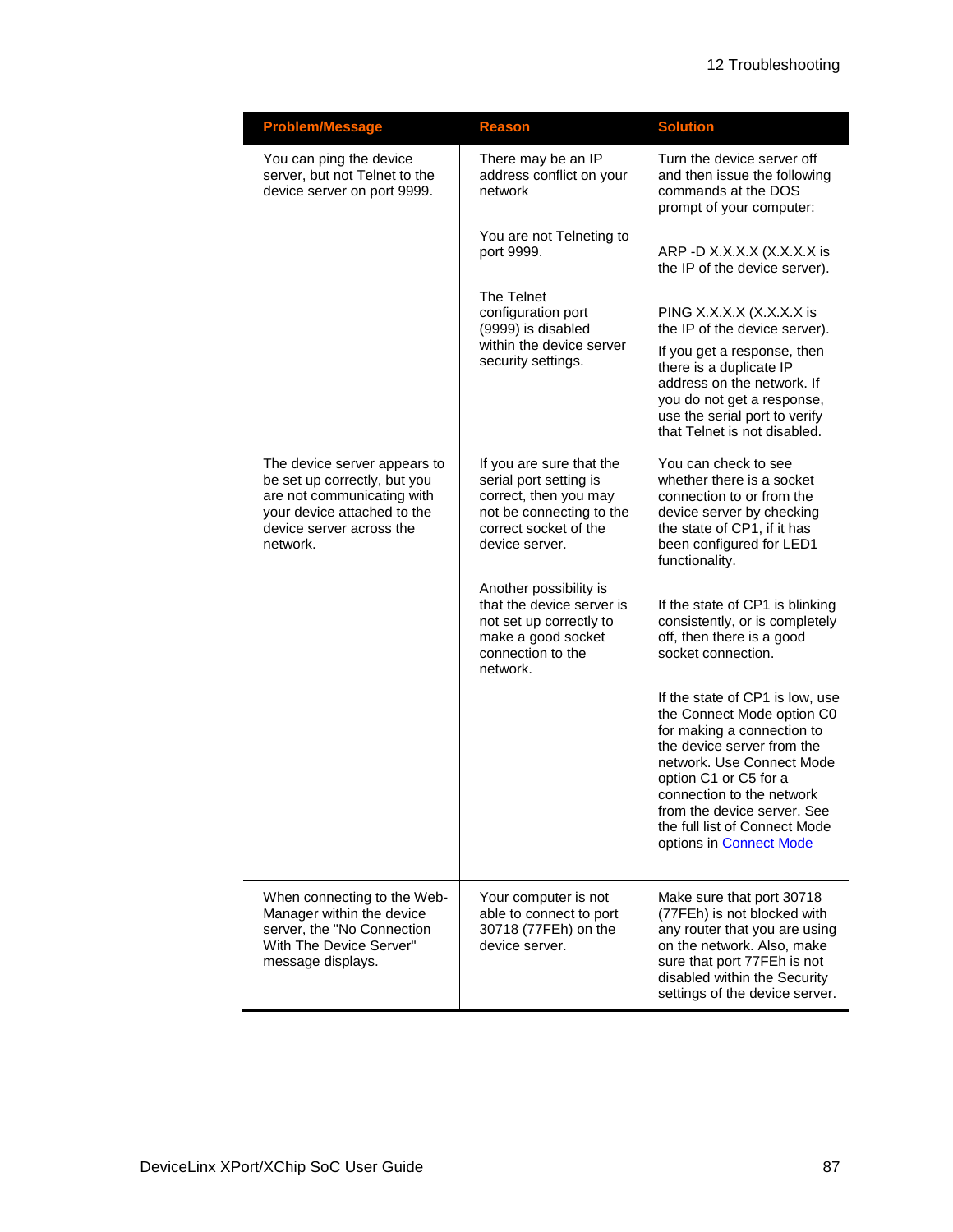# **Technical Support**

If you are experiencing an error that is not described in this chapter, or if you are unable to fix the error, you have the following options:

#### **Technical Support US**

Check our online knowledge base or send a question to Technical Support at [http://www.lantronix.com/support.](http://www.lantronix.com/support)

Phone: (800) 422-7044 (US Only) (949) 453-7198

# **Technical Support Europe, Middle East, and Africa**

+33 (0)1 39 30 41 72

+49 (0) 180 500 13 53 (Germany Only)

Email: [eu\\_techsupp@lantronix.com](mailto:eu_techsupp@lantronix.com) or [eu\\_support@lantronix.com](mailto:eu_support@lantronix.com)

Firmware downloads, FAQs, and the most up-to-date documentation are available at [www.lantronix.com/support.](http://www.lantronix.com/support)

When you report a problem, please provide the following information:

- Your name, and your company name, address, and phone number
- **Lantronix model number**
- ◆ Lantronix MAC number
- Software version (on the first screen shown when you Telnet to port 9999)
- **←** Description of the problem
- Status of the unit when the problem occurred (please try to include information on user and network activity at the time of the problem).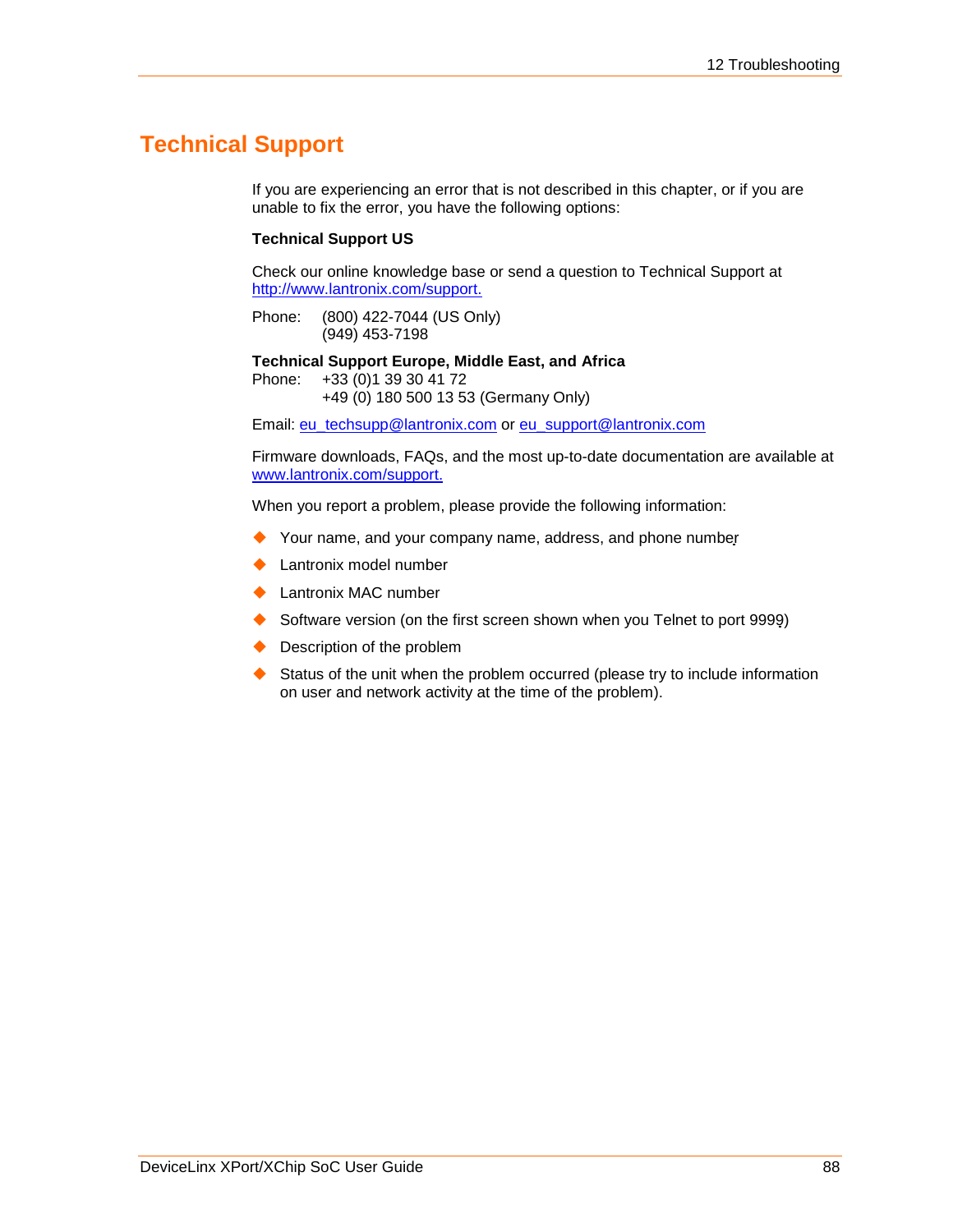# *A: Binary to Hexadecimal Conversions*

Many of the unit's configuration procedures require assembling a series of options (represented as bits) into a complete command (represented as a byte). Convert the resulting binary value to a hexadecimal representation.

# **Converting Binary to Hexadecimal**

Following are two simple ways to convert binary numbers to hexadecimals.

## **Conversion Table**

Hexadecimal digits have values ranging from 0 to F, which are represented as 0-9, A (for 10), B (for 11), etc. To convert a binary value (for example, 0100 1100) to a hexadecimal representation, the upper and lower four bits are treated separately, resulting in a two-digit hexadecimal number (in this case, 4C). Use the following table to convert values from binary to hexadecimal.

| <b>Decimal</b> | <b>Binary Hex</b> |                |  |
|----------------|-------------------|----------------|--|
| 0              | 0000              | 0              |  |
| 1              | 0001              | 1              |  |
| $\overline{c}$ | 0010              | $\overline{c}$ |  |
| 3              | 0011              | 3              |  |
| 4              | 0100              | 4              |  |
| 5              | 0101              | 5              |  |
| 6              | 0110              | 6              |  |
| 7              | 0111              | 7              |  |
| 8              | 1000              | 8              |  |
| 9              | 1001              | 9              |  |
| 10             | 1010              | A              |  |
| 11             | 1011              | B              |  |
| 12             | 1100              | C              |  |
| 13             | 1101              | D              |  |
| 14             | 1110              | E              |  |
| 15             | 1111              | F              |  |

## **Scientific Calculator**

Another simple way to convert binary to hexadecimals is to use a scientific calculator, such as the one available on Windows' operating systems. For example:

- 1. On the Windows' Start menu, click **Programs > Accessories > Calculator**.
- 2. On the **View** menu, select **Scientific**. The scientific calculator displays.
- 3. Select **Bin** (Binary), and type the number to convert.